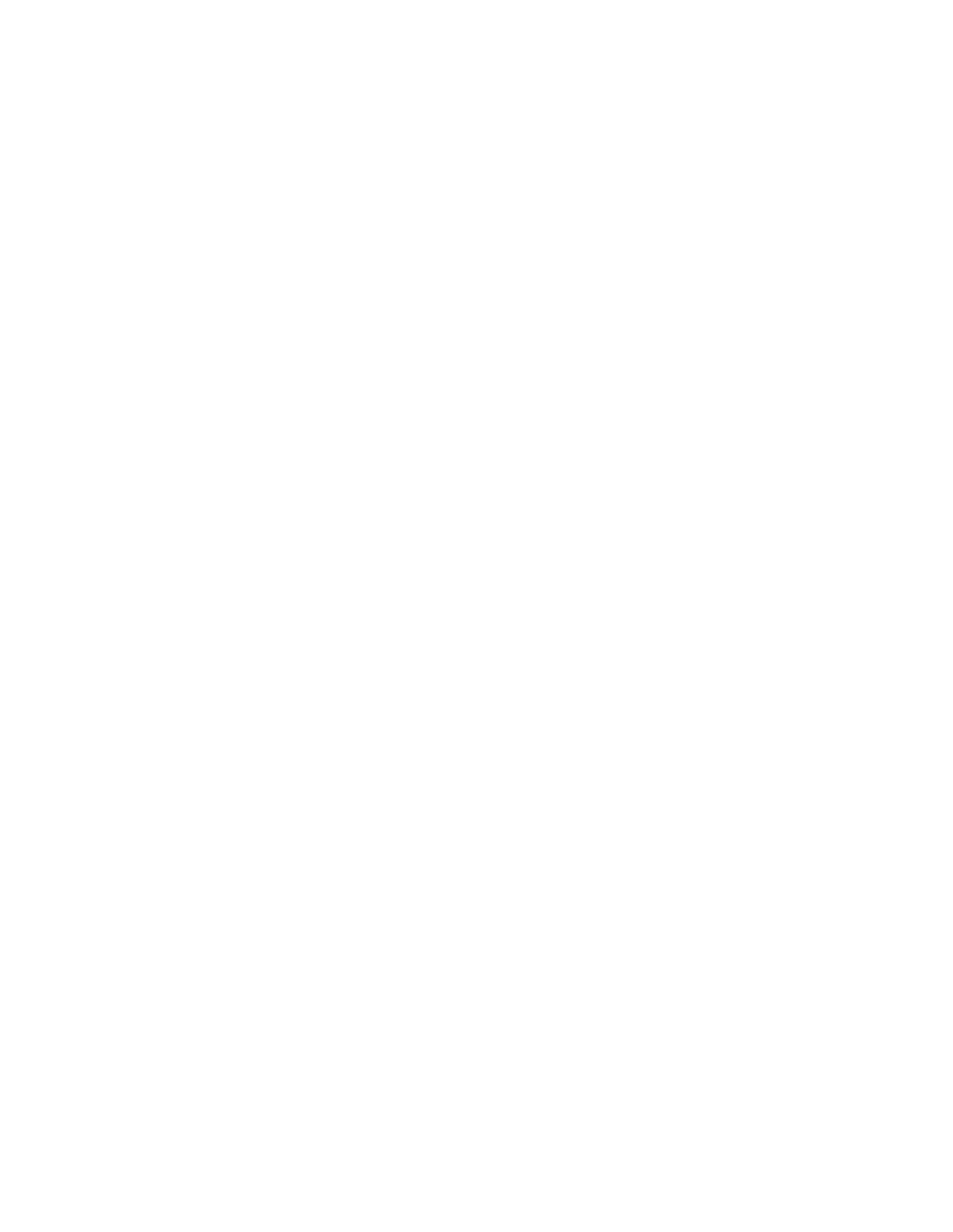Welcome to Songfest 2005!

# *"Search and see whether there is not some place where you may invest your humanity."*

**– Albert Schweitzer**



**1996 Young Artist program with co-founder John Hall.**

**Songfest 2005 is supported, in part, by grants from the Aaron Copland Fund for Music and the Virgil Thomson Foundation.**

**Songfest photography courtesy of Luisa Gulley. Songfest is a 501(c)3 corporation. All donations are 100% tax-deductible to the full extent permitted by law.**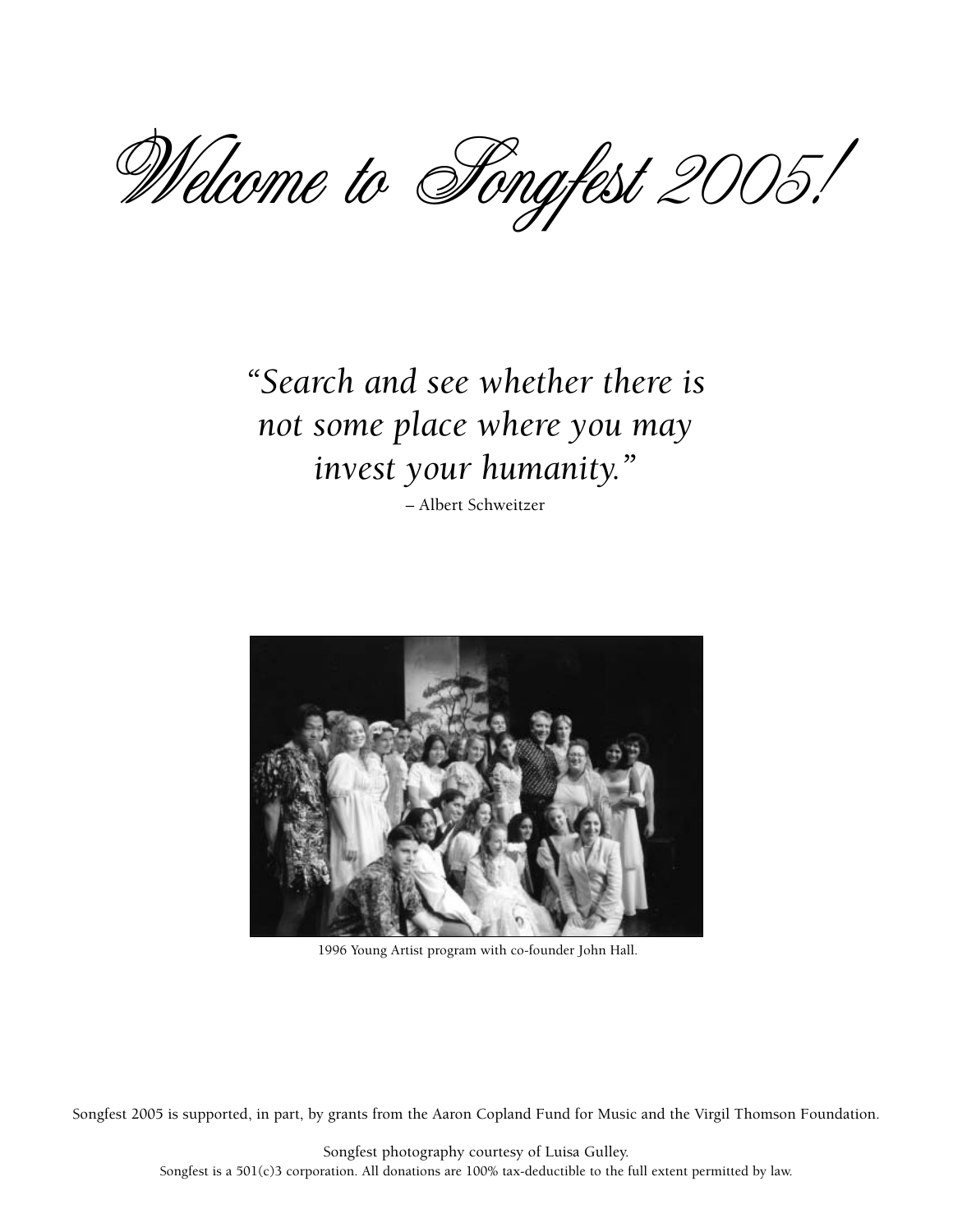#### **Dear Friends,**

**It is a great honor and joy for me to present** *Songfest* **2005 at Pepperdine University once again this summer. In our third year of residence at this beautiful ocean-side Malibu campus, Songfest has grown to encompass an ever-widening circle of inspiration and achievement. Always focusing on the special relationship between singer and pianist, we have moved on from our unique emphasis on recognized masterworks of art song to exploring the varied and rich American Song. We are once again privileged to have John Harbison with us this summer. He has generously donated a commission to** *Songfes***t – Vocalism – to be premiered on the June 19 concert. Our singers and pianists will be previewing his new song cycle on poems by Milosz. Each time I read these beautiful poems, I am reminded why we love this music and how our lives are enriched. What an honor and unique opportunity this is for Songfest. We thank you for your encouragement and generous spirit!**

**Composer, Jake Heggie joins us this summer. His songs are a staple in song recitals all over the world, and we will hear three books of** *Faces of Love***, along with some new works.** 

**As I reflect on** *Songfest's* **growth over these nine seasons in championing art song, I realize how much this premise illuminates the power of music as a window to undiscovered worlds of meaning. What makes the singer's art unique in the world of music is the joining of words and musical sound, and the resulting mystery of communication that is born from this marriage. In the interpretation of song, it is the understanding of the poetry and the music, a delicacy of feeling for the composer and the poet by the singer and the pianist that allows the song to soar beyond words and carry us to new heights. In the creation of song, it is so often the text, which inspires the creative fire of the composer.It seems appropriate that the important role of words and the meaning they give to a singer's art be given special acknowledgement.** 

**I am thrilled to welcome back artist teacher Martin Katz and Graham Johnson. These two brilliant pianists have been the bedrock for the success of** *Songfest***. Their insights into this wonderful repertoire, its melody and poetry, and especially the emphasis on the communication of meaning, have given hundreds of singers and pianists the inspiration to build their careers. We have re-instated the Young Artist Program – they too will have the opportunity to dialogue with our wonderful faculty.**

**I am happy to have artists Judith Kellock, D'Anna Fortunato, Henry Price and lecturer Cristanne Miller back with** *Songfest* **this summer. And of course, my thanks to John Hall – the co-founder of Songfest and our voice of drama and theatre, he helps us make the music come alive. We honor him this summer as the 2005 Distinguished Faculty.**

**Rosemary Hyler Ritter** *Executive Director, Songfest*



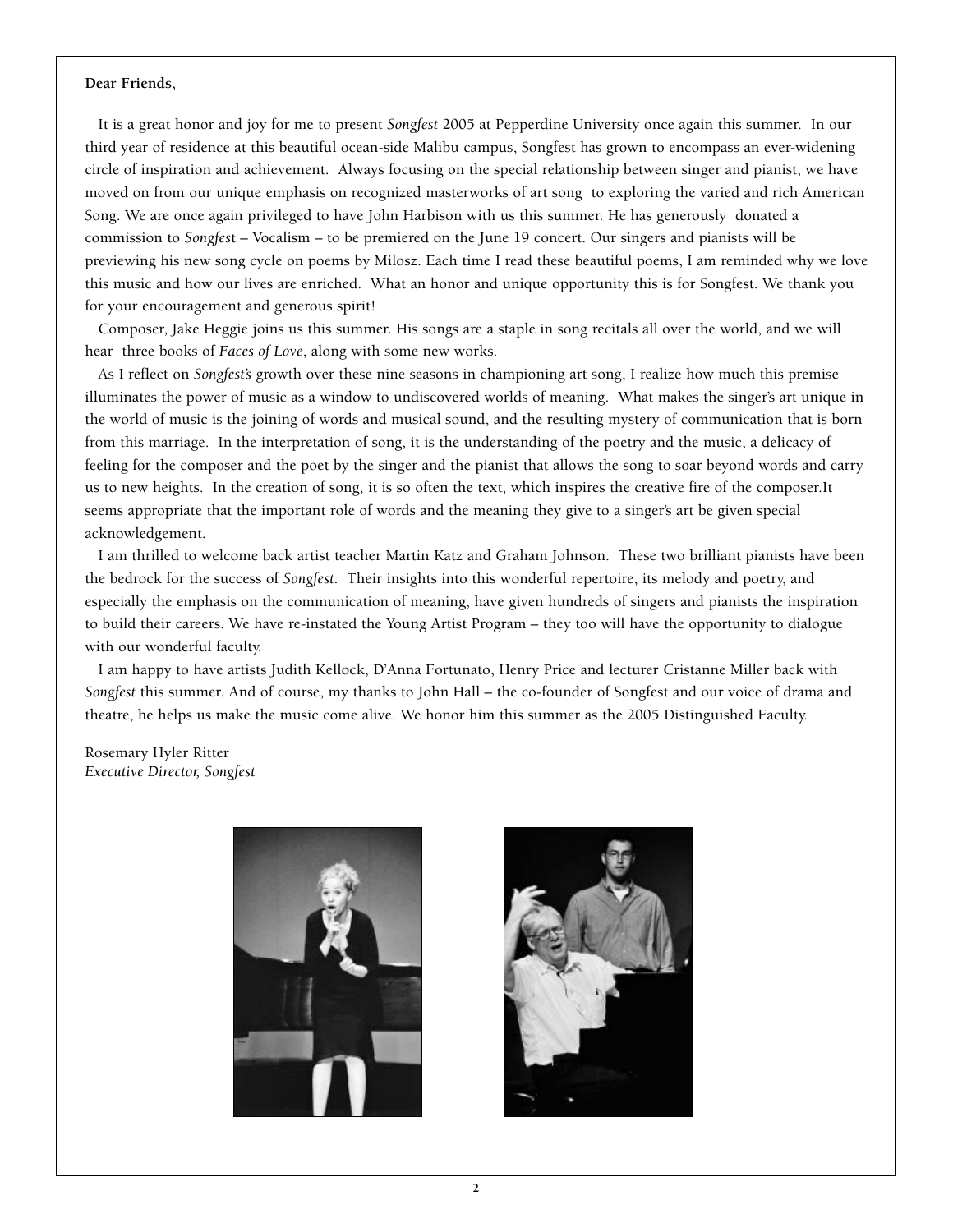

**For thirty years John Hall has been guiding young talent in opera and musical theater at UCLA. With over 100 titles to his credits, John Hall's productions are known for his clear direction and fluid movement in many different styles. Last year, Daily Variety compared his West Coast premiere production of** *The Wild Party* **by Andrew Lippa with that show's original New York production and found his the preferred performance. This season his entire run of Bernstein's** *West Side Story* **was sold out to enthusiastic houses. No matter what kind of music theater, from Baroque opera to contemporary musical, his productions have been the cornerstone of UCLA's student performances. He has sold more tickets than anyone else at UCLA Department of Music and alumni of his**

**productions are successfully performing on Broadway and in major opera houses throughout the world.**

**As a librettist, John Hall has had his works performed in such major venues as New York's Carnegie Hall and Alice Tully Hall, Davies Hall in San Francisco, and Wigmore Hall in London. This season his song cycle** *Thoughts Unspoken* **(music by Jake Heggie) was performed at a special commemorative concert in Covent Garden for World's Aids Day.**

**As one of the founding members of SongFest, a summer program for young singers and pianists, he has helped to give young artists a solid technique in communicating opera and musical theater on the recital stage.** 

**John Hall** *Songfest 2005 Distinguished Faculty*



**Since Songfest's inception in 1996, pianist Martin Katz has been the driving musical force behind the hallmark of this unique vocal festival: the special collaborative relationship between singer and pianist. Whether the repertoire is German lieder or Mozart recitatives, American art song or bel canto aria, Scandinavian or Spanish song, Martin Katz has brought his definitive imprint on the nature of the musical partnership between singer and pianist, and emboldened all participating artists to levels of expression and achievement they had never before believed possible. This year at** *Songfest 2005***, Martin Katz continues his work with The Complete Recitalist.**

**Martin Katz** *Songfest 2005* 

*"Songfest is an activity I look forward to all year. It leaves me feeling exhausted, but at the same time I am more gratified than I can really express."* **– Martin Katz**



**The sunlight of California, the bracing air of Mailbu, the energy of Rosemary Ritter and her team, the immortal legacy of the great song composers combined with the thrill of songs by great contemporary Americans – that is** *Songfest***. At a time when too much of our cultural heritage is being allowed to wither we must preserve eternal musical values in a way that is relevant for today's students. It has been a privilege over the years to work on Rosemary's projects; here is her latest offering in a lifetime's championing of an endangered species. At Pepperdine** *Songfest* **prides itself on running less of a museum, more of a nature park. Please come and marvel at our array of living, feeling, breathing singers, pianists and composers –**

**some of the best the world of classical music has to offer. They won't bite you, but their music might just leave you bitten with the same passion and enthusiasm we find all around us on this beautiful hill.**

**Graham Johnson** *Songfest 2005*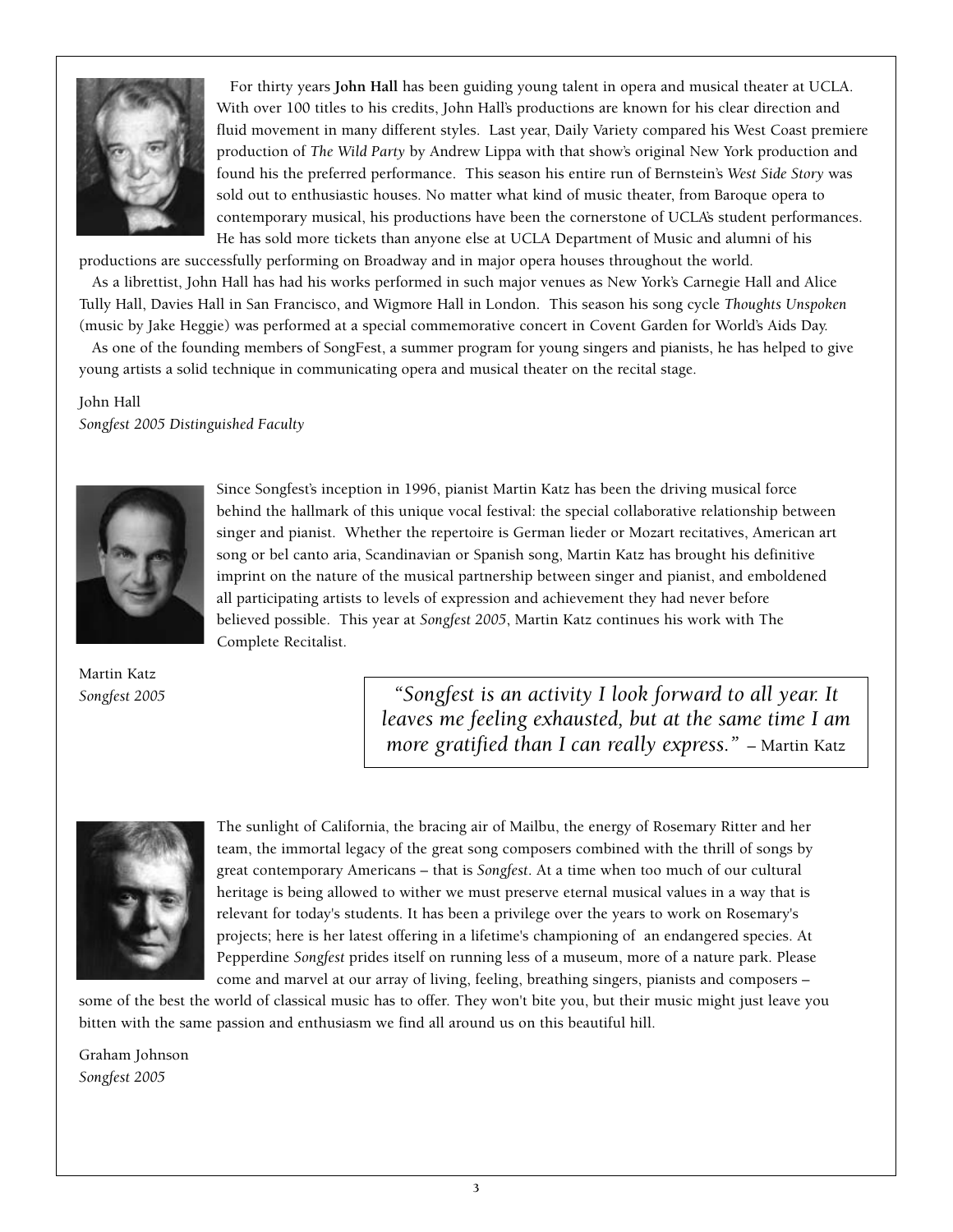

**June 10-July 3, 2005**

The Complete Recitalist

| Thursday, June 9<br>Noon                 | Early Check-in                           |                     |
|------------------------------------------|------------------------------------------|---------------------|
|                                          |                                          |                     |
| Friday, June 10<br>Noon                  | Hall<br>Check-in                         |                     |
| $1:30 - 4:00$ p.m.                       | Aria Coachings                           | Hall*               |
| $6:30 - 7:00$ p.m.                       | Mandatory meeting                        | Hyler*              |
| $7:00 - 8:30$ p.m.                       | Aria Coachings                           | Hall*               |
| Saturday, June 11                        | Hall                                     |                     |
| $10:00$ a.m. $- 12:00$ p.m.              | Aria coachings                           | Hall*               |
| $2:30 - 4:00$ p.m.                       | Aria Coachings                           | Hall*               |
| $6:30 - 9:00$ p.m.                       | First Impressions                        | Hall                |
| Sunday, June 12                          | Hall, Kellock                            |                     |
| 10:00 a.m. - 12:30 p.m.                  | Aria Coachings                           | Hall*               |
| $2:00 - 4:30$ p.m.                       | "Whose art song is it anyway?"           | Kellock             |
| $6:00 - 8:30$ p.m.                       | Sadder But Wiser Girls                   | Hall                |
| Monday, June 13                          | Katz, Kellock                            |                     |
| 9:00 a.m. $- 12:00$ p.m.                 | A German Song Sampler                    | Katz                |
| $1:00 - 3:00$ p.m.                       | Playing Arias                            | Katz/pianists*      |
| $1:00 - 2:30$ p.m.                       | Vocal Seminar                            | Kellock/singers*    |
| $3:00 - 5:00$ p.m.                       | Germany in the XX Century                | Kellock             |
| $6:30 - 9:00$ p.m.                       | Mélodies sur les poèmes de Paul Verlaine | Katz                |
| Tuesday, June 14                         | Harbison, Katz, Kellock                  |                     |
|                                          |                                          |                     |
| $9:00 - 10:30$ a.m.                      | Folksongs                                | Kellock             |
| $9:30 - 10:30$ p.m.                      | Milosz coaching                          | Harbison*           |
| 10:45a.m. - 12:30 pm                     | North and South                          | Harbison            |
| $12:45 - 1:45$ p.m.                      | Seminar (Rm 118)                         | Katz*               |
| $1:30 - 2:30$ p.m.                       | Individual: Milosz                       | Harbison*           |
| $12:30 - 2:00$ p.m.                      | Individual                               | Kellcock            |
| $2:00 - 5:00$ p.m.                       | España!                                  | Katz                |
| $4:00 - 5:00$ p.m.                       | Seminar: composition                     | Harbison/composer*  |
| $5:00 - 6:00$ p.m.                       | Coaching: Milosz                         | Harbison*           |
| $6:30 - 9:00$ p.m.                       | French Romanticist                       | Katz                |
| Wednesday, June 15                       | Harbison, Heggie, Katz, Kellock          |                     |
| $9:00 - 11:30$ a.m.                      | Folksongs and Natural Selection          | Heggie              |
| $9:00 - 10:30$ a.m.                      | Individual                               | Kellock*            |
| 11:45 a.m. - 12:30 p.m.                  | Coachings: End of the Affair (men only)  | Heggie*             |
| 10:30 - 11:30 a.m.                       | Coaching: Shostakovich trio (Rm 118)     | Katz*               |
| 11:30 a.m. - 12:30 noon                  | Seminar (Rm 118)                         | Katz*               |
| $10:00$ a.m. $-12:00$ noon               | Mirabai Songs                            | Harbison            |
| $1:00 - 4:00$ p.m.                       | Russian Class                            | Katz                |
| $4:00 - 5:30$ p.m.                       | Recitative Class                         | Kellock*            |
| $4:00 - 5:30$ p.m.<br>$4:00 - 6:00$ p.m. | Coaching<br>Individual                   | Harbison*<br>Heggie |

**6:00 p.m. Coaching- Between Two Worlds Harbison\***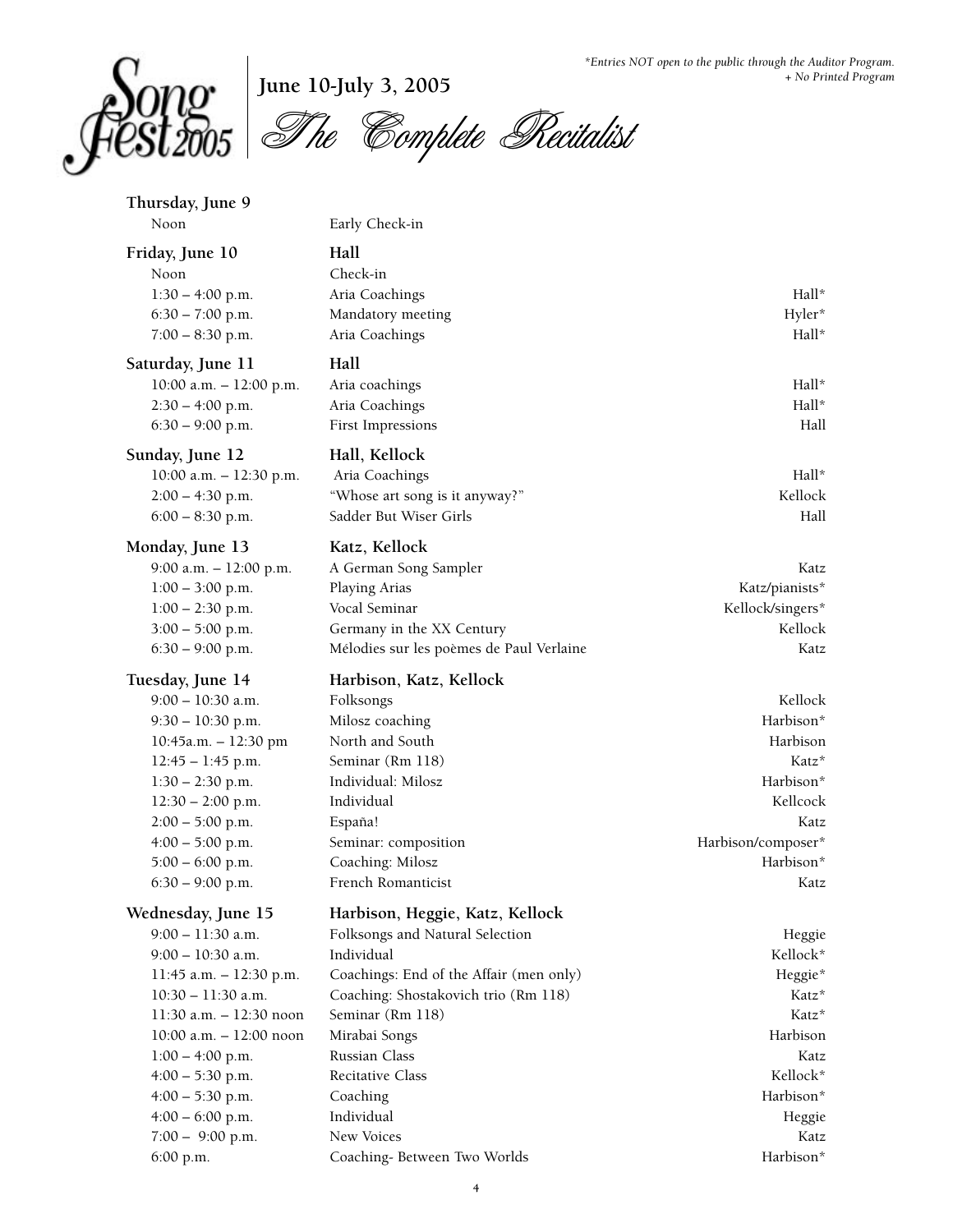

**June 10-July 3, 2005** The Complete Recitalist

| Thursday, June 16           | Harbison, Heggie, Katz                                                     |                           |
|-----------------------------|----------------------------------------------------------------------------|---------------------------|
| $8:30 - 11:00$ am           | Ophelia's Songs- Eve-Song                                                  | Heggie                    |
|                             | Of Gods and Cats                                                           |                           |
| $11:15$ a.m. $-12:30$ p.m.  | Coaching: Men                                                              | Heggie*                   |
| $11:00$ a.m. $-1:00$ p.m.   | <b>Gatsby Songs</b>                                                        | Harbison                  |
| 11:30 a.m. $-1:00$ p.m.     | Seminar (Rm 118)                                                           | Katz*                     |
| $1:30 - 4:30$ p.m.          | Germany in the XX Century                                                  | Katz                      |
| $4:00 - 6:00$ p.m.          | Coaching                                                                   | Harbison*                 |
| $5:00 - 6:30$ p.m.          | Coaching                                                                   | Heggie*                   |
| $7:00 - 9:00$ p.m.          | France in the XX Century                                                   | Katz                      |
| Friday, June 17             | Harbison, Heggie, Katz, Kellock                                            |                           |
| $9:00 - 11:30$ a.m.         | The Land of the Midnight Sun                                               | Katz                      |
| 11:30 a.m. $-1:00$ p.m.     | Vocal Seminar                                                              | Kellock*                  |
| 11:30 a.m. $- 12:30$ p.m.   | Times of Day (Lee/Jung trio)                                               | Heggie                    |
| 11:30 a.m. $-1:00$ p.m.     | Seminar (Rm 118)                                                           | Katz*                     |
| 10:45 a.m. $- 11:45$ p.m.   | Individual                                                                 | Harbison*                 |
| $12:45 - 3:30$ p.m.         | Milosz Songs Class                                                         | Harbison                  |
| $3:45 - 6:00$ p.m.          | Paper Wings- Songs to the Moon                                             | Heggie                    |
| $7:00 - 9:00$ p.m.          | Schubert and Schumann (Rm 220)                                             | Katz                      |
| $7:00 - 9:00$ p.m.          | Individual                                                                 | Heggie*                   |
| Saturday, June 18           | Harbison, Heggie, Katz, Kellock                                            |                           |
| $8:30 - 10:00$ a.m.         | Vocal Seminar                                                              | Kellock*                  |
| 10:00 a.m. - 12:00 noon     | Flashes and Illuminations                                                  | Harbison                  |
| $12:00 - 1:00$ p.m.         | Seminar (Rm 118)                                                           | Katz*                     |
| $1:00 - 4:00$ p.m.          | Classic American Voices                                                    | Katz                      |
| $4:00 - 6:00$ p.m.          | Simple Daylight                                                            | Harbison*                 |
| $4:00 - 6:00$ p.m.          | Individual (men)                                                           | Heggie*                   |
| $4:00 - 5:30$ p.m.          | Individual                                                                 | Kellock*                  |
| $7:00 - 9:00$ p.m.          | English Song                                                               | Katz                      |
| $6:00 - 6:30$ p.m.          | Mandatory meeting                                                          | Hyler/YA singers*         |
| $6:30 - 9:00$ p.m.          | Master Class                                                               | Hall/Grunmann/YA singers+ |
| Sunday, June 19             | Hall, Harbison, Heggie, Katz, Kellock                                      |                           |
| $8:30 - 10:00$ a.m.         | Das Marienleben                                                            | Kellock/KS                |
| $9:00 - 10:00$ a.m.         | Thoughts Unspoken                                                          | Hall/Heggie/JG/NA         |
| $10:00$ a.m. $- 12:30$ p.m. | Pianists: Creativity at the Keyboard (Rm 118)<br>(The Pianist as Composer) | Katz/Pianists*            |
| $12:30 - 1:45$ p.m.         | Seminar (Rm 118)                                                           | Katz*                     |
| 9:30 a.m. - 12:00 noon      | Master Class                                                               | Kellock/YA singers+       |
| $10:00$ a.m. $- 12:00$ p.m. | Forum/Singers                                                              | Harbison*                 |
| $1:00 - 2:00$ p.m.          | Individual Coaching                                                        | Heggie*                   |
| $1:00 - 3:00$ p.m.          | Italian Diction                                                            | Van Grysperre/Liu/YA*     |
| 4:00 p.m.                   | Concert: Waging Peace                                                      | ALL                       |
|                             | (Reception following the concert on the courtyard for all)                 |                           |
| 7:00 -10:00 p.m.            | Musical Opera rehearsals                                                   | Van Grysperre/Liu/YA      |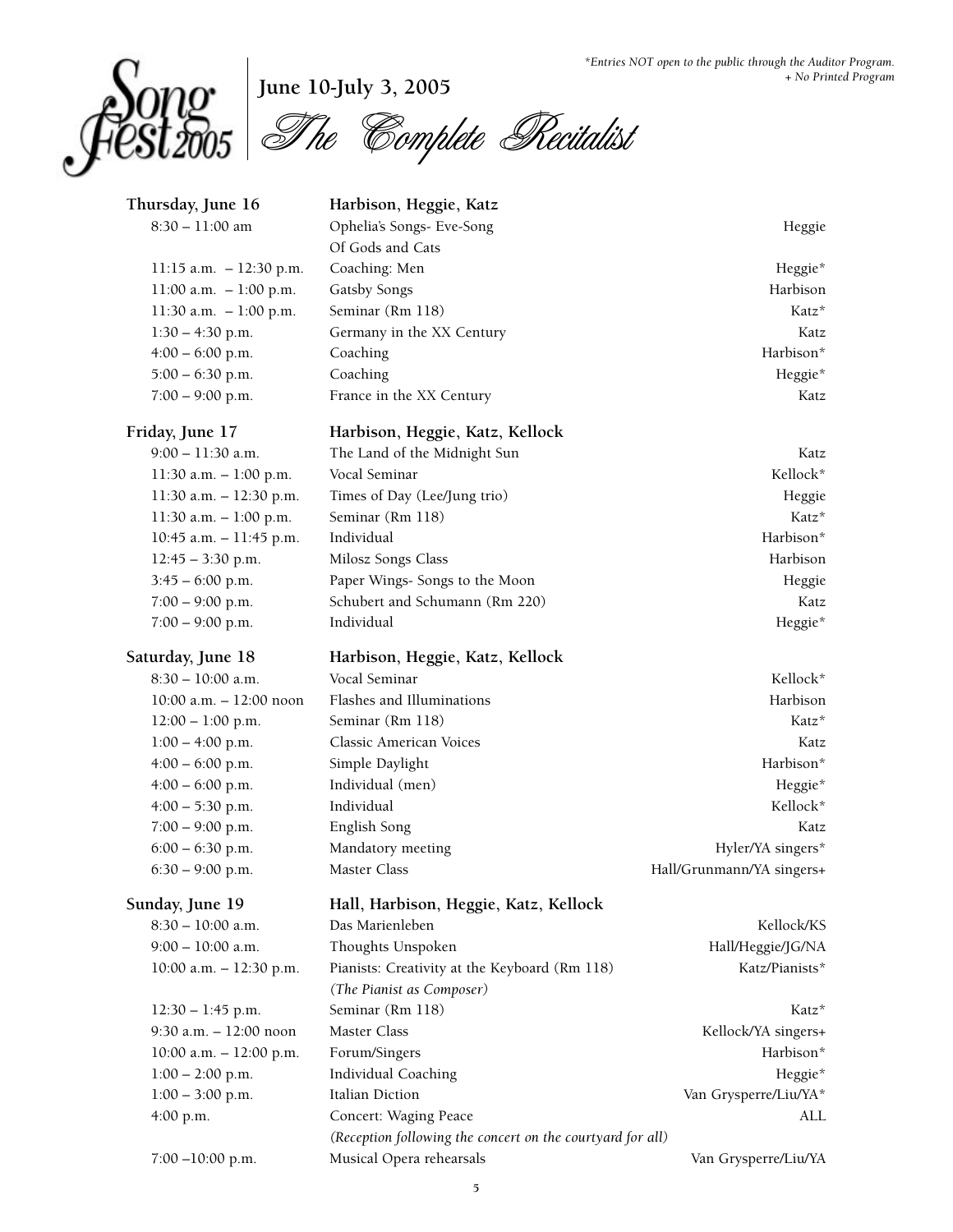

# **June 10-July 3, 2005**

The Complete Recitalist

| 9:30 a.m. - 12:30 noon<br>A Lieder Capriccio - Strauss<br>Katz<br>Young Artist Musical Opera scenes<br>Van Grysperre/Liu*<br>$9:00$ a.m. $-12:00$ noon<br>Individual/YAP<br>Kellock*<br>9:00 a.m. $- 12:00$ noon<br>Gondek<br>$1:30 - 4:00$ p.m.<br>Exotica<br>$1:30 - 3:30$ p.m.<br>Young Artist Master Class<br>Katz<br>Musical Opera rehearsals<br>$3:30 - 6:00$ p.m.<br>Van Grysperre/Liu*<br>Opera scenes/Diction only<br>$3:30 - 6:00$ p.m.<br>Price*<br>Individual/YAP<br>Kellock*<br>$3:30 - 6:00$ p.m.<br>Living legacies<br>$7:00 - 9:00$ p.m.<br>Katz<br>Opera rehearsals<br>Van Grysperre/Liu*<br>$7:00 - 10:00$ p.m.<br>Tuesday, June 21<br>Heggie, Katz, Price, Van Grysperre<br>$9:00 - 11:00$ a.m.<br>Individual<br>Heggie*<br>9:30 a.m. $-11:00$ a.m.<br>Seminar (Rm 118)<br>Katz*<br>Van Grysperre/Liu*<br>9:30 a.m. - 12:30 p.m.<br>Opera scenes/Musical<br>11:00 a.m. - 1:00 p.m.<br>Folksongs<br>Katz<br>Seminar (Rm 118)<br>Katz*<br>$2:00 - 3:30$ p.m.<br>Opera scenes/ musical<br>Price*<br>$2:00 - 3:30$ p.m.<br>Seminar (Rm 118)<br>$3:30 - 5:00$ p.m.<br>Katz<br>Individual<br>Price*<br>$3:30 - 5:30$ p.m.<br>Van Grysperre/Liu*<br>$2:00 - 5:30$ p.m.<br>Opera scenes musical<br>$2:00 - 5:00$ p.m.<br>Dickinson/Thoughts Unspoken<br>Heggie*<br>Earnest/Daniel<br>$7:30 - 9:00$ p.m.<br>Kellock/Miller-Klein/Aronoff/Loehning/Grunmann+<br>Wednesday, June 22<br>Fortunato, Katz, Kellock<br>Individual.<br>$8:30 - 9:30$ a.m.<br>Van Grysperre, Liu*<br>$8:30 - 9:30$ a.m.<br>Individual<br>Kellock, Fortunato*<br>9:45 a.m. $- 12:00$ noon<br>Katz/All<br>Actus Interruptus!<br>Seminar (Rm 118)<br>Katz*<br>$12:30 - 1:30$ p.m.<br>Seminar (Rm 118)<br>Katz*<br>$1:30 - 2:30$ p.m.<br>Seminar (Rm 118)<br>$2:30 - 3:30$ p.m.<br>Katz*<br>Gondek/All<br>$2:00 - 4:30$ p.m.<br>Oratorio<br>$4:30 - 6:00$ p.m.<br>Van Grysperre/Liu*<br>Musical Opera scenes<br>Van Grysperre/Liu*<br>$7:00 - 10:00$ p.m.<br>Musical opera scenes<br>Hall*<br>$3:00 - 4:30$ p.m.<br>Aria coaching<br>Characterizing Bel Canto<br>Hall<br>$6:30 - 9:00$ p.m.<br>Thursday, June 23<br>Hall, Fortunato, Grunmann, Kellock, Van Grysperre<br>$8:00 - 10:00$ a.m.<br>Opera scenes/Musical<br>Van Grysperre/Liu*<br>$8:00 - 10:00$ a.m.<br>Grunmann*<br>Coaching<br>It's a Guy Thing<br>10:00 a.m. - 12:00 noon<br>Hall<br>$1:30 - 3:30$ p.m.<br>Bach<br>Fortunato<br>Kellock/Grunmann+<br>$1:30 - 3:30$ p.m.<br>Master Class: Young Artists<br>Opera scene musical coaching<br>Van Grysperre/Liu*<br>$4:00 - 5:30$ p.m.<br>Informal Concert: Songfest 2005<br>7:00 p.m.<br>Hall/All | Monday, June 20 | Gondek, Katz, Kellock, Liu, Price, Van Grysperre |  |
|----------------------------------------------------------------------------------------------------------------------------------------------------------------------------------------------------------------------------------------------------------------------------------------------------------------------------------------------------------------------------------------------------------------------------------------------------------------------------------------------------------------------------------------------------------------------------------------------------------------------------------------------------------------------------------------------------------------------------------------------------------------------------------------------------------------------------------------------------------------------------------------------------------------------------------------------------------------------------------------------------------------------------------------------------------------------------------------------------------------------------------------------------------------------------------------------------------------------------------------------------------------------------------------------------------------------------------------------------------------------------------------------------------------------------------------------------------------------------------------------------------------------------------------------------------------------------------------------------------------------------------------------------------------------------------------------------------------------------------------------------------------------------------------------------------------------------------------------------------------------------------------------------------------------------------------------------------------------------------------------------------------------------------------------------------------------------------------------------------------------------------------------------------------------------------------------------------------------------------------------------------------------------------------------------------------------------------------------------------------------------------------------------------------------------------------------------------------------------------------------------------------------------------------------------------------------------------------------|-----------------|--------------------------------------------------|--|
|                                                                                                                                                                                                                                                                                                                                                                                                                                                                                                                                                                                                                                                                                                                                                                                                                                                                                                                                                                                                                                                                                                                                                                                                                                                                                                                                                                                                                                                                                                                                                                                                                                                                                                                                                                                                                                                                                                                                                                                                                                                                                                                                                                                                                                                                                                                                                                                                                                                                                                                                                                                              |                 |                                                  |  |
|                                                                                                                                                                                                                                                                                                                                                                                                                                                                                                                                                                                                                                                                                                                                                                                                                                                                                                                                                                                                                                                                                                                                                                                                                                                                                                                                                                                                                                                                                                                                                                                                                                                                                                                                                                                                                                                                                                                                                                                                                                                                                                                                                                                                                                                                                                                                                                                                                                                                                                                                                                                              |                 |                                                  |  |
|                                                                                                                                                                                                                                                                                                                                                                                                                                                                                                                                                                                                                                                                                                                                                                                                                                                                                                                                                                                                                                                                                                                                                                                                                                                                                                                                                                                                                                                                                                                                                                                                                                                                                                                                                                                                                                                                                                                                                                                                                                                                                                                                                                                                                                                                                                                                                                                                                                                                                                                                                                                              |                 |                                                  |  |
|                                                                                                                                                                                                                                                                                                                                                                                                                                                                                                                                                                                                                                                                                                                                                                                                                                                                                                                                                                                                                                                                                                                                                                                                                                                                                                                                                                                                                                                                                                                                                                                                                                                                                                                                                                                                                                                                                                                                                                                                                                                                                                                                                                                                                                                                                                                                                                                                                                                                                                                                                                                              |                 |                                                  |  |
|                                                                                                                                                                                                                                                                                                                                                                                                                                                                                                                                                                                                                                                                                                                                                                                                                                                                                                                                                                                                                                                                                                                                                                                                                                                                                                                                                                                                                                                                                                                                                                                                                                                                                                                                                                                                                                                                                                                                                                                                                                                                                                                                                                                                                                                                                                                                                                                                                                                                                                                                                                                              |                 |                                                  |  |
|                                                                                                                                                                                                                                                                                                                                                                                                                                                                                                                                                                                                                                                                                                                                                                                                                                                                                                                                                                                                                                                                                                                                                                                                                                                                                                                                                                                                                                                                                                                                                                                                                                                                                                                                                                                                                                                                                                                                                                                                                                                                                                                                                                                                                                                                                                                                                                                                                                                                                                                                                                                              |                 |                                                  |  |
|                                                                                                                                                                                                                                                                                                                                                                                                                                                                                                                                                                                                                                                                                                                                                                                                                                                                                                                                                                                                                                                                                                                                                                                                                                                                                                                                                                                                                                                                                                                                                                                                                                                                                                                                                                                                                                                                                                                                                                                                                                                                                                                                                                                                                                                                                                                                                                                                                                                                                                                                                                                              |                 |                                                  |  |
|                                                                                                                                                                                                                                                                                                                                                                                                                                                                                                                                                                                                                                                                                                                                                                                                                                                                                                                                                                                                                                                                                                                                                                                                                                                                                                                                                                                                                                                                                                                                                                                                                                                                                                                                                                                                                                                                                                                                                                                                                                                                                                                                                                                                                                                                                                                                                                                                                                                                                                                                                                                              |                 |                                                  |  |
|                                                                                                                                                                                                                                                                                                                                                                                                                                                                                                                                                                                                                                                                                                                                                                                                                                                                                                                                                                                                                                                                                                                                                                                                                                                                                                                                                                                                                                                                                                                                                                                                                                                                                                                                                                                                                                                                                                                                                                                                                                                                                                                                                                                                                                                                                                                                                                                                                                                                                                                                                                                              |                 |                                                  |  |
|                                                                                                                                                                                                                                                                                                                                                                                                                                                                                                                                                                                                                                                                                                                                                                                                                                                                                                                                                                                                                                                                                                                                                                                                                                                                                                                                                                                                                                                                                                                                                                                                                                                                                                                                                                                                                                                                                                                                                                                                                                                                                                                                                                                                                                                                                                                                                                                                                                                                                                                                                                                              |                 |                                                  |  |
|                                                                                                                                                                                                                                                                                                                                                                                                                                                                                                                                                                                                                                                                                                                                                                                                                                                                                                                                                                                                                                                                                                                                                                                                                                                                                                                                                                                                                                                                                                                                                                                                                                                                                                                                                                                                                                                                                                                                                                                                                                                                                                                                                                                                                                                                                                                                                                                                                                                                                                                                                                                              |                 |                                                  |  |
|                                                                                                                                                                                                                                                                                                                                                                                                                                                                                                                                                                                                                                                                                                                                                                                                                                                                                                                                                                                                                                                                                                                                                                                                                                                                                                                                                                                                                                                                                                                                                                                                                                                                                                                                                                                                                                                                                                                                                                                                                                                                                                                                                                                                                                                                                                                                                                                                                                                                                                                                                                                              |                 |                                                  |  |
|                                                                                                                                                                                                                                                                                                                                                                                                                                                                                                                                                                                                                                                                                                                                                                                                                                                                                                                                                                                                                                                                                                                                                                                                                                                                                                                                                                                                                                                                                                                                                                                                                                                                                                                                                                                                                                                                                                                                                                                                                                                                                                                                                                                                                                                                                                                                                                                                                                                                                                                                                                                              |                 |                                                  |  |
|                                                                                                                                                                                                                                                                                                                                                                                                                                                                                                                                                                                                                                                                                                                                                                                                                                                                                                                                                                                                                                                                                                                                                                                                                                                                                                                                                                                                                                                                                                                                                                                                                                                                                                                                                                                                                                                                                                                                                                                                                                                                                                                                                                                                                                                                                                                                                                                                                                                                                                                                                                                              |                 |                                                  |  |
|                                                                                                                                                                                                                                                                                                                                                                                                                                                                                                                                                                                                                                                                                                                                                                                                                                                                                                                                                                                                                                                                                                                                                                                                                                                                                                                                                                                                                                                                                                                                                                                                                                                                                                                                                                                                                                                                                                                                                                                                                                                                                                                                                                                                                                                                                                                                                                                                                                                                                                                                                                                              |                 |                                                  |  |
|                                                                                                                                                                                                                                                                                                                                                                                                                                                                                                                                                                                                                                                                                                                                                                                                                                                                                                                                                                                                                                                                                                                                                                                                                                                                                                                                                                                                                                                                                                                                                                                                                                                                                                                                                                                                                                                                                                                                                                                                                                                                                                                                                                                                                                                                                                                                                                                                                                                                                                                                                                                              |                 |                                                  |  |
|                                                                                                                                                                                                                                                                                                                                                                                                                                                                                                                                                                                                                                                                                                                                                                                                                                                                                                                                                                                                                                                                                                                                                                                                                                                                                                                                                                                                                                                                                                                                                                                                                                                                                                                                                                                                                                                                                                                                                                                                                                                                                                                                                                                                                                                                                                                                                                                                                                                                                                                                                                                              |                 |                                                  |  |
|                                                                                                                                                                                                                                                                                                                                                                                                                                                                                                                                                                                                                                                                                                                                                                                                                                                                                                                                                                                                                                                                                                                                                                                                                                                                                                                                                                                                                                                                                                                                                                                                                                                                                                                                                                                                                                                                                                                                                                                                                                                                                                                                                                                                                                                                                                                                                                                                                                                                                                                                                                                              |                 |                                                  |  |
|                                                                                                                                                                                                                                                                                                                                                                                                                                                                                                                                                                                                                                                                                                                                                                                                                                                                                                                                                                                                                                                                                                                                                                                                                                                                                                                                                                                                                                                                                                                                                                                                                                                                                                                                                                                                                                                                                                                                                                                                                                                                                                                                                                                                                                                                                                                                                                                                                                                                                                                                                                                              |                 |                                                  |  |
|                                                                                                                                                                                                                                                                                                                                                                                                                                                                                                                                                                                                                                                                                                                                                                                                                                                                                                                                                                                                                                                                                                                                                                                                                                                                                                                                                                                                                                                                                                                                                                                                                                                                                                                                                                                                                                                                                                                                                                                                                                                                                                                                                                                                                                                                                                                                                                                                                                                                                                                                                                                              |                 |                                                  |  |
|                                                                                                                                                                                                                                                                                                                                                                                                                                                                                                                                                                                                                                                                                                                                                                                                                                                                                                                                                                                                                                                                                                                                                                                                                                                                                                                                                                                                                                                                                                                                                                                                                                                                                                                                                                                                                                                                                                                                                                                                                                                                                                                                                                                                                                                                                                                                                                                                                                                                                                                                                                                              |                 |                                                  |  |
|                                                                                                                                                                                                                                                                                                                                                                                                                                                                                                                                                                                                                                                                                                                                                                                                                                                                                                                                                                                                                                                                                                                                                                                                                                                                                                                                                                                                                                                                                                                                                                                                                                                                                                                                                                                                                                                                                                                                                                                                                                                                                                                                                                                                                                                                                                                                                                                                                                                                                                                                                                                              |                 |                                                  |  |
|                                                                                                                                                                                                                                                                                                                                                                                                                                                                                                                                                                                                                                                                                                                                                                                                                                                                                                                                                                                                                                                                                                                                                                                                                                                                                                                                                                                                                                                                                                                                                                                                                                                                                                                                                                                                                                                                                                                                                                                                                                                                                                                                                                                                                                                                                                                                                                                                                                                                                                                                                                                              |                 |                                                  |  |
|                                                                                                                                                                                                                                                                                                                                                                                                                                                                                                                                                                                                                                                                                                                                                                                                                                                                                                                                                                                                                                                                                                                                                                                                                                                                                                                                                                                                                                                                                                                                                                                                                                                                                                                                                                                                                                                                                                                                                                                                                                                                                                                                                                                                                                                                                                                                                                                                                                                                                                                                                                                              |                 |                                                  |  |
|                                                                                                                                                                                                                                                                                                                                                                                                                                                                                                                                                                                                                                                                                                                                                                                                                                                                                                                                                                                                                                                                                                                                                                                                                                                                                                                                                                                                                                                                                                                                                                                                                                                                                                                                                                                                                                                                                                                                                                                                                                                                                                                                                                                                                                                                                                                                                                                                                                                                                                                                                                                              |                 |                                                  |  |
|                                                                                                                                                                                                                                                                                                                                                                                                                                                                                                                                                                                                                                                                                                                                                                                                                                                                                                                                                                                                                                                                                                                                                                                                                                                                                                                                                                                                                                                                                                                                                                                                                                                                                                                                                                                                                                                                                                                                                                                                                                                                                                                                                                                                                                                                                                                                                                                                                                                                                                                                                                                              |                 |                                                  |  |
|                                                                                                                                                                                                                                                                                                                                                                                                                                                                                                                                                                                                                                                                                                                                                                                                                                                                                                                                                                                                                                                                                                                                                                                                                                                                                                                                                                                                                                                                                                                                                                                                                                                                                                                                                                                                                                                                                                                                                                                                                                                                                                                                                                                                                                                                                                                                                                                                                                                                                                                                                                                              |                 |                                                  |  |
|                                                                                                                                                                                                                                                                                                                                                                                                                                                                                                                                                                                                                                                                                                                                                                                                                                                                                                                                                                                                                                                                                                                                                                                                                                                                                                                                                                                                                                                                                                                                                                                                                                                                                                                                                                                                                                                                                                                                                                                                                                                                                                                                                                                                                                                                                                                                                                                                                                                                                                                                                                                              |                 |                                                  |  |
|                                                                                                                                                                                                                                                                                                                                                                                                                                                                                                                                                                                                                                                                                                                                                                                                                                                                                                                                                                                                                                                                                                                                                                                                                                                                                                                                                                                                                                                                                                                                                                                                                                                                                                                                                                                                                                                                                                                                                                                                                                                                                                                                                                                                                                                                                                                                                                                                                                                                                                                                                                                              |                 |                                                  |  |
|                                                                                                                                                                                                                                                                                                                                                                                                                                                                                                                                                                                                                                                                                                                                                                                                                                                                                                                                                                                                                                                                                                                                                                                                                                                                                                                                                                                                                                                                                                                                                                                                                                                                                                                                                                                                                                                                                                                                                                                                                                                                                                                                                                                                                                                                                                                                                                                                                                                                                                                                                                                              |                 |                                                  |  |
|                                                                                                                                                                                                                                                                                                                                                                                                                                                                                                                                                                                                                                                                                                                                                                                                                                                                                                                                                                                                                                                                                                                                                                                                                                                                                                                                                                                                                                                                                                                                                                                                                                                                                                                                                                                                                                                                                                                                                                                                                                                                                                                                                                                                                                                                                                                                                                                                                                                                                                                                                                                              |                 |                                                  |  |
|                                                                                                                                                                                                                                                                                                                                                                                                                                                                                                                                                                                                                                                                                                                                                                                                                                                                                                                                                                                                                                                                                                                                                                                                                                                                                                                                                                                                                                                                                                                                                                                                                                                                                                                                                                                                                                                                                                                                                                                                                                                                                                                                                                                                                                                                                                                                                                                                                                                                                                                                                                                              |                 |                                                  |  |
|                                                                                                                                                                                                                                                                                                                                                                                                                                                                                                                                                                                                                                                                                                                                                                                                                                                                                                                                                                                                                                                                                                                                                                                                                                                                                                                                                                                                                                                                                                                                                                                                                                                                                                                                                                                                                                                                                                                                                                                                                                                                                                                                                                                                                                                                                                                                                                                                                                                                                                                                                                                              |                 |                                                  |  |
|                                                                                                                                                                                                                                                                                                                                                                                                                                                                                                                                                                                                                                                                                                                                                                                                                                                                                                                                                                                                                                                                                                                                                                                                                                                                                                                                                                                                                                                                                                                                                                                                                                                                                                                                                                                                                                                                                                                                                                                                                                                                                                                                                                                                                                                                                                                                                                                                                                                                                                                                                                                              |                 |                                                  |  |
|                                                                                                                                                                                                                                                                                                                                                                                                                                                                                                                                                                                                                                                                                                                                                                                                                                                                                                                                                                                                                                                                                                                                                                                                                                                                                                                                                                                                                                                                                                                                                                                                                                                                                                                                                                                                                                                                                                                                                                                                                                                                                                                                                                                                                                                                                                                                                                                                                                                                                                                                                                                              |                 |                                                  |  |
|                                                                                                                                                                                                                                                                                                                                                                                                                                                                                                                                                                                                                                                                                                                                                                                                                                                                                                                                                                                                                                                                                                                                                                                                                                                                                                                                                                                                                                                                                                                                                                                                                                                                                                                                                                                                                                                                                                                                                                                                                                                                                                                                                                                                                                                                                                                                                                                                                                                                                                                                                                                              |                 |                                                  |  |
|                                                                                                                                                                                                                                                                                                                                                                                                                                                                                                                                                                                                                                                                                                                                                                                                                                                                                                                                                                                                                                                                                                                                                                                                                                                                                                                                                                                                                                                                                                                                                                                                                                                                                                                                                                                                                                                                                                                                                                                                                                                                                                                                                                                                                                                                                                                                                                                                                                                                                                                                                                                              |                 |                                                  |  |
|                                                                                                                                                                                                                                                                                                                                                                                                                                                                                                                                                                                                                                                                                                                                                                                                                                                                                                                                                                                                                                                                                                                                                                                                                                                                                                                                                                                                                                                                                                                                                                                                                                                                                                                                                                                                                                                                                                                                                                                                                                                                                                                                                                                                                                                                                                                                                                                                                                                                                                                                                                                              |                 |                                                  |  |
|                                                                                                                                                                                                                                                                                                                                                                                                                                                                                                                                                                                                                                                                                                                                                                                                                                                                                                                                                                                                                                                                                                                                                                                                                                                                                                                                                                                                                                                                                                                                                                                                                                                                                                                                                                                                                                                                                                                                                                                                                                                                                                                                                                                                                                                                                                                                                                                                                                                                                                                                                                                              |                 |                                                  |  |
|                                                                                                                                                                                                                                                                                                                                                                                                                                                                                                                                                                                                                                                                                                                                                                                                                                                                                                                                                                                                                                                                                                                                                                                                                                                                                                                                                                                                                                                                                                                                                                                                                                                                                                                                                                                                                                                                                                                                                                                                                                                                                                                                                                                                                                                                                                                                                                                                                                                                                                                                                                                              |                 |                                                  |  |
|                                                                                                                                                                                                                                                                                                                                                                                                                                                                                                                                                                                                                                                                                                                                                                                                                                                                                                                                                                                                                                                                                                                                                                                                                                                                                                                                                                                                                                                                                                                                                                                                                                                                                                                                                                                                                                                                                                                                                                                                                                                                                                                                                                                                                                                                                                                                                                                                                                                                                                                                                                                              |                 |                                                  |  |
|                                                                                                                                                                                                                                                                                                                                                                                                                                                                                                                                                                                                                                                                                                                                                                                                                                                                                                                                                                                                                                                                                                                                                                                                                                                                                                                                                                                                                                                                                                                                                                                                                                                                                                                                                                                                                                                                                                                                                                                                                                                                                                                                                                                                                                                                                                                                                                                                                                                                                                                                                                                              |                 |                                                  |  |

#### **Friday, June 24 through Saturday, July 2**

**Young Artist Program continues with daily master classes and opera scene rehearsals.** *(see concert pages 53 & 54 for Young Artist concerts)*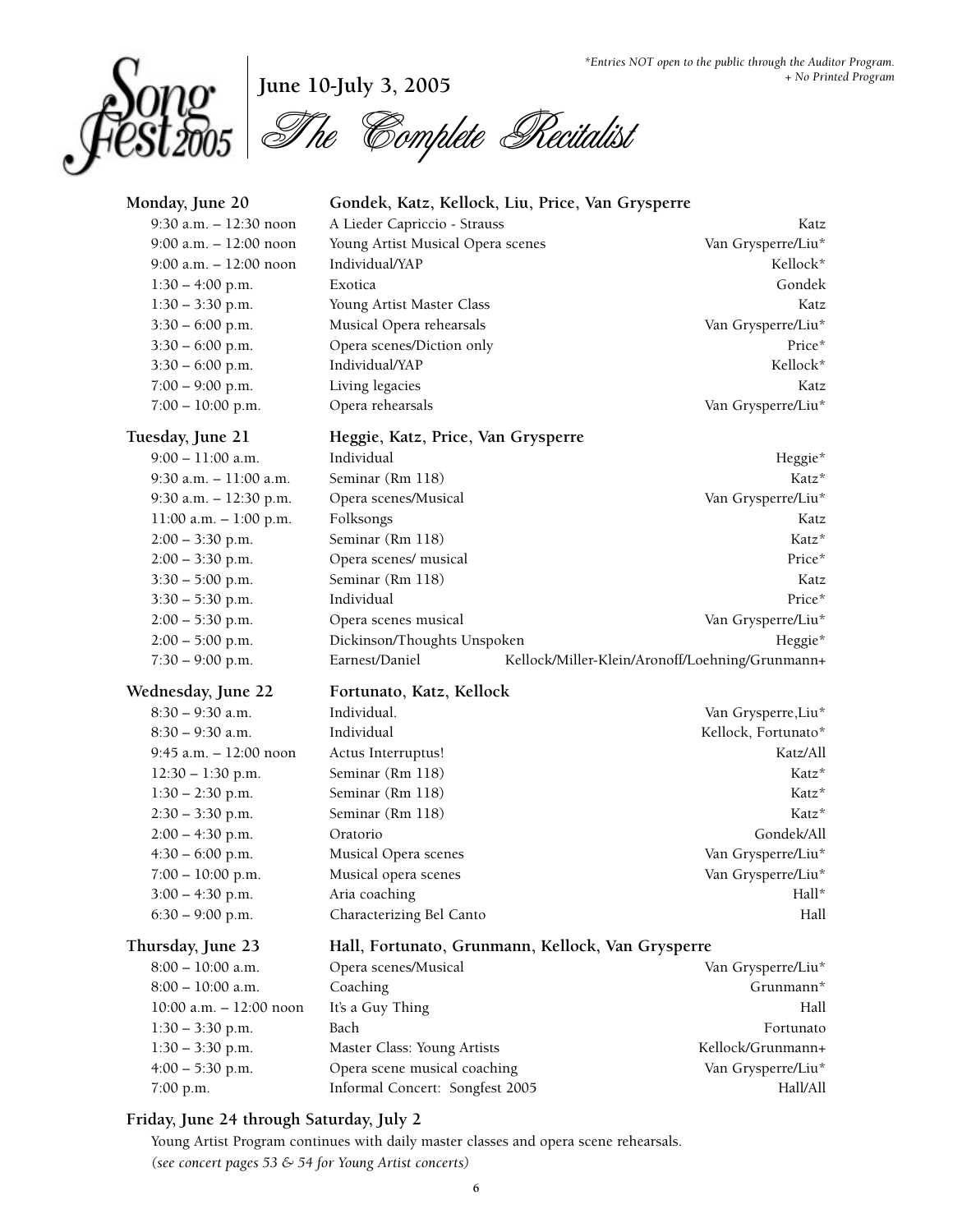#### **PEPPERDINE UNIVERSITY**

**Malibu, California**



**SUNDAY, JUNE 19, 2005 • 4:00 pm • Raitt Recital Hall "WAGING PEACE"**

> **Program includes** *Times of Day* **by JAKE HEGGIE**

**\****Between Two Worlds* **by JOHN HARBISON Gloria Cheng and Scott Dunn,** *piano* **Erika Duke-Kirkpatrick and Tina Soule,** *cello* **Natalie Janssen,** *soprano*

*Target* **by Keeril Makan written for and premiered by** *Songfest* **alumna Laurie Rubin at Weill Recital Hall, NYC with the California E.A.R. Unit Ensemble**

*+Vocalism* **by John Harbison commissioned by EVA and MARC STERN for** *SongFest* **première performance by Amanda Gosier,** *soprano***, and Rosemary Hyler,** *piano*

#### **THURSDAY, JUNE 23, 2005 • 7:00 pm • Raitt Recital Hall "THE COMPLETE RECITALIST"**

**Concert featuring** *SongFest* **2005 participants and distinguished faculty John Hall,** *Master of Ceremonies*

**SUNDAY, JUNE 26, 2005 • 4:00 pm • Los Angeles County Museum of Art** *(live on K-Mozart, KMZT-FM)* **RECITAL BY SONGFEST FACULTY AND ALUMNI**

> **Ollie Watts Davis,** *Soprano***, and Neil Aronoff,** *Baritone* **Rosemary Hyler Ritter and Joshua Grunmann,** *pianos*

**THURSDAY, JUNE 30 & FRIDAY, JULY 1, 2005 • 7:00 pm – Raitt Recital Hall "EVENING AT THE OPERA"**

> **Staged opera scenes with string quartet by** *SongFest* **2005 Young Artists John Hall and Henry Price,** *Stage Directors* **Kristof Van Grysperre,** *Musical Director*

> **SATURDAY, JULY 2, 2005 • 7:00 pm • Raitt Recital Hall "SINGING ONSTAGE"**

> > **Final concert of** *SongFest* **2005 Young Artists**

**\*West Coast premiere +Premiere Performance**

**INFORMATION: songfest@earthlink.net • www.songfest.us Ticket and information: Call Pepperdine Center for the Arts Box Office: (310) 506-4522**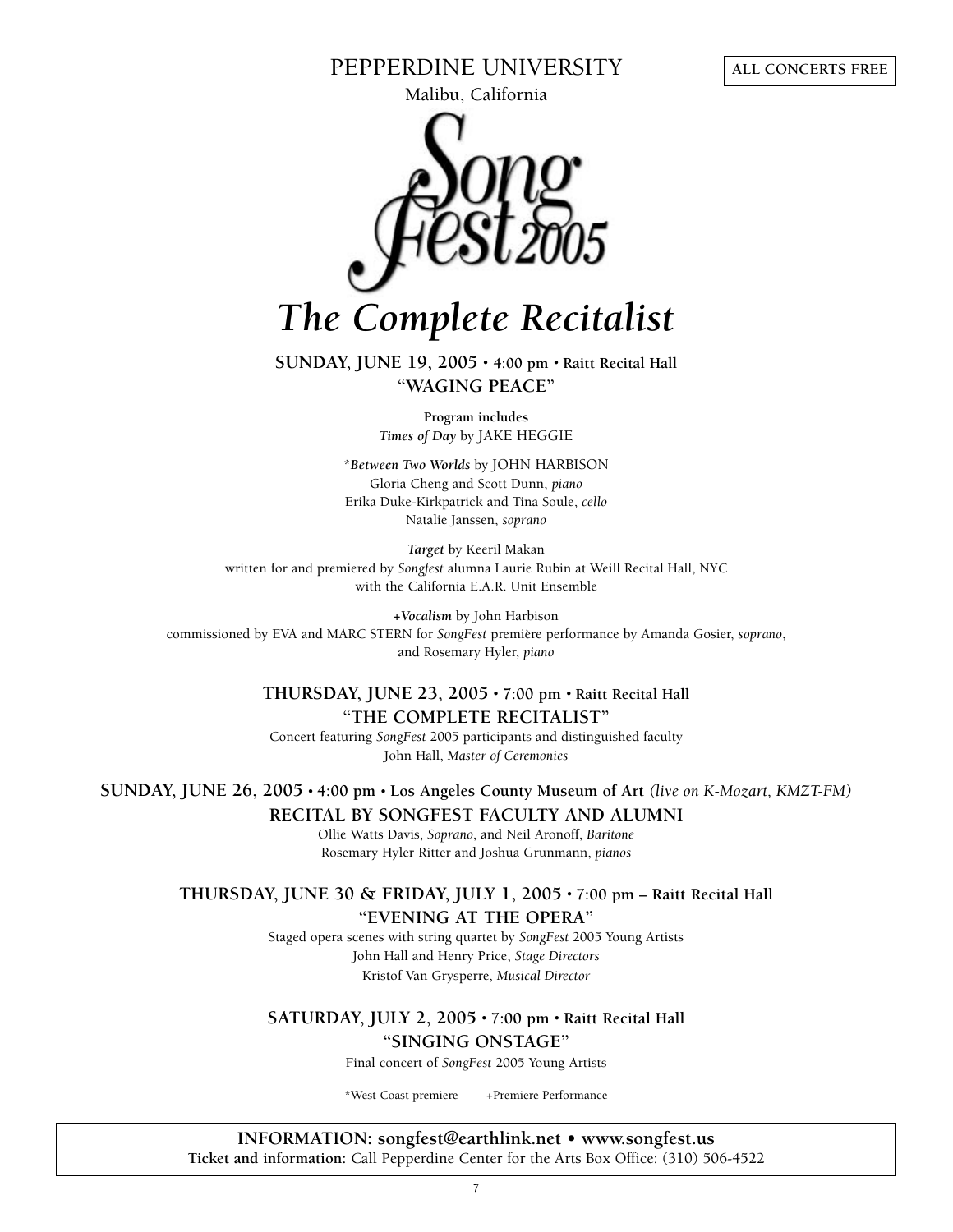#### **Songfest 2005 • Pepperdine University •** *Raitt Hall* **• Sunday, June 19 • 4:00 p.m.**

### *Waging Peace* **Featuring the works of American composers, John Harbison, Jake Heggie, Keeril Makan**

**Times of Day Jake Heggie (b. 1961)** 

*Poetry by Raymond Carver*

**1.The Minuet**

**8 2. Simple 3. The Best Time of the Day Lauren Lee,** *soprano* **• The Jung Trio: Jennie Jung,** *piano* **Ellen Jung,** *violin* **Julie Jung,** *cello* ΩΩΩ **Two Songs for Soprano and Piano** *Heggie Poetry by Emily Dickinson* **1. Ample make this Bed 2. The Sun Kept Setting Emily Albrink,** *soprano •* **Jake Heggie,** *piano* **Target Keeril Makan (b. 1975) Twister I Leaflet I PsyOps: Know Your Target Leaflet II Twister II California E.A.R. Unit: Laurie Rubin,** *mezzo-soprano* **INTERMISSION Between Two Worlds John Harbison (b. 1938)** *Poetry from Robert Bly,* **The Light Around the Body** *(1967) Interlude texts from the 15th century mystic Jakob Böhme* **PART ONE** PART CONE **The Two Worlds In Praise of Grief** Hearing men Shout at Night on MacDougal Street Melancholia **Hatred of Men with Black Hair PART FOUR PART TWO A Body Not Yet Born The Various Arts of Poverty and Cruelty Looking at Some Flowers As the Asian War Begins Counting the Small-Boned Bodies Gloria Cheng and Scott Dunn,** *piano •* **Erika Duke-Kirkpatrick and Tina Soule,** *cello* **Natalie Janssen,** *soprano* **Their Lonely Betters Ned Rorem (b. 1923)** *Poetry by W.H. Auden* **We Two Elinor Remick Warren (1900-1991)** *Poetry by Walt Whitman* **Lament John Musto (b. 1954)** *Poetry by Edna St. Vincent Millay* **Catullus: On the Burial of His Brother Rorem Vocalism\* Harbison** *Poetry by Walt Whitman* **Amanda Gosier,** *soprano* **• Rosemary Hyler Ritter,** *piano \*Vocalism was commissioned by Eva and Marc Stern to be dedicated to their four granchildren*

**Amy Knoles,** *percussion* **• Robin Lorentz,** *violin* **• Marty Walker,** *bass clarinet* **• Erika Duke-Kirkpatrick,** *cello*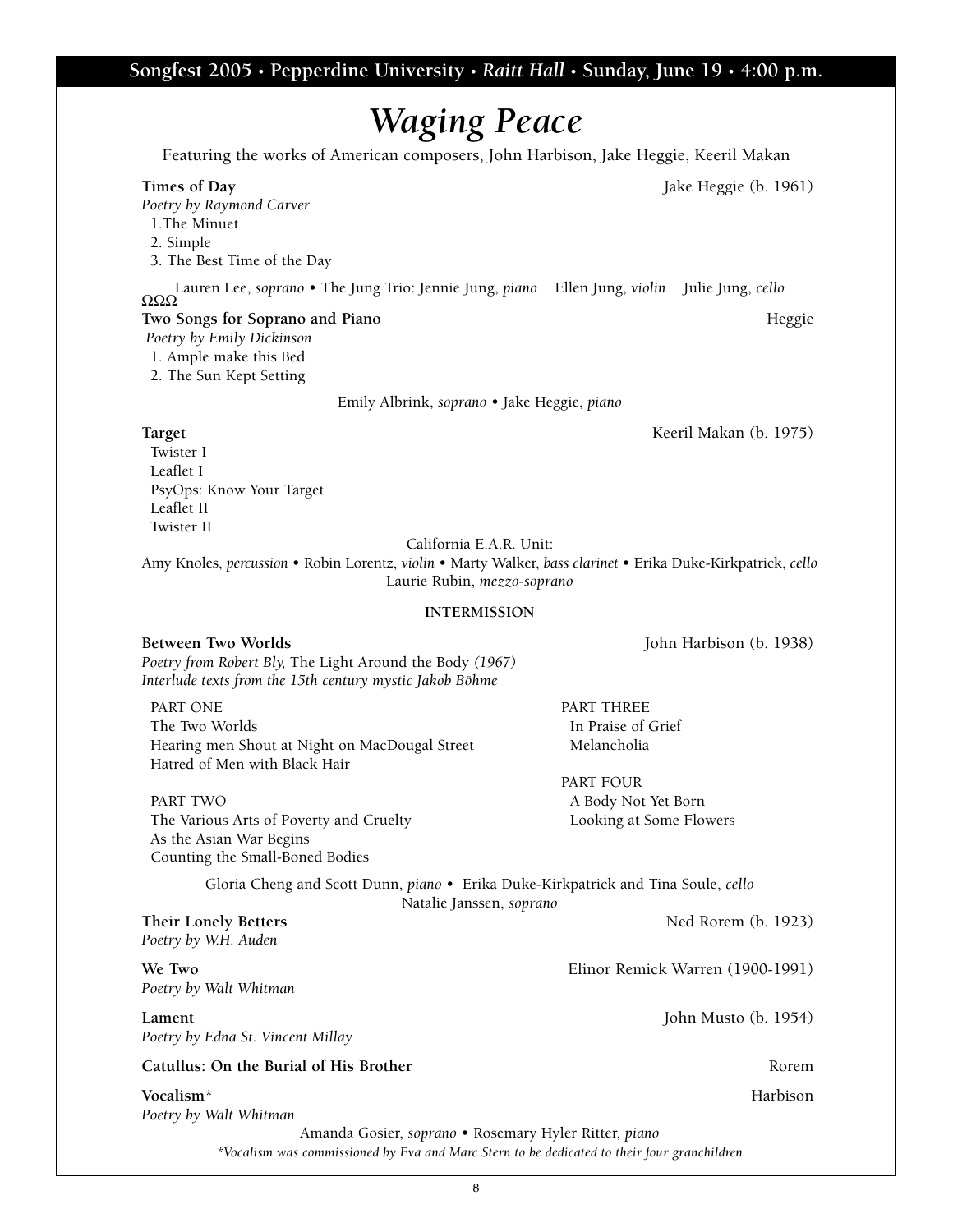### **Songfest 2005 • Pepperdine University •** *Raitt Hall* **• Sunday, June 19 • 4:00 p.m.**

### *Waging Peace*

#### **Two Songs for Soprano and Piano**

*Poetry by Emily Dickinson*

#### **Ample Make This Bed**

**Ample make this Bed-Make this Bed with Awe In it wait till Judgment break Excellent and Fair**

**Be its Mattress straight-Be its Pillow round-Let no Sunrise'yellow noise Interrupt this Ground-**

#### **The Sun Kept Setting**

**The Sun kept setting-setting-still No Hue of Afternoon-Upon the Village I perceived-From House to House'twas Noon-** **The Dusk kept drooping-dropping-still No dew upon the Grass-But only on my Forehead stopped-And wandered in my Face-**

**My Feet kept drowsing-drowsing-still My fingers were awake-Yet why so little sound-Myself Unto my seeming-make?**

**How well I knew the Light before-I could see it now-Tis Dying-I am doing-but I'm not afraid to know-**

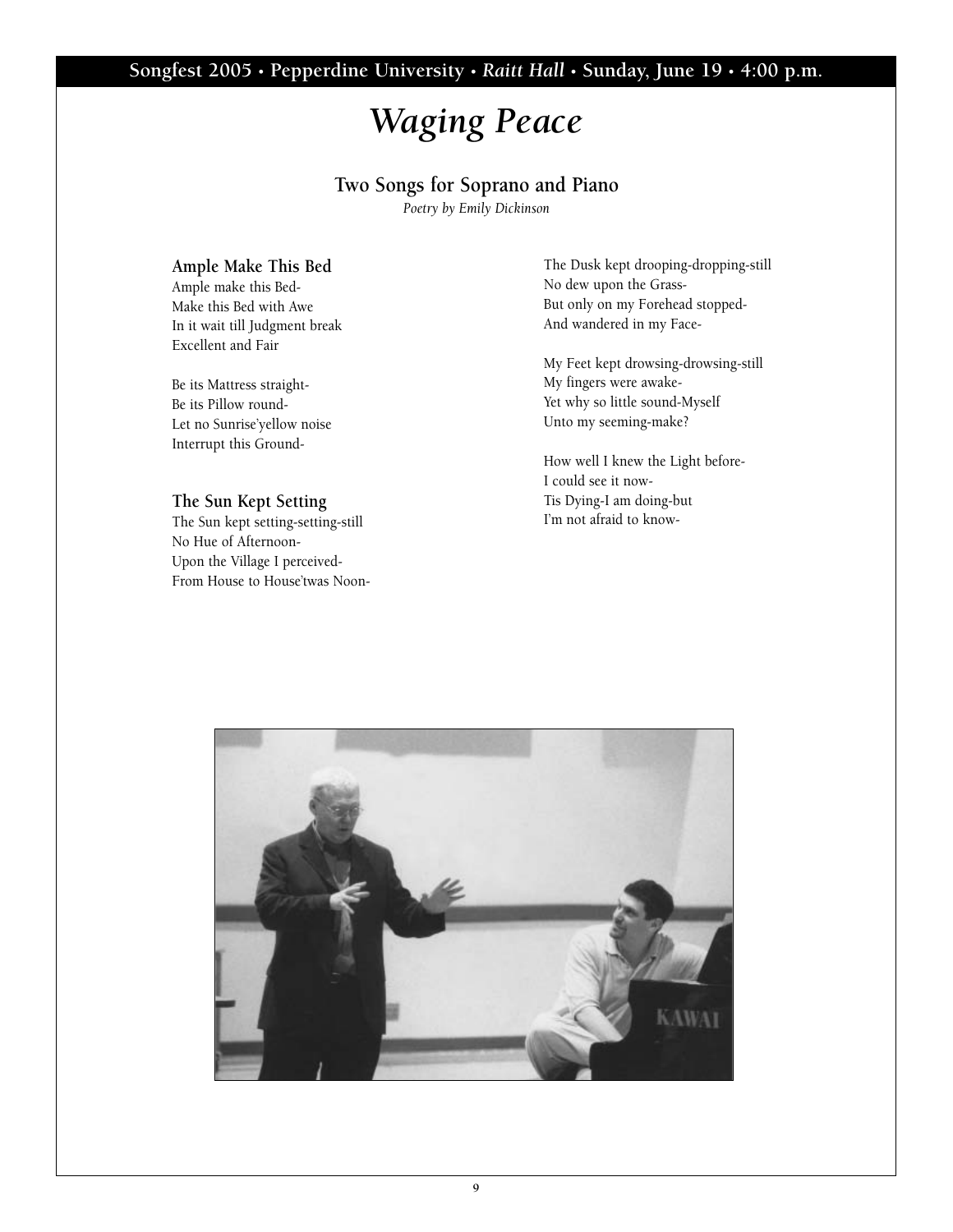# *Waging Peace*

#### **Target**

*Texts by Jena Osman*

#### **Twister I**

**The march. It seems to be moving through the main streets. It seems to be moving like a body made of parts. It seems to be turning and it seems to be coursing and it seems to have a mind of its own. Waking up in the morning in the sheets, then fanning out in determination or panic. Following orders in the heat. Twisting through the terrain. Exploding. Past the tanks. Past the flak jacket. Up and into the brain.**

#### **Leaflet I**

**reward for information aerial dissemination and arc light operations the grief and pain of your death a dog of nomads, chained at the heel arty artillery playing chess connects with the target we know where you are hiding person to person without distortion unless physically altered unexploded ordnance can kill! do not touch! Help us keep you safe! you are our targets there is no reason to be alarmed. For your own safety, stay away!**

#### **PsyOps: Know Your Target**

**remove any trace of the color red show soldiers with chin beards rather than clean-shaven faces don't use thought bubbles; they're confusing add bananas to a bowl of fruit**

**Keep in mind that the target is suspicious and will look for hidden unfavorable meanings, insure that only one interpretation, the intended one, can be given each sentence. Do not leave any thoughts for the target to fill in.**

**caption everything**

#### **Leaflet II**

**safe conduct passes foreign henchmen Stop! Turn away now! rid yourselves of these fanatics positive appeals wear the target down Help us keep you safe read the message without touching you can receive millions of dollars the color of the terrain laughs at you you do not know he's sent you to your death many threads make one rug get wealth and power beyond your dreams help bring back happiness millions of dollars selling evil drugs the audience often risks death for reading your escape routes are mined air delivery you are trapped the murderer and coward has abandoned you give yourself up and do not die needlessly you mean nothing to him do you think you are safe in your tomb we know where you are stop fighting and live**

#### **Twister II**

**The market or target seems to be moving. It seems to be turning and it seems to be declining and it seems to be tied to emotional life. More than one million seem to have moved, displaced, and then hundreds of thousands move with no face. Up into the mountains, in pockets and caves. The borders and barricades. Ticker tape as mechanical echo falling in small twists from above. Something pressing, something pushing, something running from the marksman.**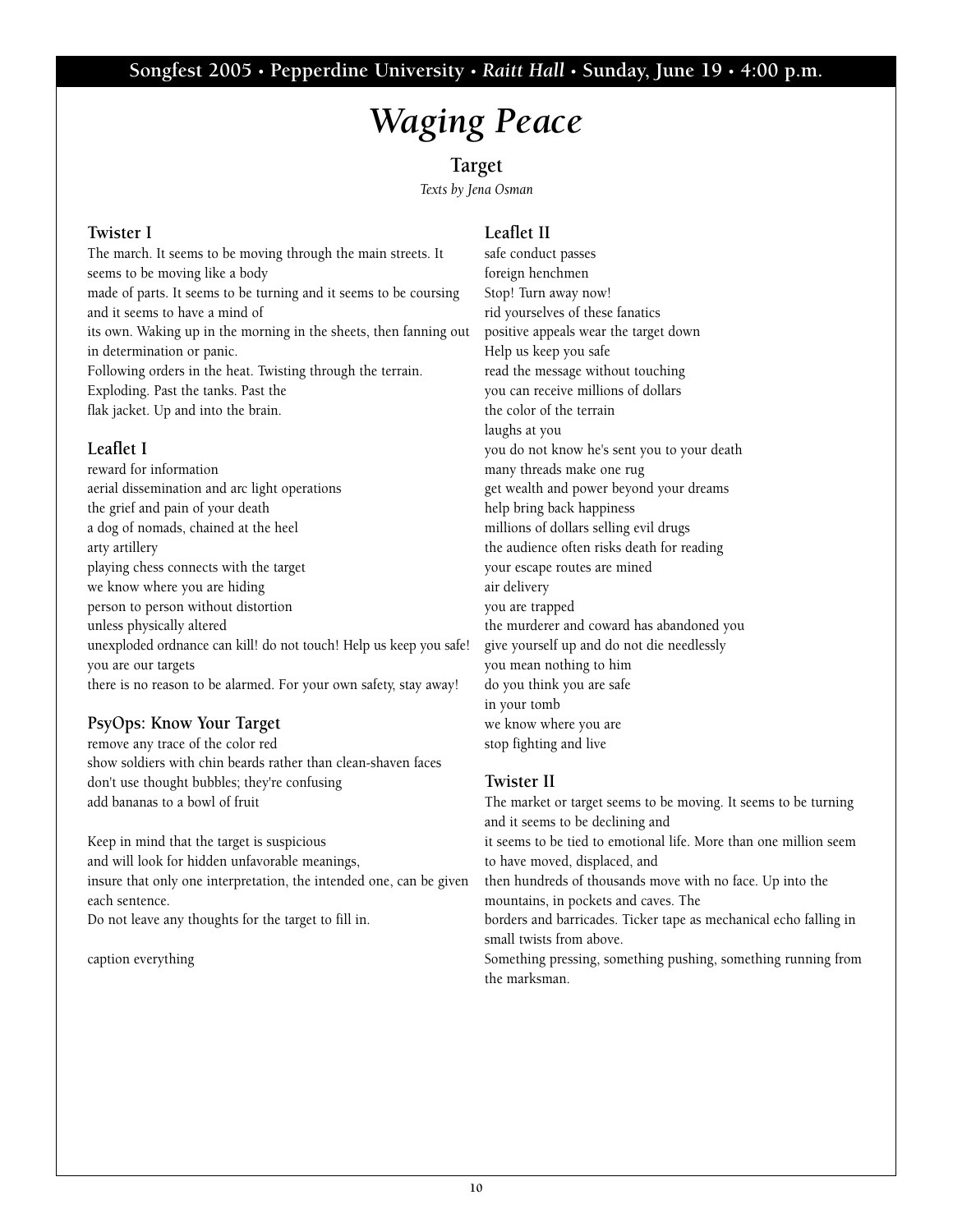**Songfest 2005 • Pepperdine University •** *Raitt Hall* **• Sunday, June 19 • 4:00 p.m.**

## *Waging Peace*

**Target** *Texts by Jena Osman*

### **N** PROGRAM NOTES

#### **Target**

**In embarking on this project, I was searching for a text that resonated with me, both through its commentary on our contemporary situation and through a creative use of everyday language. When I asked the poet Jena Osman for texts, she sent me a number of recent poems, two of which I used to create** *Target***, a political commentary on U.S. military intervention abroad.**

**The first text is entitled** *Twister***, which Osman describes as "playing off of the exchange or possible confusion between a military formation and a Wall Street ticker tape parade." I used the two stanzas of the poem as the first and last songs in the piece. In my setting, the** *Twister* **songs are the most direct in their emotional impact, evoking the apprehension and violence contained within the text.**

**The other three songs are settings of found poems-every sentence comes from other sources that Osman excerpts and rearranges. The texts used for** *Leaflet I* **and** *Leaflet II* **consist of language taken from leaflets that were dropped on Afghanistan after 9/11. The text used for** *PsyOps: Know Your Target* **uses as its source descriptions of military psychological operations written by a former U.S. army officer. These texts illustrate how a colonial/imperial mind frames and dehumanizes the "other," as well as how the language strategies of military invasions are closely tied to the language of advertising. What these found texts reveal is that every war on some level must be a war of words. Although the music overall speaks on a raw emotional level, it offers the hope that a critical perspective on words is a powerful starting point for resistance to their misuse.**

**— Keeril Makan**

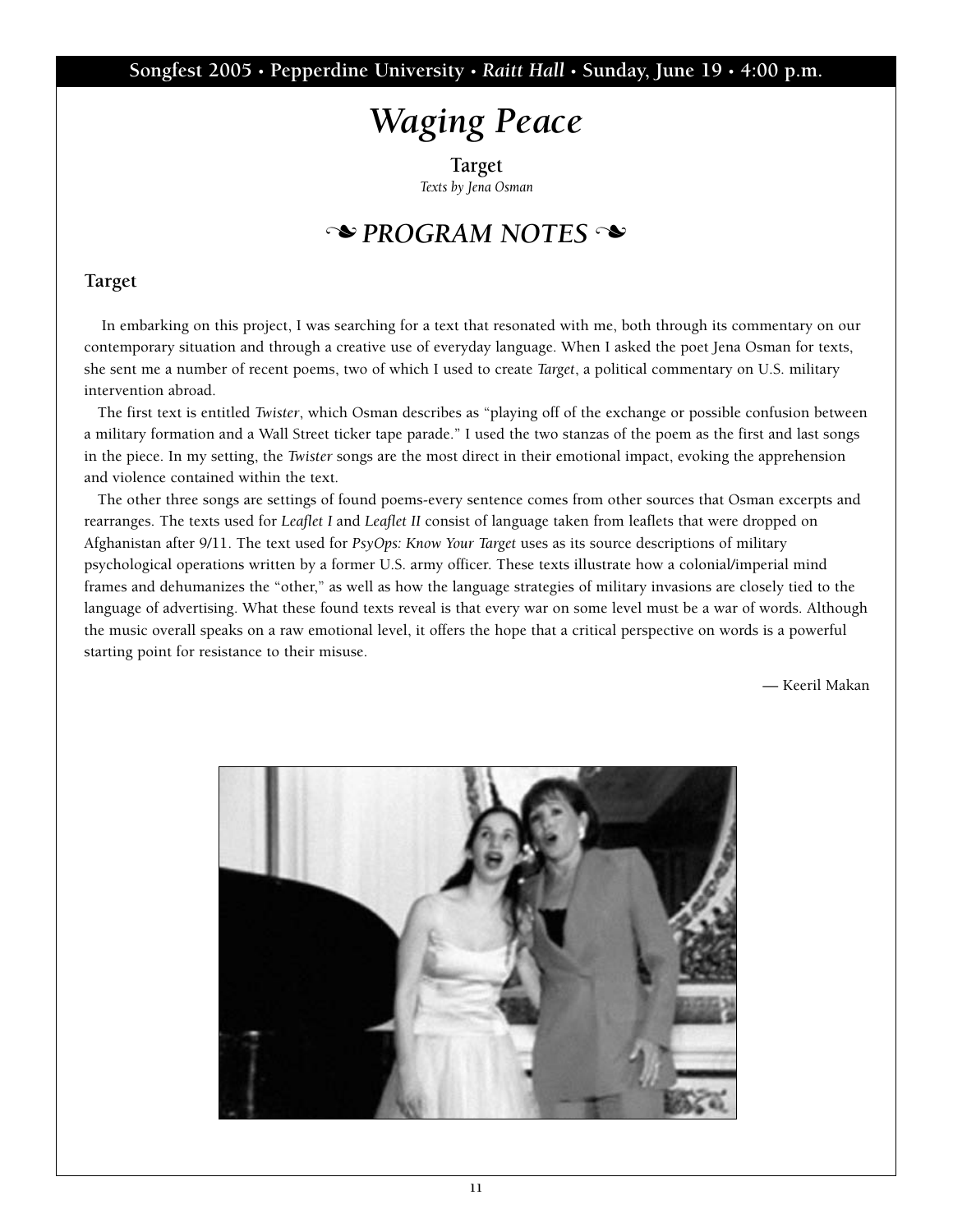# *Waging Peace*

**Between Two Worlds (1991)**

*Poetry from Robert Bly,* **The Light Around the Body** *(1967) Interlude texts from the 15th century mystic Jakob Böhme*

#### **The Two Worlds**

**For according to the outward man, we are in this world, and according to the inward man, we are in the inward world . . . Since then we are generated out of both worlds, we speak in two languages, and we must be understood also by two languages.**

**— Jakob Böhme**

#### **Hearing Men Shout at Night on MacDougal Street**

**How strange to awake in a city, And hear grown men shouting in the night! On the farm the darkness wins, And the small ones nestle in their graves of cold: Here is a boiling that only exhaustion subdues, A bitter moiling of muddy waters At which the voices of white men feed!**

**The street is a sea, and mud boils up When the anchor is lifted, for now at midnight there is about to sail The first New England slave-ship with the Negroes in the hold. Hatred of Men with Black Hair**

**I hear voices praising Tshombe, and the Portuguese In Angola, these are the men who skinned Little Crow! We are all their sons, skulking In back rooms, selling nails with trembling hands!**

**We distrust every person on earth with black hair; We send teams to overthrow Chief Joseph's government; We train natives to kill Presidents with blowdarts; We have men loosening the nails on Noah's ark.**

**The State Department floats in the heavy jellies near the bottom Like exhausted crustaceans, like squids who are confused, Sending out beams of black light to the open sea, Fighting their fraternal feeling for the great landlords.** 

**We have violet rays that light up the jungles at night, showing The friendly populations; we are teaching the children of ritual To overcome their longing for life, and we send Sparks of black light that fit the holes in the general's eyes. Underneath all the cement of the Pentagon There is a drop of Indian blood preserved in snow: Preserved from a trail of blood that once led away From the stockade, over the snow, the trail now lost.** 

#### **Hatred of Men with Black Hair**

**I hear voices praising Tshombe, and the Portuguese In Angola, these are the men who skinned Little Crow! We are all their sons, skulking In back rooms, selling nails with trembling hands!**

**We distrust every person on earth with black hair; We send teams to overthrow Chief Joseph's government; We train natives to kill Presidents with blowdarts; We have men loosening the nails on Noah's ark.**

**The State Department floats in the heavy jellies near the bottom Like exhausted crustaceans, like squids who are confused, Sending out beams of black light to the open sea, Fighting their fraternal feeling for the great landlords.** 

**We have violet rays that light up the jungles at night, showing The friendly populations; we are teaching the children of ritual To overcome their longing for life, and we send Sparks of black light that fit the holes in the general's eyes. Underneath all the cement of the Pentagon There is a drop of Indian blood preserved in snow: Preserved from a trail of blood that once led away From the stockade, over the snow, the trail now lost.** 

#### **The Various Arts of Poverty and Cruelty**

**When we think of it with this knowledge, we see that we have been locked up, and led blindfold, and it is wise of this world who have shut and locked us up in their art and their rationality, so that we have had to see with their eyes.** 

**— Jakob Böhme**

#### **As the Asian War Begins**

**There are longings to kill that cannot be seen, Or are seen only by a minister who no longer believes in God, Living in his parish like a crow in its nest.**

**And there are flowers with murky centers, Impenetrable, ebony, basalt. . .**

**Conestogas go past, over the Platte, their contents Hidden from us, murderers riding under the canvas. . .**

**Give us a glimpse of what we cannot see, Our enemies, the soldiers and the poor.**

#### **Counting Small-Boned Bodies**

**Let's count the bodies over again.** 

**If we could only make the bodies smaller, The size of skulls, We could make a whole plain white with skulls in the moon-light! If we could only make the bodies smaller, Maybe we could get A whole year's kill in front of us on a desk!**

**If we could only make the bodies smaller, We could fit A body into a finger-ring, for a keepsake forever.**

#### **In Praise of Grief**

**O dear children, look in what a dungeon we are lying, in what lodging we are, for we have been captured by the spirit of the outward world; it is our life, for it nourishes and brings us up, it rules in our marrow and bones, in our flesh and blood, it has made our flesh earthly, and now death has us.** 

**— Jakob Böhme**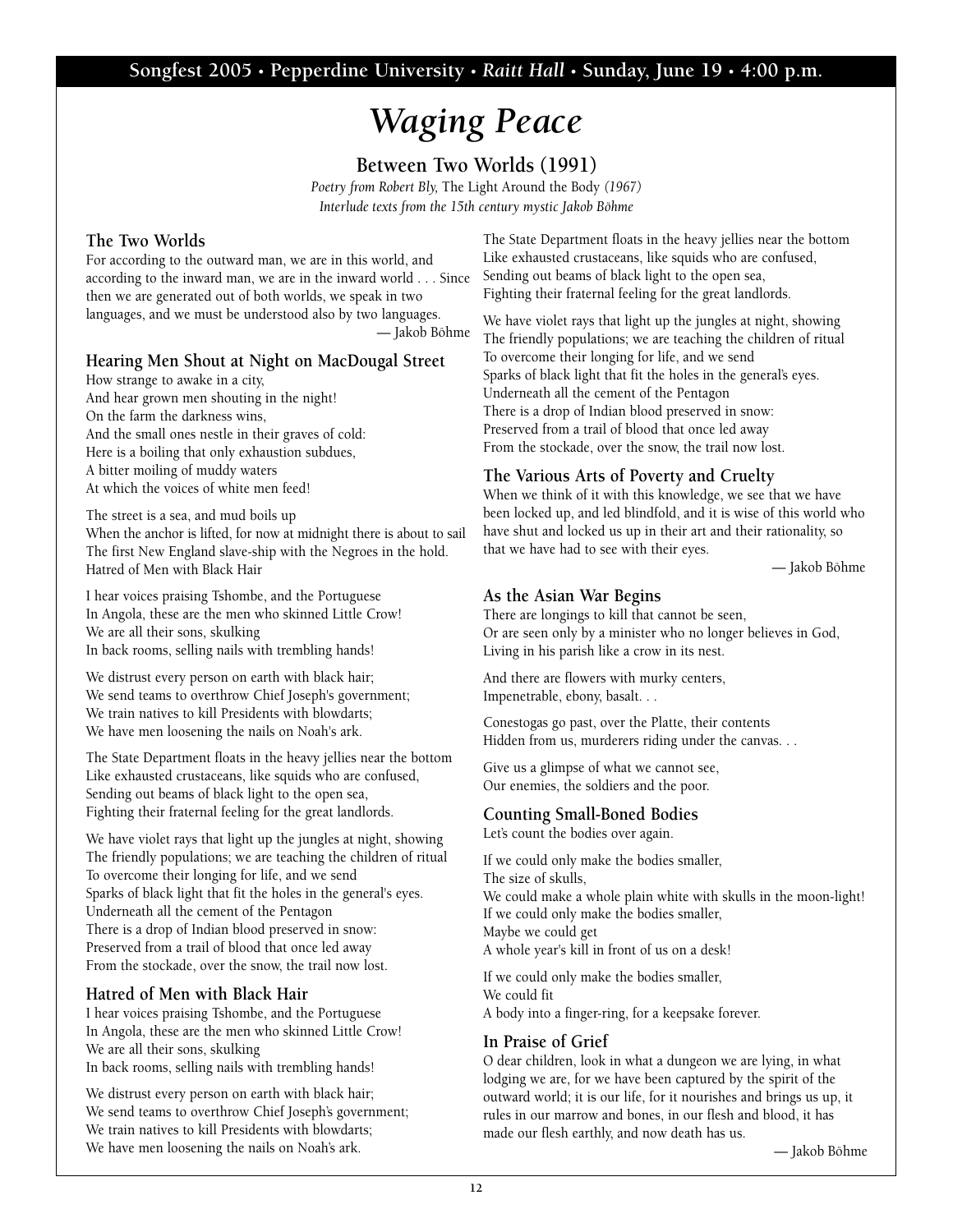# *Waging Peace*

**Between Two Worlds (1991)** *Poetry from Robert Bly,* **The Light Around the Body** *(1967) Interlude texts from the 15th century mystic Jakob Böhme*

#### **Melancholia**

**1**

**A light seen suddenly in the storm, snow Coming from all sides, like flakes Of sleep, and myself On the road to the dark barn, Halfway there, a black dog near me.**

**2**

**Light on the wooden rail. Someone I knew and loved. As we hear the dates of his marriage A wreath of dark fir and shiny laurel**

**And the years he moved, Slips off the coffin.**

**3**

**A cathedral: I see Starving men, weakened, leaning On their knees. But the bells ring anyway, Sending out over the planted fields A vegetation, sound waves with long leaves.** 

**4**

**There is a wound on the trunk, Where the branch was torn off. A wind comes out of it, Rising, swelling, Swirling over everything alive.**

#### **A Body Not Yet Born**

**But when this had given me many a hard blow, doubtless from the Spirit that had a desire for me, I finally fell into great sadness and melancholy, when I viewed the great depth of this world, the sun and the stars and the clouds, rain and snow, and contemplated in my mind the whole creation of this world.**

**So then I found in all things good and evil, love and wrath, in creatures of reason as well as in wood, in stone, in earth, in the elements, in men and animals. Withal, I considered the little spark "man" and what it might be esteemed to be by God in comparison with this great work of heaven and earth. In consequence I grow very melancholy, and what is written, though I knew it very well, could not console me.Jakob Böhme**

#### **Looking at Some Flowers**

**Light is around the petals, and behind them: Some petals are living on the other side of the light. Like sunlight drifting onto the carpet Where the casket stands, not knowing which world it is in. And fuzzy leaves, hair growing from some animal Buried in the green trenches on the plant. Or in the ground this house is on, Only free of the sea for five or six thousand years.** 

### **N** PROGRAM NOTES

#### **Between Two Worlds**

**In 1978 the Santa Fe Chamber Music Festival approached me with an idea for a piece based on documents left behind by the three civil rights workers, Goodman, Schwerner and Chaney, who were murdered early in the summer of 1964. One reason they asked me to do the piece was my participation in the Freedom Summer in Mississippi in 1964.**

**I declined, because I could not speak then, musically, for those events. Nevertheless, I have written** *Between Two Worlds***, which deals with other issues from that time that I feel are still unresolved in our consciousness.** 

**We are informed that "the Vietnam Syndrome" is over, but for many of the veterans of that war, and for those who simply witnessed from here at home, conflicts persist. I found that certain poems of Robert Bly that I read then were still haunting my memory. Finally, after many years they took the form of specific musical sounds, for an unusual group of instruments and a voice whose witness is more empathetic, cathartic, and "vocal" than it could be at that time.** 

**Bly's 1967 collection,** *The Light Around the Body***, with its interludes taken from the fifteenth century mystic Jacob Boehme, identifies a crucial dilemma, the reconciliation of outward action with radical inwardness. It is around this center that all the musical ideas of the piece collect.** 

*Between Two Worlds* **was commissioned by a consortium of summer festivals: Santa Fe Chamber Music Festival, Ravinia and Saratoga, for performance in the summer of 1991. It was composed in December 1990 and January 1991 at Token Creek, Wisconsin. The first performers were: Susan Larson, soprano; David Finkel and Andres Diaz, cellos; and James Tocco and Wu Han, pianos.**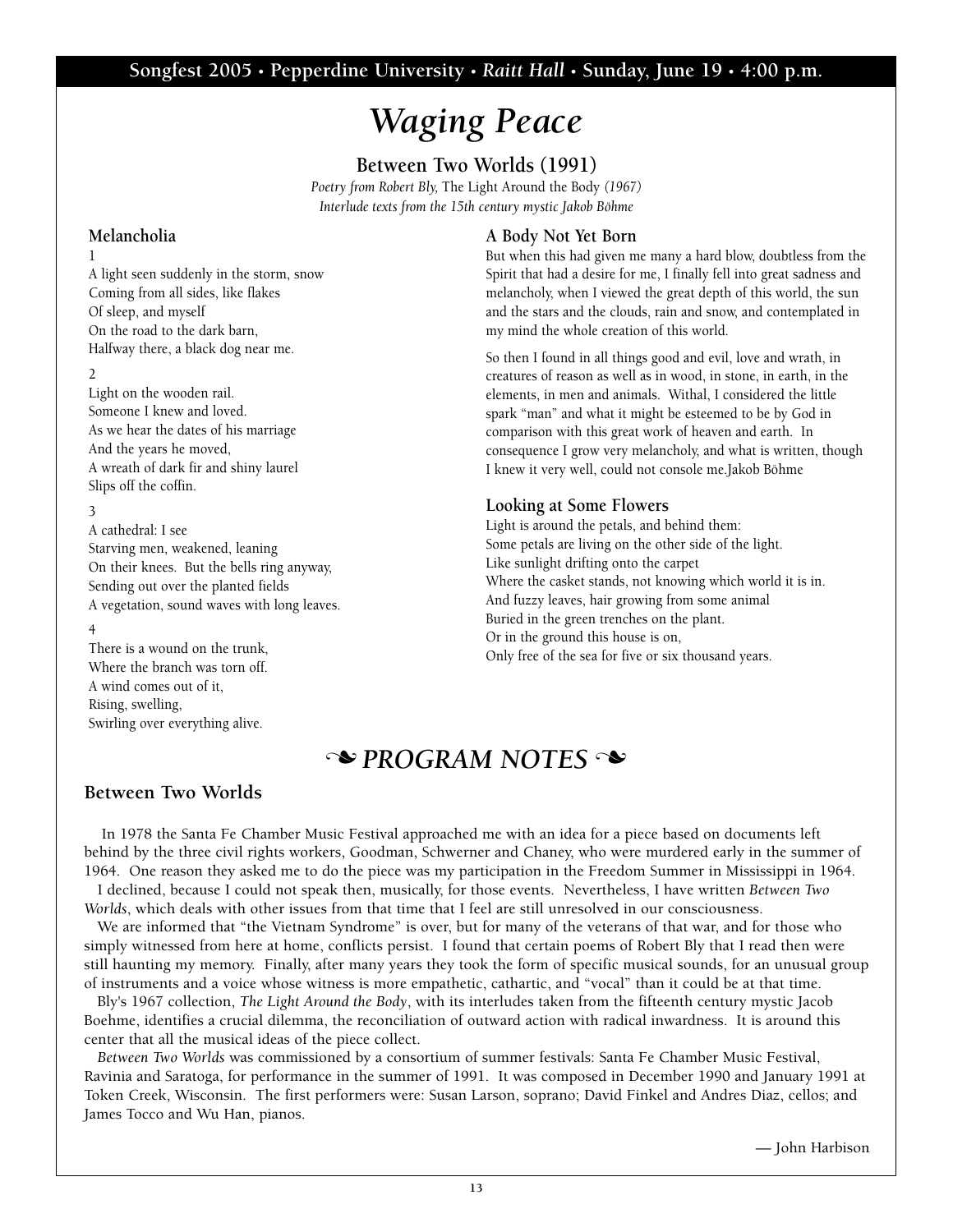#### **Songfest 2005 • Pepperdine University •** *Raitt Hall* **• Sunday, June 19 • 4:00 p.m.**

### *Waging Peace*

#### **Their Lonely Betters**

**As I listened from a beach-chair in the shade To all the noises that my garden made, It seemed to me only proper that words Should be withheld from vegetables and birds.**

**A robin with no Christian name ran through The Robin-Anthem which was all it knew, And rustling flowers for some third party waited To say which pairs, if any, should get mated.**

**Not one of them was capable of lying, There was not one which knew that it was dying Or could have with a rhythm or a rhyme Assumed responsibility for time.**

**Let them leave language to their lonely betters Who count some days and long for certain letters; We, too, make noises when we laugh or weep: Words are for those with promises to keep.**

#### **We Two**

*(excerpt from Out of the Cradle Endlessly Rocking)*

**Shine! shine! shine! Pour down your warmth, great sun! While we bask, we two together.** 

#### **Two together!**

**Winds blow south, or winds blow north, Day come white, or night come black, Home, or rivers and mountains from home, Singing all time, minding no time, While we two keep together.**

#### **Lament**

**LISTEN, children, Your father is dead. From his old coats I'll make you little jackets; I'll make you little trousers From his old pants. There'll be in his pockets Things he used to put there: Keys and pennies Covered with tobacco. Dan shall have the pennies**

**To save in his bank; Anne shall have the keys To make a pretty noise with. Life must go on And the dead be forgotten; Life must go on Though good men die. Anne, eat your breakfast; Dan, take your medicine. Life must go on; I forget just why.**

#### **Cattullus: On The Burial Of His Brother**

**By ways remote and distant waters sped, Brother, to thy sad graveside I am come That I may give the last gifts to the dead,**

**And vainly parley with thine ashes dumb; Since She who now bestows and now denies Hath ta'en thee, dearest brother from mine eyes.**

**But lo! These gifts, the heirlooms of past years, Are made sad things to grace thy coffin shell; Take them, all drenched with a brother's tears, And, brother, for all time, hail and farewell.**

#### **Vocalism**

**O what is it in me that makes me tremble so at voices? Surely whoever speaks to me in the right voice, him or her I shall follow,** 

**As the water follows the moon, silently, with fluid steps, anywhere around the globe.** 

**All waits for the right voices;** 

**Where is the practis'd and perfect organ? where is the develop'd soul? For I see every word utter'd thence has deeper, sweeter, new sounds, impossible on less terms.** 

**I see brains and lips closed, tympans and temples unstruck, Until that comes which has the quality to strike and to unclose, Until that comes which has the quality to bring forth what lies slumbering forever ready in all words.**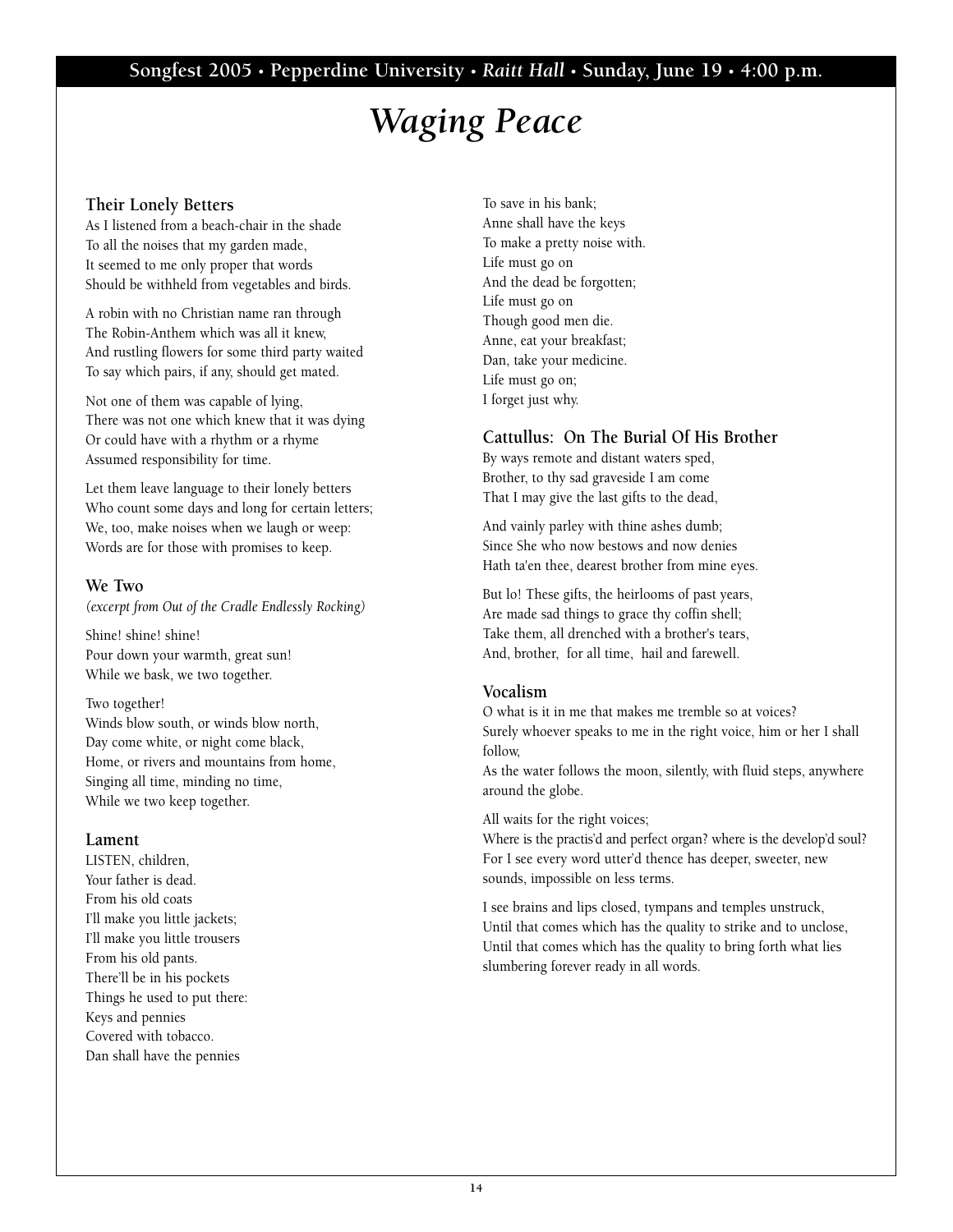# *Waging Peace Biographies*

**Pianist GLORIA CHENG is internationally recognized as one of today's foremost interpreters of contemporary music. She has premiered dozens of new compositions, including works composed for her by John Adams, Pierre Boulez, Terry Riley, and Esa-Pekka Salonen. Ms. Cheng has appeared in solo and chamber music performances at Ojai, Aspen, Other Minds, Theatre de Chatelet, and the Kuhmo Chamber Music Festival in Finland. In her close association with the Los Angeles Philharmonic and its New Music Group, Ms. Cheng has collaborated with composers Thomas Adès, Elliott Carter, John Harbison, Gyorgy Ligeti, Witold Lutoslawski, and many others. In 1992, Boulez invited her to participate in the Ojai Festival, the first of numerous featured appearances there.**

#### **In May 2003 Ms. Cheng was the last-minute soloist in the Los Angeles Philharmonic's historic final concerts at the Dorothy Chandler Pavilion, replacing an indisposed Mitsuko Uchida. At the request of Pierre Boulez she performed Messiaen's** *Oiseaux exotiques* **with the orchestra. Other recent engagements include featured appearances at the Pacific Symphony American Composers Festival, chamber music with the San Francisco Contemporary Music Players, Liszt's** *Hexameron* **for the "Grands on Grand" gala at Walt Disney Concert Hall, Stravinsky's** *Petrouchka* **at Lincoln Center with Lorin Maazel and the New York Philharmonic, Lou Harrison's** *Piano Concerto* **with the Indianapolis Symphony, and her annual recital on the acclaimed Los Angeles-based Piano Spheres series.**

**Ms. Cheng's solo recordings include music by Messiaen on Koch, and Piano Music of John Adams and Terry Riley on Telarc. Her** second Telarc release, "Piano Dance: A 20th-Century Portrait", was selected as Instrumental Pick of the Month by the editors of *BBC Music Magazine***. She holds a B.A. in Economics from Stanford Univeristy, and graduate degrees in Music from UCLA and the University of Southern California.**

**SCOTT DUNN is an American conductor and pianist who since his 1999 Carnegie Hall debut has appeared repeatedly in major venues throughout the US and Europe. From 1999-2001 he served as associate music director for Lukas Foss's Music Festival of the Hamptons, earning considerable critical acclaim for his musicianship and presence. Dunn's first European orchestral conducting engagements followed in 2000-2001 and in 2002 Maestro John Mauceri appointed Dunn conducting assistant for the Hollywood Bowl Orchestra in Los Angeles. In 2003-2004, Dunn led the first recordings of Mark Adamo's new opera** *Lysistrata* **and earlier that season he also served as music director for** *La Fabbrica* **– a California based opera company with summer productions in Tuscany. Most recently, Dunn led a well-received Lincoln Center performance of Schoenberg's** *Pierrot Lunaire* **with mezzo Brenda Patterson.** 

**As piano soloist, Dunn made his first Carnegie Hall appearance in 1999 with Dennis Russell Davies and the American Composers Orchestra playing the world premiere of his own orchestration of Vernon Duke's "lost" 1923** *Piano Concerto in C***. A much sought-after collaborator, Dunn frequently appears with such noted vocalists as Angelina Reaux, Joyce Castle and Kurt Ollmann and he occasionally appears in four-hand piano concerts with Richard Rodney Bennett. Of Dunn's work as a solo recitalist and advocate for American piano music critic Alan Rich recently wrote…"In a time when we are best with young emergent performers of limited repertory delivered with unlimited flamboyance, the splendid young pianist Scott Dunn's varied and visionary program was remarkable."**

**Dunn's new solo recording of the complete piano works of Lukas Foss has just been released on the Naxos label.** 

**Soprano AMANDA GOSIER recently received her Master of Music degree from the Curtis Institute of Music in Philadelphia. She has been a national finalist in the Metropolitan Opera National Council Auditions, a finalist in the National Symphony Orchestra Young Soloists Competition, and a finalist in the Rosa Ponselle International Voice Competition. She has appeared as a featured soloist with the Fairfax Symphony Orchestra, the Pennsylvania Sinfonia Orchestra, the National Men's Chorus, and the Kennedy Center's Masterworks Chorale performing works ranging from Barber's** *Knoxville: Summer of 1915* **to Haydn's** *Lord Nelson Mass***. During her time at the Curtis Institute of Music she performed Wolf's** *Italiensches Liederbuch* **and Ned Rorem's** *Evidence of Things Not Seen* **with Mikael Eliasen. In addition to numerous concert performances, Ms. Gosier was seen as Sister Constance in** *Dialogues des Carmelites***, Zerlina in** *Don Giovanni***, Despina in** *Cosi Fan Tutte***, and Tytania in** *A Midsummer Night's Dream***, all for the Curtis Opera Theatre.** 

**Ms. Gosier has been winner of both the Second Place and Audience Choice awards at the Annapolis Opera's Annual Vocal Competition. In the summer of 2002, Ms.Gosier participated in the Opera Theatre of St. Louis' Young Artist Program. In 2003, Gosier participated in** *Songfest.*

**Ms.Gosier recently premiered the work of Lori Laitman with "Lines Written at the Falls" for the Washington DC Composers Consortium and will be appearing this Fall as a featured soloist with the Vocal Chamber Soloists of Washington DC and the National Men's Chorus. Ms.Gosier has represented the Vocal Arts Society of Washington DC in numerous concerts and benefits. Most recently she represented them in performance for the Kennedy Center Board of Trustees Annual Meeting. This Spring Ms Gosier performed the role of Tatiana with Washington DC's Opera Bel Cantanti in their production of** *Eugene Onegin***. Amanda is a** *Songfest* **2003 alumna.**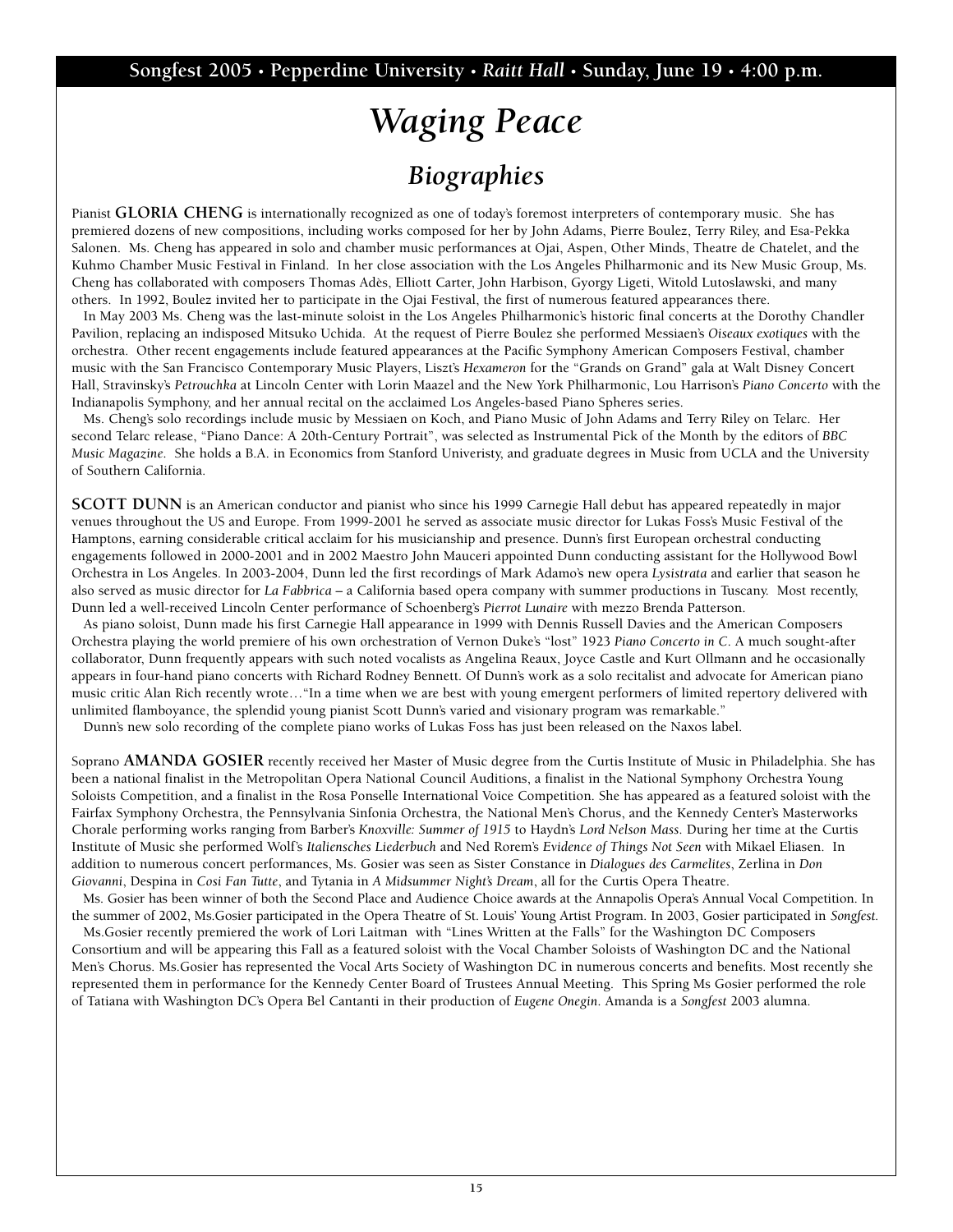# *Waging Peace Biographies*

**ERIKA DUKE-KIRKPATRICK is an active soloist, chamber musician, and specialist in contemporary music. She has performed world and local premieres of solo and chamber works throughout the United States and Europe including the L.A. Olympic Festival, the Computer Music Festival in Zurich, the Ars Electronica Festival in Linz, and the San Francisco Symphony "New and Unusual Music" series.**

**She recently recorded Elliott Carter's** *Enchanted Preludes***, a work written for her and flutist Dorothy Stone. She has toured with Joan LaBarbara and Morton Subotnick since 1981;** *Jacob's Room***, on Wergo Records, marks her fourth appearance in recordings of Mr. Subotnick's music. She is a founding member of the California E.A.R. Unit, a Los Angeles-based new music ensemble, with whom she tours throughout the United States and Europe. She has also given master classes and recitals under the auspices of the U.S.I.A. "Arts America" Program in Central and South America. A native of Los Angeles, her principal studies were with Cesare Pascarella, and she has been coached by Mischa Schneider, William Pleeth and Pierre Fournier.**

**NATALIE JANSSEN specializes in the performance of 20th and 21st century music, premiering numerous works written for her by composers Robert D. Penn, Ludek Drizhal, and Steven Gates, among others. In October, Ms. Janssen gave her Weill Recital/Carnegie Hall debut, premiering "Hurry," a chamber piece written for her by New York composer Lisa Bielawa, as part of a concert of new works sponsored by Dawn Upshaw and John Harbison. Other recent performance highlights include Schoenberg's** *Pierrot Lunaire* **with The L.A. Sound Circle, Costantinidis's** *Twenty Songs of the Greek People* **for the Art & Hellenism festival in Los Angeles, and the West Coast Premiere of Eugene O'Brien's** *In the Country of Last Things* **with USC's Contemporary Music Ensemble. She holds a Master's Degree from USC in Vocal Music, as well as a B.A. in Communications, and a B.M. in Vocal Music from the University of Denver, all while on full scholarship. She currently owns and operates her own vocal coaching studio, NJVI, and specializes in body mechanics for all vocalists and the diverse needs of singer-songwriters. She is also one of the vocal coaches for Circle of Songs, a Los Angeles based coaching and promotional organization for musical artists.** 

**JUNG TRIO – Praised as a "spectacular group with wonderful musicality at their fingertips," the Jung Trio is noted for their "unique sense of musical unity." Formed by sisters Ellen, Julie and Jennie, the trio won the grand prize at the 2002 Yellow Springs Chamber Music Competition and the Bronze medal at the 2002 Fischoff Competition. This season include perfomances of the Beethoven Triple Concerto in Kazan, Russia and Los Angeles, as well as recitals in Los Angeles, New York, Philadelphia and Toronto. The Trio members hold degrees from Juilliard, Yale, NEC and the University of Toronto.**

**AMY KNOLES, currently touring as WASTELAND with live videographer Richard Hines, is an artist who tours globaly performing computer assisted live electronic music with percussion controllers and linear/interactive video. Her work has been described as "frightening beauty, fascinating, complex" on National Public Radio and "Los Angeles's new music luminary, infinitely variable, infinitely fascinating" by the** *Los Angeles Times***. Amy is the recipient of the 2005 American Composers Forum Subito Grant, the Durfee Grant – 2003, UNESCO International Prize for the Performing Arts – 2000, the 1999-2000 "Indiviual Artist Fellowship" Award from C.O.L.A., the 2001 Lester Horton Award for Outstanding Achievement in Original Music for Dance, and she was the 1996 ASCAP Foundation Composer-in-Residence at the Music Center of Los Angeles, and is currently creating a sound environment for the J. Paul Getty Museum's walking tour.**

**Amy is Executive Director of the California E.A.R. Unit and also works/has worked with the Los Angeles Philharmonic New Music Group, Kronos Quartet, Ensemble Modern of Frankfurt, Natural Plastic, Squint, the Paul Dresher Ensemble, Basso Bongo, Frank Zappa, Flea, Morton Subotnick, and many others.**

**Amy has recorded nearly 30 CD's of new music and is proud to announce the release of her solo recordings "Men in the Cities" and "2 x 10 x 10 x 10 + 1", on the Echograph Label.**

**ROBIN LORENTZ, violinist and E.A.R. Unit member since 1984, who also serves in the Unit as vocalist and actress, has been involved in music and theater since childhood. She recently gave the world premiere of John Adam's "Road Movies" at the Kennedy Center. An accomplished arranger and composer as well as a versatile instrumentalist, Ms. Lorentz' solo violin playing has been featured in motion pictures such as** *Other People's Money* **and** *Back To The Future III* **as well as the television series** *Northern Exposure.* **She is a featured performer on tour with composers Terry Riley and John Luther Adams.** 

**She has recorded for New Albion, Sony, MCA and Glenfinnian Records. Ms. Lorentz is currently writing a collection of ethnic encores for Leisure Planet Publications, and co-wrote and performed a series of Stephen King audio books for Penguin Publishing with composer Eve Beglarian. She attended the University of Washington and California Institute of the Arts. Ms. Lorentz is a featured performer in the Santa Fe Pro Musica, and served as concertmaster on the LA Philharmonic Green Umbrella series and the Ojai Festival. She has also served on the faculty at California Institute of the Arts.**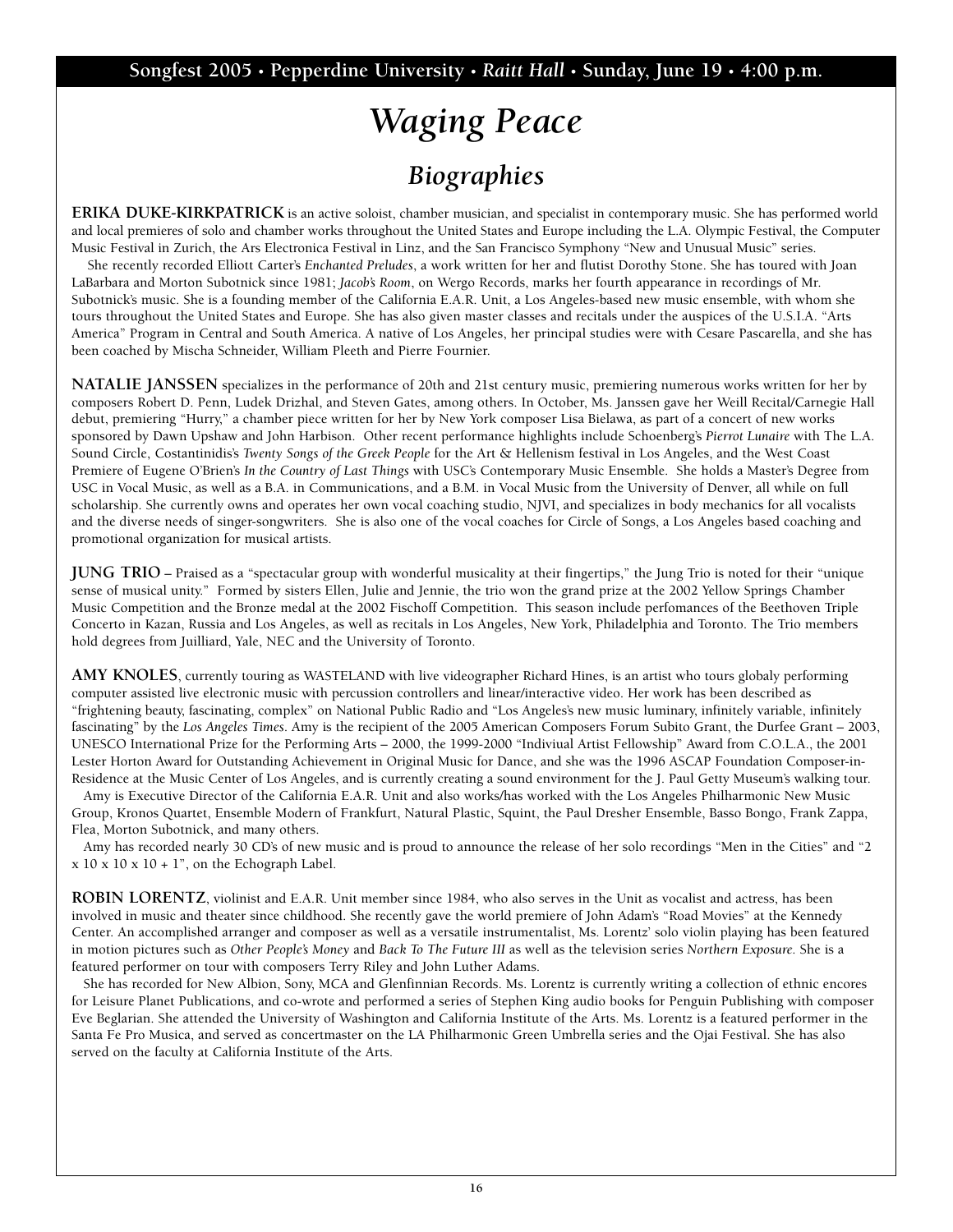# *Waging Peace Biographies*

**Working to create emotionally engaging musical experiences, American composer KEERIL MAKAN combines an exploration of the rich detail inherent in sound with an unmistakably visceral energy. After initial studies in violin and oboe, Keeril went on to receive degrees in composition and religion at Oberlin College and Conservatory in Ohio. He has completed his Ph.D. in composition at the University of California, Berkeley where he studied with Edmund Carnpion, Jorge Liderrnan, and David Wessel. In addition to his studies in the U.S., Keeril spent a year in Helsinki, Finland at the Sibelius Academy on a Fulbright grant. Having been awarded the George Ladd Prix de Paris from the University of California, he also lived for two years in Paris, France, where he studied with Philippe Leroux. Keeril has received numerous commissions from ensembles such as the Kronos Quartet, Bang on a Can All-Stars, Paul Dresher Electroacoustic Band, Left Coast Chamber Ensemble, and Del Sol String Quartet. He has also received major awards and commissions from the American Academy of Arts and Letters, ASCAP, Fromm Music Foundation at Harvard, Gerbode Foundation in San Francisco and Meet the Composer, Carnegie Hall has recently commissioned him to write a work for the John Harbison/Dawn Upshaw Workshop for Composers and Singers. Keeril is Assistant Professor of Composition/Theory at the University of Illinois at Urbana-Champaign.**

**A native of Baltimore, Maryland, CHRISTINA SOULE began her professional career with the Bach Society of Baltimore at age 16. After receiving a Bachelor of Music degree from Indiana University and a Master of Music degree from Yale, she moved to Los Angeles where she has since enjoyed an active life as a studio recording musician and as a free-lance orchestral and chamber music cellist. She has played with the Los Angeles Philharmonic, the Joffrey Ballet and as principal cello with the LA Mozart Orchestra, the Orange County Chamber Orchestra and the Boston Ballet.** 

**Since 1984, Ms. Soule has served as principal cello with the San Luis Obispo Mozart Festival, where she performed as soloist under conductor Christopher Hogwood. She currently performs regularly with the Los Angeles Chamber Orchestra, the Pasadena Symphony, the Hollywood Bowl Orchestra and as principal cello with the Santa Monica Symphony. Recent projects include performing on Southwest Chamber Music's 2004 Grammy Award-winning album, "The Complete Chamber Works of Carlos Chavez Vol. 2".** 

**MARTY WALKER has devoted himself to new music and improvisation for over two decades, concentrating on collaborating with composers to inspire new works. Premiering over 80 pieces written especially for him, many of which highlight his bass clarinet playing, he has been a featured soloist in numerous venues throughout the United States and Mexico. These include the New Music America, Miami and Houston Festivals, the International Festival of New Music at the Los Angeles County Museum of Art, Mexico City's New Music International Festival, Boston's Berklee College of Music, Chicago's Links Hall, Berkeley's Maybeck Recital Hall and Real Art Ways in Hartford (CT). In Los Angeles, he performs frequently (or has performed) on many series such as the Monday Evening Concerts, FaultLines, Los Angeles Contemporary Exhibitions (L.A.C.E.), Wires and the former New Music Mondays at the Alligator Lounge. Walker has also broadcast live performances for Pacifica and National Public Radio.** 

**Walker currently performs and records regularly with Some Over History, Ghost Duo and the Gong Farmers. His recordings can be heard on several labels including Advance Recordings, O. O. Discs, Cold Blue Records, Raptoria Caam, Grenadilla Records, Tzadic and Rastascan Records.**

**Walker's newest solo recording, For BC: the Redlands Sessions, will be released in Winter, 2000 on CRI's Emergency Music label. Critics often praise Walker's work. The** *Los Angeles Times* **refers to his** *Option Magazine* **calls Walker "one of the finest new music clarinetists in the country."** 

**Marty Walker holds degrees from the California Institute of the Arts and the University of Redlands, with additional study at Michigan State University and the Vienna Academy of Music and Dramatic Arts.**

**Mezzo-soprano LAURIE RUBIN recently received high praise from** *New York Times* **chief classical music critic Anthony Tommasini who said she possesses "compelling artistry," "communicative power," and that her voice displays "earthy, rich and poignant qualities."**

**Recent career highlights include her performance as a soloist with the Burbank Philharmonic Orchestra singing Berlioz's** *Les Nuits D'ete;* **Yale Symphony, singing the Mozart** *Mass in C Minor***; Oakland/East Bay Symphony, singing Haydn'** *Harmonie Mass***; a benefit concert of duets with opera star Frederica von Stade; a benefit performance with Marvin Hamlisch; performing Barber's** *Knoxville Summer of 1915* **with the Oberlin College Orchestra under the direction of John Williams; concerts in both the Terrace Theater and The Millennium Stage at The John F. Kennedy Center and The White House in Washington, DC; and performing a number of roles including the title role in Rossini's** *La Cenerentola***.**

**Awards Ms. Rubin has received include First Place in the 2004 Hennings-Fischer Foundation/Burbank Philharmonic Orchestra Young Artists Competition, the Horatio Parker Memorial Prize for outstanding achievement from the Yale School of Music, the Faustina Hurlbutt Award for excellence in singing from Oberlin College Conservatory of Music, the Dean's Talent Scholarship Award all four years of her studies at Oberlin Conservatory of Music, First Place Award for Classical Voice at the Los Angeles Music Center Spotlight Awards, First Place Award at the Very Special Arts/Panasonic Young Soloist Award among many others.**

**Fellowships include two summers at the Marlboro Music Festival studying with Richard Goode, Mitsuko Ushida, Ernst Haefliger and Ken Noda; three summers at the Britten-Pears Young Artists Program, studying with Dame Joan Sutherland and Richard Bonynge, Anthony Rolfe Johnson, and Della Jones; as well as a member of the Aspen Vocal Chamber Music Program in Aspen, Colorado.**

**Ms. Rubin is a graduate of both the Oberlin Conservatory of Music where she studied with Richard Miller and Yale Opera at the Yale School of Music, studying with Doris Cross and Lili Chookasian. She attended Songfest in 2003 and 2004.**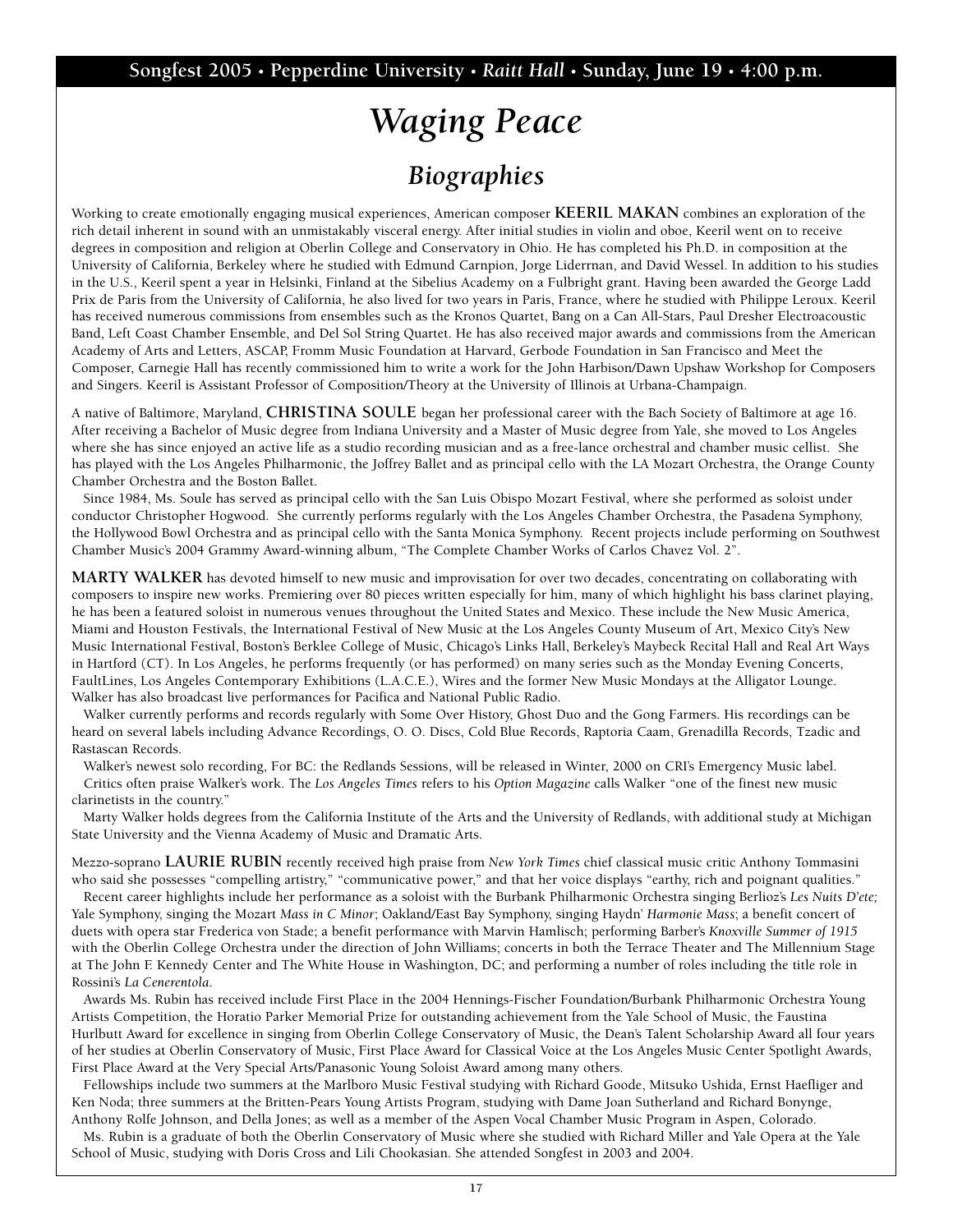**Songfest 2005 • Pepperdine University • Biography**

### *John Harbison (b. 1938)*



**John Harbison is one of America's most prominent composers. Among his principal works are four string quartets, three symphonies, the cantata** *The Flight Into Egypt***, which earned him a Pulitzer Prize in 1987, and three operas including** *The Great Gatsby***, commissioned by The Metropolitan Opera and premiered to great acclaim in December 1999.** 

**Harbison's music is distinguished by its exceptional resourcefulness and expressive range. He has written for every conceivable type of concert performance, ranging from the grandest to the most intimate, pieces that embrace jazz along with the pre-classical forms. He is considered to be "original, varied, and absorbing—relatively easy for audiences to grasp and yet formal and complex enough to hold our interest through repeated hearings—his style boasts both lucidity and logic"**

**(***Fanfare* **1993). Harbison is also a gifted commentator on the art and craft of composition and was recognized in his student years as an outstanding poet (he wrote his own libretto for** *Gatsby***). Today, he continues to convey, through the spoken word, the multiple meanings of contemporary composition.** 

**Premieres last season included his** *Requiem***, for the Boston Symphony Orchestra (in both Boston and New York), Piano** *Sonata No. 2***, for Robert Levin,** *String Quartet No. 4* **for the Orion String Quartet, and** *The Violists' Notebook***. Other recent works include** *Four Psalms***, commissioned by the Israeli Consulate for the Chicago Symphony to celebrate the 50th anniversary of the founding of the State of Israel; and** *Partita***, a Minnesota Orchestra centennial commission. Harbison was one of twelve composers invited to compose a section of a Requiem commemorating the victims of World War II, performed on the 50th anniversary of V Day by the Stuttgart Bachchor and the Israel Philharmonic, conducted by Helmut Rilling. Major revivals of** *The Great Gatsby* **took place at the Lyric Opera of Chicago in October 2000 and at the Metropolitan Opera in May 2002,** *Four Psalms* **was performed by the Cantata Singers of Boston in 2001, and by the American Composers Orchestra in New York in November 2002, and his opera Full Moon in March was presented in May 2003. Mr. Harbison is currently at work on his fourth symphony (for the centennial anniversary of the Seattle Symphony), a sinfonietta for the Chicago Chamber Players, and he has just completed a piano trio,** *Short Stories***, which will premiere in summer 2004.** 

**Harbison has been composer-in-residence with the Pittsburgh Symphony, the Los Angeles Philharmonic, the Tanglewood, Marlboro, and Santa Fe Chamber Music Festivals, and the American Academy in Rome. His music has been performed by many of the world's leading ensembles, and more than 30 of his compositions have been recorded on the Nonesuch, Northeastern, Harmonia Mundi, New World, Decca, Koch, Centaur, Archetype, and CRI labels. Musica Omnia recently released his second disc of works for string quartet, CRI has reissued a volume of early works, and Albany Records released his** *Viola Concerto***. Recordings of his** *Cello Concerto***,** *Four Psalms***, Emerson, and the ballet** *Ulysses* **will be released in 2004.** 

**As conductor, Harbison has led a number of leading orchestras and chamber groups. From 1990 to 1992 he was Creative Chair with the St. Paul Chamber Orchestra, conducting music from Monteverdi to the present. In 1991, at the Ojai Festival, he led the Scottish Chamber Orchestra. During the 2003 season he will guest conduct the Seattle Symphony. Former music director of the Cantata Singers in Boston, Harbison has conducted many other ensembles, among them the Los Angeles Philharmonic, the Boston Symphony, and the Handel and Haydn Society. For many years he has been principal guest conductor of Emmanuel Music in Boston, leading performances of Bach cantatas, 17th-century motets, and new music.** 

**Harbison was born in Orange, New Jersey on 20 December 1938 into a musical family. He was improvising on the piano by five years of age and started a jazz band at age 12. He did his undergraduate work at Harvard University and earned an MFA from Princeton University. Following completion of a junior fellowship at Harvard, Harbison joined the faculty at the Massachusetts Institute of Technology where, in 1984, he was named Class of 1949 Professor of Music, in 1994, Killian Award Lecturer in recognition of "extraordinary professional accomplishments;" and in 1995 named Institute Professor. He has also taught at CalArts and Boston University, and in 1991 he was the Mary Biddle Duke Lecturer in Music at Duke University.** 

**In 1998, Harbison was named winner of the Heinz Award for the Arts and Humanities, a prize established in honor of the late Senator John Heinz by his wife Teresa Heinz to recognize five leaders annually for significant and sustained contributions in the Arts and Humanities, the Environment, the Human Condition, Public Policy and Technology, and the Economy and Employment. Among other awards the composer has received are the Distinguished Composer award from the American Composer's Orchestra (2002), the Harvard Arts Medal (2000), the American Music Center's Letter of Distinction (2000), the Kennedy Center Friedheim First Prize (for his** *Piano Concerto***), and a MacArthur Fellowship in 1989. He also holds four honorary doctorates. Much of his violin music has been composed for his wife, Rose Mary, and with her he serves as artistic director of the Token Creek Chamber Music Festival on the family farm in Wisconsin.** 

**Furthering the work of younger composers is one of Harbison's prime interests, and he serves on the boards of directors of the Copland Fund (as president) and the Koussevitzky Foundation. His music is published exclusively by Associated Music Publishers.**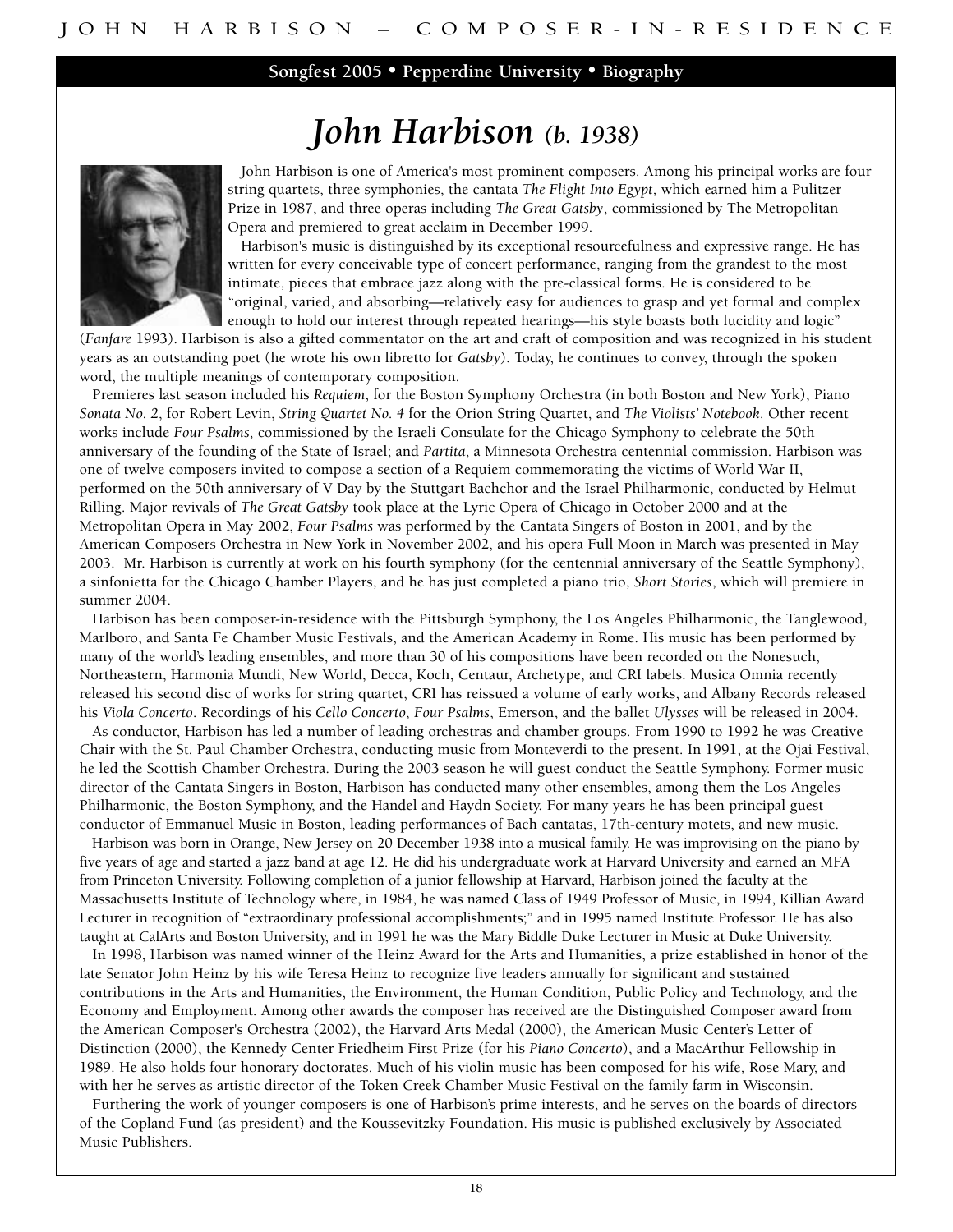**Songfest 2005 • Pepperdine University •** *Raitt Hall* **• Tuesday, June 14 • 10:45 a.m.-12:30 p.m.**

### *North and South (1999)*

**JOHN HARBISON (b.1938)**

*Song cycle on six poems of Elizabeth Bishop*

**BOOK I:**

*Ballad for Billie (I)* **Marilyn Nims and Cheryl Cellon**

*Late Air* **Elender Wall and Matthew Thompson** 

*Breakfast Song* **Hallie Silverston and Joshua Grunmann**

**BOOK II:**

*Ballad for Billie (II)* **Gayle Shay and Kirk Severtson**

*Song* **Marisa DeSilva and Elizabeth Scholtz**

> *Dear, My Compass…* **Mi Yeoun Jung and Eunae Ko**

### **N** PROGRAM NOTES

#### **North and South (1999)**

*North and South* **is a cycle of six settings of poems by Elizabeth Bishop. It is divided into two books, each of similar proportion. Book One, dedicated to Lorraine Hunt Lieberson, begins with the first of Bishop's** *Four Songs for a Colored Singer***. In an interview with Ashley Brown, Bishop said, "I was hoping someone would compose the tunes for them. I think I had Billie Holiday in mind. I put in a couple of big words must because she sang big words well . . . As for music in general; I'd love to be a composer." After this rhetorical opening comes a setting of a typically elusive love-andloneliness Bishop incantation, "Late Air." The third song, "Breakfast Song," was never published. It was transcribed, in progress, by Lloyd Schwarz during a visit to Bishop's hospital room during one of her last illnesses.** 

**Book Two, dedicated to Janice Felty, begins with another, even more emphatic, declamation from** *Songs for a Colored Singer***. It is followed by "Song," a poem from the time of** *North and South***, Bishop's first book, but published later. Finally, another very private lyric, "Dear, My Compass...," which was discovered by Lloyd Schwartz in an inn in Ouro Preto, Brazil, an 18th century mountain town where Bishop bought a house in 1965. Schwartz writes, "Here is the unmistakable voice of Elizabeth Bishop, here the fairy-tale vividness and coloring-book clarity of images...; the geographical references – and restlessness – of the world traveler, the delicate yet sharply etched jokes ...the apparent conversational casualness disguising the formality of the versification; the understated yet urgent sexuality; even the identification with animals."**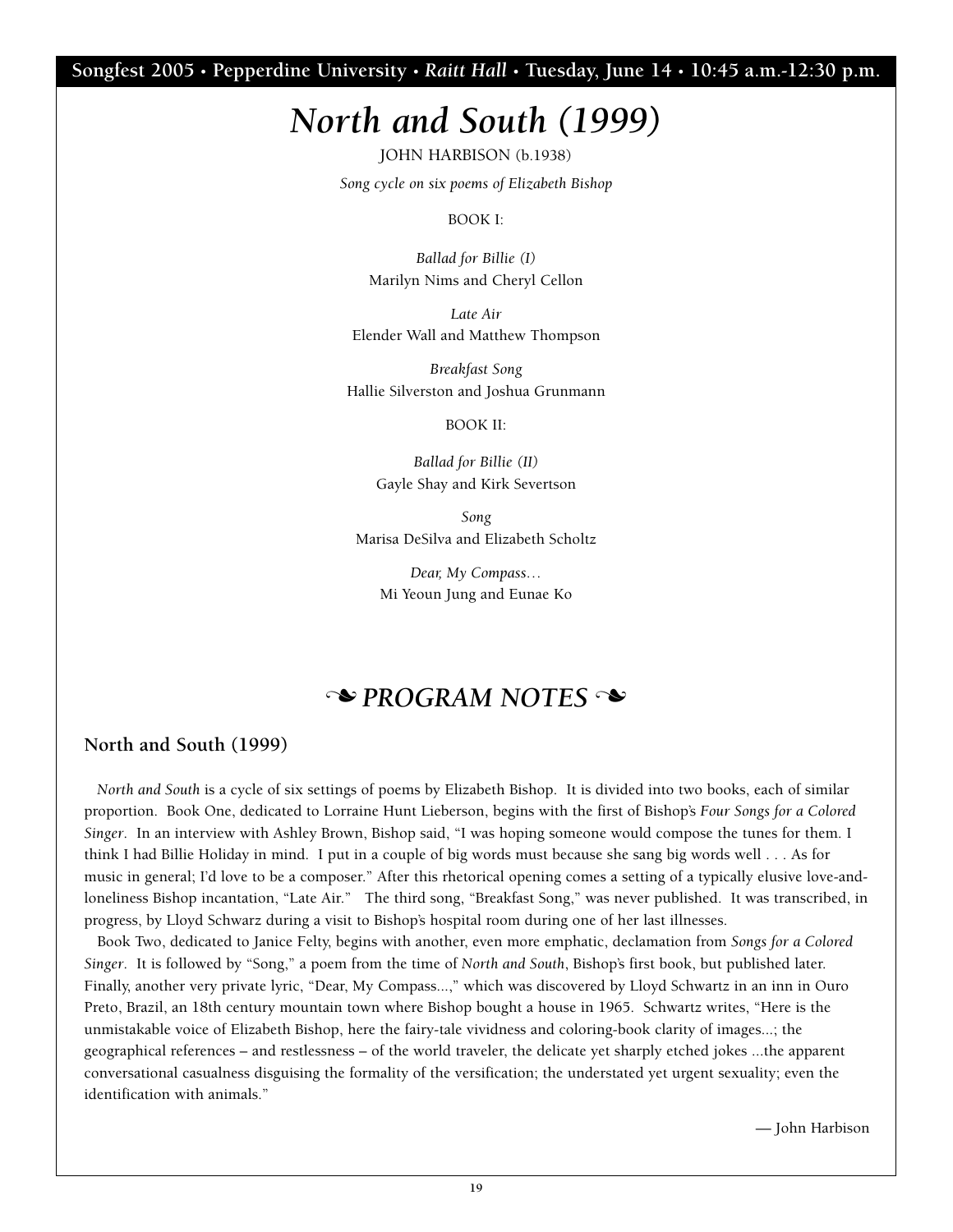**Songfest 2005 • Pepperdine University •** *Raitt Hall* **• Wednesday, June 15 • 10:00 a.m.-12:00 p.m.**

### *Mirabai Songs (1982)*

**JOHN HARBISON** *(trans. by Robert Bly)*

*It's True, I Went to the Market* **Stephanie McClure Adrian Julie Synder Cheryl Cellon and Yoko Mizuno**

*All I was doing was breathing* **Cecilia Gärde Anny Cheng**

*Why Mira can't go back to her old house* **Laural Miller-Klein Andrew Fleser** 

> *Where did you go?* **Yuliya Zinovieva Yoko Mizuno**

*Clouds* **Sarah Davis Joshua Grunmann**

*Don't go, don't go* **Kara Kane Eunae Ko** 

### **N** PROGRAM NOTES

#### **Mirabai Songs (1982)**

**Mirabai's ecstatic religious poetry was written in sixteenth century India. When she was twenty-seven, her husband was killed in a war. Rather than sacrifice her own life, as custom required, she left her family compound, wrote poems to the god Krishna, ("the Dark One"), and sang and danced them in the street as an outcast. Her strength of character is a constant throughout this dramatic, ever-changing cycle.** 

**The original version of the** *Mirabai Songs* **was for voice and piano. The instrumental version of the** *Mirabai Songs* **was made for practical reasons: the new music ensemble thrives, the voice and piano duo is disappearing. Each song is dedicated to a singer: I. It's True, I Went To the Market (Janice Felty) II. All I Was Doing Was Breathing (Jan DeGaetani) III. Why Mira Can't Go Back to Her Old House (Susan Larson) IV. Where Did You Go? (D'Anna Fortunato) V. The Clouds (Joan Heller) VI. Don't Go, Don't Go (Susan Quittmeyer.)** 

**Robert Bly's beautiful translations are used with the permission of the poet and Red Ozier Press.**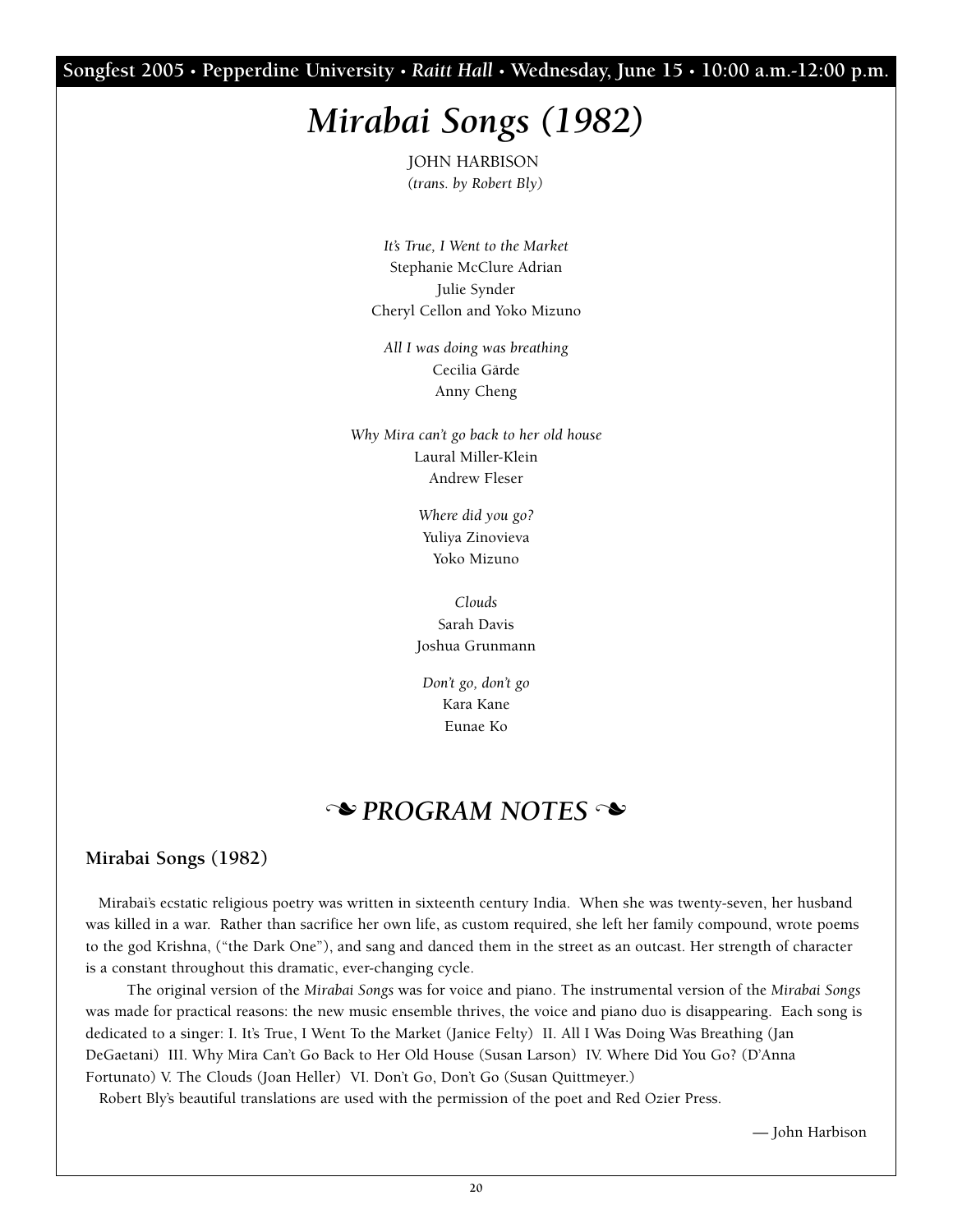#### **Songfest 2005 • Pepperdine University •** *Raitt Hall* **• Thursday, June 16 • 11:00 a.m.-1:00 p.m.**

## *Gatsby Songs (1982)*

**JOHN HARBISON Popular songs from the opera** *The Great Gatsby*

*Dreaming of You*  **Na Yoon Baek,** *soprano* **Scott Mello,** *tenor* **Andrew Fleser,** *piano*

*Who Can Say A Saturday Night To-Do* **Emily Albrink,** *soprano* **Elisabeth Scholtz,** *piano*

*Blowing a Bundle on You* **Rachel Gahan,** *soprano Piano*

*Funny New Feeling* **Devon Guthrie,** *soprano* **Manuel Laufer,** *piano*

*Strange* **Gayle Shay,** *mezzo-soprano* **Cheryl Cellon,** *piano*

*I Could End Up Loving You Tonight I'm Doin' Fine* **Courtney Snow,** *soprano Piano*

*Daisy's aria from the Great Gatsby* **Where is the Old Warm World? Melissa Simpson,** *soprano* **Hisako Hirasuka,** *piano*

### **N** PROGRAM NOTES

#### **Gatsby Songs**

**In the opera** *The Great Gatsby***, five songs are sung in the course of small or large gatherings, either over the radio or live by a Band Vocalist. These songs, with lyrics by Murray Horwitz, bear a resemblance to popular songs from the 1920s, but also share musical elements with the score as a whole. A number of other songs appear in the opera as instrumentals only. After the completion of the opera, Murray Horwitz wrote lyrics for these as well, completing the present collection, which reorders an rearranges the songs, making them presentable separately or as a sequence.**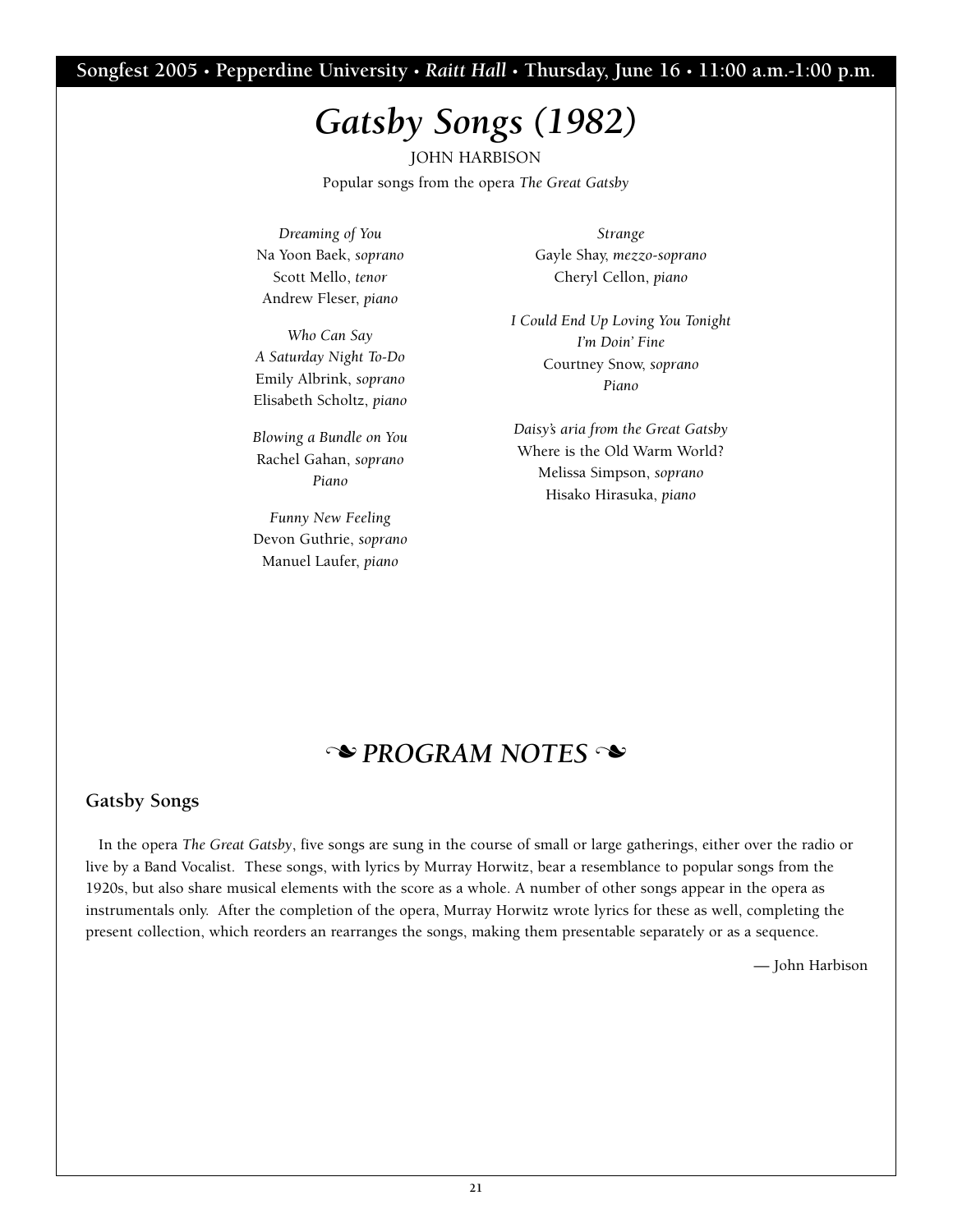**Songfest 2005 • Pepperdine University •** *Raitt Hall* **• Thursday, June 16 • 11:00 a.m.-1:00 p.m.**

# *Flashes and Illuminations (2000)*

**JOHN HARBISON**

*On the Greve (Montale)* **Derrick Smith and Cheryl Cellon**

*Chemin de Fer (Bishop)* **Neil Aronoff and Kirk Severtson**

*The Winds of Dawn (Fried)* **Derrick Smith and Hisako Hiratsuka**

*Cirque d'Hiver (Bishop)* **Neil Aronoff and Joshua Grunmann**

*To Be Recited to Flossie on Her Birthday (Williams)* **Matthew Markham and Yoko Mizuno**

> *December 1 (Milosz)* **Blake Howe and Manuel Laufer**

### **No PROGRAM NOTES**

#### **Flashes and Illuminations (1994)**

*Flashes and Illuminations* **was commissioned by reader's Digest/Meet the Composer for baritone Sanford Sylvan and pianist David Breitman. Honoring their long musical partnership, I composed a piece that falls equally to pianist and singer, from poets who invite sustained reflection.** 

**The title comes, in part, from the "Flashes and Dedications" section of Eugenio Montale's book** *La Bufera* **(The Storm), win which the poem "Sulla Greve" appears (the Greve is a small river near Florence). For Montale, the "flash" is a momentary perception of the natural world or a human interaction that brings sudden insight. Each poem suggested to me a Montalean flash: sudden, muted lightening on the horizon.** 

**— John Harbison** 

**Credits:** 

**I from** *La Bufera***, by Eugenio Montale, used by arrangement with Arnnaldo Mondadori Editore**

**II & IV from** *The Complete Poems***, by Elizabeth Bishop, used by arrangement with Farrar, Straus, and Giroux, Inc.** 

**III used by permission of Michael Fried ; revised version appears in** *The Next Bend in the Road***, Chicago Press**

**V from** *Collected Poems,* **Vol. 11, by William Carlos Williams, used by permission of New Directions Publishing Corp**

**VI from** *The Collected Poems***, by Czeslaw Milosz, used by permission of The Ecco Press**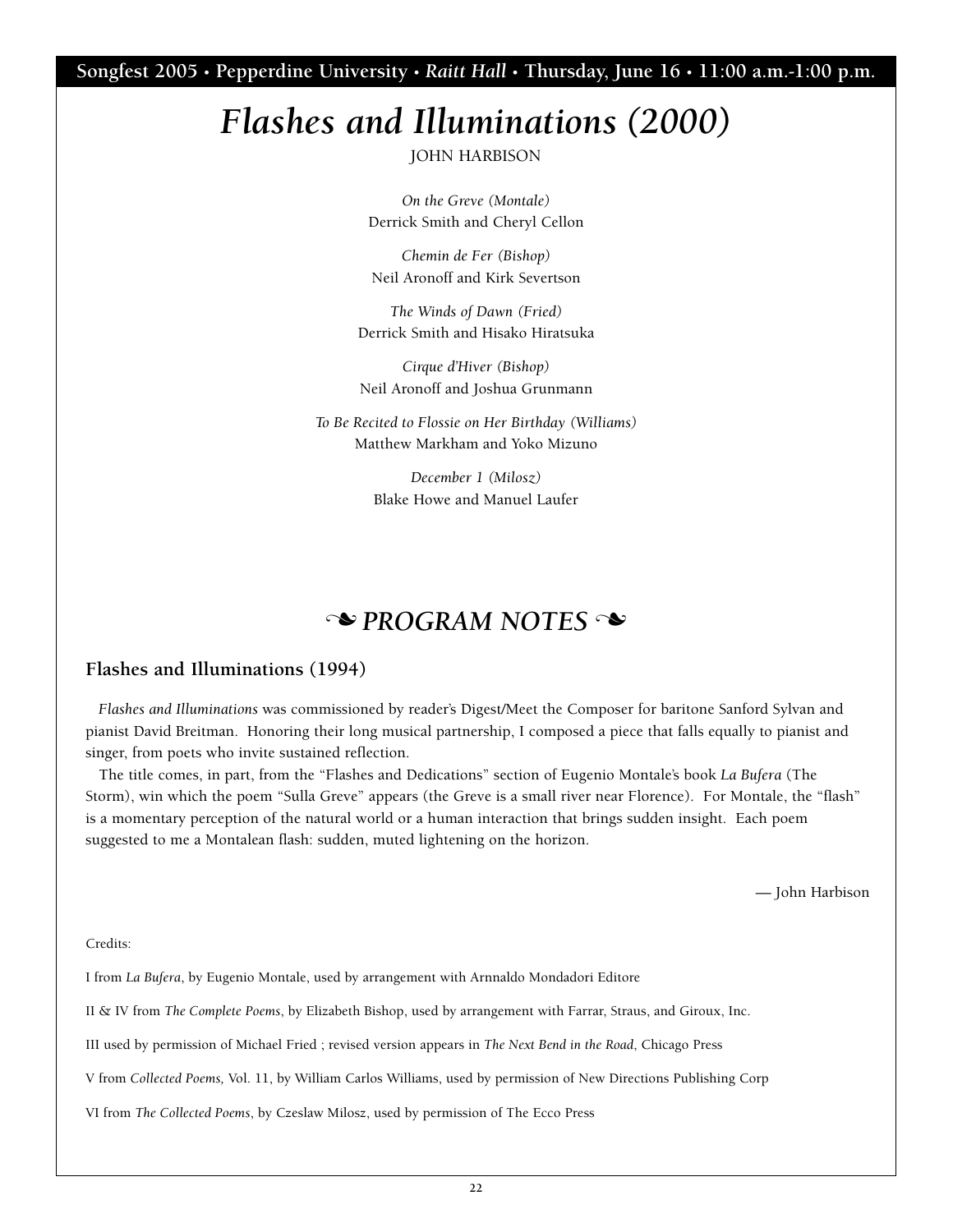**Songfest 2005 • Pepperdine University •** *Raitt Hall* **• Friday, June 17 • 12:45-3:30 p.m.**

### *Milosz Songs (2005)*

**JOHN HARBISON Poems by Czeslaw Milosz (1911-2004)** *Commissioned by the New York Philharmonic for Dawn Upshaw*

> *Prologue: from Lauda* **Erika Lehnen-Sgroi and Andrew Fleser Alt: Devon Guthrie and Yoko Mizuno**

*A Task*  **Yulia Zinivieva and Yoko Mizuno**

*Encounter* **Kara Kane and Matthew Thompson Alt: Cecilia Gärde** 

*You Who Wronged* **Hallie Silverston and Joshua Grunmann**

*When the Moon* **Hallie Silverston and Elizabeth Scholtz Alt: Erika Lehnen - Sgroi and Andrew Fleser**

> *O!* **Ashley Slater and Kirk Severtson**

> *What Once was Great* **Eunsun Kuk and Manuel Laufer**

*So Little* **Rebekah Alexander and Anny Cheng Alt: Emily Albrink and Matthew Thompson**

*An Old Woman* **Sarah Davis and Cheryl Cellon Erika Lehnen-Sgroi and Cheryl Cellon**

> *Epilogue: from Winter* **Mi Yeoun Jung and Eunae Ko**

*Post Epilogue: Rays of Dazzling Light* **Ann Moss and Hisako Hiratsuka**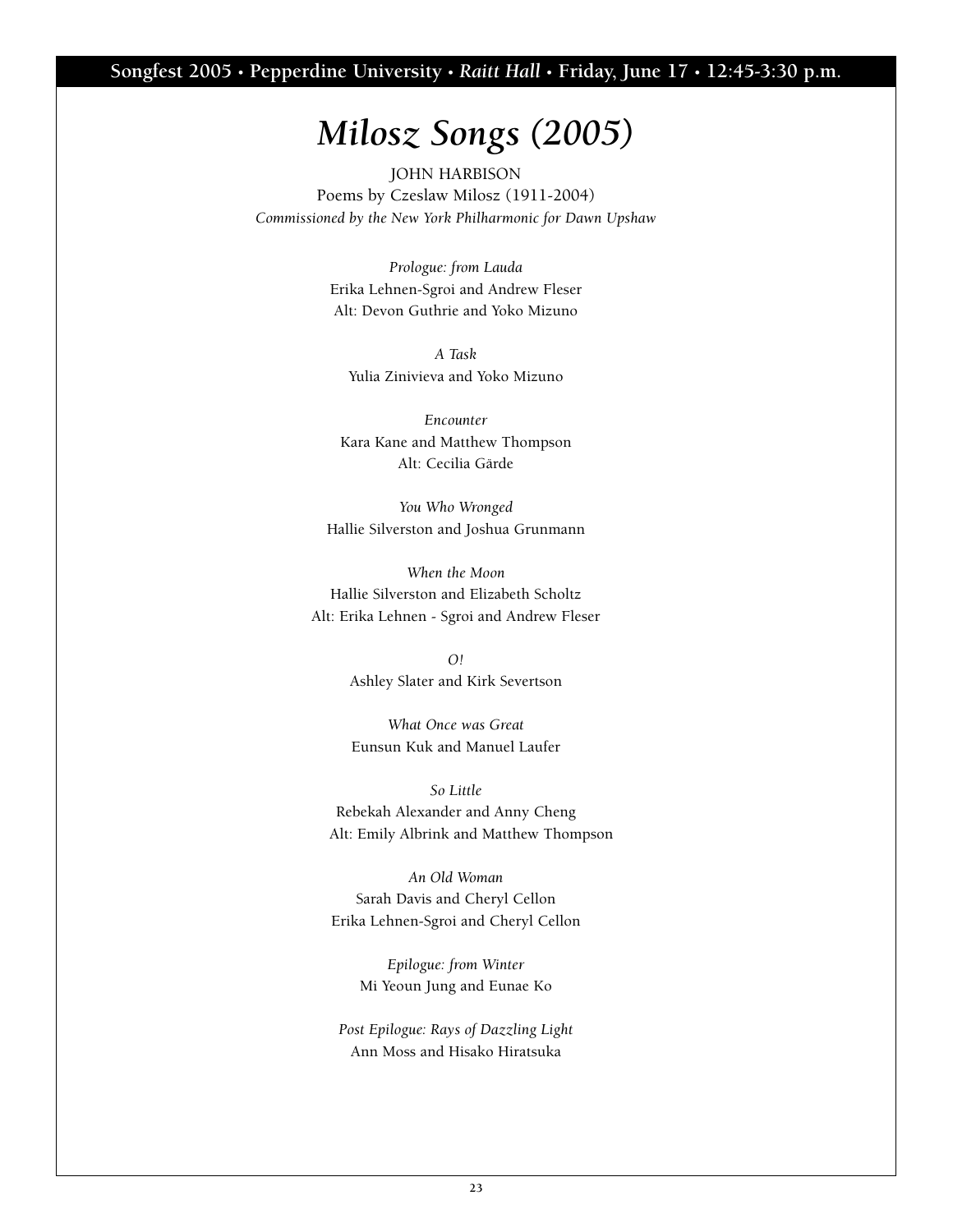**Songfest 2005 • Pepperdine University •** *Raitt Hall* **• Friday, June 17 • 12:45-3:30 p.m.**

# *Milosz Songs (2005)*

**JOHN HARBISON Poems by Czeslaw Milosz (1911-2004)** *Commissioned by the New York Philharmonic for Dawn Upshaw*

#### **Lauda**

**And now we are joined in a ritual. In amber? In crystal? We make music. Neither what once was nor what ever will be. Only what persists when the world is over.** 

#### **A Task**

**In fear and trembling, I think I would fulfill my life Only if I brought myself to make a public confession Revealing a sham, my own and of my epoch: We were permitted to shriek in the tongue of dwarfs and demons But pure and generous words were forbidden Under so stiff a penalty that whoever dared to pronounce one Considered himself a lost man.** 

#### **Encounter**

**We were riding through frozen fields in a wagon at dawn. A red wing rose in the darkness.**

**And suddenly a hare ran across the road. One of us pointed to it with his hand.**

**That was long ago. Today neither of them is alive, Not hare, nor the man who made the gesture.**

**O my love, where are they, where are they going The flash of a hand, streak of movement, rustle of pebbles. I ask not out of sorrow, but in wonder.**

#### **You Who Wronged**

**You who wronged a simple man Bursting into laughter at the crime, And kept a pack of fools around you To mix good and evil, to blur the line,**

**Though everyone bowed down before you, Saying virtue and wisdom lit your way, Striking gold medals in your honor, Glad to have survived another day,**

**Do not feel safe. The poet remembers. You can kill one, but another is born. The words are written down, the deed, the date.**

**And you'd have done better with a winter dawn, A rope, and a branch bowed beneath your weight.**

#### **When the Moon**

**When the moon rises and women in flowery dresses are strolling, I am struck by their eyes, eyelashes, and the whole arrangement of the world.**

**It seems to me that from such a strong mutual attraction The ultimate truth should issue at last.**

#### **O!**

**O happiness! To see an iris.**

**The color of indigo, as Ela's was once, and the delicate scent like that of her skin.**

**O what a mumbling to describe an iris that was blooming when Ela did not exist, nor our kingdoms or our countries!**

#### **What Once Was Great**

**To A. and O. Wat**

**What once was great, now appeared small. Kingdoms were fading like snow-covered bronze.**

**What once could smite, now smites no more. Celestial earths roll on and shine.**

**Stretched on the grass by the bank of a river, As long, long ago, I launch my boats of bark.**

#### **So Little**

**I said so little. Days were short.**

**Short days. Short nights. Short years.**

**I said so little. I couldn't keep up.**

**My heart grew weary From joy, Despair, Ardor, Hope.**

**The jaws of Leviathan Were closing upon me.**

**Naked, I lay on the shores Of desert islands.**

**The white whale of the world Hauled me down to its pit.**

**And now I don't know What in all that was real.**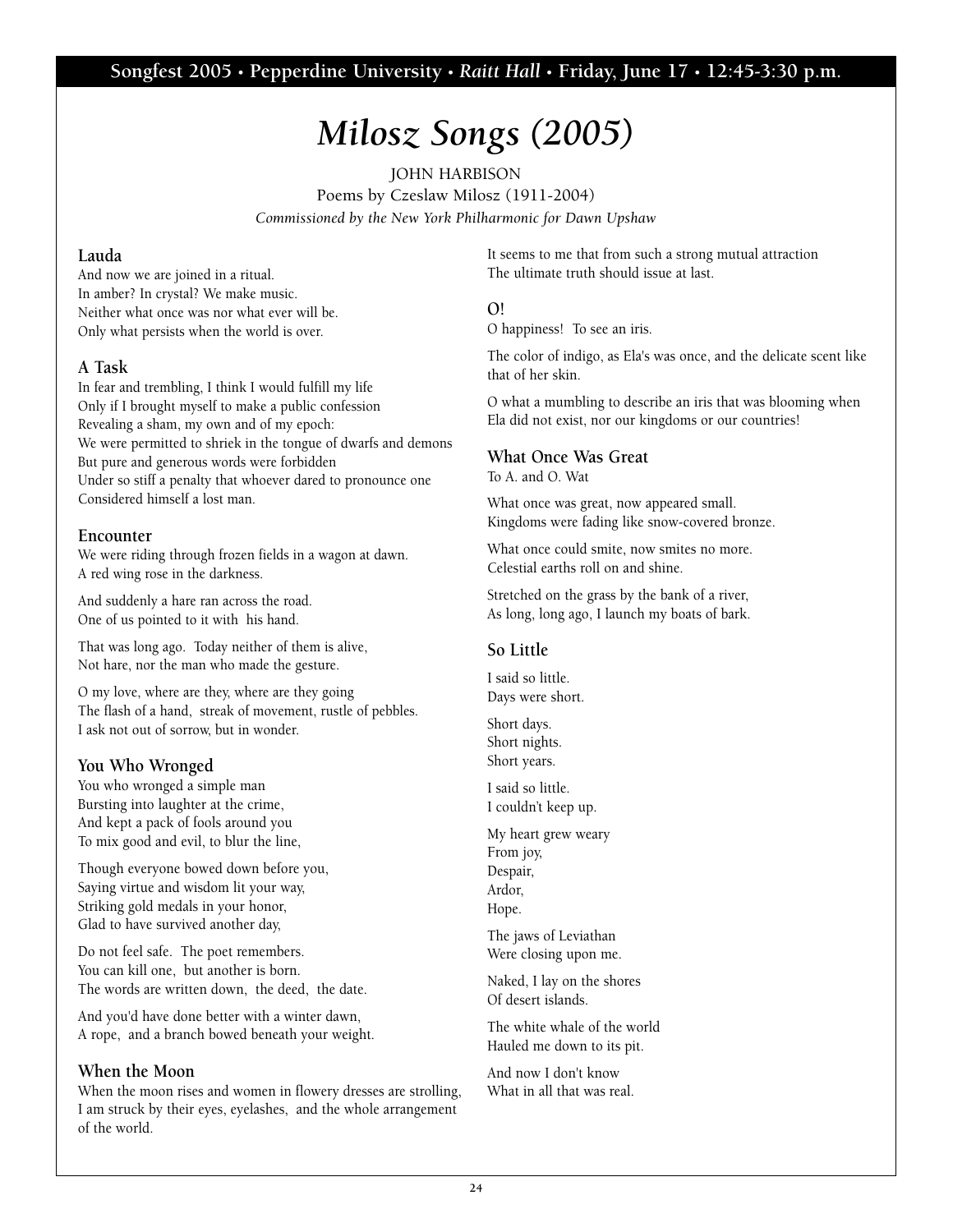#### **Songfest 2005 • Pepperdine University •** *Raitt Hall* **• Friday, June 17 • 12:45-3:30 p.m.**

#### **On Old Women**

**Invisible, dressed in clothes too big for me, I take a walk, pretending I am a detached mind.**

**What country is this? Funeral wreaths, devalued medals, a general avoidance of remembering what happened.**

**I think of you, old women, silently fingering past days Of your lives like the beads of your rosaries.**

**It had to be suffered, endured, managed, One had to wait and not wait, one had to.**

**I send my prayers for you to the Highest, helped by your faces in old photographs.**

**May the day of your death not be a day of hopelessness, but of trust in the light that shines through earthly forms.**

#### **Epilogues from Winter**

**And now I am ready to keep running When the sun rises beyond the borderlands of death.**

**I already see mountain ridges in the heavenly forest Where, beyond every essence, a new essence waits.**

**You, music of my late years, I am called By a sound and a color which are more and more perfect.**

**Do not die out, fire. Enter my dreams, love. Be young forever, seasons of the earth.**

#### **Rays of Dazzling Light**

**Light off metal shaken, Lucid dew of heaven, Bless each and every one To whom the earth is given.** 

**Its essence was always hidden Behind a distant curtain. We chased it all our lives Bidden and unbidden.** 

**Knowing the hunt would end, That then what had been rent Would be at last made whole: Poor body and the soul.** 

### **N** PROGRAM NOTES

#### **Milosz Songs (2005)**

**Poems by Czeslaw Milosz**  *Commissioned by the New York Philharmonic for performance by Dawn Upshaw* 

**Czeslaw Milosz was born in Szetejnie, Lithuania in 1911. He worked with the Polish Resistance movement in Warsaw during World War II, and was then a cultural attaché from Poland, stationed in Paris. He defected to France in 1951. From 1960 he taught at the University fo California, Berkeley. Milosz received the Novel Prize for literature in 1980. He died in Krakow in January 2004.** 

**I write these songs not as a literary commentator or "appreciator" of poetry. I write them bexause they suggest specific musical opportunities to me. In reading Milosz I am repeatedly drawn to his fierce, cunning, sweeping, midlength poems - Counsels, Ars Poetica, On Angels, and above all, Preparation. As a composer I choose shorter lyrics which serve as emblems for some of his great themes.** 

**My vocal music is shaped by my work as a performer of Bach cantatas. The Bach aria, with its combination of philosophical, dramatic, and sensuous texts, and its keep participation of the accompanying instruments, is more my ideal that the Schumann or Strauss Lied. The present piece is conceived as a concerto for voice and two concertino groups, one made up of flutes, the other from the percussion family.** 

**This is the fourth piece I have written for Dawn Upshaw. Each is as different from the others as I could make them. In the course of his near half-century in the U.S., Milosz became very involved in the English translations of his poems. Working with students and colleagues, and occasionally by himself, he arrived at English-language poems which attain an aliveness and rhythmic energy seldom found in translation.** 

*First performance: Dawn Upshaw, soprano; New York Philharmonic, Robert Spano, conductor; Alice Tully Hall, New York, February 2006*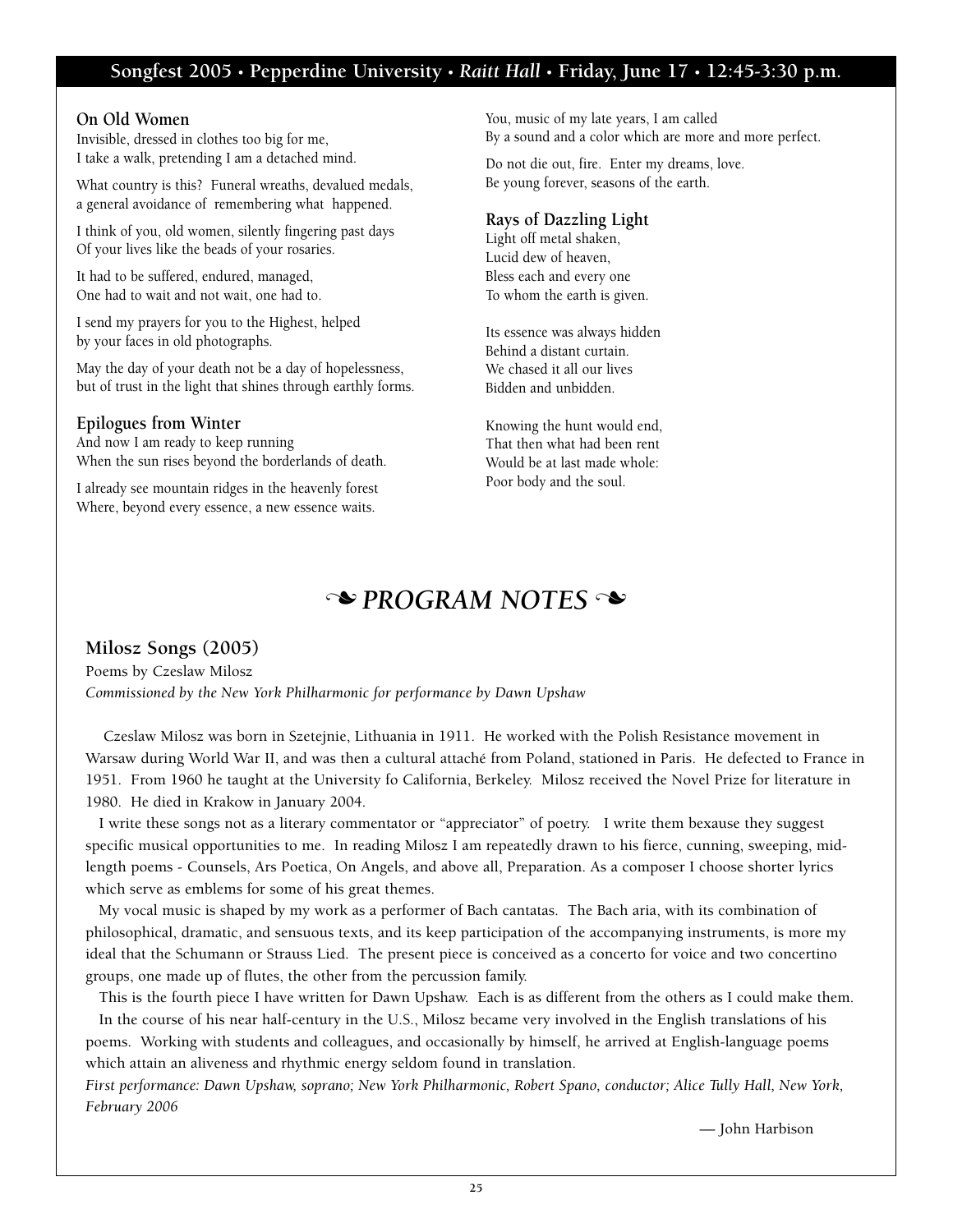#### **Songfest 2005 • Pepperdine University •** *Raitt Hall* **• Saturday, June 18 • 4:00-6:00 p.m.**

## *Simple Daylight (1990)*



**JOHN HARBISON** *Poems by Michael Fried*

*Simple Daylight* **Emily Sternfeld-Dunn,** *soprano* **Melissa Loehnig,** *piano*

> *Somewhere a Seed Odor* **Ann Moss,** *soprano* **Cheryl Cellon,** *piano*

*Your Name* **Rebekah Alexander,** *soprano* **Anny Cheng,** *piano*

### **N** PROGRAM NOTES

#### **Siimple Daylight (1990)**

**It has been a source of satisfaction to me that the first performers and listeners of Simple Daylight have been especially struck by the poems, and by the strong musical responses elicited by the poems.**

**My ordering of his poems makes a sequence closer in tone to a Bach Cantata text than to a nineteenth- century song cycle, and evokes a kind of sub-cutaneous narrative very favorable for musical purposes, but no doubt unintended by the poet.**

**Simple Daylight was commissioned by Lincoln center. The dedication to its first singer, Dawn Upshaw, represents my complete confidence in sending her into uncharted waters, as well as my intuition that she would enjoy the complete, motet-like partnership with the pianist the cycle requires.**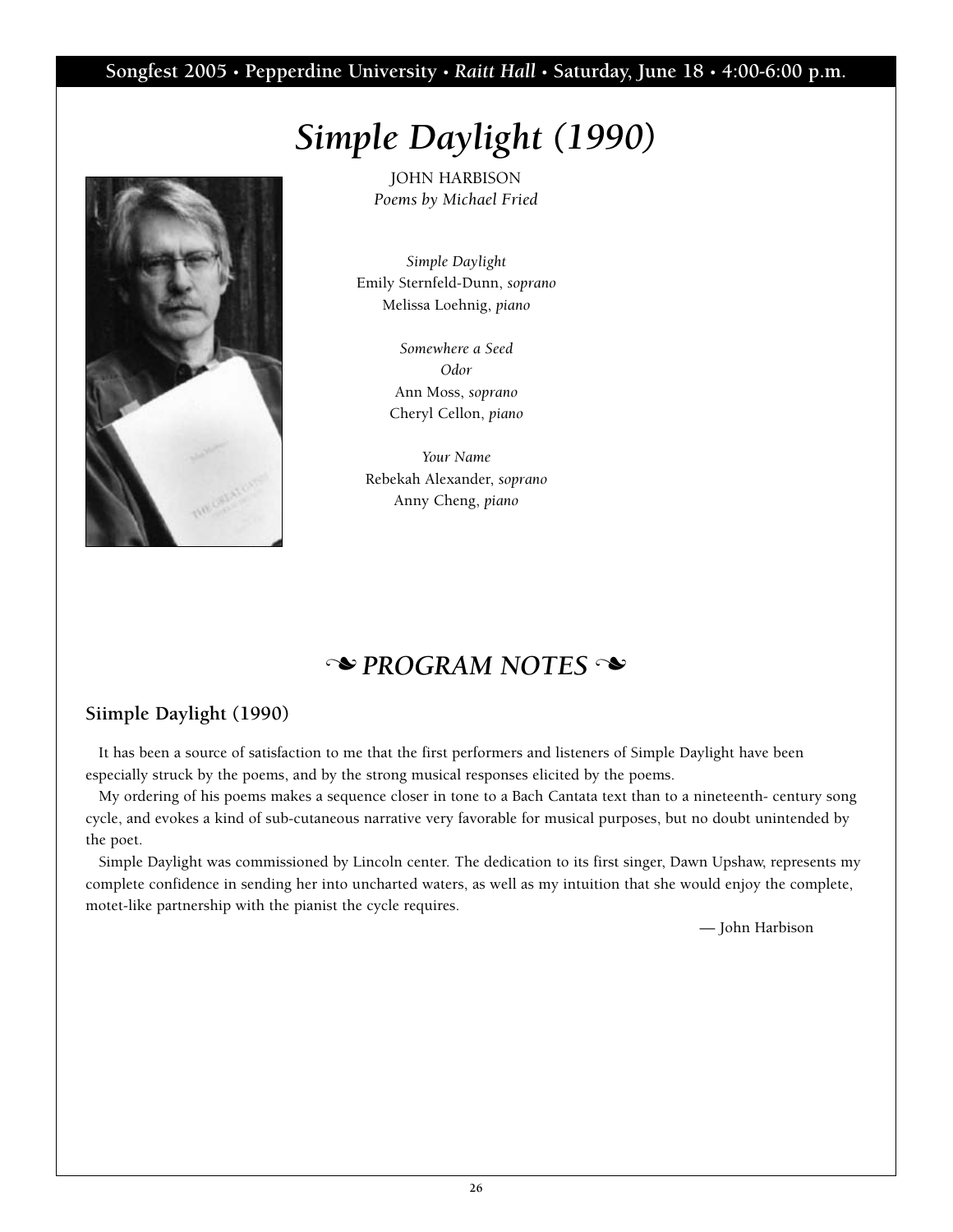**Songfest 2005 • Pepperdine University • Biography**

# *Jake Heggie (b.1961)*



**Jake Heggie is a leading composer of art song and opera in America. As San Francisco Opera's first composer-in-residence (1998-2000), he wrote Dead Man Walking with playwright Terrence McNally as his librettist. Based on the prize-winning book by Sister Helen Prejean, the opera received its premiere in 2000 to extraordinary international acclaim and has since been performed at Opera Pacific, Cincinnati Opera, New York City Opera, Austin Lyric Opera, Michigan Opera Theatre, State Opera of South Australia (winner, Best Opera of the Year, Helpmann Theater Awards) and Pittsburgh Opera.**

**Future productions include Baltimore, Calgary, Dresden (European Premiere) and Vienna. The premiere production, directed by Joe Mantello and conducted by Patrick Summers, was recorded live by ERATO and features performances by Susan Graham, Frederica von Stade and the San Francisco**

**Opera Orchestra and Chorus. A second production, conceived and directed by Leonard Foglia, has traveled throughout the country for subsequent performances.**

**Heggie's second opera, The End of the Affair, with a libretto by Heather McDonald based on the novel by Graham Greene, had its premiere on March 4, 2004 at the Houston Grand Opera. Conducted by Patrick Summers and James Lowe, and directed by Leonard Foglia, the work was recorded live for broadcast with soprano Cheryl Barker, baritones Teddy Tahu Rhodes, Peter Coleman Wright and Robert Orth, mezzo Katherine Ciesinski, and tenor Joseph Evans. The composer is revising the work and the new version is scheduled for productions at Madison Opera, Seattle Opera, Opera Pacific and the Australian Opera in Sydney.**

**The composer's songs (nearly 200 in number) are championed internationally by some of the world's most loved singers, including Renée Fleming, Susan Graham, Frederica von Stade, Audra McDonald, Joyce DiDonato, Joyce Castle and Bryn Terfel. A recording of Heggie's songs, "The Faces of Love" (RCA Red Seal), features eleven singers accompanied by the composer. He was the first composer-in-residence for New York's EOS Orchestra (Jonathan Sheffer, conductor) from 2000 to 2002, and recently created his first cello concerto for soloist Emil Miland and the Oakland East Bay Symphony (Michael Morgan, conductor).**

**Upcoming projects include a music theater piece with Terrence McNally, a cantata for the Philharmonia Baroque Orchestra (Nicolas McGegan, conductor), and new cycles of songs for mezzo Joyce Castle, mezzo Zheng Cao (with San Francisco's Harmida Trio), soprano Constance Rock (University of Connecticut), songs for tenor and baritone with strings for the Ravinia Festival, and tenor Vinson Cole (for Mina Miller's "Music of Remembrance" chamber series in Seattle). As a pianist, Heggie has accompanied a number of distinguished soloists in recital, including Frederica von Stade, Susan Graham, Lorraine Hunt-Lieberson, Dawn Upshaw, Jennifer Larmore, Anna Netrebko, Eugenia Zukerman, Thomas Hampson, Bo Skovhus, Paul Groves, Dwayne Croft and Brian Asawa. Born in Florida and raised in Ohio, Heggie studied composition with Ernst Bacon in the Bay Area, then attended college at UCLA, where he studied piano with the late Johana Harris and composition with Paul DesMarais, Roger Bourland, Paul Reale, and the late David Raksin. He settled in San Francisco in 1993.**

### **N** PROGRAM NOTES

#### **The Faces of Love**

**What an amazing time it is for American art song! After years of being either ignored or squeezed into recitals as novelty items, songs by American composers are now celebrated and featured in concerts and recording it throughout the world. The three books of** *Faces of Love* **came into being at the suggestion of my dear fried and colleague, Frederica von Stade. We have collaborated in the creation of three song cycles. Orchestral songs, choral works and she has created a major role in the opera** *Dead Man Walking***.**

**In these songs, the singer encounters the full gamut of the influences I grew up with: Folk music, jazz, pop, opera, rock and art song. The texts range from classic writers like Dickinson, Lindsay, Sidney, Rilke and Millay, to an exciting generation of contemporary American poets including Philip Littell, John Hall, Gini Savage and the multi-talented Frderica von Stade.**

**No matter what else you may find in them, my songs are about LOVE. They are about different kinds of love we experience in our lives – all the different facets, the different faces of love.**

**— Jake Heggie**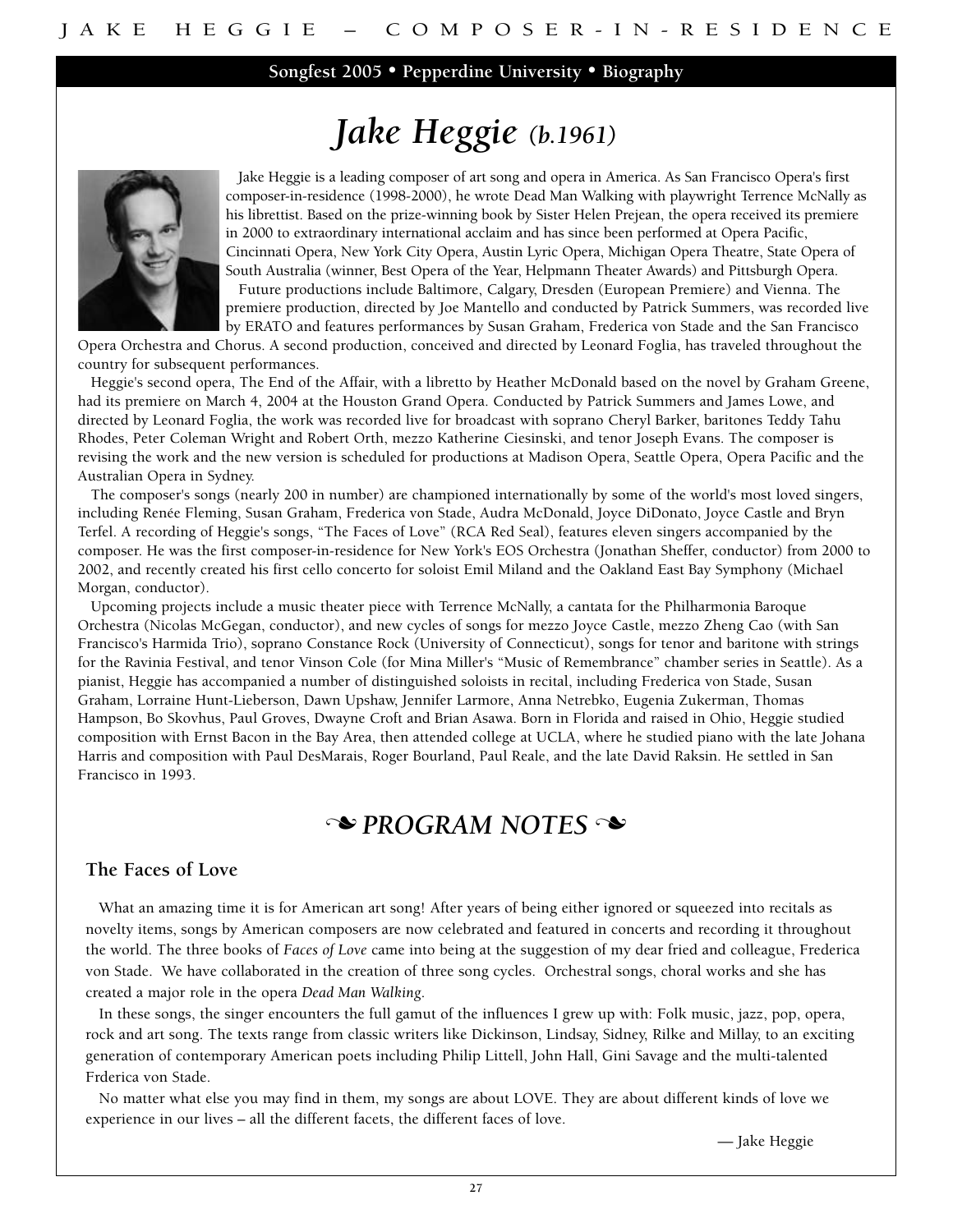**Songfest 2005 • Pepperdine University •** *Raitt Hall* **• Wednesday, June 15 • 9:00-11:30 a.m.**

# *Natural Selection – Folksongs*

**JAKE HEGGIE (b. 1961)**

#### **NATURAL SELECTION** *(Gina Savage)*

*Animal Passion*

**Gayle Shay,** *soprano* **Cheryl Cellon, piano**

*Joy Alone*

**Rebekah Alexander,** *soprano* **Anny Cheng,** *piano*

*Alas! Alack!*

**Laural Miller-Klein,** *soprano* **Elisabeth Scholtz,** *piano*

*Indian Summer-Blue*

**Stephanie Adrian,** *soprano* **Cheryl Cellon,** *piano*



*Danny Boy* **Frederick Weatherly**

**Derrick Smith,** *baritone* **Hisako Hiratsuka,** *piano*

> *Dixie* **Traditional**

**Matthew Markham,** *baritone* **Andrew Fleser,** *piano*

*The Leather-Winged Bat* **Traditional**

**Matthew Markham,** *baritone* **Andrew Fleser,** *piano*

> *He's gone Away* **Traditional**

**Emily Sternfeld-Dunn,** *soprano* **Matthew Thompson,** *piano*

*My True Love Hath My Heart* **Sir Philip Sydney**

> **Kara Kane,** *soprano* **Matthew Thompson**

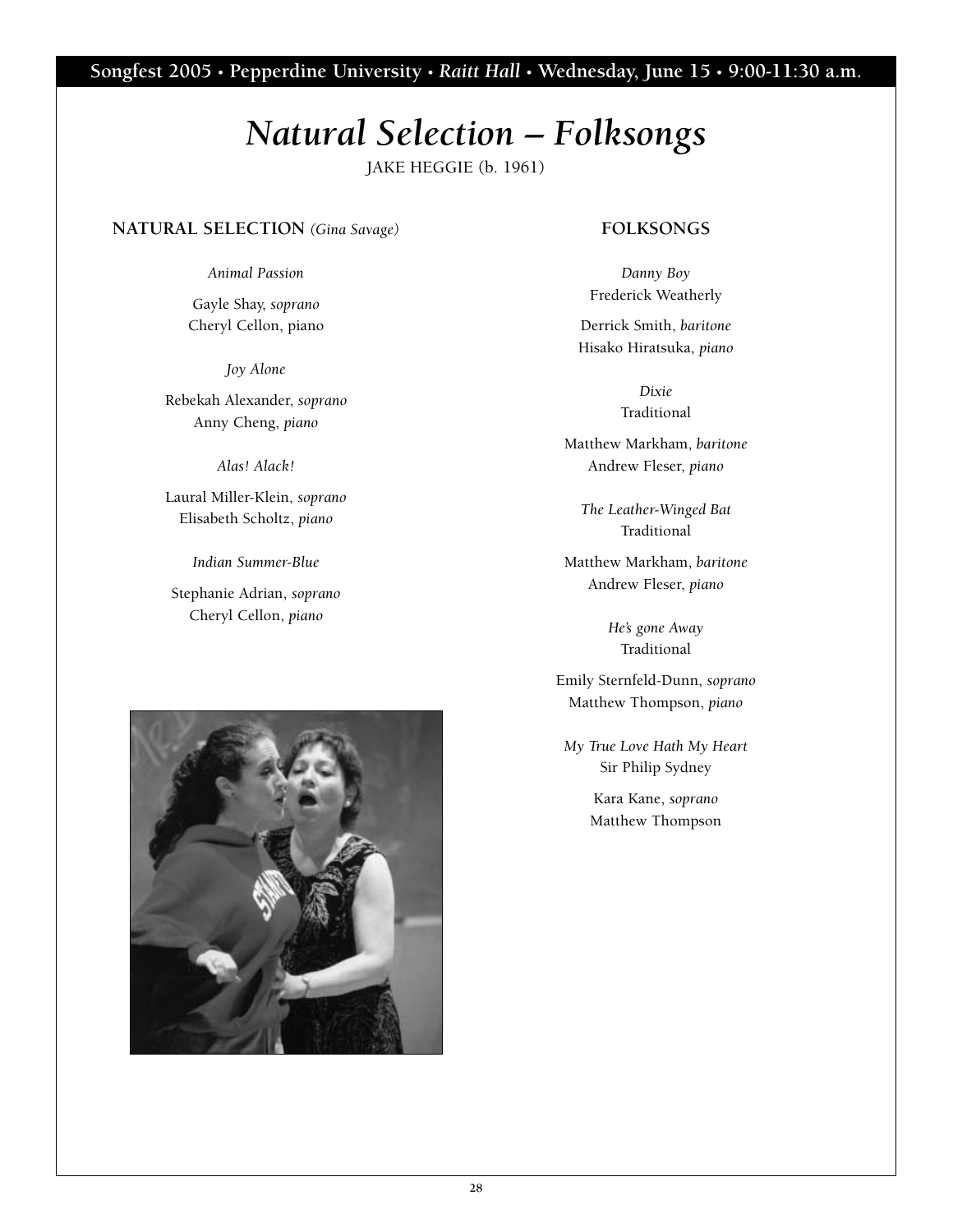# *Songs and Sonnets To Ophelia Of God and Cats – Eve-Song*

**JAKE HEGGIE**

#### **SONGS AND SONNETS TO OPHELIA**

*Ophelia's Song*

**Emily Albrink,** *soprano* **Joshua Grunmann,** *piano*

*Women have loved before*

**Eun Sun Kuk,** *soprano* **Elisabeth Scholtz,** *piano*

*Not in a Silver Casket*

**Na Yoon Baek,** *soprano* **Kirk Severtson,** *piano*

*Spring*

**Ann Moss,** *soprano* **Melissa Loehnig,** *piano*

#### **OF GODS AND CATS**

*In the Beginning*

**Elender Wall,** *soprano* **Yoko Mizuno,** *piano*

*Once Upon a Universe*

**Marilyn Nims,** *mezzo-soprano* **Eunae Ko,** *piano*

*To Say Before Going Sleep*

**Julie Snyder,** *soprano* **Eunae Ko,** *piano*

#### **EVE-SONG**

*My Name*

**Noell Dorsey,** *soprano* **Anny Cheng,** *piano*

*Even*

**Rebekah Alexander,** *soprano* **Anny Cheng,** *piano*

*Listen*

**Yun-Jeong Lim,** *soprano* **Melissa Loehnig, piano**

*Snake*

**Emily Albrink,** *soprano* **Matthew Thompson,** *piano*

*Woe to Man* 

**Rachel Gahan,** *soprano* **Anny Cheng,** *piano*

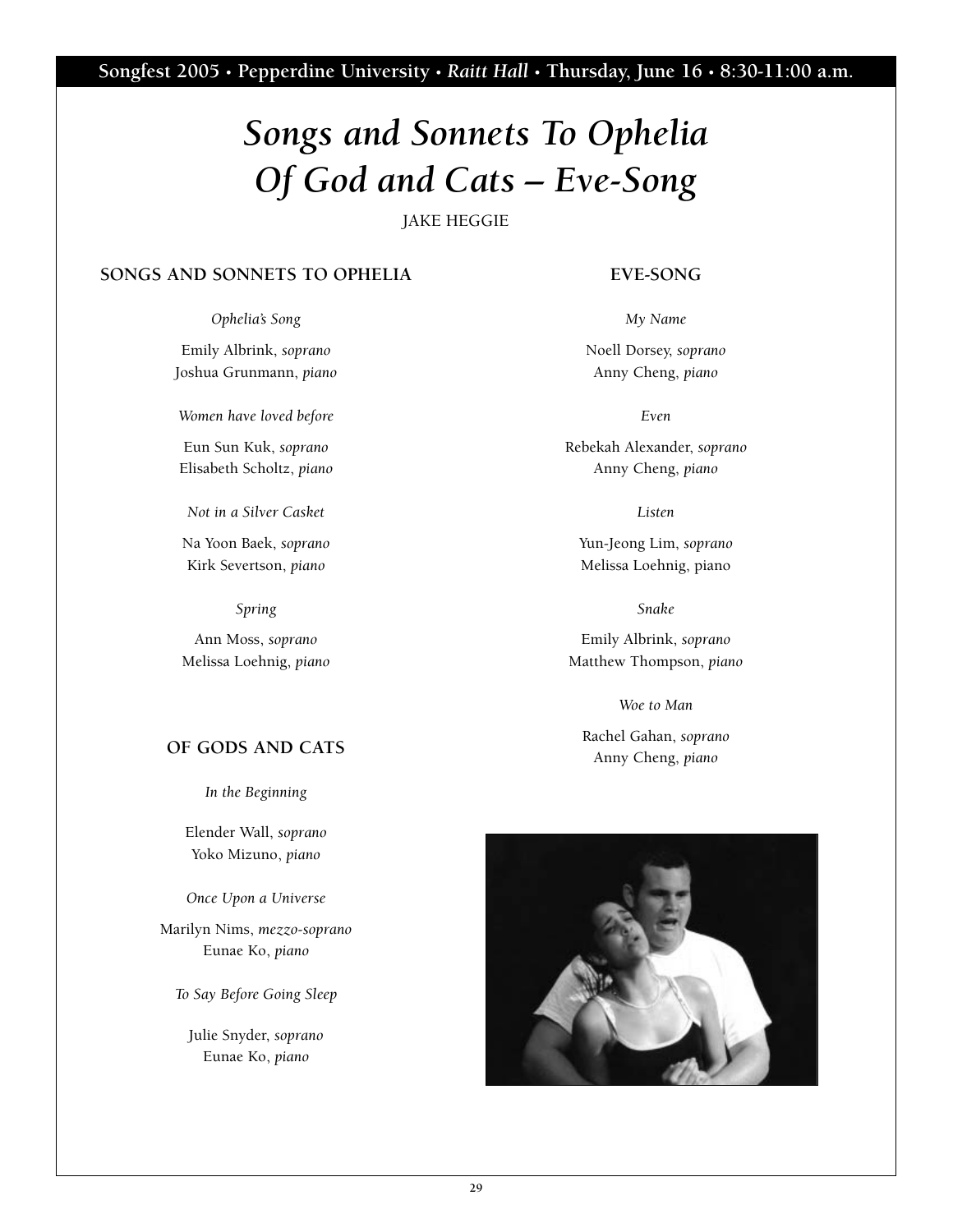**Songfest 2005 • Pepperdine University •** *Raitt Hall* **• Friday, June 17 • 3:45-6:00 p.m.**

### *Paper Wings – Songs to the Moon*

**JAKE HEGGIE**

#### **PAPER WINGS**

*(Frederica von Stade)*

*Bedtime Story Paper Wings*

**Cecilia Garde,** *mezzo-soprano* **Hisako Hiratsuka,** *piano*

> *Mitten Smitten A Route to the Sky*

**Marisa de Silva,** *soprano* **Hisako Hiratsuka,** *piano*

#### **SONGS TO THE MOON**

*(Vachel Lindsay)*

*Once More-To Gloriana*

**Mi-Yeoung Jung,** *soprano* **Eunae Ko,** *piano*

*The Haughty Snail King*

**Tamora Pellikka,** *mezzo-soprano* **Yoko Mizuno,** *piano*

**Moon's the North Wind's Cooky**

**Stephanie Adrian,** *soprano* **Cehryl Cellon,** *piano*

> *Sweet Light WInter Roses*

**Gayle Shay,** *soprano* **Cheryl Cellon,** *piano*

*What the Forester said*

**Blake Howe,** *baritone* **Eunae Ko,** *piano*



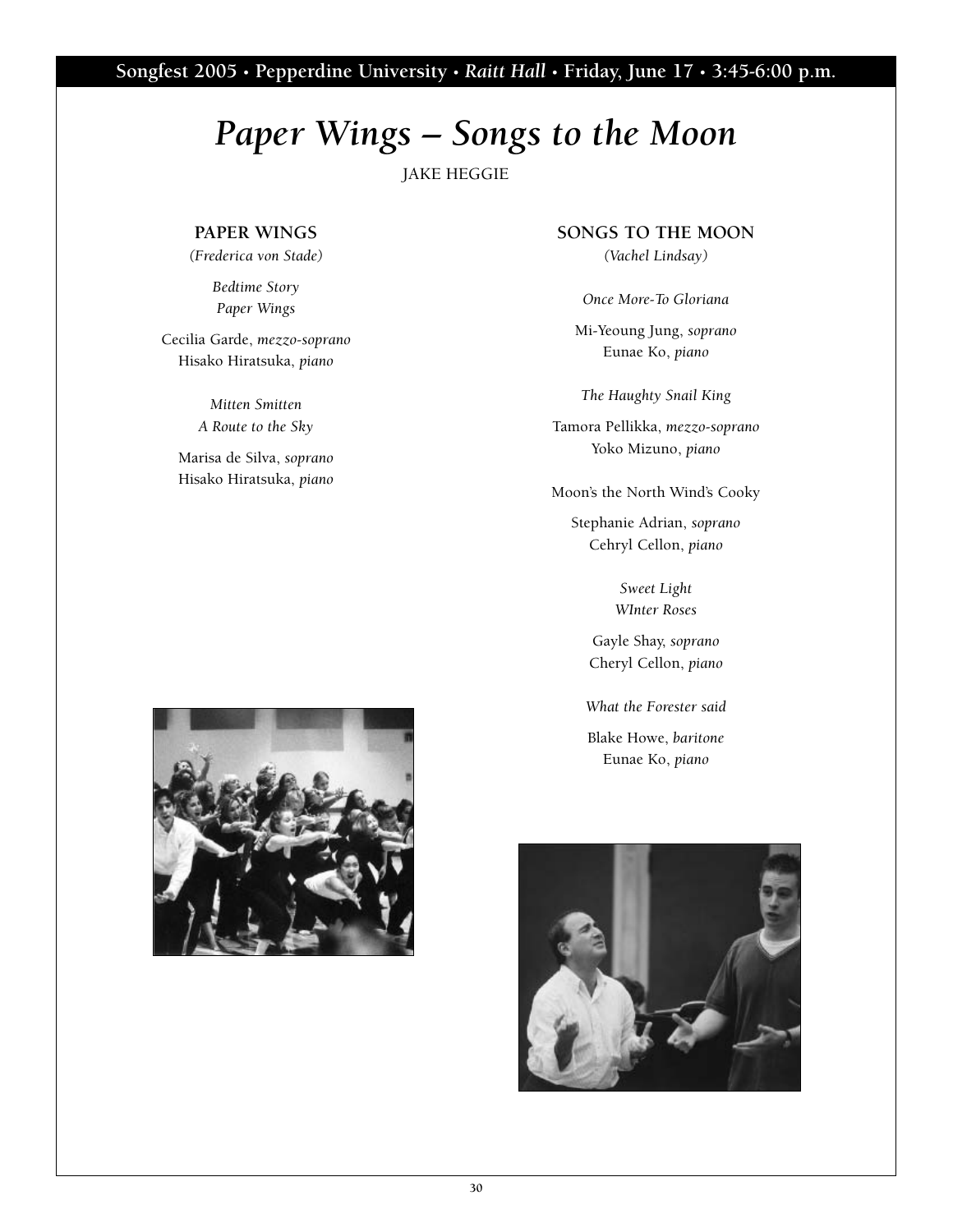**Songfest 2005 • Pepperdine University •** *Raitt Hall* **• Tuesday, June 21 • 2:00-5:00 p.m.**

### *Emily Dickinson – Thoughts Unspoken*

**JAKE HEGGIE**

#### **THE FACES OF LOVE**

*Jake Heggie and Emily Dickinson (1830-1886)*

*I Shall Not Live in Vain*

**Devon Guthrie,** *soprano* **Cheryl Cellon,** *piano*

*If You Were Coming in the Fall*

**Sarah Davis,** *soprano* **Andrew Fleser,** *piano*

*At Last, to Be Identified*

**Melissa Simpson,** *soprano* **Manuel Laufer,** *piano*

#### **TWO SONGS FOR SOPRANO AND PIANO (1999)** *(Vachel Lindsay)*

*Ample Make This Bed* **Yun-Jeong Lim,** *soprano*

#### *The Sun Kept Setting*

**Hallie Silverston,** *soprano* **Kirk Severtson,** *piano*

*The Sun Kept Setting*

**Julie Snyder,** *soprano* **Eunae Ko,** *piano*

#### **THOUGHTS UNSPOKEN**  *(John Hall)*

- **1. A Learning Experience Over Coffee 2. You Enter My Thoughts 3. To Speak of Love**
	- **4. Unspoken Thoughts at Bedtime**

**Neil Aronoff,** *baritone* **Joshua Grunmann,** *piano*

#### n

#### **Ample Make This Bed**

**Ample make this Bed-Make this Bed with Awe In it wait till Judgment break Excellent and Fair**

**Be its Mattress straight-Be its Pillow round-Let no Sunrise'yellow noise Interrupt this Ground-**

#### **The Sun Kept Setting**

**The Sun kept setting-setting-still No Hue of Afternoon-Upon the Village I perceived-From House to House'twas Noon-** **The Dusk kept drooping-dropping-still No dew upon the Grass-But only on my Forehead stopped-And wandered in my Face-**

**My Feet kept drowsing-drowsing-still My fingers were awake-Yet why so little sound-Myself Unto my seeming-make?**

**How well I knew the Light before-I could see it now-Tis Dying-I am doing-but I'm not afraid to know-**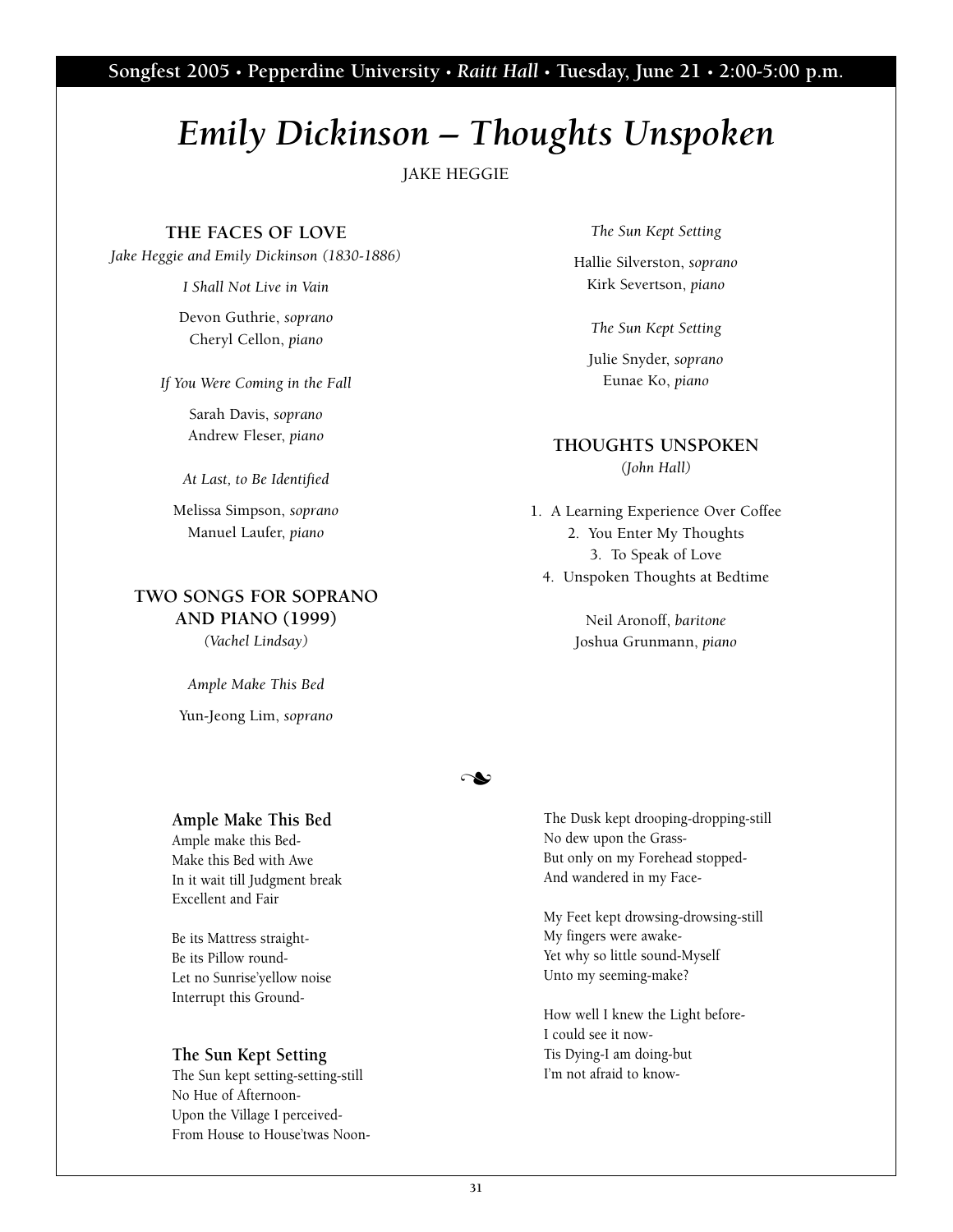**Songfest 2005 • Pepperdine University •** *Raitt Hall* **• Saturday, June 11 • 6:30-9:00 p.m.**

### *First Impressions*

**JOHN HALL**

| Porgi amor                          | W.A. Mozart (1756-1791)                                        |
|-------------------------------------|----------------------------------------------------------------|
| Le nozze di Figaro (1786)           |                                                                |
|                                     | Kara Kane, soprano • Melisssa Loehnig, piano                   |
| O zittre nicht                      | Mozart                                                         |
| Die Zauberflote (1791)              |                                                                |
|                                     | Rachel Gahan, soprano • Eunae Ko, piano                        |
| Faites-lui mes aveux                | Charles Gounod (1818-1893)                                     |
| Faust (1859)                        |                                                                |
|                                     | Cecilia Gärde, <i>mezzo-soprano</i> • Anny Cheng, <i>piano</i> |
| Ain't It A Pretty Night             | Carlisle Floyd (b. 1926)                                       |
| Susannah (1955)                     |                                                                |
|                                     | Stephanie Adrian, soprano • Elisabeth Scholtz, piano           |
| Come Scoglio                        | Mozart                                                         |
| Cosi fan tutte                      |                                                                |
|                                     | Elender Wall, soprano • Andrew Fleser, piano                   |
| Mein Herr Marquis<br>Die Fledermaus | Johann Strauss (1825-1899)                                     |

**Lauren Lee,** *soprano* **• Cheryl Cellon,** *piano*

**Songfest 2005 • Pepperdine University •** *Raitt Hall* **• Saturday, June 12 • 2:00-4:30 p.m.**

# *Whose art song is it anyway?*

#### **JUDITH KELLOCK**

| En sourdine                                              | Gabriel Faure (1845-1924)   |
|----------------------------------------------------------|-----------------------------|
| Noell Dorsey, soprano • Andrew Fleser, piano             |                             |
| Amarilli                                                 | Giulio Caccini (1546-1618)  |
| Julie Snyder, soprano · Anny Cheng, piano                |                             |
| Japanese Folk Song                                       | Kono Michi                  |
| Marisa De Silva, mezzo-soprano • Hisako Hiratsuka, piano |                             |
| Schone Fremde                                            | Robert Schumann (1810-1856) |
| Ann Moss, soprano • Cheryl Cellon, piano                 |                             |
| Your Name<br>Simple Daylight                             | John Harbison (b. 1938)     |
| Rebekah Alexander, soprano • Anny Cheng, piano           |                             |
| Ich wollt ein Strausslein binden                         | Richard Strauss (1864-1949) |
| Eun Sun Kuk, soprano • Matthew Thompson, piano           |                             |
| Standchen                                                | <b>Strauss</b>              |
| Kelsie Villahermosa, soprano • Eunae Ko, piano           |                             |
| O Lead me to some peaceful gloom                         | Henry Purcell (1659-1695)   |
| Sarah Davis, soprano · Kirk Severtson, piano             |                             |
| Alternate:                                               |                             |
| Ah! Love But a day                                       | Amy Beach (1867-1944)       |
| Rachel Gahan, soprano · Matthew Thompson, piano          |                             |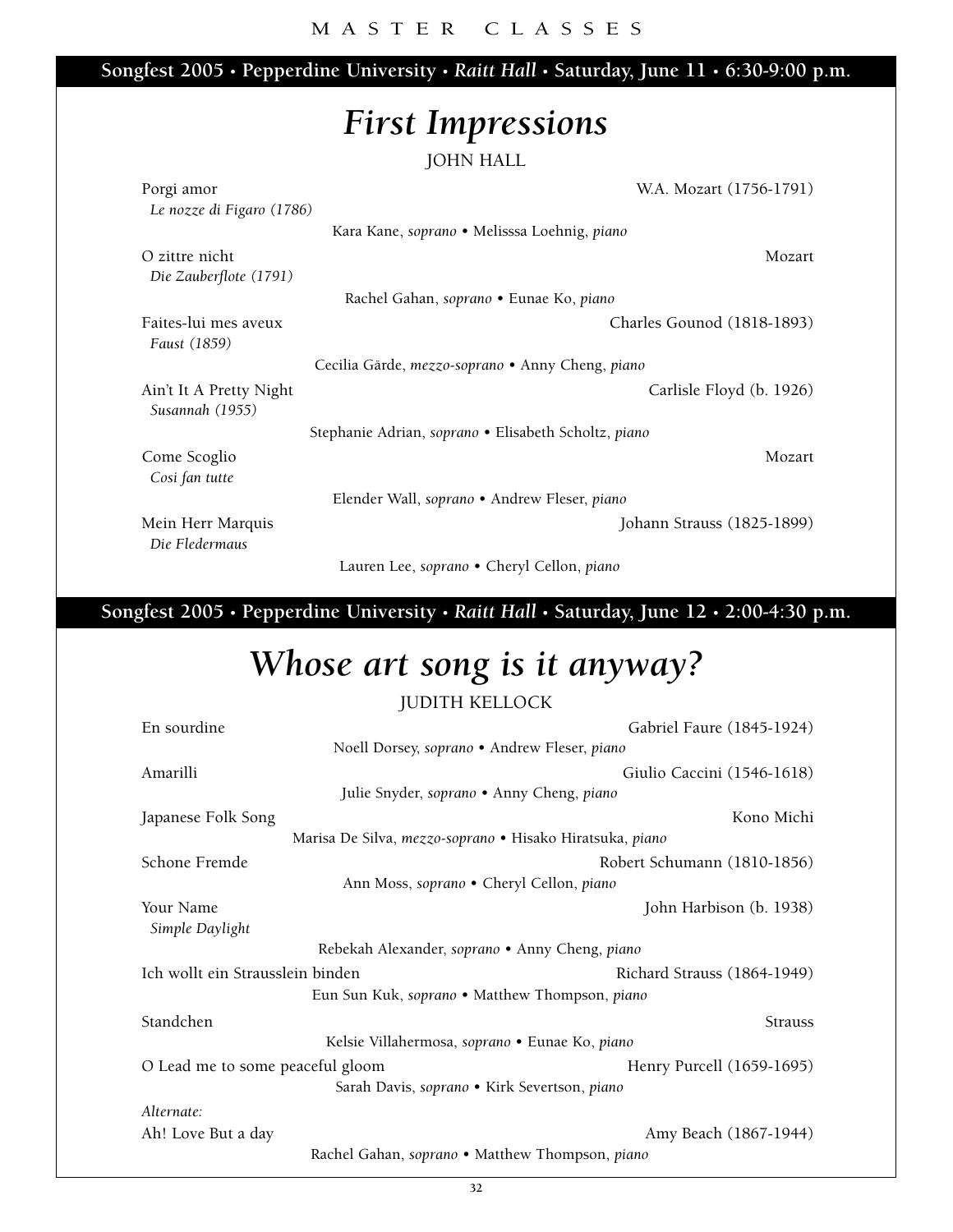**Songfest 2005 • Pepperdine University •** *Raitt Hall* **• Sunday, June 12 • 6:00-8:30 p.m.**

# *Sadder but Wiser Girls*

**JOHN HALL**

| Ach, Liebte                                         | W.A. Mozart (1756-91)        |
|-----------------------------------------------------|------------------------------|
| Abduction from the Seragilo (1896)                  |                              |
| Kelsie Villahermosa, soprano • Andrew Fleser, piano |                              |
| Donde lieta                                         | Giacomo Puccini (1858-1924)  |
| La Boheme (1896)                                    |                              |
| Nayoon Baek, soprano • Andrew Fleser, piano         |                              |
| Ach, ich fuhls                                      | Mozart                       |
| Die Zauberflote (1791)                              |                              |
| Emily Albrink, soprano • Elisabeth Scholtz, piano   |                              |
| Steal Me                                            | Gian Carlo Menotti (B. 1911) |
| The Old Maid and the Thief (1939)                   |                              |
| Julie Snyder, soprano • Anny Cheng, piano           |                              |
| The trees on the mountains                          | Carlisle Floyd (b. 1926)     |
| Susannah (1955)                                     |                              |
| Yulia Zinovieva, soprano • Yoko Mizuno, piano       |                              |
| Dove sono                                           | Mozart                       |
| Le nozze di Figaro (1786)                           |                              |
| Laural Miller-Klein, soprano · Yoko Mizuno, piano   |                              |
| No word from Tom                                    | Igor Stravinsky (1882-1971)  |
| The Rake's Progress (1951)                          |                              |

**Sarah Davis,** *soprano* **• Cheryl Cellon,** *piano*

**Songfest 2005 • Pepperdine University •** *Raitt Hall* **• Saturday, June 13 • 9:00 a.m.-12:00 p.m.**

# *A German Song Sampler*

**MARTIN KATZ**

| Amor, Sechs Lieder (Brentano)                         | Richard Strauss (1864-1949) |  |  |
|-------------------------------------------------------|-----------------------------|--|--|
| Ann Moss, soprano · Kirk Severtson, piano             |                             |  |  |
| Wer hat die Liedlein erdacht                          | Gustav Mahler (1860-1911)   |  |  |
| Elender Wall, soprano • Andrew Fleser, piano          |                             |  |  |
| Schone wiege meiner leide                             | Robert Schumann (1810-1856) |  |  |
| Matthew Markham, baritone • Yoko Mizuno, piano        |                             |  |  |
| Ihre Stimme                                           | Schumann                    |  |  |
| Na Yoon Baek, soprano • Eunae Ko, piano               |                             |  |  |
| O Tod (No. 3), Four Serious Songs                     | Johannes Brahms (1833-1897) |  |  |
| Neil Aronoff, baritone • Josh Grunmann, piano         |                             |  |  |
| Zitronenfalter im April                               | Hugo Wolf (1860-1903)       |  |  |
| Hallie Silverston, soprano • Elisabeth Scholtz, piano |                             |  |  |
| In meiner nachte sehnen                               | Johannes Brahms (1833-1897) |  |  |
| Sarah Davis, soprano • Andrew Fleser, piano           |                             |  |  |
| Auf der Donau                                         | Franz Schubert (1797-1828)  |  |  |
| Blake Howe, baritone • Anny Cheng, piano              |                             |  |  |
| Ablosung im Sommer                                    | Gustav Mahler (1860-1911)   |  |  |
| Emily Sternfeld-Dunn, soprano · Anny Cheng, piano     |                             |  |  |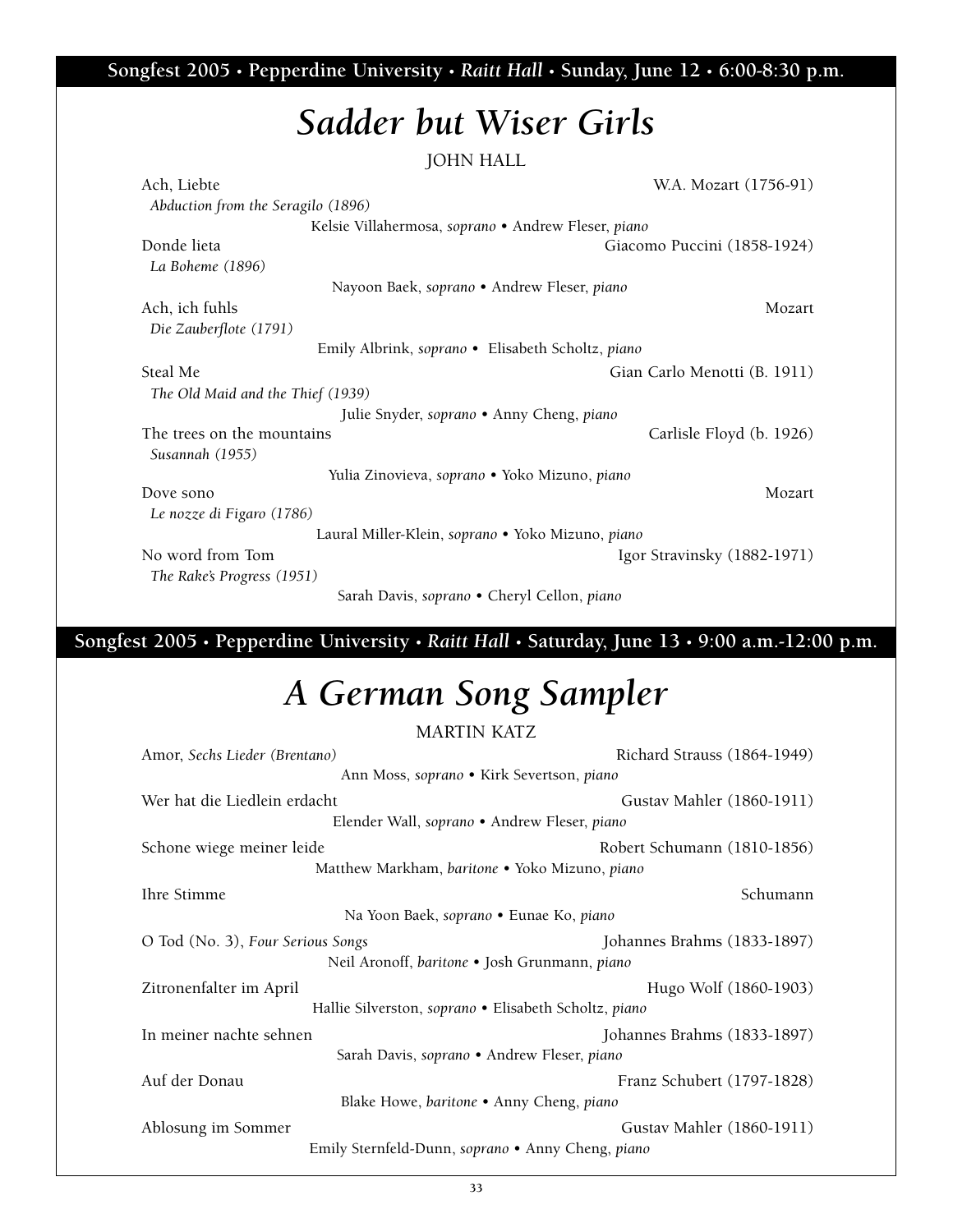**Songfest 2005 • Pepperdine University •** *Raitt Hall* **• Monday, June 13 • 1:00-3:00 p.m.**

### *Playing Arias* **MARTIN KATZ**

**Largo al factotum** *(Barber of Seville)* **Yoko Mizuno and Eunae Ko**

> **Cortigiani** *(Rigoletto)* **Matthew Thompson**

**Condotta egl'era in ceppi** *(Trovatore)* **Anny Cheng**

**Voila donc la terrible cite** *(Thais)* **Kirk Severtson and Joshua Grunmann**

**Du bist der Lenz** *(Walküre)* **Manuel Laufer and Elizabeth Scholtz**

**Mon coeur s'ouvre à ta voix** *(Samson et Dalila)* **Melissa Loehning and Andrew Fleser**

> **Do not utter a word** *(Vanessa)* **Cheryl Cellon**

#### **Songfest 2005 • Pepperdine University •** *Raitt Hall* **• Sunday, June 19 • 10:00 a.m.-12:30 p.m.**

### *Pianists: Creativity at the Keyboard*

#### **MARTIN KATZ**

**Creativity at the Keyboard: The Accompanist as Composer**

#### **Folksongs**

**The Ash Grove Kirk Severtson**

**Shall we gather at the river? Anny Cheng**

**Black is the color of my true love's hair Yoko Mizuno**

> **Shenandoah Eunae Ko and Melissa Loehnig**

#### **Pop Songs**

**Look for the silver lining**

**Hello, young lovers**

**Yesterday Cheryl Cellon and Hisako Hiratsuka**

**It's almost like being in love Elizabeth Scholtz**

#### **Baroque Realizations**

**Sleep, why dost thou leave me? (Semele/Handel) Manuel Laufer and Matthew Thompson**

> **Music for awhile (Purcell) Andrew Fleser**

**Amarilli (Caccini) Joshua Grunmann and Anny Cheng**

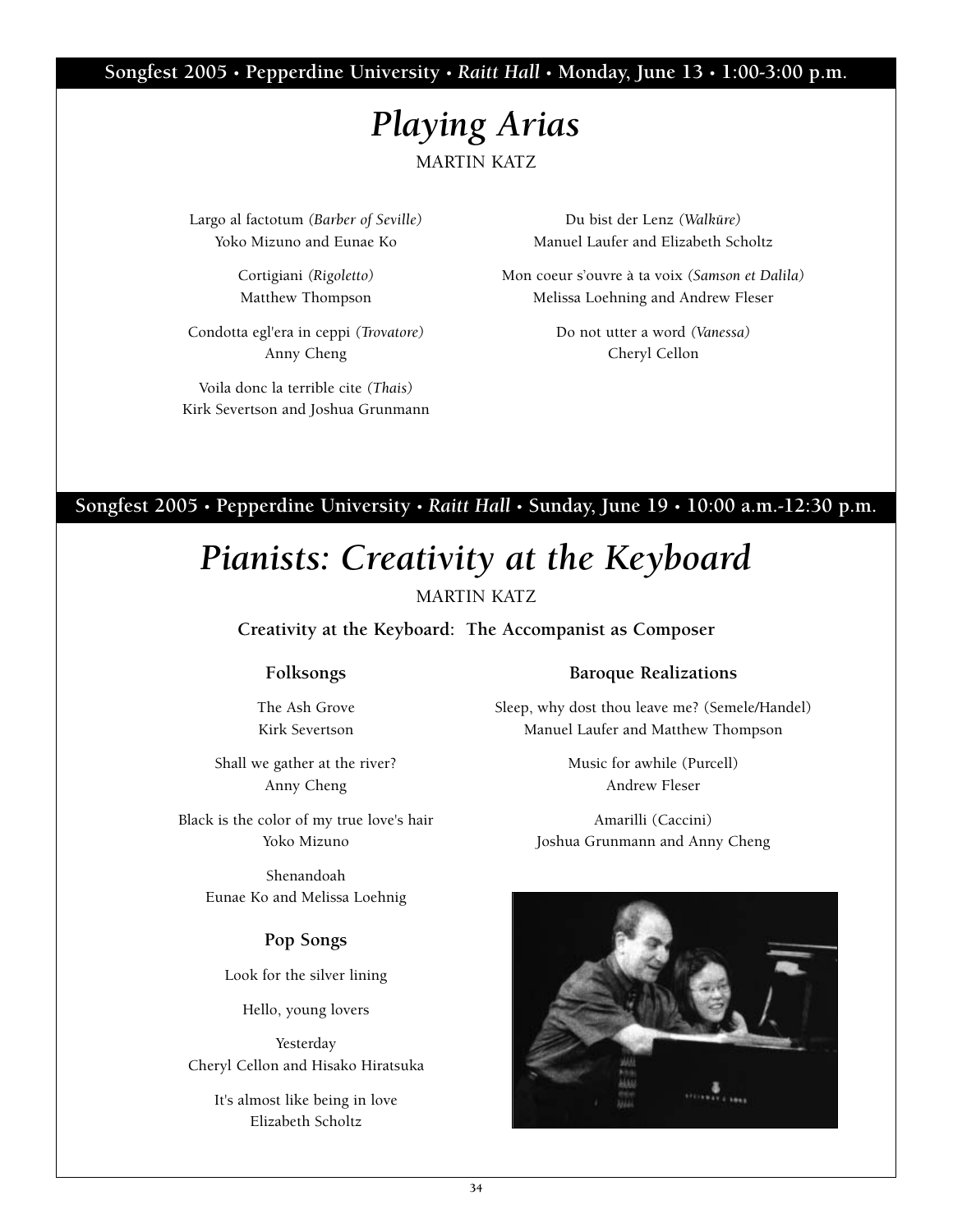**Songfest 2005 • Pepperdine University •** *Raitt Hall* **• Monday, June 13 • 3:00-5:00 p.m.**

## *German in the XX Century*

**JUDITH KELLOCK**

| Schilflied<br>Sieben fruhe Lieder (1905-1908) |                                                   | Alban Berg (1885-1935)          |
|-----------------------------------------------|---------------------------------------------------|---------------------------------|
|                                               | Yun-Jeong Lim, soprano • Melissa Loehnig, piano   |                                 |
| Die Nachtigall                                |                                                   | Berg                            |
| Sieben fruhe Lieder (1905-1908)               |                                                   |                                 |
|                                               | Noell Dorsey, soprano • Hisako Hiratsuka, piano   |                                 |
| Im Zimmer                                     |                                                   | Berg                            |
| Sieben fruhe Lieder (1905-1908)               |                                                   |                                 |
|                                               | Cecilia Garde, mezzo-soprano • Anny Cheng, piano  |                                 |
| Feiger gedanken                               | Kara Kane, soprano • Joshua Grunmann, piano       | Alexander Zemlinsky (1871-1942) |
| Abscheid, Op. 1                               | Matthew Markham, baritone • Kirk Severtson, piano | Arnold Schoenberg (1874-1951)   |

**One more: TBA**

### **Songfest 2005 • Pepperdine University •** *Raitt Hall* **• Monday, June 13 • 6:00-9:00 p.m.**

# *"Mélodies sur des poèmes de Paul Verlaine"*

| Ariettes Oubliees (1885-1887)<br>Chevaux de bois         | Claude Debussy (1862-1918) |  |
|----------------------------------------------------------|----------------------------|--|
| Stephanie Adrian, soprano • Cheryl Cellon, piano         |                            |  |
| C'est l'extase                                           |                            |  |
| Na Yoon Baek, soprano • Andrew Fleser, piano             |                            |  |
| Il pleure dan mon coeur                                  |                            |  |
| Laural Miller-Klein, soprano • Elisabeth Scholtz, piano  |                            |  |
| Green                                                    |                            |  |
| Yun-Jeong Lim, soprano • Matthew Thompson, piano         |                            |  |
| Spleen                                                   |                            |  |
| Rebekah Alexander, soprano · Hisako Hiratsuko, piano     |                            |  |
| Claire de lune                                           |                            |  |
| Quatre Chansons de Jeunesse                              |                            |  |
| Ann Moss, soprano • Matthew Thompson, piano              |                            |  |
| Spleen (1888)                                            | Gabriel Fauré (1845-1924)  |  |
| Emily Sternfeld-Dunn, soprano · Elisabeth Scholtz, piano |                            |  |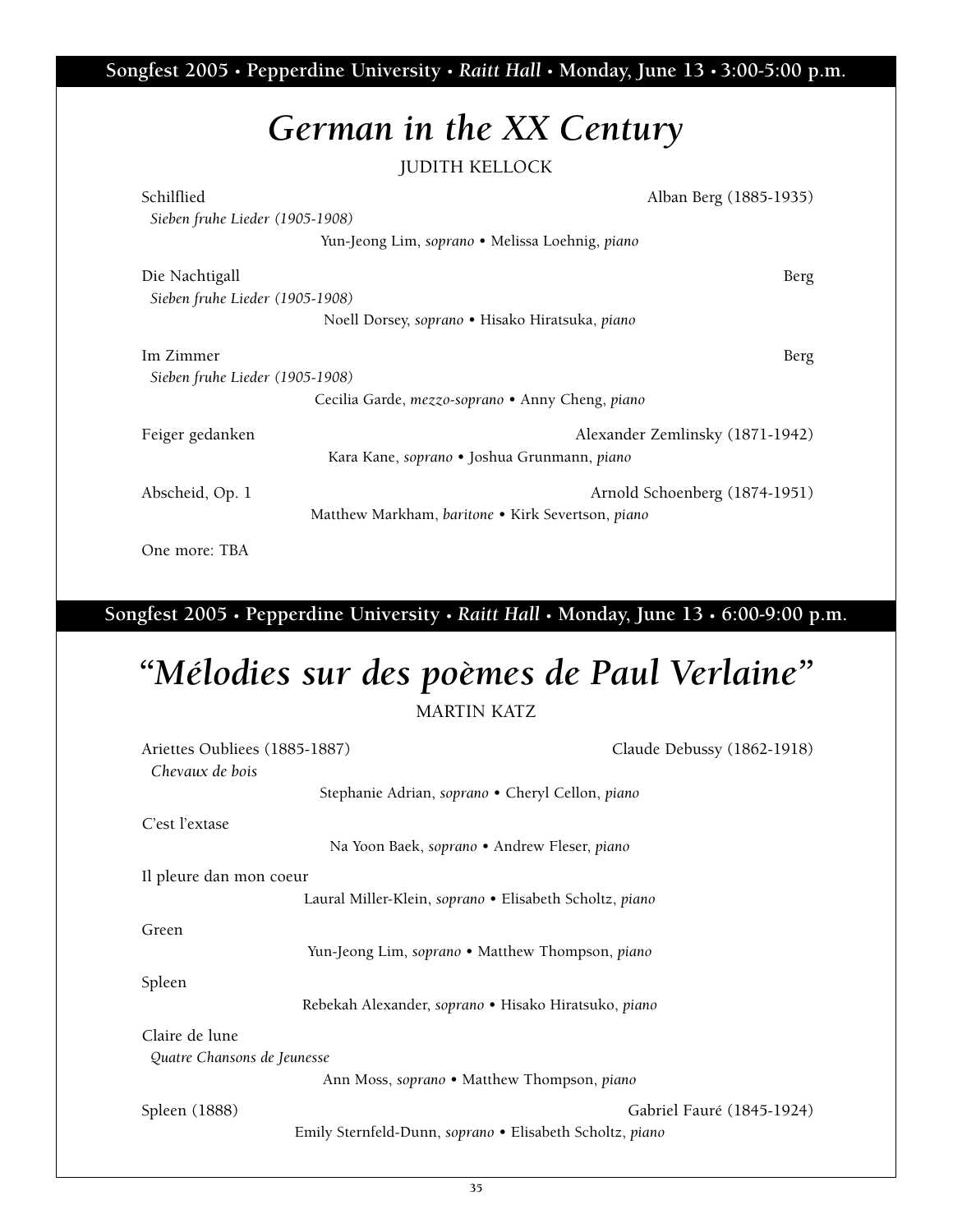**Songfest 2005 • Pepperdine University •** *Raitt Hall* **• Tuesday, June 14 • 9:00-10:30 a.m.**

## *Folk Songs*

**JUDITH KELLOCK**

| The Water is Wide     |                                                                     | Arr. Luigi Zanelli    |
|-----------------------|---------------------------------------------------------------------|-----------------------|
|                       | Tamora Pellikka, <i>mezzo-soprano</i> • Manuel Laufer, <i>piano</i> |                       |
| Sae Tah Ryung         |                                                                     | Korean Folk Song      |
|                       | Na Yoon Baek, baritone • Eunae Ko, piano                            |                       |
| Go Way from My Window |                                                                     | Arr. John Jacob Niles |
|                       | Kara Kane, baritone • Eunae Ko, piano                               |                       |
| Sally Gardens         |                                                                     | Arr. Benjamin Britten |
|                       | Matthew Markham, baritone • Andrew Fleser, piano                    |                       |

**(there will be one more)**

**Songfest 2005 • Pepperdine University •** *Raitt Hall* **• Tuesday, June 14 • 2:00-5:00 p.m.**

## *España!*

| El Mirar de la Maja                                   | Enrique Granados (1867-1916)  |  |
|-------------------------------------------------------|-------------------------------|--|
| Tonadillas                                            |                               |  |
| Emily Albrink, soprano • Matthew Thompson, piano      |                               |  |
| Chiquitita la novia                                   | Fernando Obradors (1897-1945) |  |
| Rachel Gahan, soprano . Anny Cheng, piano             |                               |  |
| Cuba Dentro de un piano                               | Xavier Montsalvatge (b. 1911) |  |
| Cinco Canciones negras                                |                               |  |
| Matthew Markham, baritone • Andrew Fleser, piano      |                               |  |
| Los dos miedos                                        | Joaqin Turina (1895-1962)     |  |
| Poema en Forma de canciones                           |                               |  |
| Ann Moss, soprano · Cheryl Cellon, piano              |                               |  |
| Descubrase el pensamiento de mi secreto cuidado       | Granados                      |  |
| <b>Canciones Amatorias</b>                            |                               |  |
| Marilyn Nims, mezzo-soprano · Melissa Loehning, piano |                               |  |
| El Pano Moruno                                        | Manuel de Falla (1876-1946)   |  |
| Siete Canciones populares Españolas                   |                               |  |
| Mi Yeoun Jung, mezzo-soprano · Manuel Laufer, piano   |                               |  |
| Del Cabello mas sutil                                 | Fernando Obradors (1897-1945) |  |
| Yun-Jeoung Lim, soprano · Elisabeth Scholtz, piano    |                               |  |
| Gato                                                  | Alberto Ginastera (1916-1983) |  |
| Cinco Canciones Populares Argentinas                  |                               |  |
| Elender Wall, mezzo-soprano · Kirk Sevetson, piano    |                               |  |
| 1st Alternate - Con amores la mi madre                | Obradors                      |  |
| Melissa Simpson, soprano · Manuel Laufer, piano       |                               |  |
| 2nd Alternate – Asturiana                             | de Falla                      |  |
| Siete Canciones populares Españolas                   |                               |  |
| Mi Yeoun Jung, mezzo-soprano · Manuel Laufer, piano   |                               |  |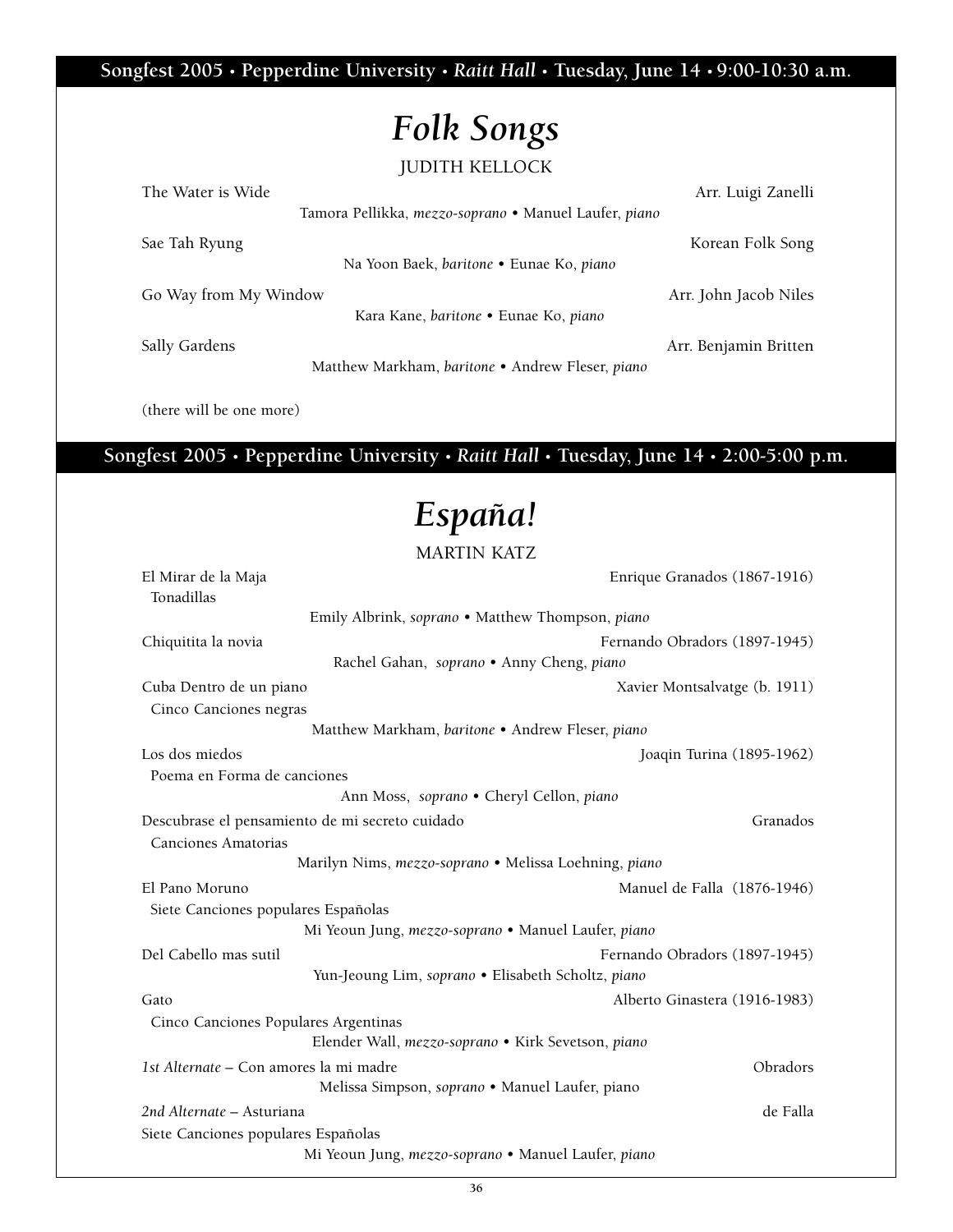**Songfest 2005 • Pepperdine University •** *Raitt Hall* **• Tuesday, June 14 • 6:30-9:00 p.m.**

# *The French Romanticists*

| La columbe poighadee                                                   |                                                           | Louis Beydts (1895-1953)   |
|------------------------------------------------------------------------|-----------------------------------------------------------|----------------------------|
|                                                                        | CLe petit serin en cage from Chansons Pour les Oiseaux    |                            |
|                                                                        | Eun Sun Kuk, soprano · Cheryl Cellon, piano               |                            |
|                                                                        |                                                           |                            |
| Le Galop                                                               |                                                           | Henri Duparc (1848-1933)   |
|                                                                        | Neil Aronoff, baritone . Josh Grunmann, piano             |                            |
|                                                                        |                                                           |                            |
| Phidyle                                                                |                                                           | Henri Duparc (1848-1933)   |
|                                                                        | Scott Mello, tenor . Cheryl Cellon, piano                 |                            |
| Apparition                                                             |                                                           | Claude Debussy (1862-1918) |
| Chanson d'Jeunesse                                                     |                                                           |                            |
|                                                                        | Ann Moss, soprano · Yoko Mizuno, piano                    |                            |
|                                                                        |                                                           |                            |
| Quand je fus pris au Pavillion<br>Kara Kane, soprano · Eunae Ko, piano |                                                           | Reynaldo Hahn (1887-1947)  |
|                                                                        |                                                           |                            |
| Quand la nuit n'est pas                                                |                                                           | Hahn                       |
|                                                                        | Marisa de Silva, mezzo-soprano · Elisabeth Scholtz, piano |                            |
|                                                                        |                                                           |                            |
| L'aube blanche                                                         |                                                           | Gabriel Faure (1845-1924)  |
| Chanson d'Eve                                                          |                                                           |                            |
|                                                                        | Julie Snyder, soprano · Matthew Thompson, piano           |                            |
| Alternate                                                              |                                                           | Ernst Chausson (1855-1899) |
| Le temps de Lilacs                                                     |                                                           |                            |
|                                                                        | Cecilia Gärde, mezzo-soprano · Anny Cheng, piano          |                            |

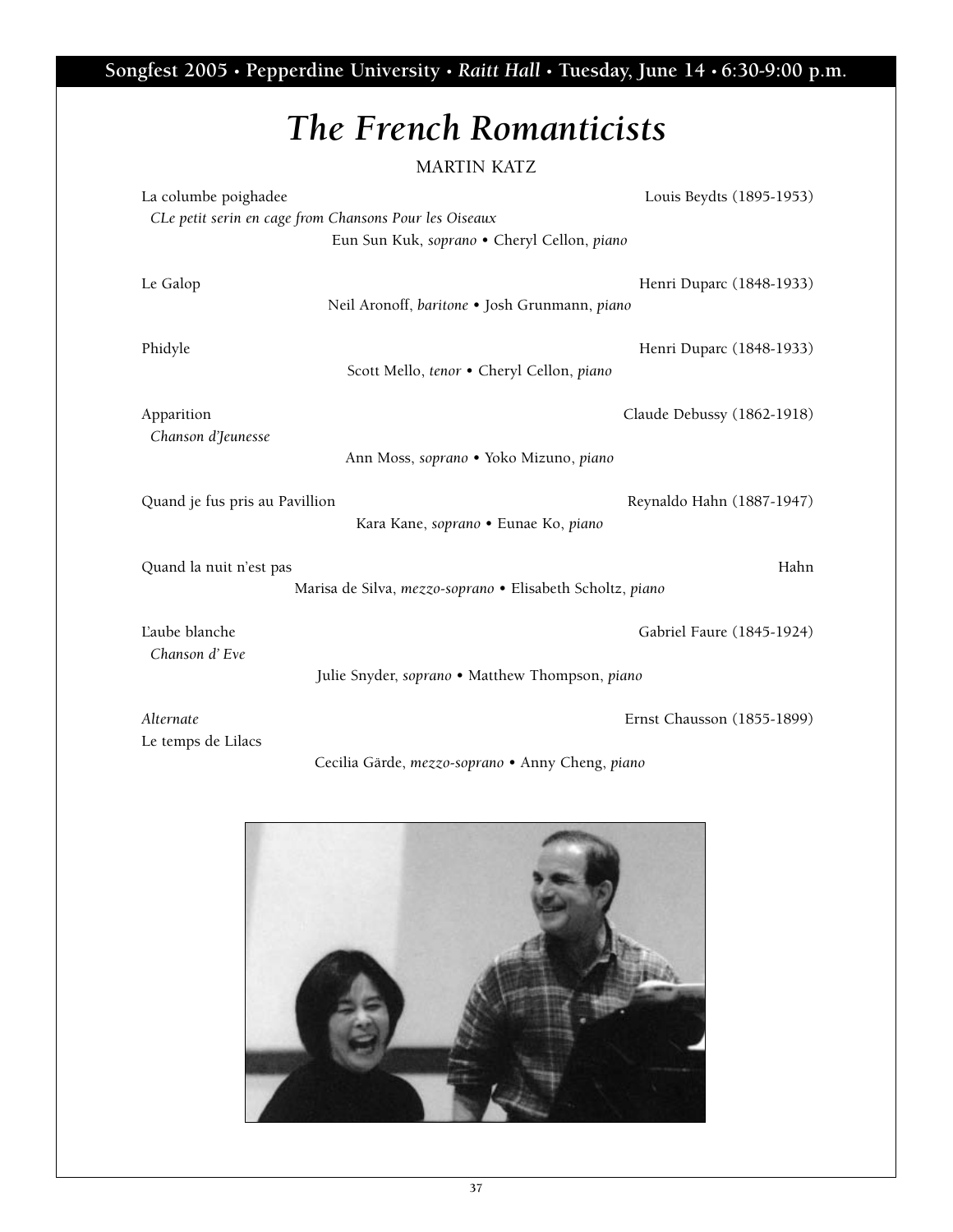**Songfest 2005 • Pepperdine University •** *Raitt Hall* **• Wednesday, June 15 • 1:00-4:00 p.m.**

# *Russian Song*

| Le Petite Pie<br>Le Corbeau<br>Tchitcher-latcher<br>Trois Petite Chansons                                                                                                                    |                                                                                                | Igor Stravinsky (1882-1971)                                                                                   |
|----------------------------------------------------------------------------------------------------------------------------------------------------------------------------------------------|------------------------------------------------------------------------------------------------|---------------------------------------------------------------------------------------------------------------|
|                                                                                                                                                                                              | Yulia Zinovieva, soprano · Melissa Loehnig, piano                                              |                                                                                                               |
| O Never Sing to me Again                                                                                                                                                                     | Erika Lehnen-Sgroi, soprano · Eunae Ko, piano                                                  | Sergei Rachmaninoff (1873-1943)                                                                               |
| Harvest of Sorrow                                                                                                                                                                            | Yulia Zinovieva, soprano · Yoko Mizumo, piano                                                  | Rachmaninoff                                                                                                  |
| Songs of Dances and Death<br>The Field Marshall                                                                                                                                              |                                                                                                | Modest Mussorgsky (1839-1881)                                                                                 |
|                                                                                                                                                                                              | Neil Aronoff, baritone · Joshua Grunmann, piano                                                |                                                                                                               |
| Salaviei<br>Le Rossignol                                                                                                                                                                     |                                                                                                | A.N. Alabiev (1787-1851)                                                                                      |
|                                                                                                                                                                                              | Rachel Gahan, soprano · Andrew Fleser, piano                                                   |                                                                                                               |
|                                                                                                                                                                                              | I Greet You all, you Woods and Forests, op.47, #5<br>Neil Aronoff, baritone . Amy Cheng, piano | Peter Illyich Tchaikovsky (1840-1893)                                                                         |
| Seven Poems by A. Blok.<br>A vocal and Instrumental Suite for<br>Soprano, Violin, Cello and Piano, Op. 127 (1967)<br>by Dmitri Shostakovich<br>6. "Taynie znaki" Secret Signs<br>7. "Muzika" | Lauren Lee, soprano                                                                            | Dimitri Shostakovich (1906-1975)<br>The Jung Trio: Jennie Jung, piano · Ellen Jung, volin · Julie Jung, cello |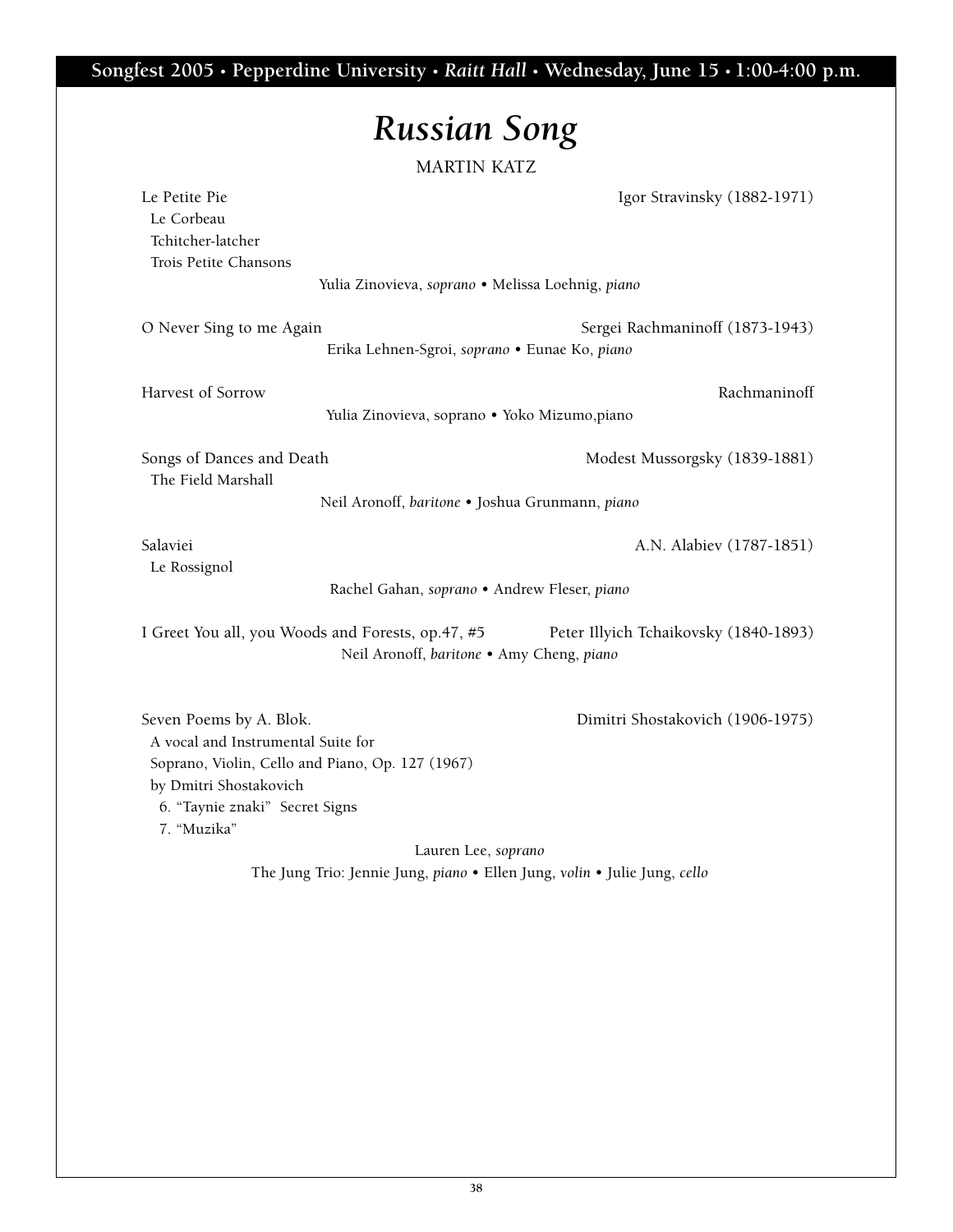**Songfest 2005 • Pepperdine University •** *Choral Room* **• Wednesday, June 15 • 4:00-5:30 p.m.**

### *Recitative*

**JUDITH KELLOCK**

| Elijah, Get Thee Hence<br>Elijah                         | Mendelssohn (1732-1809) |  |
|----------------------------------------------------------|-------------------------|--|
| Marisa De Silva, mezzo-soprano · Hisako Hiratsuka, piano |                         |  |
| And God Said                                             | Haydn (1732-1809)       |  |
| #15 The Creation                                         |                         |  |
| Rachel Gahan, soprano • Yoko Mizuno, piano               |                         |  |
| Am Abend                                                 | J.S. Bach (1685-1750)   |  |
| St. Matthew Passion, BWV 244                             |                         |  |
| Matthew Markam, baritone • Andrew Fleser, piano          |                         |  |
| Povera Ernesto                                           | Donizetti (1797-1828)   |  |
| Don Pasquale                                             |                         |  |
| Scott Mello, tenor · Josh Grunmann, piano                |                         |  |
| Eccomi! In lieta vesta                                   | Bellini (1801-1835)     |  |
| E Capuleti e I Montecchi                                 |                         |  |
| Erika Lehnen-Sgroi, soprano · Kirk Severtson, piano      |                         |  |
| C'est des contrabandiers                                 | Bizet (1838-1875)       |  |
| Carmen                                                   |                         |  |
| Kara Kane, soprano • Manuel Laufer, piano                |                         |  |

**Songfest 2005 • Pepperdine University •** *Elkins* **• Wednesday, June 15 • 7:00-9:00 p.m.**

# *American Song – New Voices*

|                                              | <b>MARTIN KATZ</b>                                |                            |
|----------------------------------------------|---------------------------------------------------|----------------------------|
| Black Max (Cabaret Songs)                    |                                                   | Willliam Bolcom (b. 1938)  |
|                                              | Matthew Markham, soprano • Andrew Fleser, piano   |                            |
| They Might Not Need Me                       |                                                   | Lori Laitman (b. 1955)     |
| Over the Fence (alternate)                   |                                                   |                            |
| From DAY and NIGHT                           |                                                   |                            |
|                                              | Sarah Davis, soprano • Andrew Fleser, piano       |                            |
| Poem                                         |                                                   | Ricky Ian Gordon (b. 1956) |
|                                              | Emily Albrink, soprano • Melissa Loehnig, piano   |                            |
| I am Not Seaworthy                           |                                                   | Andre Previn (b. 1929)     |
| Honey and Rue                                |                                                   |                            |
| Devon Guthrie, soprano · Mauel Laufer, piano |                                                   |                            |
| A Last Song                                  |                                                   | John Musto (born 1954)     |
|                                              | Blake Howe, baritone • Kirk Severtson, piano      |                            |
| The Ancient Mariner                          |                                                   | John Corigliano (b. 1938)  |
|                                              | Emily Sternfeld-Dunn, soprano • Anny Cheng, piano |                            |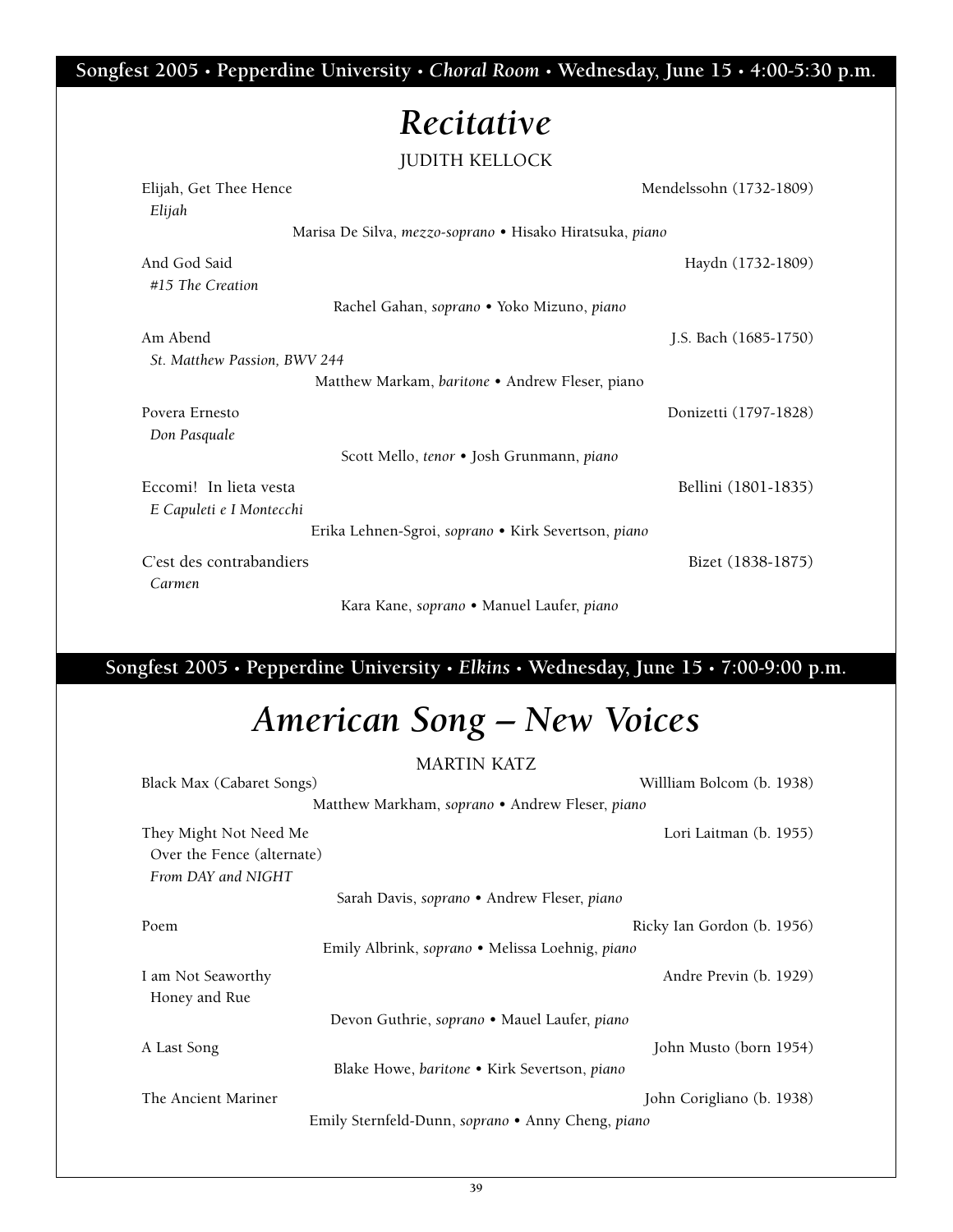**Songfest 2005 • Pepperdine University •** *Raitt Hall* **• Thursday, June 16 • 1:30-4:30 p.m.**

### *German in the XX Century*

**MARTIN KATZ**

| Nacht                                   |                                                                  | Alban Berg (1885-1935)        |
|-----------------------------------------|------------------------------------------------------------------|-------------------------------|
| Sieben frühe Lieder (1905-1908)         |                                                                  |                               |
|                                         | Marilyn Nims, mezzo-soprano · Andrew Fleser, piano               |                               |
| Sommertage                              |                                                                  | <b>Berg</b>                   |
| Sieben fruhe Lieder (1905-1908)         |                                                                  |                               |
|                                         | Cecilia Garde, mezzo-soprano · Cheryl Cellon, piano              |                               |
| Dank, Op. 1                             |                                                                  | Arnold Schoenberg (1874-1951) |
|                                         | Matthew Markham, baritone . Kirk Severtson, piano                |                               |
| Um Mitternacht                          |                                                                  | Gustav Mahler (1860-1911)     |
| Ich atmet einem linden duft (alternate) |                                                                  |                               |
| Ruckert Lieder (1901)                   |                                                                  |                               |
|                                         | Neil Aronoff, baritone • Cheryl Cellon, piano                    |                               |
| Ging heut morgen uber's Feld (No. 2)    |                                                                  | Mahler                        |
| Ich hab ein gluhend Messer (No. 3)      |                                                                  |                               |
| Lieder eines fahrenden Gesellen (1884)  |                                                                  |                               |
|                                         | Gayle Shay, soprano . Joshua Grunmann and Kirk Stevertson, piano |                               |
| Cäcilie                                 |                                                                  | Richard Strauss (1864-1949)   |
| Vier Lieder                             |                                                                  |                               |
|                                         | Na Yoon Baek, soprano · Andrew Fleser, piano                     |                               |
| Youkali (Cabaret Songs)                 |                                                                  | Kurt Weill (1900-1950)        |
|                                         | Lauren Lee, soprano · Hisako Hiratsuka, piano                    |                               |
| Erwartung                               |                                                                  | Schoenberg                    |
|                                         | Emily Albrink, soprano · Kirk Severtson, piano                   |                               |

**Songfest 2005 • Pepperdine University •** *Raitt Hall* **• Thursday, June 16 • 7:00-9:00 p.m.**

# *France in the XX Century*

**MARTIN KATZ**

*Le carafon Le sommeil* **Hallie Silverston,** *soprano* **• Elisabeth Scholtz,** *piano*

**La courte paille Francis Poulenc (1899-1963)**

**Ludions Eric Satie (1866-1925)**

**Sarah Davis,** *soprano* **• Melissa Loehnig,** *piano*

**Don Quichotte a Dulcinee Maurice Ravel (1875-1937)** *Chanson romanesque Chanson epique* 

**Derrick Smith,** *baritone* **• Yoko Mizuno,** *piano*

**Ballade que villon feit a la requeste Claude Debussy (1862-1918)**

*Trois Ballades de Francis Villon*

**Blake Howe,** *baritone* **• Matthew Thompson,** *piano*

**40**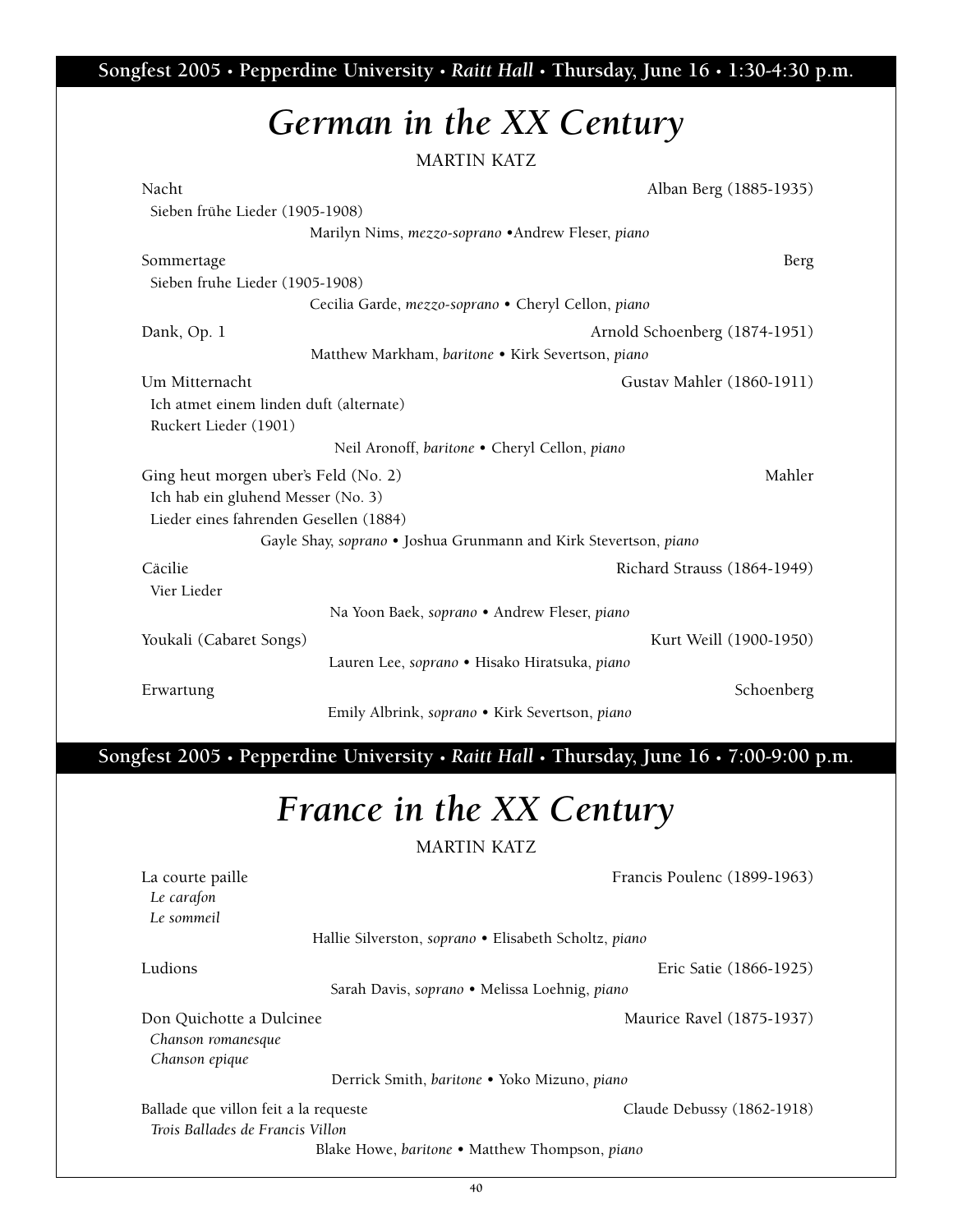**Songfest 2005 • Pepperdine University •** *Raitt Hall* **• Friday, June 17 • 9:00-11:30 a.m.**

# *The Land of the Midnight Sun*

### **MARTIN KATZ**

| Jeggiver mit digt                                                      | Edvard Grieg (1843-1907)  |  |
|------------------------------------------------------------------------|---------------------------|--|
| Det første odes, Op. 21                                                |                           |  |
| Rebekah Alexander, soprano • Anny Cheng, piano                         |                           |  |
| Varen flyktar hastigt, Op. 13 no. 4                                    | Jean Sibelius (1865-1957) |  |
| Cecilia Gärde, mezzo-soprano · Hisako Hiratsuko, piano                 |                           |  |
| Var det un drom, Op. 37 no. 4                                          | Sibelius                  |  |
| Cecilia Garde, mezzo-soprano • Matthew Thompson, piano                 |                           |  |
| Flickan kom ifran sin alsklings mote                                   | Sibelius                  |  |
| Mi Yeoun Jung, <i>mezzo-sopranoo</i> • Elisabeth Scholtz, <i>piano</i> |                           |  |
| Tonerna                                                                | Carl Sjoberg (1861-1900)  |  |
| Scott Mello, tenor · Andrew Fleser, piano                              |                           |  |
| Solveig's Vuggesang                                                    | Grieg                     |  |
| Lys natt                                                               |                           |  |
| Julie Snyder, soprano · Kirk Severston, piano                          |                           |  |

**\*Alternate: Den forsta kyssen, Op. 37 no. 1 Jean Sibelius (1865-1957) Cecilia Garde,** *mezzo-soprano* **• Hisako Hiratsuko,** *piano*

### **Songfest 2005 • Pepperdine University •** *Raitt Hall* **• Friday, June 17 • 7:00-9:00 p.m.**

### *Schubert and Schumann*

| Heiss mich nicht reden                                                            |                                                         | Hugo Wolf (1860-1903)       |
|-----------------------------------------------------------------------------------|---------------------------------------------------------|-----------------------------|
|                                                                                   | Marilyn Nims, mezzo-soprano • Kirk Severtson, piano     |                             |
| Kennst du das Land                                                                | Laural Miller-Klein, soprano • Melissa Loehnig, piano   | Wolf                        |
| Nur wer die sehensucht kennt                                                      |                                                         | Wolf                        |
|                                                                                   | Laural Miller-Klein, soprano • Elisabeth Scholtz, piano |                             |
| Nacht und Traume                                                                  | Kelsie Villahermosa, soprano • Melissa Loehnig, piano   | Franz Schubert (1797-1828)  |
| DICHTERLIEBE (Heine)<br>Am leuchtenden Sommermorgen<br>Ich hab' im Traum geweinet |                                                         | Robert Schumann (1810-1856) |
| Neil Aronoff, baritone • Yoko Mizuno, piano                                       |                                                         |                             |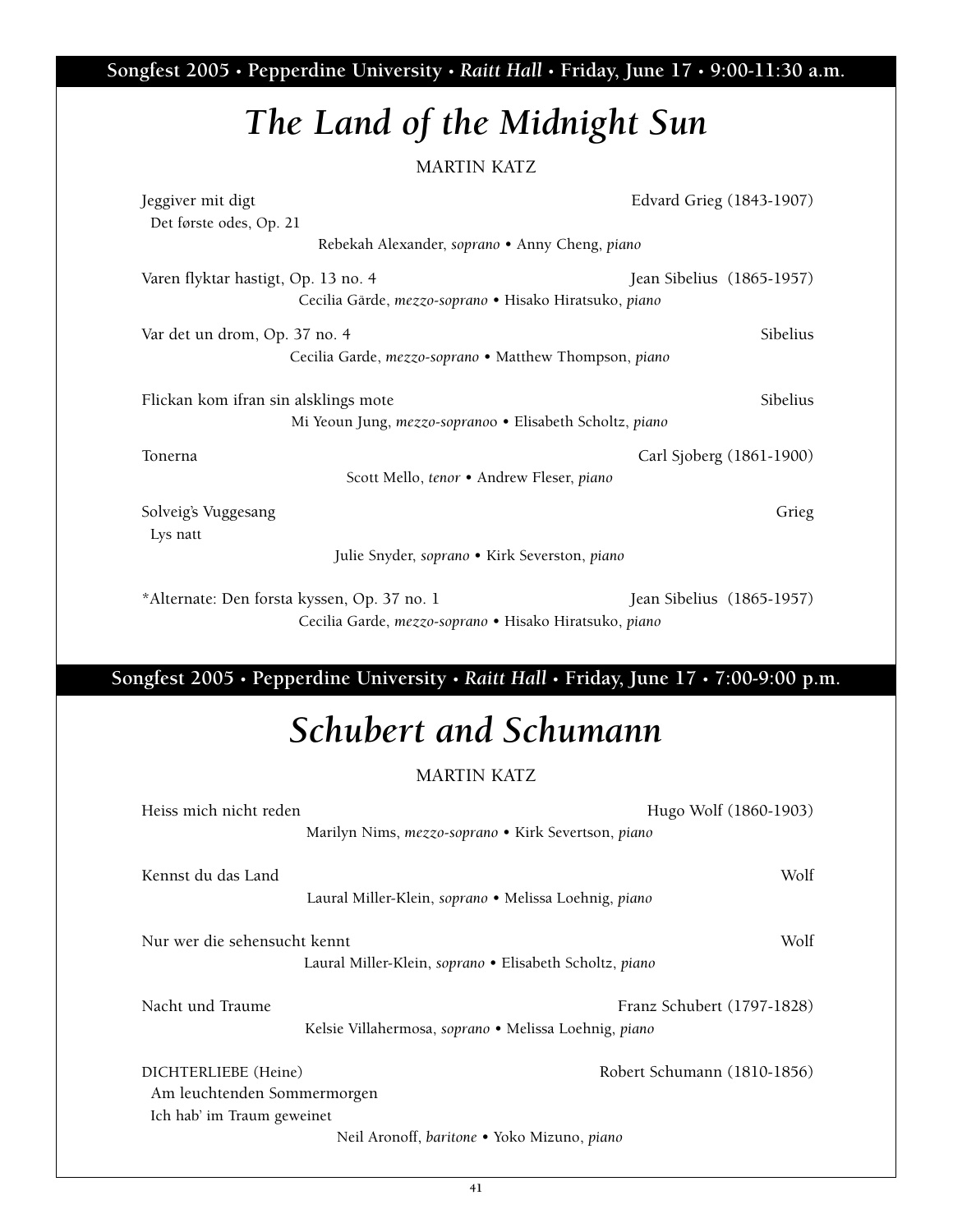**Songfest 2005 • Pepperdine University •** *Raitt Hall* **• Saturday, June 18 • 1:00-4:00 p.m.**

# *American Song – Classic American*

**MARTIN KATZ**

| The Heavenly Banquet                                      | Samuel Barber (1910-1981)  |  |
|-----------------------------------------------------------|----------------------------|--|
| Kara Kane, soprano · Manuel Laufer, piano                 |                            |  |
| Dear March, come in!                                      | Aaron Copland (1900-1990)  |  |
| Emily Dickenson                                           |                            |  |
| Cecilia Garde, mezzo-soprano · Anny Cheng, piano          |                            |  |
| Sleep                                                     | Dominick Argento (b. 1927) |  |
| Spring                                                    |                            |  |
| Six Elizabethan Songs                                     |                            |  |
| Hallie Silverston, soprano · Eunae Ko, piano              |                            |  |
| The Silver Swan                                           | Ned Rorem (b. 1923)        |  |
| Melissa Simpson, soprano · Manuel Laufer, piano           |                            |  |
| Bee, I'm Expecting You!                                   | John Duke (1899-1984)      |  |
| Yun-Jeong Lim, soprano · Matthew Thompson, piano          |                            |  |
| Down East                                                 | Charles Ives (1874-1954)   |  |
| Marisa de Silva, mezzo-soprano · Elisabeth Scholtz, piano |                            |  |
| Lonesome Man                                              | Paul Bowles (1910-1999)    |  |
| Derrick Smith, baritone . Cheryl Cellon, piano            |                            |  |
| Alternate: Let's Take a Walk                              | Rorem                      |  |
| Julie Snyder, soprano • Matthew Thompson, piano           |                            |  |

### **Songfest 2005 • Pepperdine University •** *Raitt Hall* **• Saturday, June 18 • 7:00-9:00 p.m.**

# *English Song*

| Not All My Torments     | Henry Purcell (1659-1695)                         |                |
|-------------------------|---------------------------------------------------|----------------|
|                         | Emily Albrink, soprano • Elisabeth Scholtz, piano |                |
| Evening Hymn            |                                                   | Purcell        |
|                         | Scott Mello, tenor . Manuel Laufer, piano         |                |
| Highland Balou          | Benjamin Britten (1913-1976)                      |                |
| The Charm of Lullibies  |                                                   |                |
|                         | Marisa de Silva, mezzo-soprano • Eunae Ko, piano  |                |
| Evening                 |                                                   | <b>Britten</b> |
| Morning                 |                                                   |                |
| Night                   |                                                   |                |
| This Way to the Tomb    |                                                   |                |
|                         | Blake Howe, baritone • Josh Grunmann, piano       |                |
| Calypso (Cabaret Songs) |                                                   | <b>Britten</b> |
|                         | Hallie Silverston, soprano • Eunae Ko, piano      |                |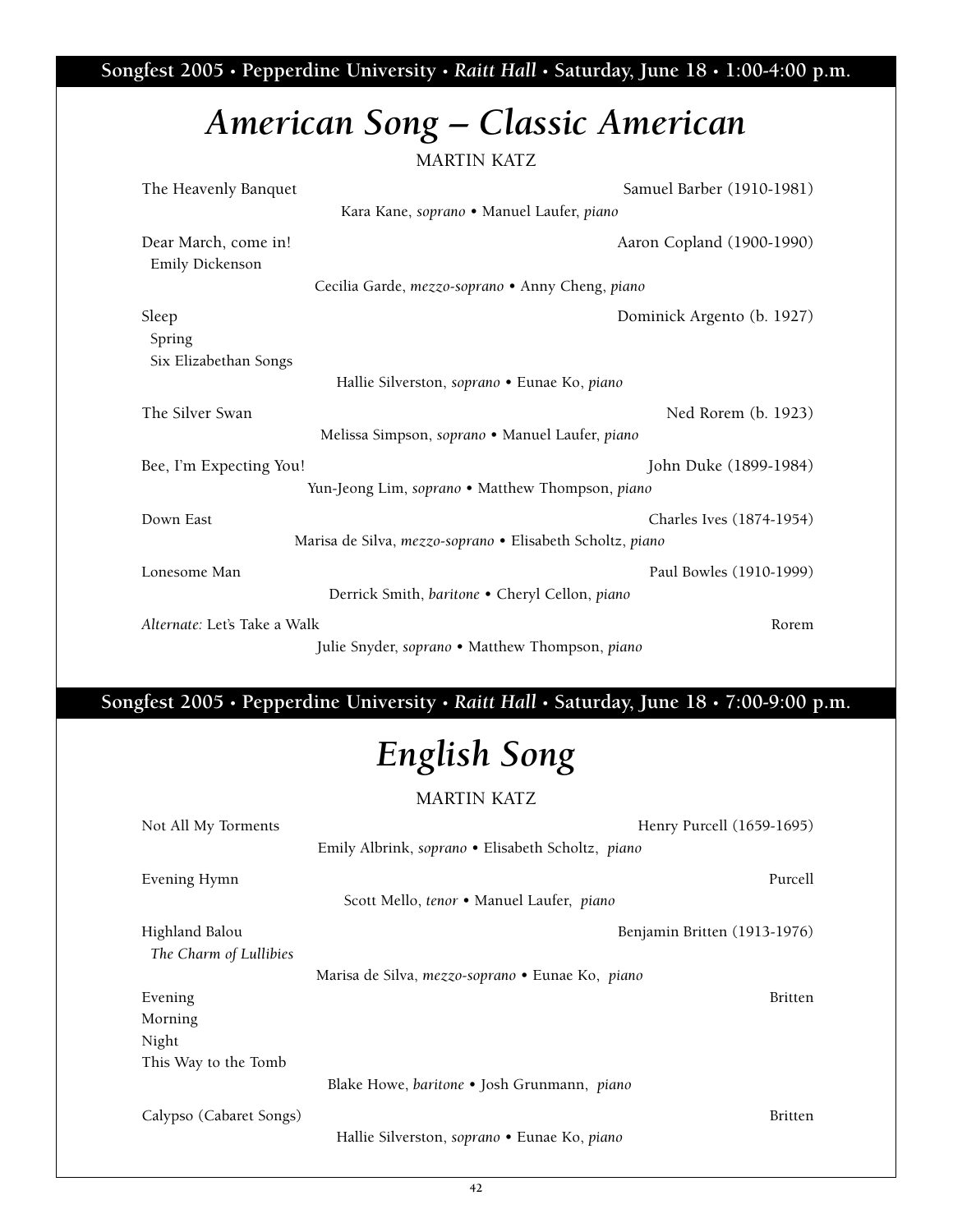**Songfest 2005 • Pepperdine University •** *Raitt Hall* **• Sunday, June 19 • 8:30-10:00 a.m.**

### *Das Marienleben*

**JUDITH KELLOCK Kirk Severtson,** *piano*

**Das Marienleben Paul Hindemith (1895-1963) Geburt Maria (#1) Maria Heimsuchung (#4) Vorder Hochzeit zu Kana (#9) Pieta (#11)**

**Rebekah Alexander,** *soprano*

**Geburt Christi**

**Julie Snyder,** *soprano*

**Songfest 2005 • Pepperdine University •** *Raitt Hall* **• Sunday, June 19 • 9:30 a.m.-12:00 noon**

## *Master Class*

**JUDITH KELLOCK – YOUNG ARTISTS**

| La farfalleta                      |                                                        | Vincenzo Bellini (1801-1835) |  |
|------------------------------------|--------------------------------------------------------|------------------------------|--|
|                                    | Nicole Cooper, soprano · Joshua Grunmann, piano        |                              |  |
| Ridente la calma                   | Qiana McNeary, soprano · Joshua Grunmann, piano        | W.A. Mozart (1756-1791)      |  |
| Why Do They Shut Me Out of Heaven? |                                                        | Aaron Copland (1900-1990)    |  |
| Text by Emily Dickenson            |                                                        |                              |  |
|                                    | Lauren Groff, soprano · Joshua Grunmann, piano         |                              |  |
| Do Not Go, My Love                 | Kathryn Grumley, soprano• Joshua Grunmann, piano       | Richard Hageman (1882-1966)  |  |
| La Zingara                         | Laurel Dimmick, soprano · Joshua Grunmann, piano       | Giuseppe Verdi (1813-1901)   |  |
| An die Musik                       | Matthias Metternich, baritone · Joshua Grunmann, piano | Franz Schuber (1797-1828)    |  |
| Pierrot                            | Helen Park, soprano · Joshua Grunmann, piano           | Claude Debussy (1863-1918)   |  |
| Chanson triste                     | Julie Bermel, soprano · Joshua Grunmann, piano         | Henri Duparc (1848-1933)     |  |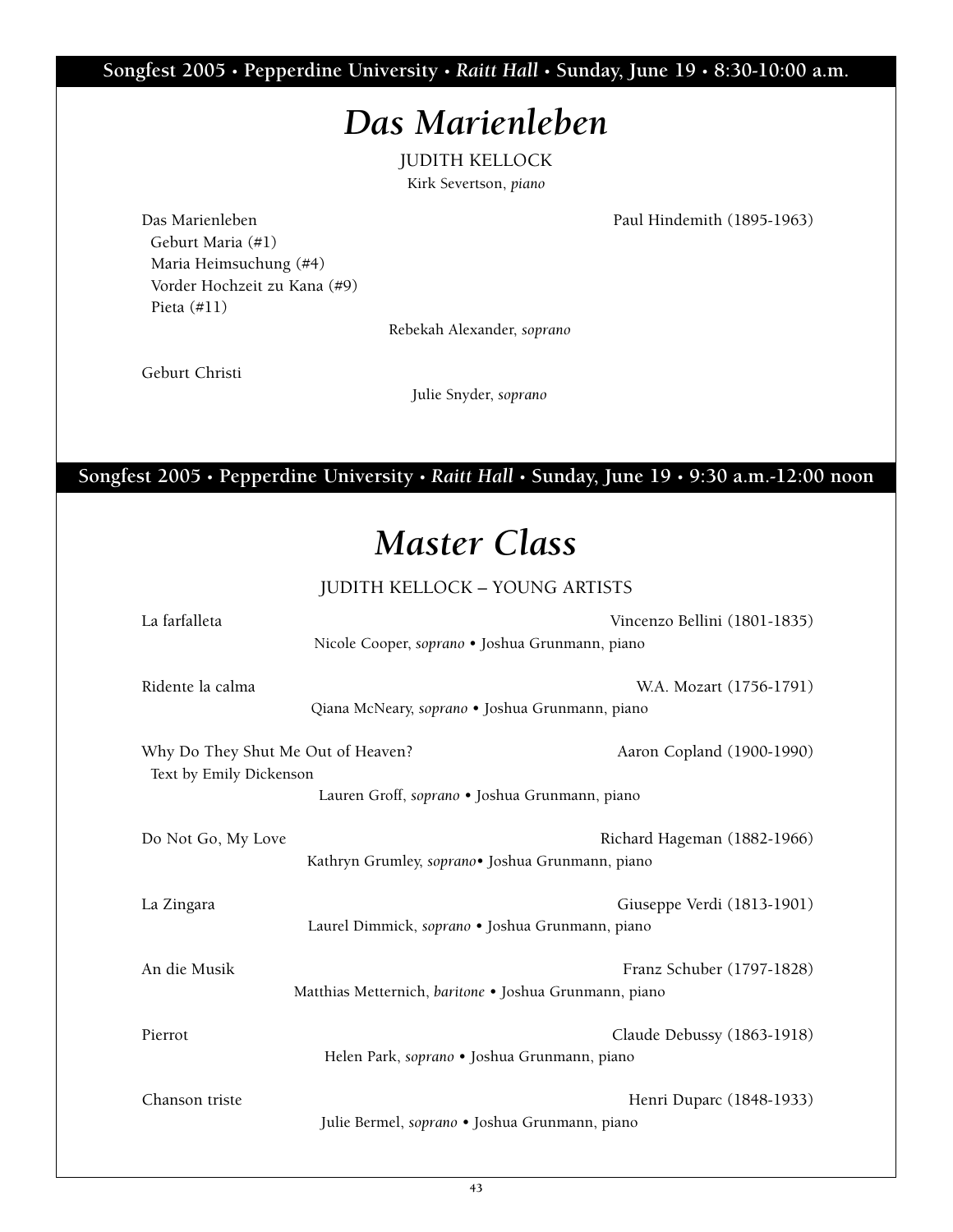**Songfest 2005 • Pepperdine University •** *Raitt Hall* **• Monday, June 20 • 9:30-12:30 noon**

# *A Lieder Capriccio*

| An die Nacht                 | Richard Strauss (1864-1949)                        |
|------------------------------|----------------------------------------------------|
| Sechs Lieder (Brentano)      |                                                    |
|                              | Eun Sun Kuk, soprano · Kirk Severtson, piano       |
| Nachtgang                    |                                                    |
| Drei Lieder                  |                                                    |
|                              | Marilyn Nims, mezzo-soprano · Josh Grunmann, piano |
| Schlechtes Wetter            |                                                    |
| Funf kleine Lieder (Heine)   |                                                    |
|                              | Elender Wall, soprano · Anny Cheng, piano          |
| Die Nacht                    |                                                    |
| Acht Letzte Blatter (Gilm)   |                                                    |
|                              | Yulia Zinovieva, soprano · Andrew Fleser, piano    |
| Kornblumen                   |                                                    |
| Madchenblumen (Dahn)         |                                                    |
|                              | Erika Lehnen-Sgroi, soprano · piano                |
| Wasserrose                   |                                                    |
| Madchenblumen (Dahn)         |                                                    |
|                              | Rebekah Alexander, soprano · Eunae Ko, piano       |
| Wie erkenn ich mein Treulieb |                                                    |
| Ophelia Lieder               |                                                    |
|                              | Noell Dorsey, soprano · Hisako Hiratuska, piano    |
| Sie trueg enich              |                                                    |
| Ophelia Lieder               |                                                    |
|                              | Emily Albrink, soprano · Matthew Thompson, piano   |
| Freundliche Vision           |                                                    |
| Funf Lieder (Beirbaum)       |                                                    |
|                              | Scott Mello, tenor · Melissa Loehnig, piano        |
|                              |                                                    |
|                              |                                                    |
|                              |                                                    |
|                              |                                                    |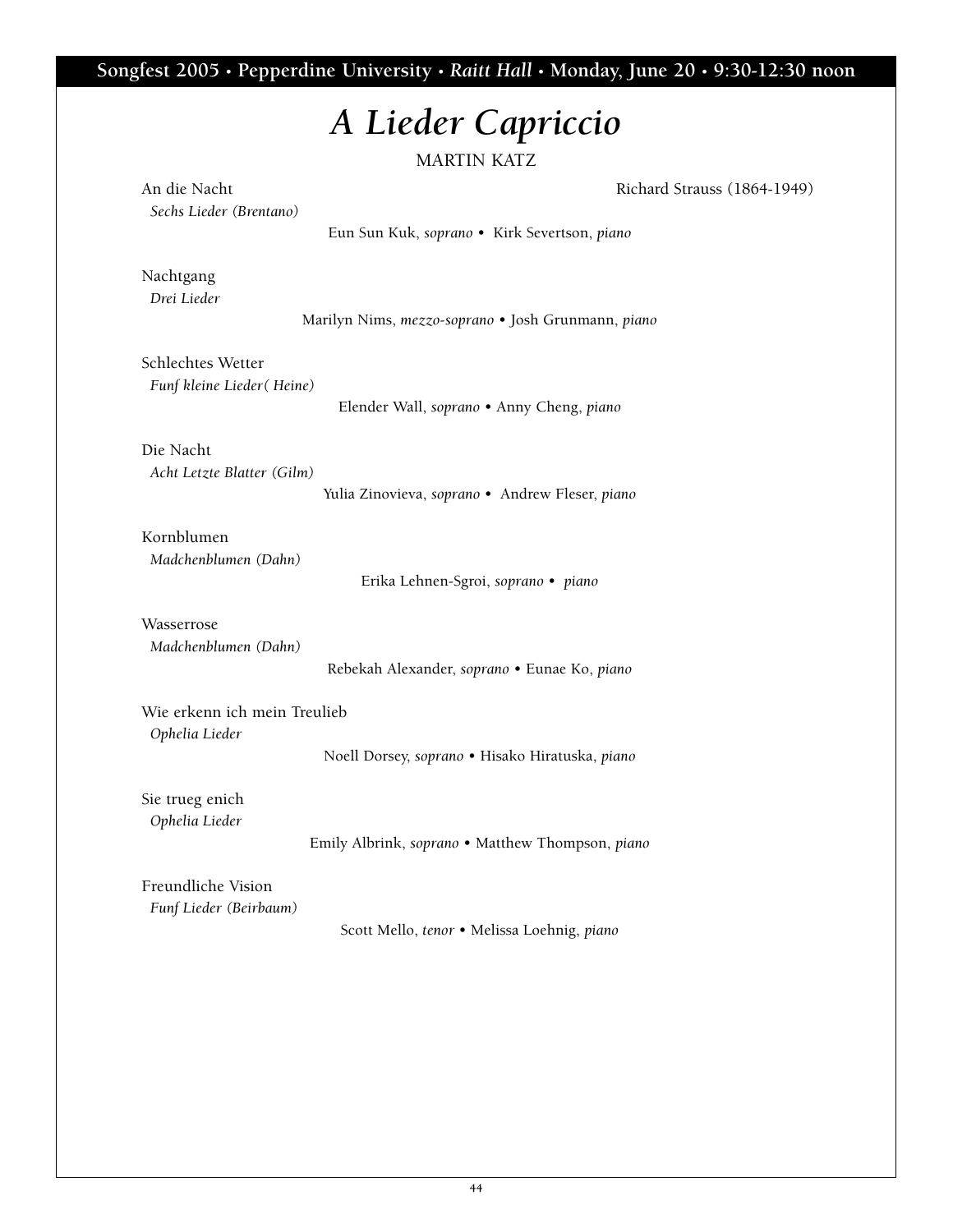**Songfest 2005 • Pepperdine University •** *Elkins* **• Monday, June 20 • 1:30-4:00 p.m.** *Exotica* **JULIANA GONDEK Esta es su carta Gigantes y cabezudos Cabellero Devon Guthrie,** *soprano* **• Yoko Mizuno,** *piano* **Paradis Gabriel Faure Chanson d'Eve Julie Sndyer,** *soprano* **• Matthew Thompson,** *piano* **Violon Francis Poulenc (1889-1963) Financailles pour rire Rebekah Alexander,** *soprano* **• Euane Ko,** *piano* **Al amor Fernando Obradors (1897-1945) Noell Doresy,** *soprano* **• Hisako Hiratsuka,** *piano* **Triste Alberto Ginestera (1916-1983) Elender Wall,** *soprano* **• Kirk Severtson,** *piano* **O Never Sing to me again Sergei Rachmaninoff (1873-1943) Yulia Zinovieva,** *soprano* **• Eunae Ko, piano Ciren Rachmaninoff Rachmaninoff Rachmaninoff Noell Dorsey,** *soprano* **Three Japanese Lyrics Igor Stravinsky (1882-1971) Akahito Mazatsumi Tsaraiuki Yulia Zinovieva,** *soprano* **• Cheryl Cellon,** *piano*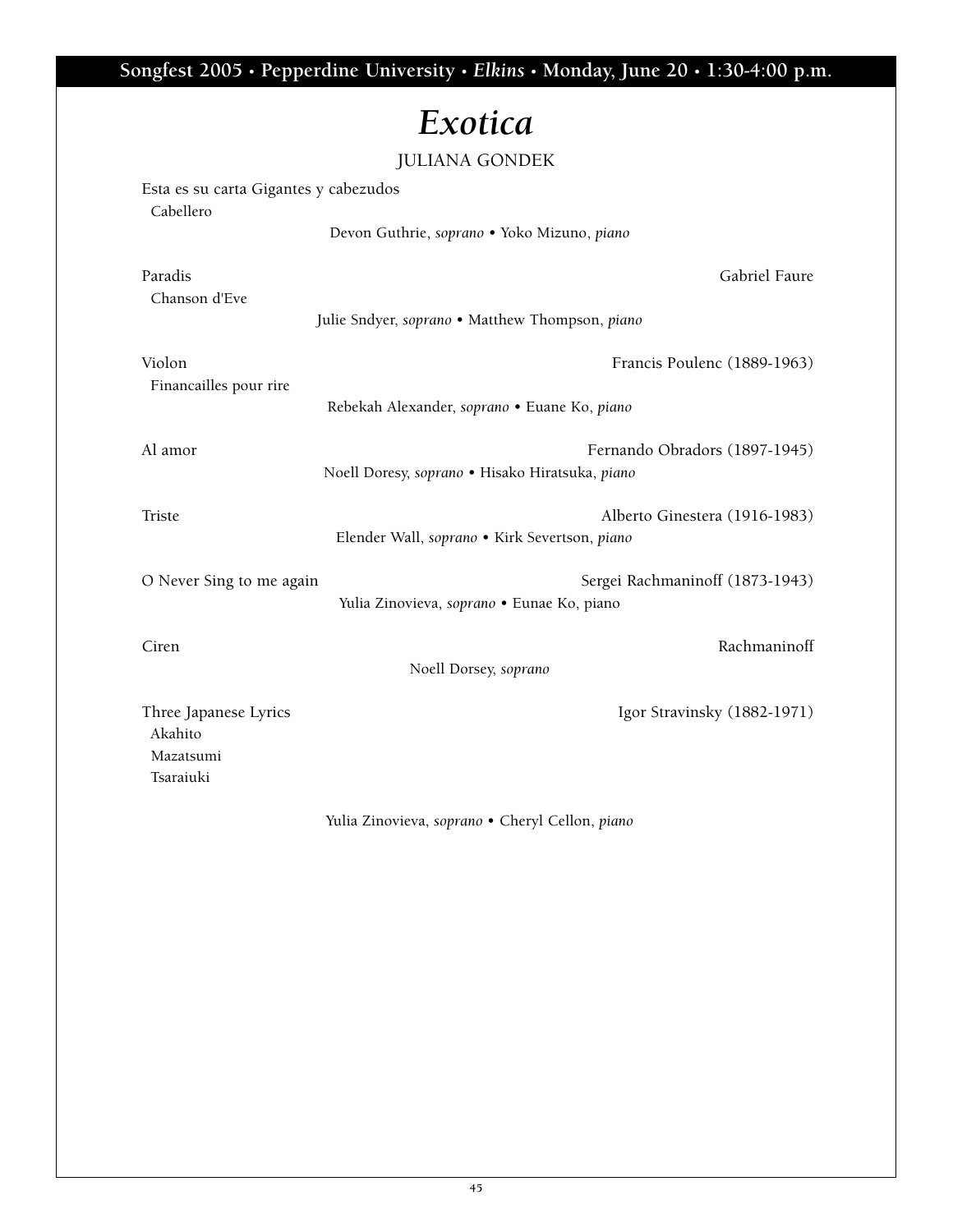**Songfest 2005 • Pepperdine University •** *Raitt Hall* **• Monday, June 20 • 1:30-3:30 p.m.**

## *Young Artist Master Class*

**MARTIN KATZ** 

| Der Rattenfinger                                        | Hugo Wolf (1860–1903)        |  |  |
|---------------------------------------------------------|------------------------------|--|--|
| Jonathan Nussman, baritone • Matthew Thompson, piano    |                              |  |  |
| En Sourdine                                             | Claude Debussy (1862-1918)   |  |  |
| Fetes Galantes I                                        |                              |  |  |
| Courtney Snow, soprano • Joshua Grunmann, piano         |                              |  |  |
| Standchen                                               | Richard Strauss (1864-1949)  |  |  |
| Ashley Slater, soprano • Kirk Severtson, piano          |                              |  |  |
| Im Fruhling                                             | Franz Schubert (1797-1828)   |  |  |
| Jennifer Cress, soprano · Joshua Grunmann, piano        |                              |  |  |
| Vergebliches Standchen                                  | Johannes Brahms (1833-1897)  |  |  |
| Rebecca Rapoport-Cole, soprano · Joshua Grunmann, piano |                              |  |  |
| Sleep now (Joyce)                                       | Samuel Barber (1910 -1981)   |  |  |
| Lindsey Deeter, soprano · Joshua Grunmann, piano        |                              |  |  |
| Alternate:                                              |                              |  |  |
| Il vole                                                 | Francis Poulenc (1899 -1963) |  |  |
| Financailles pour rire                                  |                              |  |  |

**Kylie Colan,** *soprano* **• Kirk Severtson,** *piano*

**Songfest 2005 • Pepperdine University •** *Raitt Hall* **• Monday, June 20 • 7:00-9:00 p.m.**

# *American Song – Living Legacies*

**MICHAEL KATZ**

| Dear Through the Night                                           | Ned Rorem (born 1923)      |  |  |
|------------------------------------------------------------------|----------------------------|--|--|
| Blake Howe, baritone • Anny Cheng, piano                         |                            |  |  |
| War                                                              | Dominick Argento (b. 1927) |  |  |
| Diary of Virginia Woolf                                          |                            |  |  |
| Marilyn Nims, <i>mezzo-soprano</i> • Josh Grunmann, <i>piano</i> |                            |  |  |
| What If?                                                         | Lee Hoiby $(b. 1926)$      |  |  |
| Na Yoon Baek, soprano • Kirk Severtson, piano                    |                            |  |  |
| Will There Really be a Morning                                   | Andre Previn (b. 1929)     |  |  |
| Stephanie Adrian, soprano • Cheryl Cellon, piano                 |                            |  |  |
| The Town is Lit                                                  | Previn                     |  |  |
| Honey and Rue                                                    |                            |  |  |
| Emily Albrink, soprano • Manuel Laufer, piano                    |                            |  |  |
| Arise, My Love (Duet)                                            | Richard Hundley (b. 1931)  |  |  |
| Sarah Davis, soprano · Mi-Yeoun Jung, soprano · Eunae Ko, piano  |                            |  |  |
|                                                                  |                            |  |  |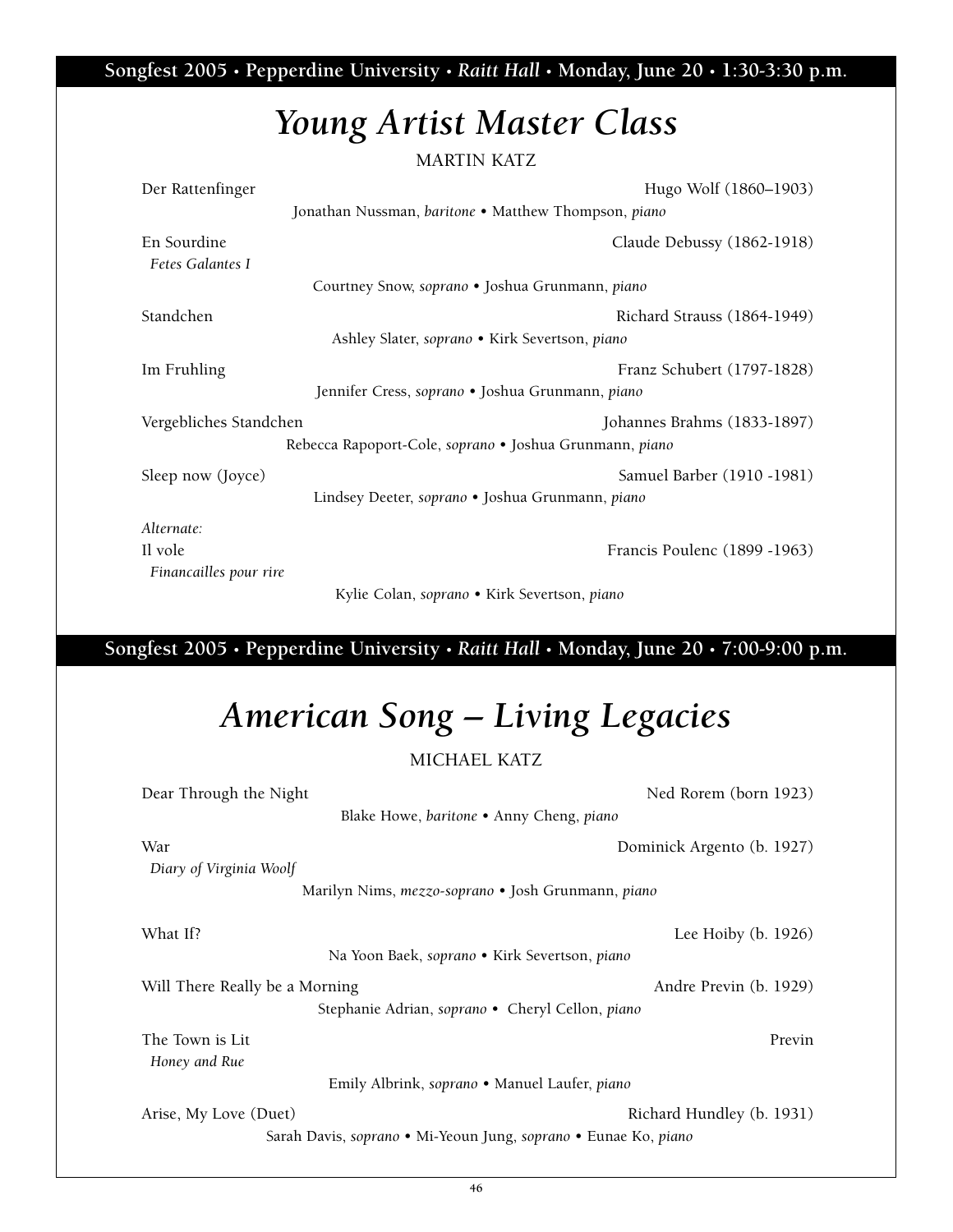**Songfest 2005 • Pepperdine University •** *Raitt Hall* **• Tuesday, June 21 • 11:15 a.m.-1:00 p.m.**

# *Folksongs*

**MARTIN KATZ** 

| Bailero<br>Chants d'Auvergne                           | Joseph Canteloube (1879-1957)                                                 |  |  |
|--------------------------------------------------------|-------------------------------------------------------------------------------|--|--|
|                                                        | Devon Guthrie, soprano · Manuel Laufer, piano                                 |  |  |
| Da unten im Tale<br>German Folk Song                   | Johannes Brahms (1833-1897)                                                   |  |  |
|                                                        | Blake Howe, baritone . Matthew Thompson, piano                                |  |  |
| My Way is Cloudy<br>American Spiritual                 | Arr. by H.T. Burleigh (1866-1949)                                             |  |  |
| Derrick Smith, baritone • Cheryl Cellon, piano         |                                                                               |  |  |
| Shenendoah                                             | Arr, Celius Dougherty (1902-1986)                                             |  |  |
|                                                        | Matthew Markham, baritone · Hisako Hiratsuka, piano                           |  |  |
| D'ou venez vous fillette<br>Chants de France           | Joseph Canteloube (1879-1957)                                                 |  |  |
| Emily Albrink, soprano · Matthew Thompson, piano       |                                                                               |  |  |
| She's Like the Swallow                                 | Geoffrey Ridout (b. 1918)<br>Na Yoon Baek, soprano · Elisabeth Scholtz, piano |  |  |
|                                                        |                                                                               |  |  |
| Alternate – I Wonder as I Wander<br>American Folk Song | Arr. by Benjamin Britten (1913-1976)                                          |  |  |
| Yun-Jeong Lim, soprano • Cheryl Cellon, piano          |                                                                               |  |  |

**Songfest 2005 • Pepperdine University •** *Raitt Hall* **• Tuesday, June 21 • 7:30-9:00 p.m.**

# *Performance Forum*

### **JUDITH KELLOCK**

**"…the stars would have me weep" Omar Daniel Cantata for Baritone and Piano Text by Tim Hazell**

**Dirge Serenade Waltz**

**Neil Aronoff,** *baritone* **• Joshua Grunmann,** *piano*

**Hymn (from "In Tomorrow's Fields") John David Earnest (b. 1940) Inspiration At Dusk**

**Laural Miller-Klein,** *soprano* **• Melissa Loehnig,** *piano*

**47**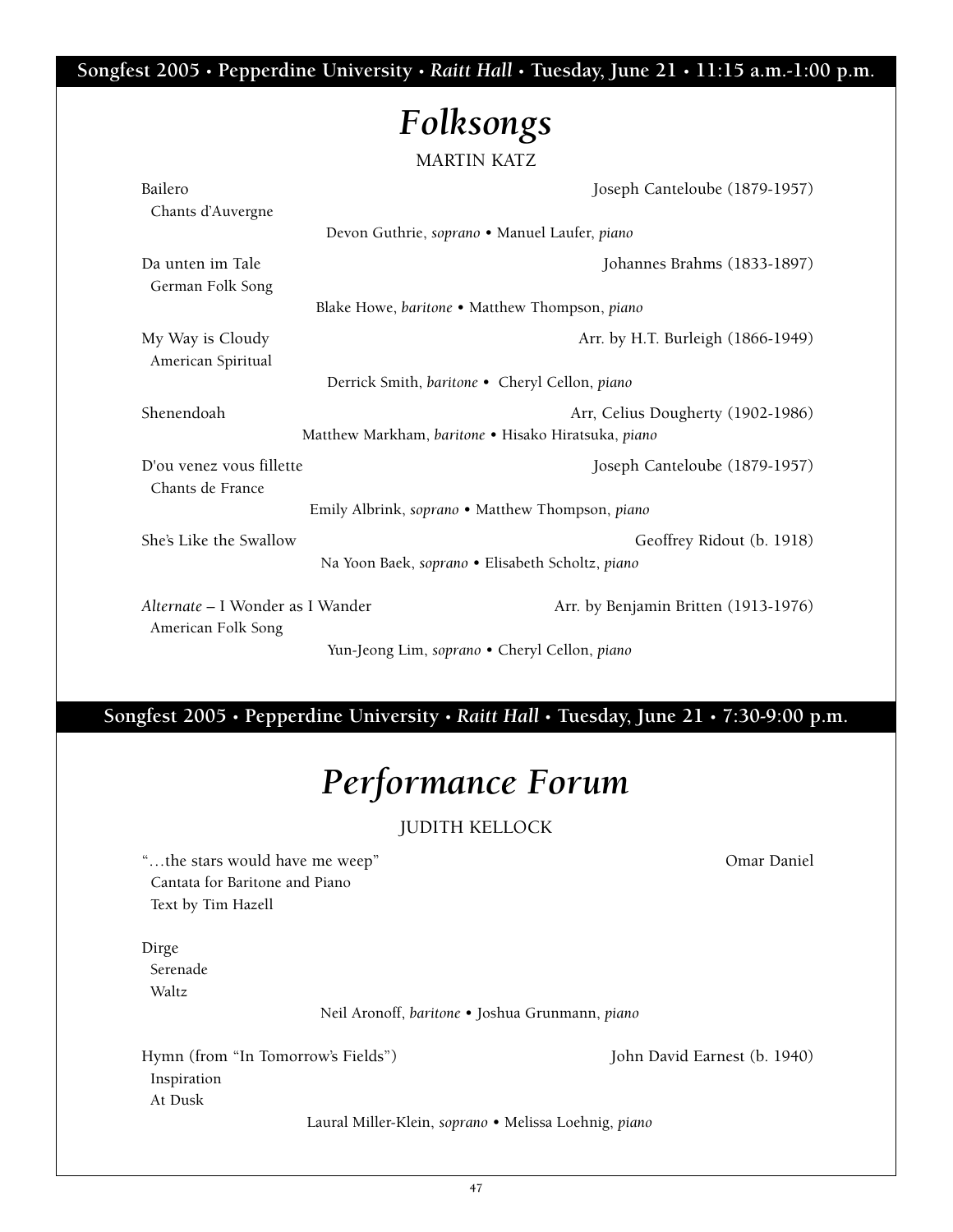|                                 | "Actus Interruptus!"<br><b>MARTIN KATZ</b>              |
|---------------------------------|---------------------------------------------------------|
| E tardi! Attendo, attendo       | Guisieppi Verdi (1813-1901)                             |
| La Traviata (1853)              |                                                         |
|                                 | Eun Sun Kuk, soprano · Eunae Ko, piano                  |
| E pur cosi in un giorno         | George Frederic Handel (1685-1759)                      |
| Guilio Cesare in Egitto (1724)  |                                                         |
|                                 | Stephanie Adrian, soprano · Kirk Severtson, piano       |
| E Susanna non vien              | W.A. Mozart (1750-1791)                                 |
| Le nozze di Figaro, K492 (1786) |                                                         |
|                                 | Yulia Zinovieva, soprano · Yoko Mizuno, piano           |
| Ah, scostati!                   | Mozart                                                  |
| Cosi fan tutte, K. 588 (1790)   |                                                         |
|                                 | Mi Yeoun Jung, mezzo-soprano · Elisabeth Scholtz, piano |
| And God Said                    | Haydn (1932-1809)                                       |
| #8 The Creation                 |                                                         |
|                                 | Julie Snyder, soprano · Melissa Loehnig, piano          |
| Et hat uns allein               | J.S. Bach (1685-1750)                                   |
| St. Matthew Passion, BWV 244    |                                                         |
|                                 | Ann Moss, soprano · Cheryl Cellon, piano                |
| Sgompra e la sacra selva        | Vincenzo Bellini (1801-1835)                            |
| Norma                           |                                                         |
|                                 | Cecilia Garde, soprano · Hisako Hiratsuka, piano        |
| Alternate:                      |                                                         |
| Tutto e disposto                | Mozart                                                  |
| Le nozze di Figaro, K492 (1786) |                                                         |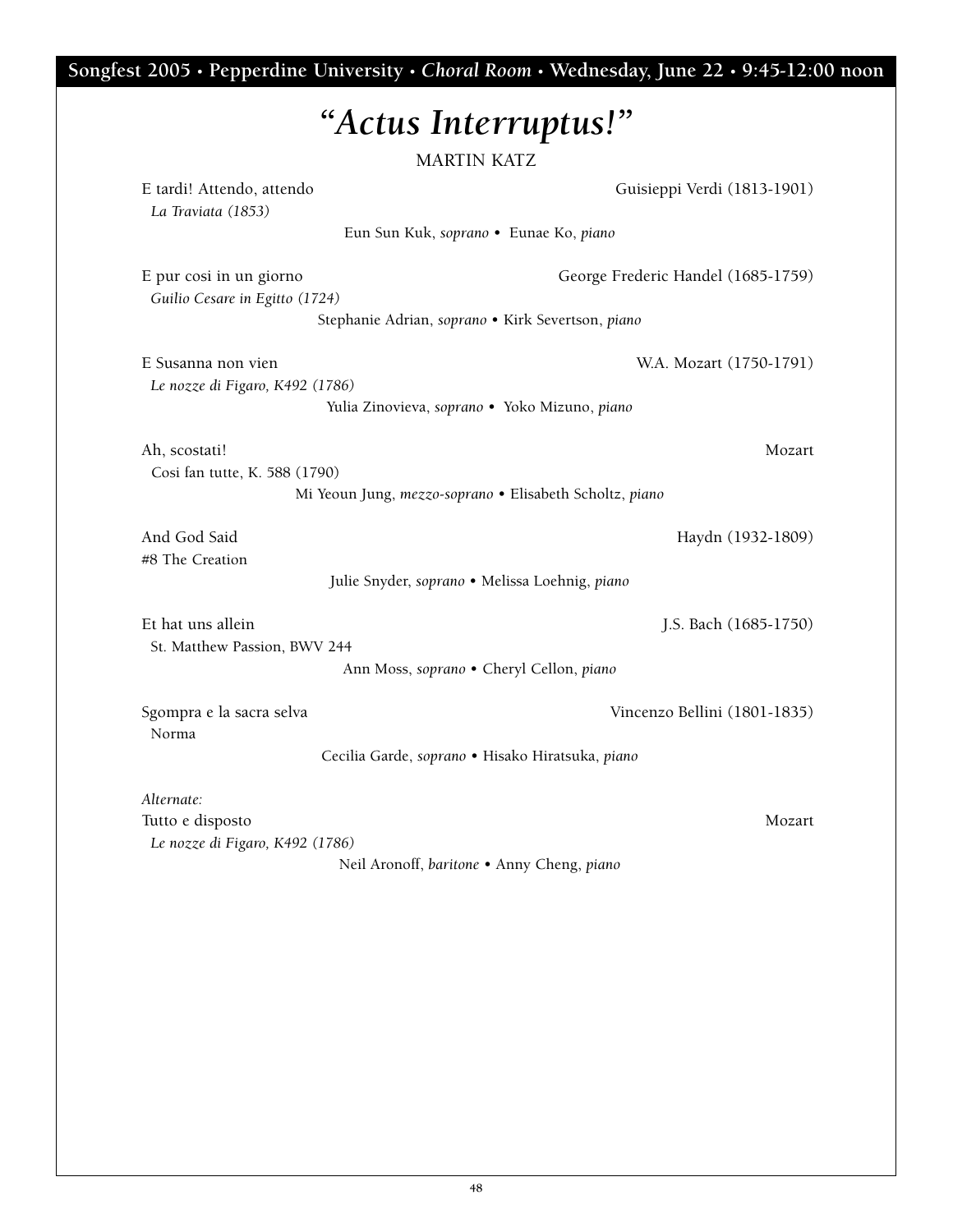**Songfest 2005 • Pepperdine University •** *Raitt Hall* **• Wednesday, June 22 • 2:00-4:30 p.m.**

## *Oratorio*

### **JULIANA GONDEK**

| If God Be for Us<br>Messiah                     |                                                        | G.F. Handel (1685-1721)       |  |
|-------------------------------------------------|--------------------------------------------------------|-------------------------------|--|
|                                                 | Emily Albrink, soprano · Elisabeth Scholtz, piano      |                               |  |
| O Had I Jubal's Lyre<br>Judas Macabeas          | Na Yoon Baek, soprano · Andrew Fleser, piano           | Handel                        |  |
|                                                 |                                                        |                               |  |
| So Shall the Lute and Harp<br>Judas Macabeas    |                                                        | Handel                        |  |
|                                                 | Rachel Gahan, soprano · Anny Cheng, piano              |                               |  |
| The Trumpet Shall Sound<br>Messiah              |                                                        | Handel                        |  |
|                                                 | Blake Howe, baritone · Manuel Laufer, piano            |                               |  |
| Rejoice Greatly<br>Messiah                      |                                                        | Handel                        |  |
| Eun Sun Kuk, soprano · Elisabeth Scholtz, piano |                                                        |                               |  |
| Behold and See<br>Messiah                       |                                                        | Handel                        |  |
|                                                 | Scott Mello, tenor · Melissa Loehnig, piano            |                               |  |
| Thou Dist Blow                                  |                                                        | Handel                        |  |
|                                                 | Emily Sternfeld-Dunn, soprano · Melissa Loehnig, piano |                               |  |
| It is Enough<br>Elijiah                         |                                                        | Felix Mendelssohn (1809-1847) |  |
|                                                 | Derrick Smith, baritone . Cheryl Cellon, piano         |                               |  |

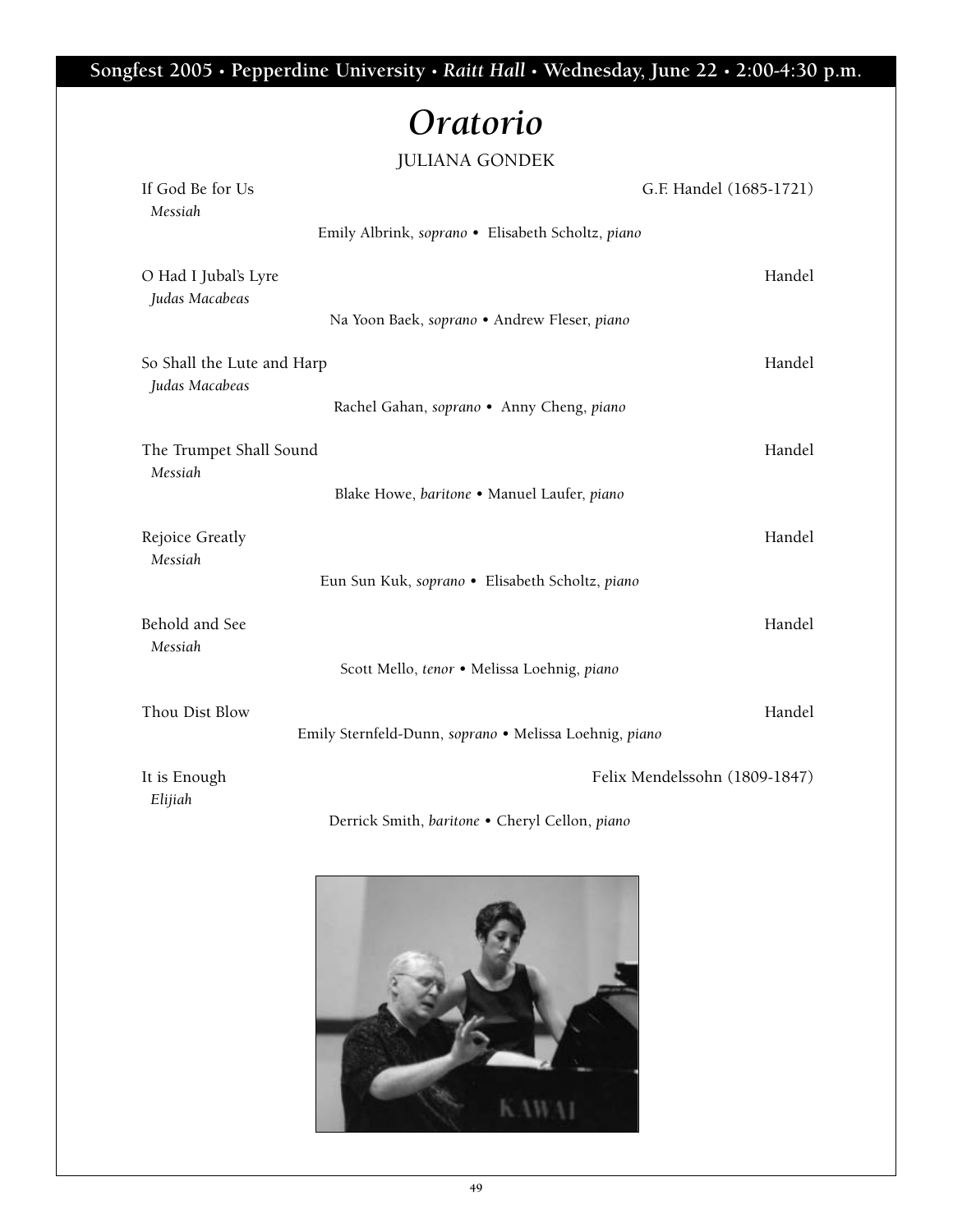**Songfest 2005 • Pepperdine University •** *Raitt Hall* **• Wednesday, June 22 • 6:30-9:00 p.m.**

## *Characterizing Bel Canto*

**JOHN HALL** 

|                                                          | JULII ULILL                                           |  |  |
|----------------------------------------------------------|-------------------------------------------------------|--|--|
| Il segreto per esser felice                              | Gaetano Donizetti (1797-1848)                         |  |  |
| Lucrezia Borgia (1833)                                   |                                                       |  |  |
|                                                          | Tamora Pellikka, mezzo-soprano · Manuel Laufer, piano |  |  |
| Com'è gentil                                             | Donizetti                                             |  |  |
| Don Pasquale (1843)                                      |                                                       |  |  |
|                                                          | Scott Mello, tenor · Kirk Severtson, piano            |  |  |
| Doll aria                                                | Donizetti                                             |  |  |
| Tales of Hoffman                                         |                                                       |  |  |
| Eun Sun Kuk, soprano • Matthew Thompson, piano           |                                                       |  |  |
| Gioacchino Rossini (1792-1868)<br>Una voce poco fa       |                                                       |  |  |
| Il barbiere di Siviglia (1816)                           |                                                       |  |  |
| Marisa De Silva, Mezzo-soprano • Hisako Hiratsuka, piano |                                                       |  |  |
| O! quante volte                                          | Vincenzo Bellini (1802-35)                            |  |  |
| I Capuletti e i Montecchi (1830)                         |                                                       |  |  |
|                                                          | Rebekah Alexander, sopranoo • Anny Cheng, piano       |  |  |
| Ah, non credea mirarti                                   | Bellini                                               |  |  |
| La Sonnambula (1831)                                     |                                                       |  |  |
| Devon Guthrie, soprano · Yoko Mizuno, piano              |                                                       |  |  |
|                                                          |                                                       |  |  |

### **Songfest 2005 • Pepperdine University •** *Raitt Hall* **• Thursday, June 23 • 10:00 a.m.-12:00 noon**

# *It's a Guy Thing*

**JOHN HALL**

**Rivolgete a lui lo sguardo W.A. Mozart (1756-91)** 

*Cosi fan tutte (1790)* 

**Matthew Markham,** *baritone* **• Andrew Fleser,** *piano*

**Hai gia vinta la causa Mozart** *Le nozze di Figaro (1786)*

**Neil Aronoff,** *baritone* **• Joshua Grunmann,** *piano*

**Pierrot's Tanzlied Erich Wolfgang Korngold (1897-1957)** *Die tote Stadt (1920)*

**Blake Howe,** *baritone* **• Andrew Fleser,** *piano*

#### **Madamina Mozart**

*Don Giovanni (1787)* 

**Derrick Smith,** *baritone* **• Joshua Grunmann,** *piano*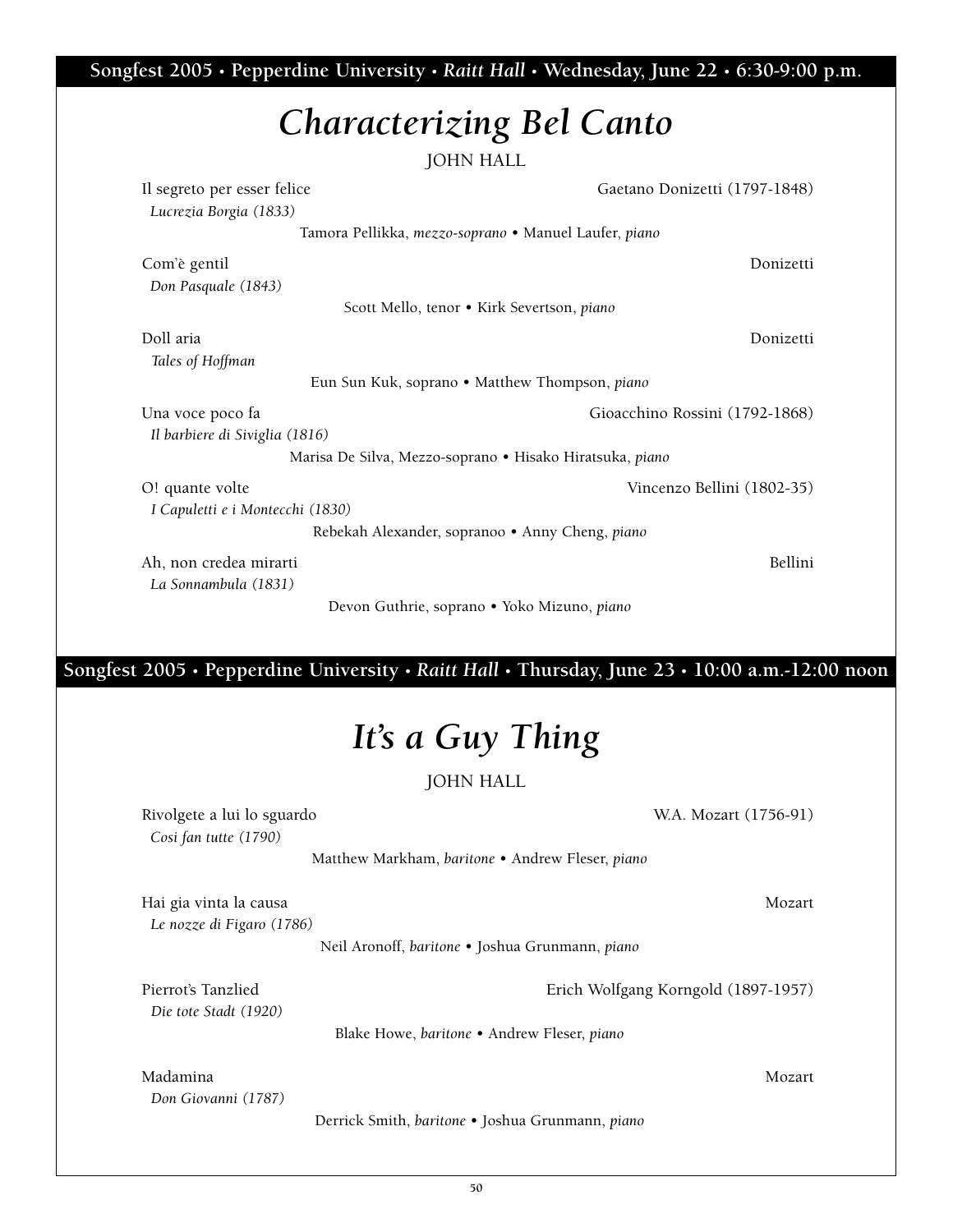**Songfest 2005 • Pepperdine University •** *Raitt Hall* **• Thursday, June 23 • 2:00-3:30 p.m.**

## *Johann Sebastian Bach (1685-1750)*

**D'ANNA FORTUNATAO** 

**Zerfliesse, mein Herz J.S. Bach (1685-1750) BWV 245 Passion of St. John Rebekah Alexander,** *soprano* **• Hisako Hiratsuka,** *piano* **Mache dich mein Herz rein BWV 244 Passion of St. Matthew Neil Aronoff, baritone • Josh Grunmann,** *piano*

**Ich will dir mein Herze schenken BWV 244 Passion of St. Matthew Noell Dorsey,** *soprano* **• Elisabeth Scholtz,** *piano*

**Blute nur BWV 244 Passion of St. Matthew**

**Kara Kane,** *soprano* **• Manuel Laufer,** *piano*

**Sanfte soll mein Todes kummer BWV Easter Oratorio**

**Scott Mello,** *tenor* **• Andrew Fleser,** *piano*

**Buss und Reu**

**BWV 244 Passion of St. Matthew**

**Marilyn Nims,** *mezzo-soprano* **• Josh Grunmann,** *piano*

**Songfest 2005 • Pepperdine University •** *Raitt Hall* **• Thursday, June 23 • 1:30-3:30 p.m.**

## *Young Artists*

**JUDITH KELLOCK • JOSHUA GRUNMANN,** *PIANO*

| Il Violon                               |                                 | Francis Poulenc (1899-1963)    |
|-----------------------------------------|---------------------------------|--------------------------------|
|                                         | Kylie Colan, soprano            |                                |
| Furibondo spira il vento                |                                 | G.F. Handel (1685-1759)        |
|                                         | Mary Wuestenfeld, mezzo-soprano |                                |
| O Had I Jubal's Lyre<br>Judas Maccabeas |                                 | Handel                         |
| Katherine Trimble, soprano              |                                 |                                |
| La Promessa<br>Serati Musicali          |                                 | Gioacchino Rossini (1792-1868) |
|                                         | Elizabeth Schleicher, soprano   |                                |
| O del mio dolce ardor                   | Shelley Cantrick, soprano       | C.W. Gluck (1714-1787)         |
| It was a Lover and His Lass             | Rebecca Rapoport-Cole, soprano  | Roger Quilter (1877-1953)      |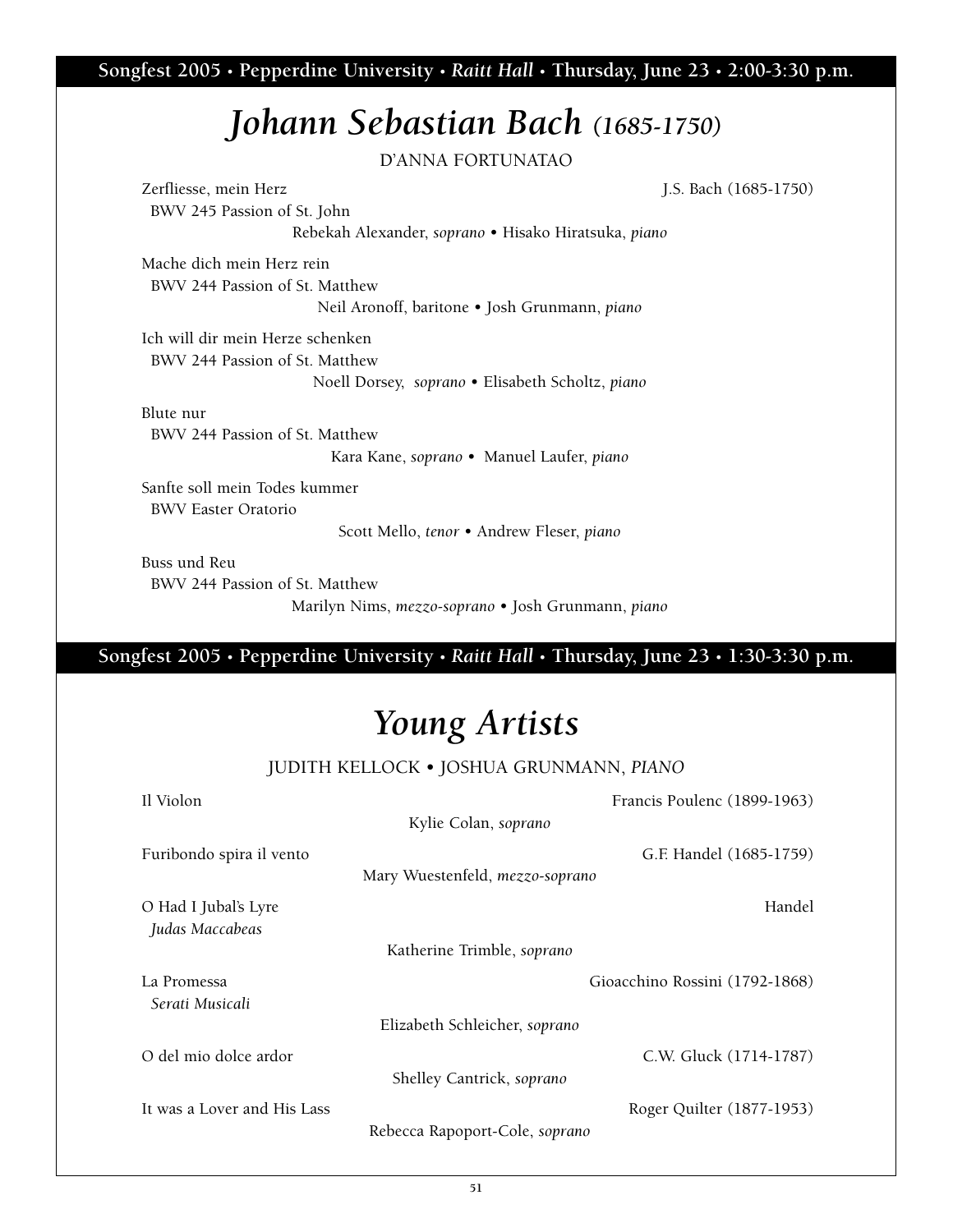# *Songfest 2005 Young Artist Opera Scenes*

#### **IDOMENEO – ACT III ARIA AND DUET**

**Ilia: Stephanie Hwang Idamante: Jennifer Cress Stage Director: John Hall**

#### **IDOMENEO – QUARTET**

**Ilia: Kylie Colan Idamante: Lauren Groff Electra: Laura Webb Tenor: Dominic Falbo Stage Director: Henry Price**

#### **COSI FAN TUTTE – ACT I1 ARIA AND DUET**

**Despina: Kylie Colan Fiordiligi: Erika Lehnen-Sgroi Dorabella: Courtney Snow Stage Director: John Hall**

### **COSI FAN TUTTE – ACT II DUET**

**Dorabella: Mary Wuestenfeld Guglielmo: Jonathan Nussman Stage Director: Henry Price**

#### **MARRIAGE OF FIGARO SULL'ARIA**

**Sussanah: Katherine Trimble, Whitney Norton Countess: Laurel Dimmick, Nicole Cooper Stage Director: Henry Price**

#### **MARRIAGE OF FIGARO – ACT 1, SCENE V Marcellina: Qiana McNary Susanna: Helen Park Stage Director: Henry Price**

#### **THE MAGIC FLUTE – ACT I QUINTET**

**Tamino: Price Student Papageno: Matthias Metternich 1st Lady: Courtney Snow 2nd Lady: Laura Webb 3rd lady: Mary Wuestenfeld**

#### **THE MAGIC FLUTE – ACT I TRIO Pamina: Julie Bermel Papageno: Matthias Metternich**

**Stage Director: John Hall**

**THE MAGIC FLUTE – ACT II "PAMINA SUICIDE" 1st Spirit: Kathryn Grumley 2nd Spirit: Lindsey Deeter 3rd Spirit: Rebecca Rapoport-Cole Pamina: Ashley Slater Stage Director: John Hall**

#### **THE MAGIC FLUTE –ACT II "PAPAGENA/PAPAGENO"**

**Papageno: Jonathan Nussman Papagena: Shelley Cantrick Stage Director: John Hall**

**LA CLEMENZA DI TITO – ACT I DUET Vitellia: Lauren Groff Sesto: Rebecca Rapoport-Cole Stage Director: Henry Price**

#### **DON GIOVANNI: DUET – LA CI DAREM**

**Zerlina: Katherine Cole Don Giovanni: Matthias Metternich Stage Director: John Hall** 

#### **Marriage by Lantern (Offenbach)**

**Fanchette: Elizabeth Scheicher Catherine: Nicole Cooper Stage Director: John Hall**

#### **DER ROSENKAVALIER –**

**PRESENTATION OF THE ROSE SCENE Sophie: Erika Lehnen-Sgroi Octavian: Lauren Groff Stage Director: John Hall**

#### **JESSONDA BY SPOHR**

**Jessonda: Erin Ewart Amazilli: Mary Wuestenfeld Stage Director: John Hall**

#### **LAKME – FLOWER DUET**

**Lakme: Erika Lehnen -Sgroi Mallika: Lindsey Deeter Stage Director: John Hall**

#### **SUSANNAH (FLOYD)**

**Susannah: Elizabeth Scheicher Blitch: Tim Campbell Stage Director: Henry Price**

#### **SECRET GARDEN (SCENE)**

**Lilly: Lindsey Deeter (How can I know) Lilly: Jennifer Cress (Come to my Garden) Archie: Jonathan Nussman Stage Director: John Hall**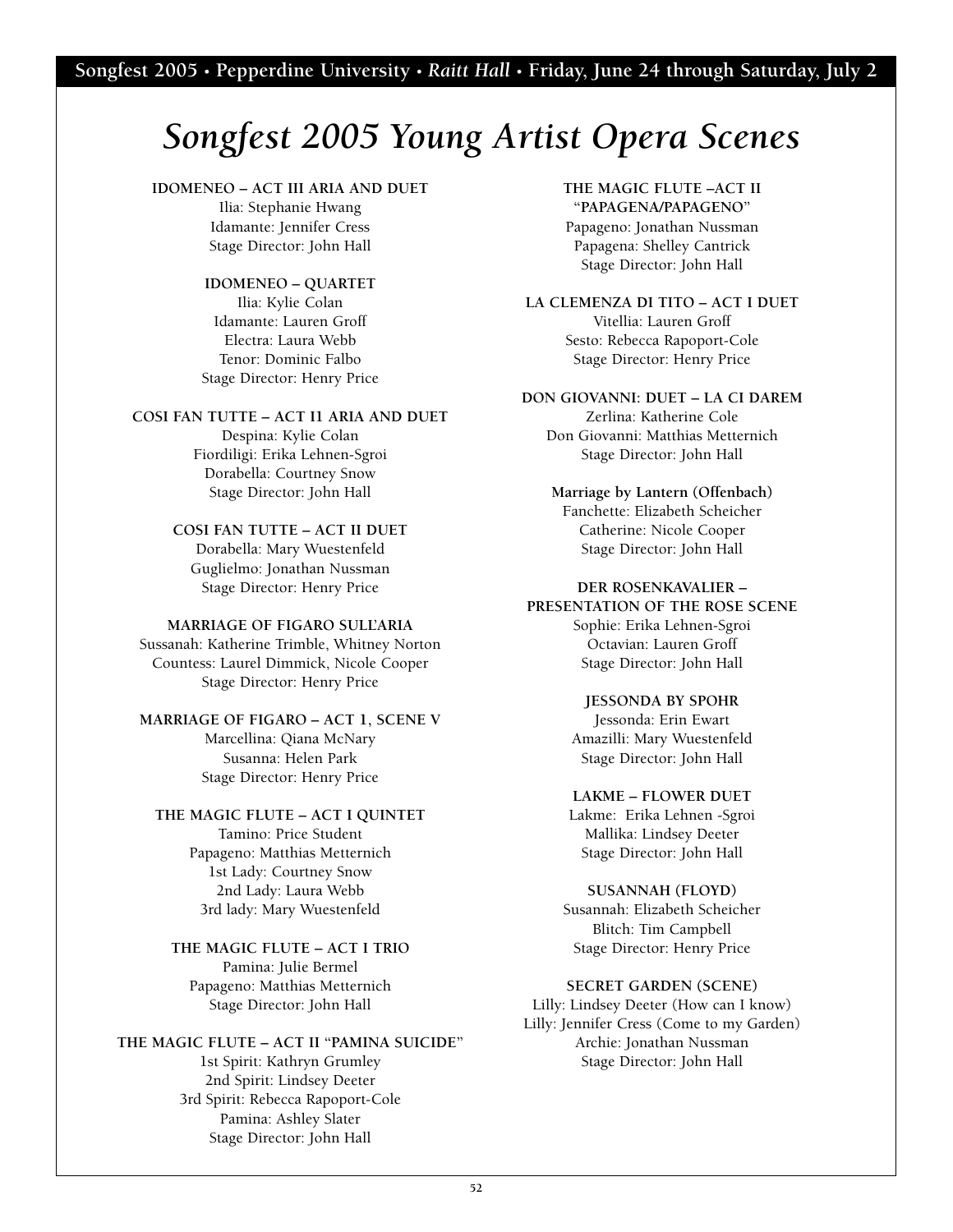**Songfest 2005 • Pepperdine University •** *Raitt Hall* **• Friday, June 24 through Saturday, July 2**

### *Songfest 2005 Young Artist's Music Theater Choices*

**Julie Courier Bermel "Let Yourself Go" from** *Follow The Fleet* **(1936) Words and Music by Irving Berlin**

**Shelley Cantrick "I'll Know" from** *Guys and Doll***s (1950) Words and Music by Frank Loesser**

**Kylie Colan "Where or When" from** *Babes In Arms* **(1937) Words by Lorenz Hart, Music by Richard Rodgers**

**Katherine Cole "Once Upon A Time In December" from** *Anastasia* **Words by Lynn Ahrens, Music by Stephen Flaherty**

**Nicole Cooper "Somebody Somewhere" from** *The Most Happy Fella* **(1956) Words and Music by Frank Loesser**

**Jennifer Cress "And This Is My Beloved" from** *Kismet* **(1953) Words and Music by Robert Wright and George Forrest (based on Borodin)**

> **Lindsay Deeter "When Did I Fall In Love?" from** *Fiorello* **(1959) Words by Sheldon Harnick, Music by Jerry Bock**

**Laurel Dimmick "I Don't Care Much" from** *Cabaret* **(1963) Words by Fred Ebb, Music by John Kander**

**Erin Ewart "Little Girl Blue" from** *Jumbo* **(1935) Words by Lorenz Hart, Music by Richard Rodgers**

**Lauren Groff "Take Me To The World" from** *Evening Primrose* **(1966) Words and Music by Stephen Sondheim**

**Kathryn Grumley "Love Look Away" from** *Flower Drum Song* **(1958) Words by Oscar Hammerstein II, Music by Richard Rodgers**

**Stephanie Hwang "Don't Like Goodbyes" from** *House of Flowers* **(1954) Words by Truman Capote and Harold Arlen, Music by Harold Arlen**

*continued*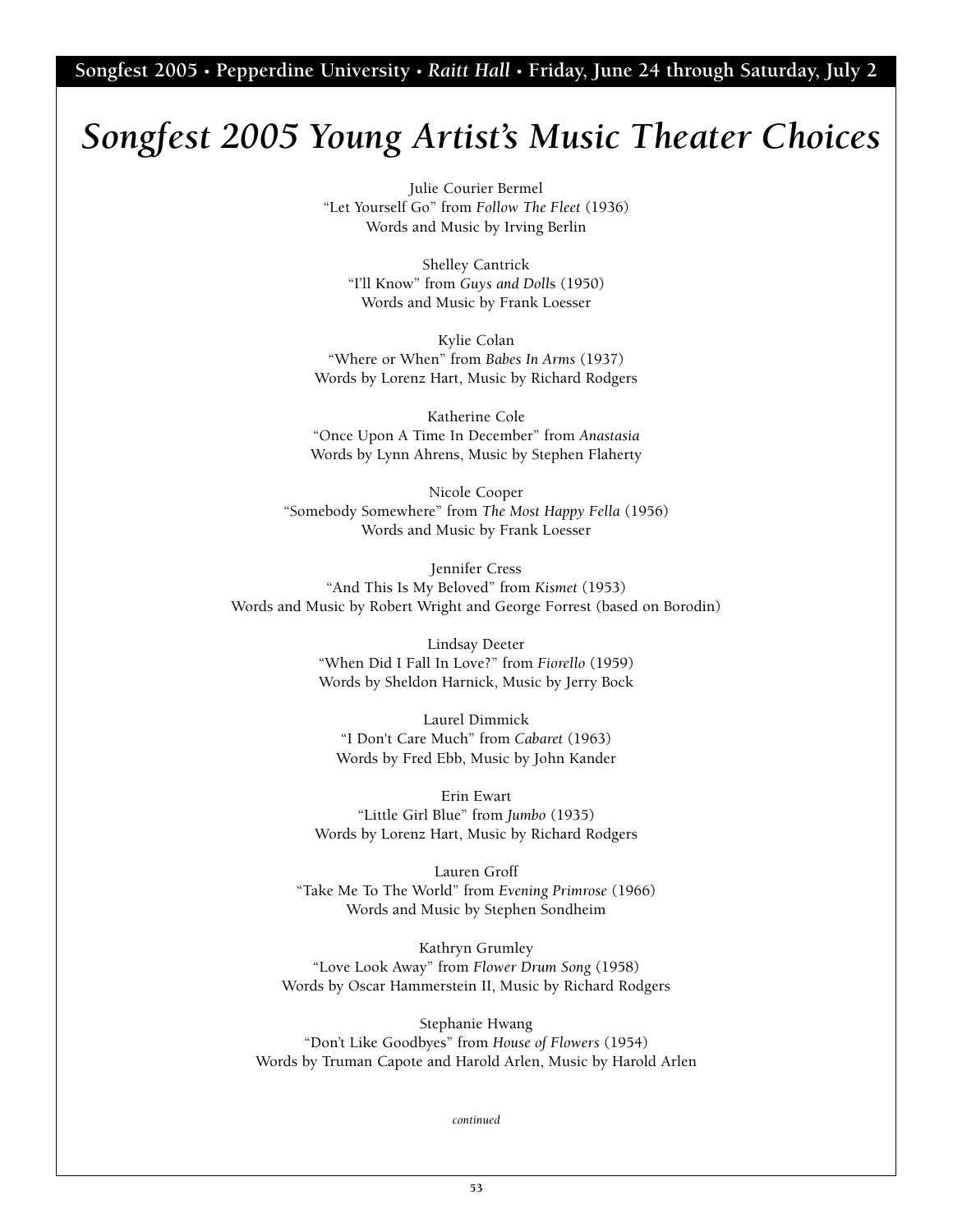**Songfest 2005 • Pepperdine University •** *Raitt Hall* **• Friday, June 24 through Saturday, July 2**

### *Songfest 2005 Young Artist's Music Theater Choices*

**Erika Lehnen-Sgroi "Moonfall" from** *The Secret of Edwin Drood* **Words and Music by Rupert Holmes** 

**Qiana McNary "Unusual Way" from** *Nine* **(1982) Words and Music by Maury Yeston**

**Matthias Metternich "Where Is The Life That Late I Led?"from** *Kiss Me Kate* **Words and Music by Cole Porter**

**Whitney Norton "This Is All Very New To Me" from** *Plain and Fancy* **(1955) Words by Arnold B. Horwitt, Music by Albert Hague**

**Jonathan Nussman "Sometimes A Day Goes By" from** *Woman of the Year* **(1981) Words by Fred Ebb, Music by John Kander**

**Helen Park "I Wish I Didn't Love You So" from** *The Perils of Pauline* **(1947) Words and Music by Frank Loesser**

**Rebecca Rappoport "Someone to Watch Over Me" from** *Oh, Kay!* **(1926) Words by Ira Gershwin, Music by George Gershwin**

> **Elizabeth Scheicher "One More Kiss" from** *Follies* **(1971) Words and Music by Stephen Sondheim**

**Ashley Slater "Will He Like Me" from** *She Loves Me* **(1963) Words by Sheldon Harnick, Music by Jerry Bock**

**Courtney Snow "I Had Myself A True Love" from** *St. Louis Woman* **(1946) Words by Johnny Mercer, Music by Harold Arlen**

**Katherine Trimble "All Through The Night" from** *Anything Goes* **(1934) Words and Music by Cole Porter**

**Laura Webb "What Will It Be For Me?" from** *Regina* **(1954) Words and Music by Marc Blitzstein**

**Mary Wuestenfeld "Blame It On The Summer Night" from** *Rags* **(1986) Words by Stephen Schwartz, Music by Charles Strouse**

**54**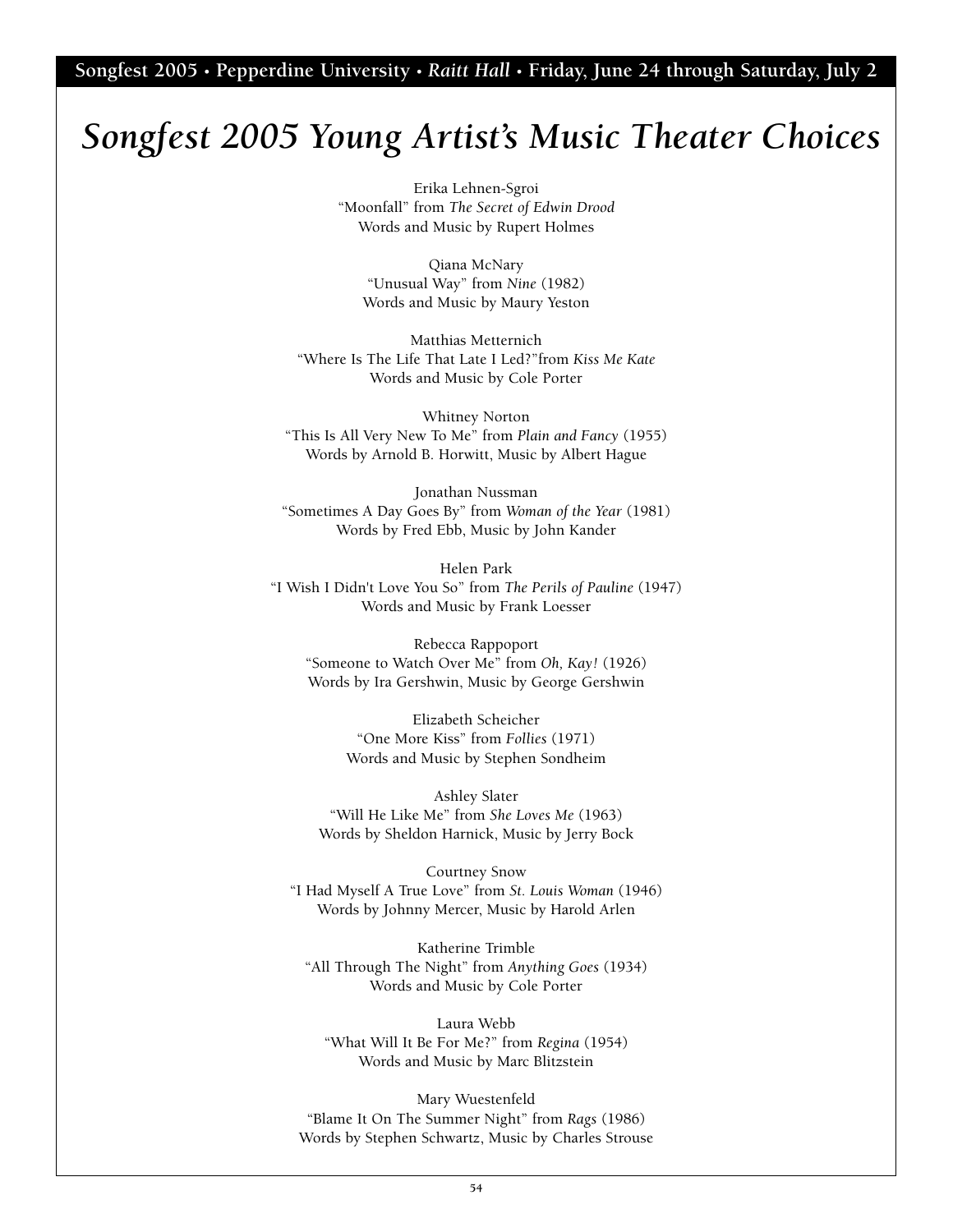# *Biographies*

### **MELANIE SMITH-EMELIO** *(Young Artist)*

**Melanie Smith-Emelio, soprano, completed the Doctor of Musical Arts degree from the University of Maryland in 2000, where she performed the lead role in Handel's** *Susannah* **with the Maryland Opera Studio.** *The Washington Post* **hailed her as "agile in her musical ornamentation and touching in her dramatic portrayal of the title role." Emelio earned a Bachelor of Music Education degree from Abilene Christian University and a Master of Music degree from Shepherd School of Music (Rice University) in Houston. She has recently studied with Dominic Cossa and Jeanette Lombard, and has performed in master classes with Gerard Souzay, Mignon Dunn, Richard Miller, Craig Bohmler, and Helen Yorke. She is a six-time first place winner in the National Association of Teachers of Singing competitions and an active soloist, performing oratorio works and numerous operatic roles. Previous roles performed with various university and repertory opera houses include Fiordiligi in** *Così fan tutte***, Queen of the Night in** *Die Zauberflöte***, Serpina in** *La Serva Padrona***, Mother in Amahl and the** *Night Visitors***, Frasquita in** *Carmen***, Yum-Yum in** *Mikado***, Lucy in** *The Telephone***, and Zita in** *Gianni Schicchi***. She also has performed numerous recitals throughout the United States and Germany.** 

**Emelio taught at the University of Maryland and at Houston Baptist University as an Affiliate Artist of Voice and was a member of the teaching staff of the Preparatory School of Music at Houston Baptist University. She began a teaching appointment with Pepperdine University in the fall of 2000 and currently serves as the coordinator of music. In addition, she recently received a teaching grant from the National Association of Teachers of Singing, a fellowship from Pepperdine University, and the Graves Research Award with which she is preparing a recording of the songs of Jean Berger.** 

### **D'ANNA FORTUNATO** *(Professional & Young Artist)*

**Mezzo-soprano, D'Anna Fortunato has brought versatility to both her singing and teaching careers. In her lengthy singing career, she has won many awards, including those from the Metropolitan Opera Regional Auditions, the Naumberg Prize in Chamber Music, the C.D. Jackson prize at Tanglewood, and, most recently, Alumni Achievement Awards in the Vocal Field. Professionally, she has created leading roles for such companies as the New York City Opera, Boston Lyric Opera, Glimmerglass Opera, Kentucky Opera, Connecticut Grand Opera, Rochester Opera, and Opera San Jose. As a Concert and Oratorio Soloist, Fortunato has appeared internationally as a longtime member of the Bach Aria Group, and with the Chamber Music Society of Lincoln Center, St. Luke's Chamber Orchestra, New York's Musica Sacra, the Boston Camerata, Rome's Bach Festival Orchestra, the Telemann Chamber Orchestra of Japan, and Berlin's Spectrum Concerts, amongst many others. Her festival appearances are numerous, as are her singing engagements with major Symphony Orchestras, including the top 10 United States Symphonies. She has 40 CD's to her credit, including 8 premiere Handel Opera CD's** (amongst them, the Grammy-nominated Imeneo), and award-winning recordings of the songs of *Amy Beach* and *Charles-Martin Loeffler*. **First performances have included works of John Harbison, Roger Sessions, Stephen Albert, Elliot Carter, Milton Babbitt, Daniel Pinkham, and John Heiss, amongst others..**

**Fortunato has conducted masterclasses and clinics throughout the U.S., especially as an expert in American 20th Century Music, Baroque Performance Practice, and Women Composers. Summers have included teaching assignments at the Bach Aria Seminars at Stony Brook, N.Y., and Seminars at the Carmel Bach Festival, and the Mannes School of Music in N.Y. Her students presently are performing in prestigious Young Artist Programs, as well as extensively on the Concert and Opera Stages in the U.S., and abroad.**

### **JULIANA GONDEK** *(Professional & Young Artist)*

**Juliana Gondek has performed at the Metropolitan Opera; New York Philharmonic; Carnegie Hall; at the Salzburg, Edinburgh, and Mostly Mozart Festivals; as well as with most major American and European opera companies, including those of Seattle, Houston, Dallas, New York City, Netherlands, Zurich, Barcelona, Venice, and La Scala (Milan). Career highlights include collaborations with Leonard Bernstein, Aaron Copland, Herbert von Karajan, James Levine, Carlos Kleiber, Rudolf Serkin, and Lord Yehudi Menuhin. She has made a dozen major-label recordings, including four award-winning Handel operas on Harmonia Mundi, a "Live from the Met" DVD of "The Magic Flute", and the new American opera "Harvey Milk" with San Francisco Opera on Teldec. Ms. Gondek is hailed for her performance of new music, including world premieres and recordings of works by Leonard Bernstein, Hans Werner Henze, David Diamond, John Corigliano, Hugo Wiesgall, Bright Sheng, Ricky Ian Gordon, Morten Laurisden, Anthony Davis, Richard Hundley, Stewart Wallace, and Stephen Albert. Currently Professor and Head of Voice and Opera at UCLA, Ms. Gondek is also a master teacher at the Pacific Music Festival, Geneva Conservatory, Shanghai Opera Centre, and Hong Kong Academy for Performing Arts.** 

### **JOSHUA GRUNMANN** *(Young Artist)*

**Joshua Grunmann is on staff as a vocal accompanist at the University of Western Ontario in London, Ontario. He holds degrees in piano performance and French.**

**Josh was the recipient of the Queen Elizabeth Silver Jubilee Scholarship as well as the Ontario-Quebec Exchange Fellowship. As a vocal accompanist, coach and repetiteur he has had the privilege of working with some of the finest singers in Canada including Theodore Baerg, Irena Welhasch Baerg, Mary Lou Fallis, Nathalie Paulin, Jackalyn Short, Sean Watson and Laura Whalen. He was the repetiteur for Orchestra London's presentation of Donizetti's** *L'Elisir d'amore* **in 2001, at the Banff Centre in 2002 and 2003 for the Opera as Theatre Program and for the Banff Centre production of** *Filumena* **by John Estacio in 2003. This past summer he premiered** *Songs of Wood and Water* **by Vancouver composer Dorothy Chang with soprano Khori Dastoor at** *Songfest* **in Malibu, California. In addition he was on Faculty as a vocal accompanist and coach at** *Songfest* **Icicle Creek in the Cascade Mountains outside of Seattle. He performed there with such artists as mezzo-soprano Gayle Shay, soprano Juliana Gondek and violinist Maria Newman.**

**Josh's upcoming performances in the 2004-2005 season include recitals at the Wolf Performance Hall in London, Ontario with the Madawaska String Quartet and soprano Monica Whicher with whom he will also appear in recital in New York City.**

*continued*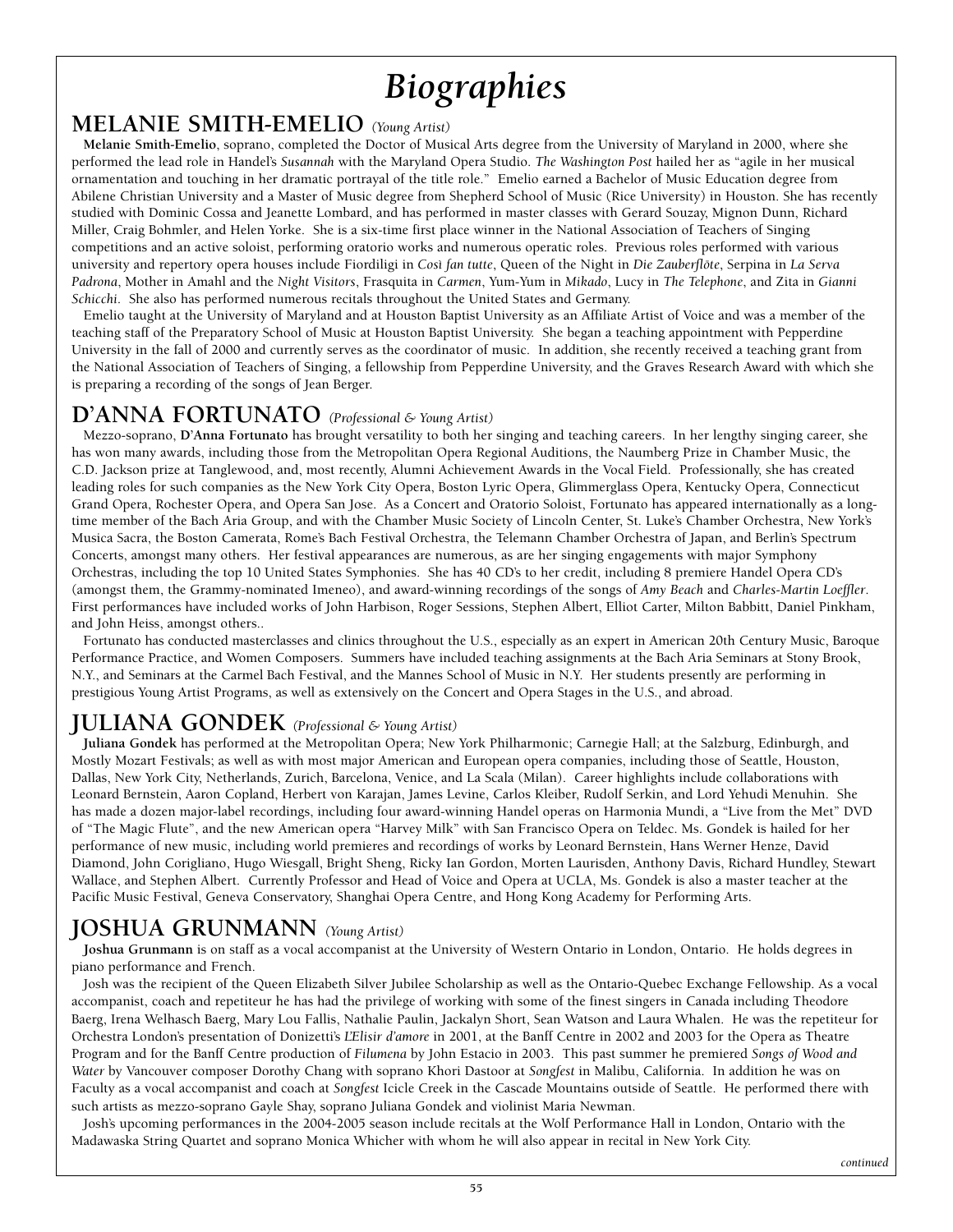### **KRISTOF VAN GRYSPERRE** *(Young Artist)*

**Kristof Van Grysperre, a native of Belgium, studied piano and conducting in Belgium and the Netherlands. In 1998, he pursued his studies at USC where he obtained two Master of Music degrees with highest honors, one in Keyboard Collaborative Arts and one in Orchestral Conducting. He is currently completing a Doctorate in Keyboard Collaborative Arts. Mr. Van Grysperre has developed his skills during many master classes and under the guidance of distinguished pianists and conductors, such as: Martin Katz, Graham Johnson, Aloys Kontarsky, Chantal Bohets, Kevin Fitz-Gerald, Alan Smith, Pavel Gililov, Mikael Eliasen, Ivan Fischer, Julius Rudell, John Barnett, Timothy Lindberg and Andreas Mitisek.**

**He has been honored with the prestigious Fulbright Grant, the AmCham Gold scholarship, fellowships from the Belgian Foundation of Vocation and the Foundation Spes, the Pi Kappa Lambda award, and the Gwendolyn Koldofsky fellowship. Mr. Van Grysperre's musical career is focused on both piano performance and conducting. He has given concerts throughout Europe, Russia and the USA. As a pianist he participated in two CD recordings with music of Michael Berkeley and Robert Herberigs. He also recorded for the Flemish Radio and Television and for the Radio Suisse Romande. For two years, Mr. Van Grysperre was the permanent conductor of the Belgian Royal Choir De Mandelgalm, which he conducted together with his own orchestra Arte Nobile in various performances, including Haydn's** *The Creation***. In 1998, Mr. Van Grysperre started working as pianist, coach, chorus master, and assistant conductor for the USC Opera. Besides many opera scenes, he helped preparing full-staged productions of** *Le Nozze di Figaro, Postcard from Morocco, Die Fledermaus, The Turn of the Screw, Cosi fan Tutte, Dialogues of the Carmelites, La Cenerentola, The Crucible, The Magic Flute***, and** *Hansel and Gretel***. In 2002, he was offered the position of chorus master and associate conductor for Janácek's Jenufa at the Long Beach Opera. The following year, he returned as chorus master for Offenbach's** *La Périchole* **and as guest conductor for the new opera** *Taker of the Total Chance* **by Nicholas Chase (world premiere). In May 2003, Mr. Van Grysperre taught a class about vocal coaching for the California Conducting Workshop in Bakersfield. In the summer, he participated as a pianist-coach in the Tanglewood Music Center Vocal Program and was responsible for the preparation of Ligeti's** *Grand Macabre***. During spring 2003 and 2004, he was named acting Music Director of the USC Thornton Opera, where he prepared and conducted** *The Magic Flute, The Impresario, Gianni Schicchi* **and** *Cosi fan Tutte.* **Last summer, he functioned as Music Director and conductor for** *SongFest's* **Young Artist opera program as part of the Icicle Creek Music Festival, where he also collaborated with soprano Ollie Watts Davis and mezzo Juliana Gondek. Since 2003, he works as vocal coach for the Bakersfield Symphony, where he prepared an all-Puccini concert among others. He is currently in charge of the preparation for** *Fidelio***. This upcoming season, Mr. Van Grysperre will be the Music Director of The Baltimore Opera Studio and will conduct** *L'Elisir d'Amore***.**

### **GRAHAM JOHNSON** *(Professional)*

**Graham Johnson is one of the most distinguished vocal accompanists of our time. He studied at the Royal Academy of Music in London and with the late Geoffrey Parsons. In 1972 he was official accompanist at Peter Pears' master classes at The Maltings, Snape, and thereafter he worked regularly with the great tenor. In 1976 Mr. Johnson formed The Songmakers' Almanac to further the cause of neglected areas of piano-accompanied vocal music, and to place the staple repertoire in new and challenging contexts. This endeavor was much supported by the late Gerald Moore, whose guiding influence in Graham Johnson's career was of crucial importance.**

**Apart from devising and accompanying over one hundred and fifty Songmakers' recitals, Mr. Johnson has presented a number of summer recital cycles at the South Bank and Wigmore Hall, as well as a seven-part cycle of Goethe settings for the Alte Oper, Frankfurt. He has written and presented programs for both BBC Radio and Television on the songs of Schubert, Poulenc, Liszt and Shostakovich. He is Professor of Accompaniment at the Guildhall School of Music, and is a Fellow of that School as well as of the Royal Academy of Music. He has given master classes as far afield as Finland, New Zealand, and at the Music Academy of the West in Santa Barbara, California. This is Mr. Johnson's third summer at Songfest.**

**Graham Johnson has accompanied such distinguished singers as Elly Ameling, Victoria de los Angeles, Arleen Auger, Brigitte Fassbaender, Matthias Goerne, Tom Krause, Ann Murray, Felicity Palmer, Anthony Rolfe Johnson, Marjana Lipvsek, Jessye Norman, Lucia Popp, Dame Margaret Price, Chrstine Schafer and Peter Schreier. He has accompanied Dame Felicity Lott since their student days at the Royal Academy of Music where they worked together with the late Flora Nielsen.**

**Graham Johnson records for the Sony, BMG, Forlane, Harmonia Mundi, Hyperion and EMI labels. His ten-year project to record the entire Schubert Lieder for Hyperion continues to attract critical acclaim, including the Gramophone solo vocal award in both 1989 (for his disc with Dame Janet Baker) and in 1996 (for Die schone Mullerin with Ian Bostridge). He has now embarked on a new project for Hyperion, to record the entire Lieder of Schumann – the first disc in this series, with Christine Schafer, won the 1997 Gramophone solo vocal award. He has just completed, with Richard Stokes, A French Song Companion, published by Oxford University Press. He was made an OBE in the 1994 Queen's Birthday Honours list.**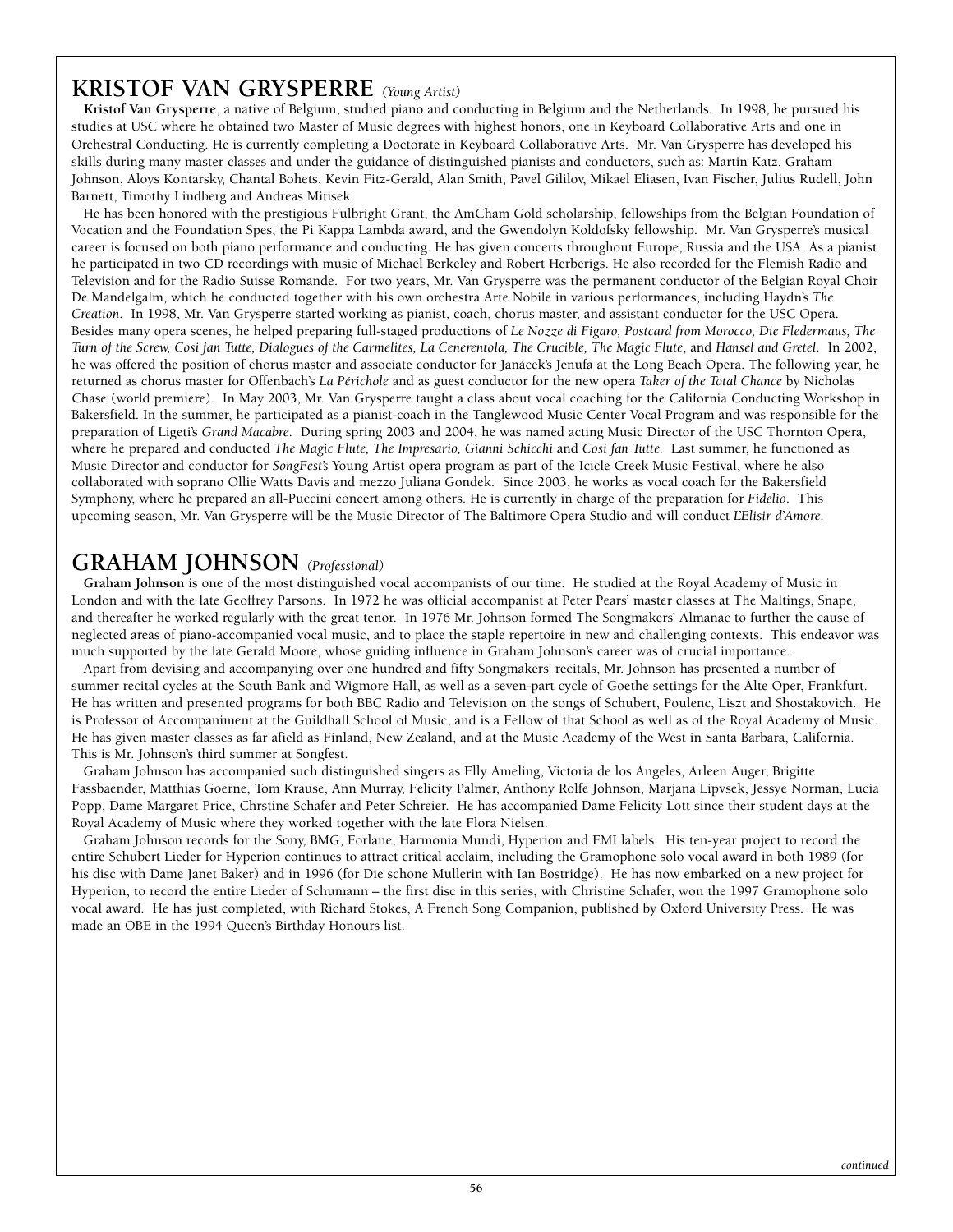### **MARTIN KATZ** *(Professional & Young Artist)*

**"Martin Katz must surely be considered the dean of collaborative pianists," said the** *Los Angeles Times***, and Musical America was similarly convinced, creating a new award expressly for him: Accompanist of the Year. One of the world's busiest collaborators, he has been in constant demand by the world's most celebrated vocal soloists for more than thirty-five years. He is pleased to regularly partner Frederica von Stade, David Daniels, Denyce Graves, Karita Mattila, Kiri te Kanawa, Kathleen Battle, Sylvia McNair, Isabel Bayrakdarian and Jose Carreras, to name just a few. Season after season, the world's musical capitals figure prominently in his schedule. Throughout his long career he has been fortunate to collaborate with some of the world's most esteemed voices. Marilyn Horne, Renata Tebaldi, Cesare Siepi, Evelyn Lear, Katia Ricciarelli, Tatiana Troyanos, Nicolai Gedda, Regine Crespin, Grace Bumbry, Montserrat Caballe and many others have invited him to share the stage in recitals on five continents.** 

**Mr. Katz is a native of Los Angeles, where he began piano studies at the age of five. He attended the University of Southern California as a scholarship student and studied the specialized field of accompanying with its pioneer teacher, Gwendolyn Koldofsky. While yet a student, he was given the unique opportunity of accompanying the master classes and lessons of such luminaries as Lotte Lehmann, Jascha Heifetz, Pierre Bernac, and Gregor Piatigorsky. Following his formal education, he held the position of pianist for the US Army Chorus in Washington, D.C. for three years, before moving to New York where his busy international career began in earnest in 1969.** 

**In the last ten years, Mr. Katz has also added conducting to his skills, and has been pleased to accompany his soloists on the podium for Houston, Washington, DC, Tokyo, Miami and New Haven orchestras as well as the BBC in London. His ever-increasing repertoire as an opera conductor has been demonstrated at the Music Academy of the West, and the Opera Theatre at the University of Michigan. Drawing on his experience with baroque and bel canto repertoire as an accompanist and coach, he has prepared editions of operas by Handel and Rossini, which have been presented by the Metropolitan Houston Grand Opera and the National Arts Centre in Ottawa.**

**Finally, the professional profile of Martin Katz is completed with his commitment to teaching. For the past eighteen years, Ann Arbor has been his home, where he is chair of the School of Music's program in accompanying and chamber music, and where he takes an active part in operatic productions. He has been a pivotal figure in the training of countless young artists, both singers and pianists, who are working all over the world. The University has recognized this important work, making him the first Arthur Schnabel Professor of Music. Mr. Katz is also in constant demand as a guest teacher in such important venues as the Merola Program of San Francisco Opera, the Steans Institute at Ravinia Festival, Tanglewood Music Center, and the National Opera Center in Tokyo. He has been an active participant in** *Songfest* **since its inception in 1996.**

### **JUDITH KELLOCK** *(Professional & Young Artist)*

**Soprano Judith Kellock has been described in the press as "a singer of rare intelligence and vocal splendor, with a voice of indescribable beauty." A primary influence in her musical life was the late Jan DeGaetani, with whom she studied for many years. Other teachers have included Grace Hunter, Hazel O'Donnell, Phyllis Curtin at Tanglewood, and Wilma Thompson at Boston University. Ms. Kellock has been featured with the St. Louis Symphony, the Minnesota Orchesra, the Brooklyn Philharmonic, the Los Angeles Philharmonic Green Umbrella Series, the Honolulu Symphony, the Pro Arte Chamber Orchestra, the Greek Radio Orchestra, the Cayuga Chamber Orchestra, the West Virginia Symphony and orchestras throughout New England. At the Aspen Festival she has been featured with the Symphony Orchestra as well as in chamber music and oratorio. Other festival performances include Monadnock, Arcady and the Music Festival of the Hamptons. Highly acclaimed for her song recitals and chamber music performances, she is also sought after by composers for her interpretation of contemporary music. She is a founding member of the new music group "Ensemble X," whose music director is composer Steven Stucky. Ms. Kellock's recent residency in Prague included recitals of German Lieder and American art song with pianist Phillip Moll, as well as master classes and lectures at the Prague Conservatory. As a recipient of a National Endowment of the Arts recitalist fellowship, she toured the west coast with a variety of programs. Ms. Kellock has sung major operatic roles in Italy and Greece, toured with the Opera Company of Boston and performed with the Mark Morris Dance Company at the Theatre de la Monnaie in Brussels. Most recently, she created the role of The Woman in Poulenc's** *La Voix Humaine* **to critical acclaim. She has recorded for the Koch International, turnabout, Sine Qua Non and Gasparo labels. Ms. Kellock makes her home in Ithaca, NY, where she serves on the performing faculty of Cornell University.** 

### **VIVIAN I-MIAO LIU** *(Young Artist)*

**The Taiwanese Pianist Vivian I-Miao Liu has worked with Aspen Opera, Lyric Opera of Chicago, Opera Idaho, Opera Nova, Sun Valley Opera, Tamarind Opera, USC Opera, Bakersfield Symphony, Classical Singers Association, Merrywood Singers, National Association of Teachers of Singing, Wagner Society of Southern California, Calico Winds and Pasadena Showcase House of Design for the Arts. She has performed in Taiwan, Russia, Austria and the U.S., as well as appearing on television and radio. In 1998 she toured in Taiwan as a Young Artist winner of the National Taiwan Symphony Orchestra and in 2002 she gave her New York debut at the Carnegie Hall's Weill Recital Hall as a Chamber Music award recipient of the Artists International. Her language trainings include German, French, Italian, Spanish and Russian. She obtained a master of music in Piano from the Manhattan School of Music and a master's in Keyboard Collaborative Arts from the University of Southern California, where she is currently pursuing her doctoral studies. This summer she will perform a concert with four Los Angeles Opera residence singers in Sun Valley, Idaho, and attend the Tyrolean Opera Program in Austria.**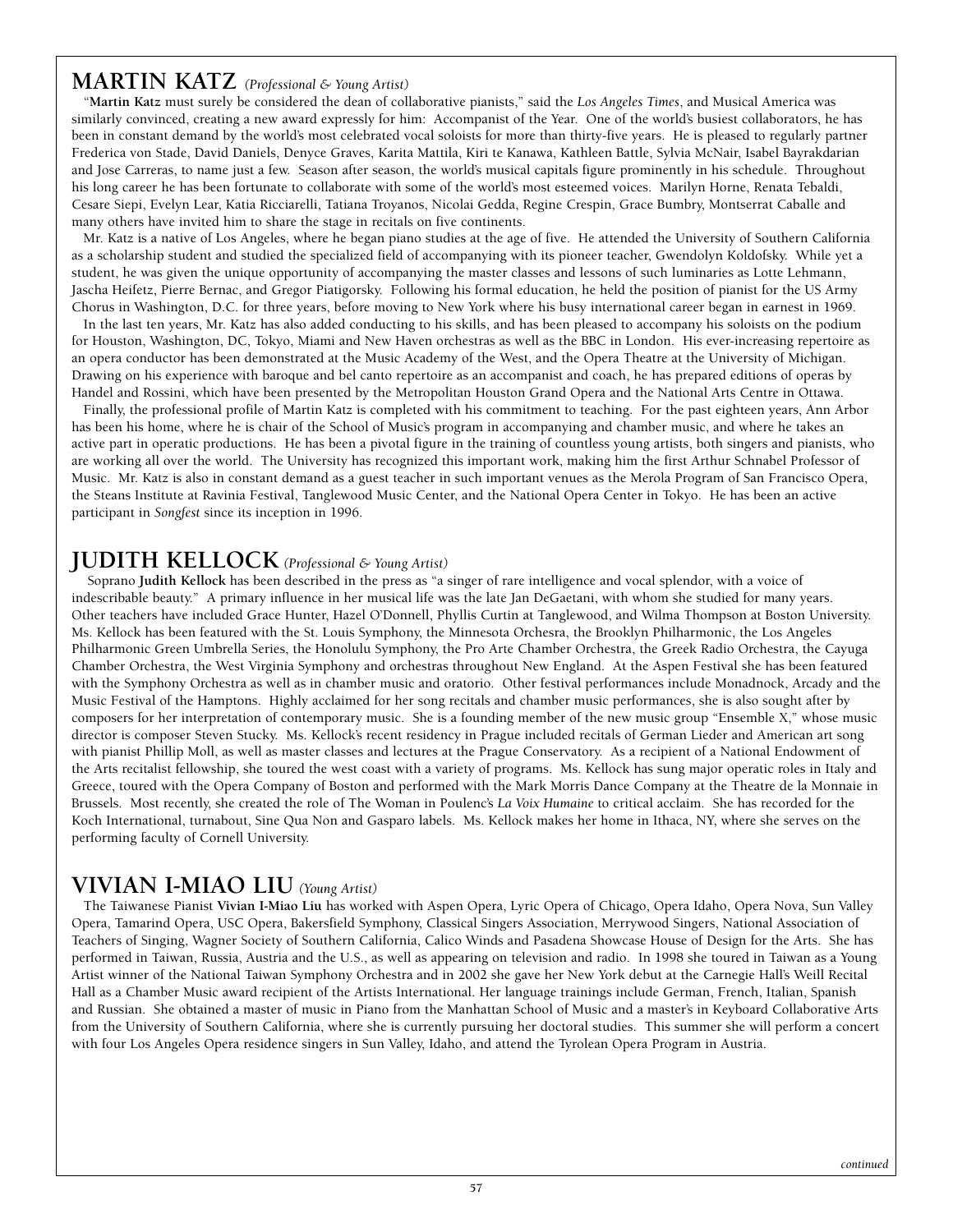### **TWYLA MEYER** *(Young Artist)*

**Twyla Meyer holds a B.F.A. degree in Piano performance from the University of Minnesota and an M.M. in Accompanying (with honors) from the University of Southern California. Ms. Meyer has been an accompanist/vocal coach at California State University-Los Angeles since 1980 and has held similar positions at Pasadena City College and Occidental College. A specialist in 20th century chamber music, she is a founding member of the Matrix Chamber Ensemble performing numerous concerts on the West Coast and in New York. Ms. Meyer has been on the faculty of the Idyllwild School of Music and was a featured performer with the Southern California Brahms Festival for a number of years. She has been on the staff of the Los Angeles Children's Chorus for 9 years which has taken her on several international and national tours including the British Isles and Brazil. She continues to play for various choirs at All Saints Episcopal Church in Pasadena on an as-needed basis and has recorded for Artel Records with Metropolitan Opera heldentenor, Gary Lakes with whom she appeared on the** *Tonight Show***.**

### **HENRY PRICE** *(Young Artist)*

**Tenor Henry Price is Professor of Voice and Opera at Pepperdine University in Malibu, California. Under his direction, the Flora L. Thorton Opera program has grown from a small opera workshop to a major operatic resource for Malibu and the Conejo and San Fernando valleys.** 

**Before arriving at Pepperdine in the fall of 1993, Henry Price had been hailed by major critics as one of America's finest singing actors. He made his New York City Opera debut as Alfredo in Verd's** *La Traviata* **in 1975 and has appeared in over 50 leading roles with major opera companies throughout North America and abroad including the Miami Opera, Opera Company of Philadelphia, Milwaukee Florentine Opera, Opera Memphis, Fort Worth Opera, Cincinnati Opera, Wolf Trap Opera, Opera Puerto Rico and Winnepeg Opera. His repertoire includes such roles as the Duke in** *Rigoletto,* **Tamino in** *The Magic Flute***, Faust in Gounod's** *Faust,* **Hoffmann in** *Tales of Hoffmann* **and Prince Yusupov in the world premiere of Jay Reise's** *Rasputin* **at the New York City Opera. Henry Price made his Metropolitan Opera debut in 1973 in the Metropolitan Opera at the Forum production of Virgil Thomson's** *Four Saints in Three Acts* **under the direction of Alvin Ailey.**

**He has performed as a major soloist with America's leading symphony orchestras, including Handel's** *Messiah* **with the New York Philharmonic under Zubin Mehta and Haydn's** *Creation* **with the Detroit Symphony under Sir Neville Marriner. Mr. Price's "Live from Lincoln Center" performances opposite the legendary Beverly Sills (in** *Manon, The Barber of Seville* **and** *La Traviata***) have been released on video and DVD. His Angel recording of Lehar's** *The Merry Widow***, on which he sang the role of Camille, won a Grammy Award as "Best Opera Recording." From 1982 to 1988, he was resident leading tenor in the state opera houses in Mainz, Germany, and Linz, Austria.** 

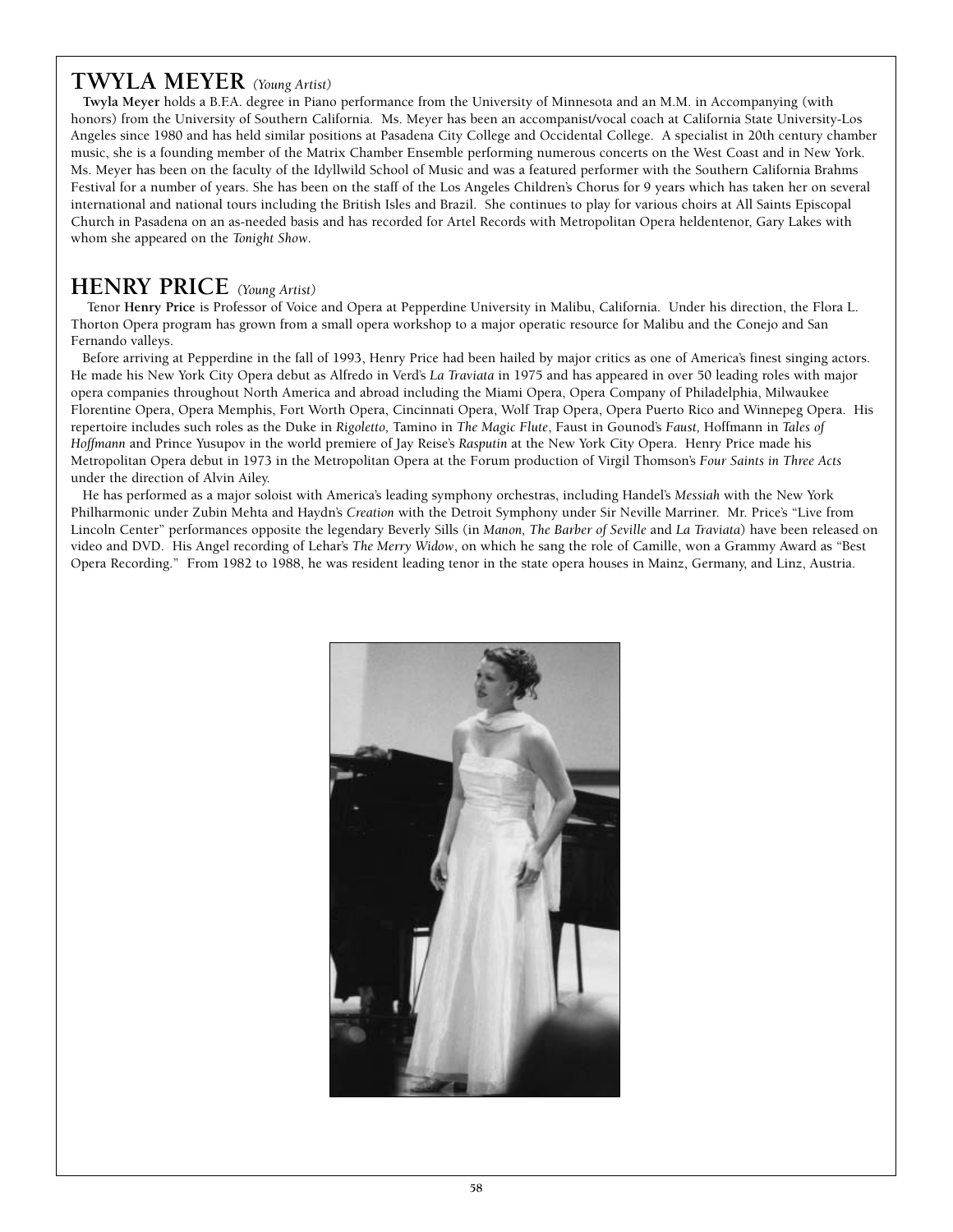### **THE SINGERS**

**STEPHANIE MCCLURE ADRIAN, soprano, excels as a performer, teacher and academic. Adrian has performed with the Columbus Symphony, Tulsa Philharmonic,Opera North, Light Opera of Oklahoma, ProMusica Chamber Orchestra of Columbus, the Brevard Summer Festival and the Colorado Summer Lyric Festival. Recent performances include Mozart's** *Requiem***, Bernstein's** *Mass***, Rorem's** *Evidence of Things Not Seen* **and Vaughan Williams'** *Dona Nobis Pacem***. Dr. Adrian has taught at The Ohio State University, Kenyon College and Otterbein College. In 2003 she was selected by the National Association of Teachers of Singing (NATS) to participate in its prestigious summer internship program.**

**EMILY ALBRINK, soprano, is in her first year of graduate studies at Manhattan School of Music, studying with Cynthia Hoffmann. She has appeared twice with the Ann Arbor Symphony, as a featured soloist in their Best of Broadway concert and also in** *Candide***, starring Frederica von Stade and conducted by Martin Katz. Last February Emily worked and performed with composer Ricky Ian Gordon in a concert featuring his songs. Emily received her BFA in Musical Theatre from the University of Michigan.**

**REBEKAH ALEXANDER, soprano, is a graduate of Boston University (MM, Voice Performance). A strong advocate of contemporary music, she has performed works by Crumb and Kurtag as well as the premieres of several new compositions with the Time's Arrow Ensemble, the Studio for New Music Ensemble, and Wheaton College Choir. During the summer of 2003, she appeared at the Masterworks Festival as the Second Lady in** *Die Zauberflöte***. She received her Bachelor's degree in Voice Performance from Wheaton College where she performed** *La Ciesca* **in Gianni Schicchi and also appeared in** *Fables* **by Ned Rorem and** *Trial by Jury***.**

**Montreal-born baritone NEIL ARONOFF is a graduate of McGill University with a M.Mus. in Voice. He currently resides in Toronto, performing regularly in opera and concert projects throughout the city. Recent performances include Bhaer in Adamo's** *Little Women***, Tchélio in Prokofiev's** *The Love for Three Oranges***, Leporello in** *Don Giovanni***, and First Sailor for the premiere and recording of a new opera,** *The Shadowy Waters***, by John Plant.**

**NA YOON BAEK, soprano, a native of Seoul, Korea, is currently pursuing her master of music degree at Manhattan School of Music, studying with Ashley Putnam. At school she has sung Dejanira from Handel's** *Hercules* **(2004) and Harry from Britten's** *Albert Herring* **(2005) in Kenneth Merril's Seminar. She holds a bachelor's degree in vocal performance from Seoul National University.**

**SARAH JOANNE DAVIS hails from Texas, where she attended Trinity University in San Antonio (BM). She now attends Peabody Conservatory, in her first year of the masters program, where she appeared as the lead in Massenet's Cendrillon last fall. Davis has performed and studied at the Chautuaqua Institution, as well as spent three summers singing in Italy. She made her recital debut at the Kennedy Center Terrace Theater this May representing Peabody in the Conservatory Project series.**

**MARISA DE SILVA, mezzo-soprano, was born in Ann Arbor, Michigan in 1982. She moved to Japan at age 4 and spent 13 years in Japan. Before returning to the United States she performed extensively in Japan through musical productions of Oliver,** *Westside Story***, and played the role of Kim in** *Miss Saigon***. Upon entering Illinois State University, she has studied the roles of Susanna, Cherubino (***Le Nozze di Figaro***), and Orlofsky (***Die Fledermaus***), and Amahl (***Amahl and the Night Visitors***). Her interest lies greatly on the art song repertoire and she hopes to expand her knowledge in opera as well as oratorio and art songs as she progresses in her studies.** 

**NOELL DORSEY is currently studying with Jayne West as a masters candidate at the Longy School of Music. Recent roles include: Madame Herz, from Mozart's** *Der Schauspieldirektor***, Sister Angelica,** *Three Hermits* **by Stephen Paulus, (East Coast premiere), Njade,** *Ariadne auf Naxos***, by Ricahrd Strauss and** *Le Suor Zelatrice***,** *Suor Angelica***, by Giocomo Puccini. She recently did a recital of American music including, Ives, Copland, Carter, and Harbison. Noell also sings in an experimental music duo called Beautiful Weekend that plays around Boston.**

**RACHEL GAHAN received her master's degree from Columbia University and her bachelor's degree from Princeton University where she conducted the Tigerlilies, Princeton's oldest all-female a cappella group, on tours across the United States and on the album, Archmusik. She has performed such roles as Musetta, Pamina and Mary Warren with the Bronx Opera Company, New Jersey Association of Verismo Opera, New York Opera Forum, New York Opera Productions, Henry Street Opera, and Liederkranz Opera. She spent the past four years as the Assistant Director of The Children's Aid Society Chorus, a city-wide community chorus program for children ages 5-18, in New York City. Currently, she is pursuing her master's degree in vocal performance at Boston University.**

**Swedish mezzo-soprano CECILIA GÄRDE won three special prizes in the Rimsky-Korsakov 2nd International Competition in St. Petersburg, Russia, in 1996, and has performed as a soloist in some of the most prestigious concert halls in her native Stockholm: the City Blue Hall (with the Bergslagen's Symphony Orchestra), the Academy of Music and the Berwald Hall, as well as in Russia: at the Glinka Hall and the Rimsky-Korsakov Apartment Museum, both in collaboration with pianist Larissa Gergieva. Ms. Gärde commenced her Bachelor studies at the Rimsky-Korsakov State Conservatory in St. Petersburg, Russia, and completed her Bachelor's Degree with Honors, Master's Degree, and Graduate Diploma at the New England Conservatory of Music in Boston, studying for Edward Zambara and Delores Ziegler. Operatic roles include Cherubino, Siébel, Zerlina, Rusalka, and Carmen.**

**DEVON GUTHRIE, soprano, is a sophomore at Manhattan School of Music studying with Marlena Malas. This year she performed as soloist with orchestra in Vivaldi's** *Gloria* **and Mahler's** *4th Symphony***. Devon has received the 2005 ARTS Gold Award in voice, first place 2004 Los Angeles Music Center Spotlight Award, and is a Davidson Fellow Laureate for her project "An American Quartet: Poet, composer, singer, and pianist." Devon is grateful to Songfest, Elisabeth Howard, and Wayne Hinton for teaching her the art of song.**

**BLAKE HOWE graduated from Vassar College in May, with a B.A. in Music and German, and a minor in Medieval and Renaissance Studies. Next year, he begins a Ph.D. program in historical musicology at the CUNY Graduate Center in New York City. Following** *Songfest***, he will travel to Austria to sing in the Lieder master course at the Franz-Schubert-Institut in Baden-bei-Wien.**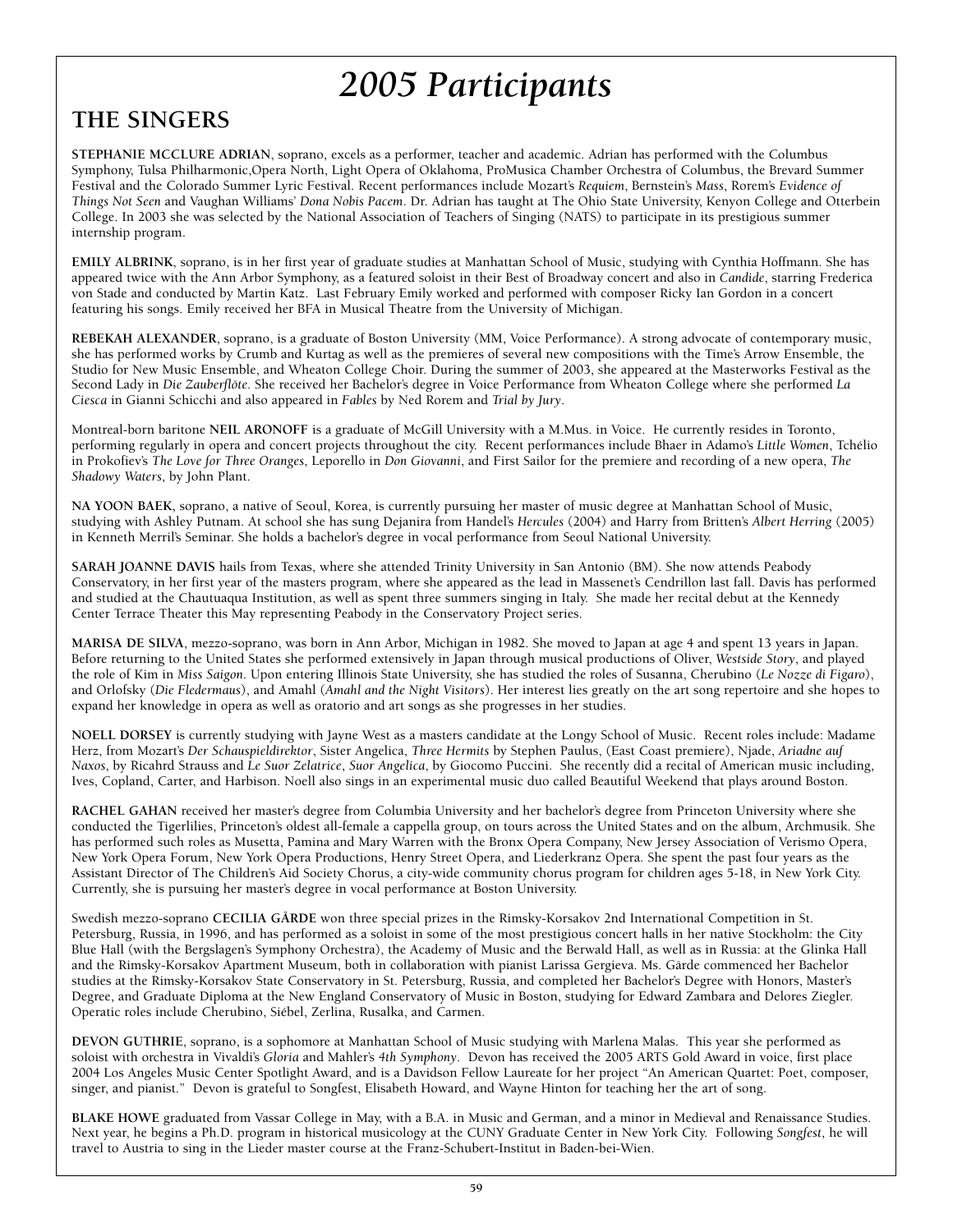**MI YEOUN JUNG, mezzo-soprano, originally from South Korea, is currently pursuing a Doctorate of music in Vocal Performance at Catholic University of America. She has appeared as Mrs. Splinters in Aaron Copland's** *Tender Land* **at CUA. Ms. Jung acquired a Bachelor and Master degrees at Han Yang University in Seoul, Korea, where she performed in numerous concerts and the main role (Shin Kyung) in Contemporary Opera Magic Telepathy, as well as many roles for Opera Workshop. She currently studies voice with Sharon Christman.**

**SOPRANO KARA KANE is a Chicago native who has performed the Countess (***Le Nozze di Figaro***) at Italy's Opera Festival di Roma, Donna Anna (***Don Giovanni***) with Houston's Opera in the Heights, and various roles at Rice University's Shepherd School of Music where she earned her master of music and bachelor of arts degrees in vocal performance. A regional finalist and semifinalist in the National Association of Teachers of Singing Competition, Kara has also attended the Aspen Music Festival and School and the Austrian American Mozart Academy as a young artist. She currently teaches voice lessons at the University of Notre Dame and serves as artistic coordinator for the Illinois Hunger Coalition's annual spring benefit concert "Operafest".**

**EUN SUN KUK, coloratura soprano, a native of Seoul, Korea, received her Bachelor music degree on Seoul National University and is currently a candidate for her master of music degree at Manhattan School of Music where she studies with Edith Bers. She was the First winner of the Schubert Lied Competition in Seoul, Korea. At the school she has sung Sophie from Opera** *Werther* **and storyteller lady in** *Hare today, gone tomorrow***, in the 2005 Outreach program. She was chosen to participate in the vocal arts institute in Chianti, Italy, headed by Daniel Ferro from 2000-2002. She is scheduled to participate in BASOTI in San Francisco for doing Olympia from Opera** *Les contes d'Hoffman* **and Constance from Opera** *Dialogue of the Carmelites* **this summer.**

**LAUREN LEE has sung the roles of Musetta** *La Boheme***, Pousette** *Manon***, the Sandman** *Hansel und Gretel***, as well as scenes from** *Le nozze di Figaro, the Ballad of Baby Doe, Don Giovanni,* **and** *Die Fledermaus* **among others. She received her degree from the University of Southern California where she was a double major in Vocal Performance and Film Production. She studies with Juliana Gondek, and currently resides in Santa Monica where she combines her love of singing with her passion for yoga, tai chi and other healing arts. In addition to** *Songfest***, she will be performing with OperaWorks at Cal State Northridge later this summer.**

**YUN-JEONG LIM, soprano, native of Seoul Korea, recently is a second-year master's degree candidate at Manhattan School of Music, where she studied with Mark Oswald. Last summer, she sang Norina in** *Don Pasquale***, Zerlina in** *Don Giovanni***, Susanna in** *Le nozze di Figaro* **and Despina in** *Cosi fan tutte***.**

**MATTHEW MARKHAM was born in Canton, Ohio but spent his formative years in Statesville, North Carolina. While a voice major at Florida State University, he began to take an active interest in song repertory and won several competitions. His love for singing took him to Westminster Choir College where he earned his Master of Music degree in voice performance. Later this summer, Mr. Markham will participate in the series of master classes at the Franz-Schubert-Institut, the world's premier Lied academy, in Baden bei Wien, Austria.**

**American Tenor, SCOTT MELLO has appeared in concert, recital and opera with the Akron Symphony Orchestra, Apollo's Fire (the Cleveland Baroque Orchestra), Oberlin Chamber and Baroque Orchestras, Cleveland's Trinity Chamber Orchestra, and the Aspen Music Festival. Operatic appearances include roles in Stravinsky's** *The Rake's Progress* **(Tom Rakewell), Purcell's** *Acis and Galatea* **(Acis), Rameau's** *Hippolyte et Aricie* **(Hippolyte), and Barber's** *Hand of Bridge* **(Bill). Mr. Mello holds a bachelor's degree from Oberlin Conservatory and is currently a student of Mark Oswald in New York City.**

**LAURAL MILLER-KLEIN has performed operatic and concert repertoire throughout the Southwest and Pacific Northwest United States. A 2002 Northwest Regional Finalist in the Metropolitan Opera National Council Auditions, Ms. Miller-Klein has served as a soloist with the** Walla Walla, Washington-Idaho, and Mid-Columbia Symphonies. She has sung the role of Rosalinda in *Die Fledermaus*, and, in 2003, sang **the title role in Carlisle Floyd's opera** *Susannah* **at the Amalfi Coast Music Festival in Vietri Sul Mare, Italy. She is currently a member of the voice faculty at Whitman College and is a regular recitalist in their Friday's at Four concert series.** 

**ANN MOSS, soprano, has earned music degrees from the San Francisco Conservatory of Music, Longy School of Music, and Hampshire College. An enthusiast of contemporary song, she has collaborated with many Boston and Bay Area composers on the creation and performance of new works of music. She recently won first prize in two divisions of the California NATS Singing Festival, and was a finalist in the SFCM Vocal Concerto Competition; in October 2004, she won first prize in several divisions at the SFCM American Art Song Competition, and was invited to premiere a winning composition at the San Francisco Song Festival at Meyer Hall. She currently studies with Wendy Hillhouse and coaches with Steven Bailey.**

**MARILYN NIMS, mezzo soprano, is Professor of Voice at Ohio Wesleyan University. She has special affection for the song recital, and her programs present a diverse repertory, often highlighting the music of Spain and Latin America. Another interest is zarzuela (Spanish operetta), and she has made singing translations of** *Agua, azucarillos y aguardiente* **and** *Bohemios***, both of which have been produced by the Ohio Wesleyan Opera Theatre. Originally from Massachusetts, Marilyn holds performance degrees from Boston University and Ohio State University, and in 1998 she completed a B.A. in Spanish from Ohio Wesleyan.**

**Mezzo-soprano TAMORA PELLIKKA was immersed in music at a very early age as both her parents worked at the Royal Opera House in Covent Garden. She began singing at the age of six and performed with numerous choirs in Europe before moving to the United States at age 15 to attend Interlochen Arts Academy where she majored in voice. She graduated from the San Francisco Conservatory of Music with a B.M. in Opera/Vocal Performance. Opera roles performed in Italy, England and the United States, include Orfeo in** *Orfeo ed Euridice***, Belinda in** *Dido and Aeneas***, and Mercedes in** *Carmen***. Ms. Pellikka is also a fairly accomplished banjo player.**

**HALLIE SILVERSTON, soprano, recently completed her Bachelor of Music degree at the University of Oregon, where she was a student of Milagro Vargas. Hallie recently performed the soprano solos in the Bach** *Magnificat* **and Mozart's** *Mass in C Minor* **with conductor Helmuth Rilling. Other performance credits include Papagena in** *The Magic Flute***, Anne Egerman in** *A Little Night Music***, Belinda in** *Dido and Aeneas***, and Lauretta in** *Gianni Schicchi***. Hallie will begin her graduate studies in the fall at the Eastman School of Music.**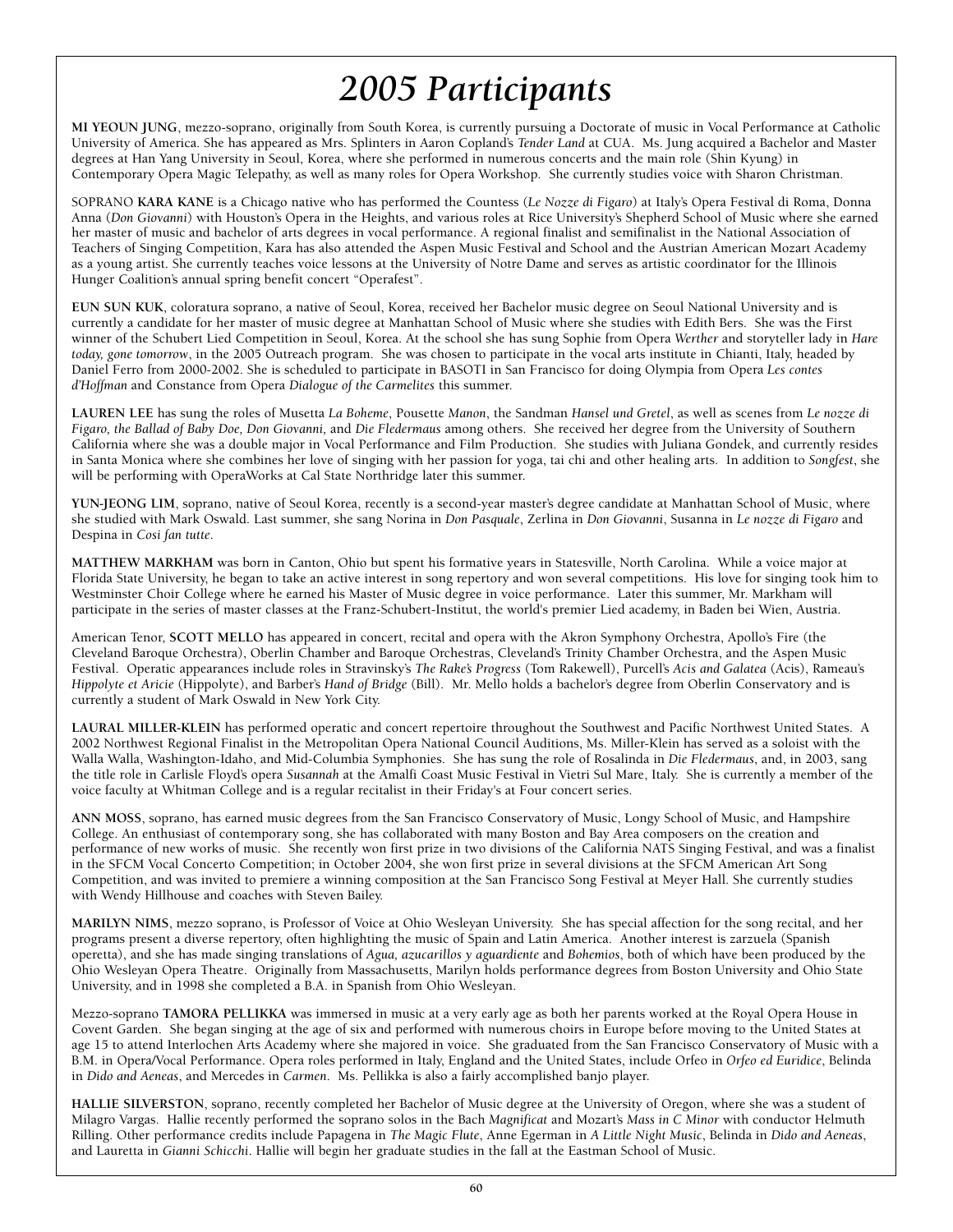**DERRICK SMITH, baritone, has sung in theaters around the world with roles in** *Carmen, Porgy & Bess, Don Giovanni,* **and the original opera** *Harriet Tubman***. Mr. Smith has repeated the role of Joe in** *Showboat* **in both Sacramento and Chicago. Mr. Smith is a frequent oratorio and concert soloist, and has performed with sopranos Renee Fleming and Jessye Norman. Derrick Smith teaches at Eastman School of Music and lives with his family in Rochester, N.Y.** 

**EMILY STERNFELD-DUNN received her B.A. from California State University Hayward, in music and is currently pursuing a master's degree in piano and vocal performance at Washington State University. Her piano teachers include Ellen Wasserman, Susan Chan, and Daniel Immel. Her current voice teacher is Sheila Converse.**

**JULIE SNYDER recently completed a MM degree in voice performance at Temple University. She plans to continue her studies at Temple in the DMA program this fall. Julie was last seen onstage as Sally in** *Die Fledermaus* **for Temple University Opera Theater, where she also created the role of Dove in the world premiere of** *Violet Fire***. She is currently collaborating with a doctoral fellow in composition to create new works for voice. Julie sang with the Opera Theater and Music Festival of Lucca in 2002 and has also appeared as a featured artist with the Westmoreland Symphony.**

**KELSIE VILLAHERMOSA is a senior at Pepperdine University from Gig Harbor, Washington. Just this last year, she was chosen as a finalist** in the National Opera Associations convention in New York, after which she played the role of Fiordiligi in Pepperdine's production of *The Magic Flute***. Just recently, she was a winner in a vocal competition held by the Pasedena Fine Arts Club.**

**ELENDER WALL, soprano, has been a frequent recitalist in music series' throughout California, in addition to her operatic pursuits. A champion of new music, Elender gained international attention with her recent CD, "The Poetry of Donald Rumsfeld and Other Fresh American Art Songs," a collaboration with composer and pianist Bryant Kong. A graduate of the San Francisco Conservatory of Music, she is pursuing her Master of Music degree at California State University, Los Angeles, where she studies with Steven Kronauer. More information can be found at www.ElenderWall.com.**

**YULIYA ZINOVIEVA had her first benefit solo recital, held in the Christopher Cohen Center, and organized by the San Luis Obispo Symphony. She was accompanied in this recital by Timerzhan Yerzhanov, 1st Place winner and Gold Medalist for the XI Schumann International Piano competition; here they introduced 1,130 middle school children to Russian Classical and Romantic music. Recently, Yuliya performed at REDCAT Theater at the Walt Disney Performing Arts complex in downtown Los Angeles, in a benefit concert for Tibetan monks. Also, Yuliya's version of Cage's Aria was recently heard over the KPFM 90.7**

### **THE PIANISTS**

**ANNY CHENG, piano, received her Master of Music in Piano Accompanying and Coaching at Westminster Choir College in 2002 and Graduate Performance Diploma in Collaborative Piano at Longy School of Music in 2004. Ms. Cheng is currently enrolled Doctor of Music Arts in Collaborative Piano at Boston University. She has studied with J.J. Penna, Dalton Baldwin, Brian Moll and Shiela Kibbe.**

**CHERYL CELLON is a D.M. candidate in Piano Performance with an emphasis in Chamber Music and Accompanying at Florida State University where she is active as a vocal coach and accompanist. She has a wide variety of experience from opera and chamber music to vocal music literature. She has performed as soloist and accompanist in the U.S and France.**

**ANDREW FLESER has performed as a soloist and accompanist throughout the United States and Europe, most recently working on the piano faculty of Grand Valley State University (Allendale, MI) as a pianist and vocal coach. Mr. Fleser received his Bachelor of Music in Piano Performance at Aquinas College in Grand Rapids, Michigan. He is currently a student of J.J. Penna and Dalton Baldwin at Westminster Choir College of Rider University in Princeton, New Jersey. Recent performances by Mr. Fleser have been heard this spring on Interlochen Public Radio in Interlochen, Michigan.**

**JOSHUA GRUNMANN is a vocal accompanist at theUniversity of Western Ontario in London, Canada. As a vocal accompanist, coach and repetiteur he has had the privilege of working with some of the finest singers inCanada including Theodore Baerg, Irena Welhasch Baerg, Mary Lou Fallis, Nathalie Paulin, Jackalyn Short, Sean Watson, Laura Whalen and Vilma Vitols. He has worked as an opera repetiteur at the Banff Centre and for Orchestra London. Recent performances include a recital with soprano Monica Whicher in New York Cityand with the Madawaska String Quartet. This summer Joshua will be working for a second time as a vocal coach for** *Songfest's Young Artist* **program.**

**HISAKO HIRATSUKA moved to the US in 1989. She is an active chamber music player and accompanist in the Boston area. She currently teaches piano at Tufts University. She graduated from Tokyo University of Arts and Music.**

**Pianist EUNAE KO currently is a Doctoral candidate in Collaborative Piano at the University of Maryland in College Park (UMCP), accompanist for the Washington Soloist Ensemble and pianist for Maryland Opera Studio. Upon receiving her Master's Degree in Piano Performance at UMCP, she spent 5 years in Korea performing in various chamber, voice and choral concerts, and held positions as Adjunct Faculty at Seoul National University and accompanist at KukMin Daily News Ensemble. Recently at UMCP, she received the McCoy Award for Collaborative Pianist in Ulrich Competition, and accompanied Mozart's opera** *Impresario* **at the "Happy Birthday Mozart" Concert.**

**ALLEN W. MENTON (b. 1964) grew up in southern California. He began his undergraduate music career as a pianist, until a wrist injury prevented him from continuing. Instead, he completed a Bachelor's degree in English at Stanford University and went on to pursue a Masters and Doctorate in Comparative Literature at Cornell University. He taught English, foreign languages, and literature at several schools, including West Point and Charles University in Prague before returning to southern California to renew his studies in music. He received a second Bachelor's degree in music composition from the California State University, Long Beach and a Masters degree in composition from USC. He is currently pursuing his doctoral studies in composition at UCLA.**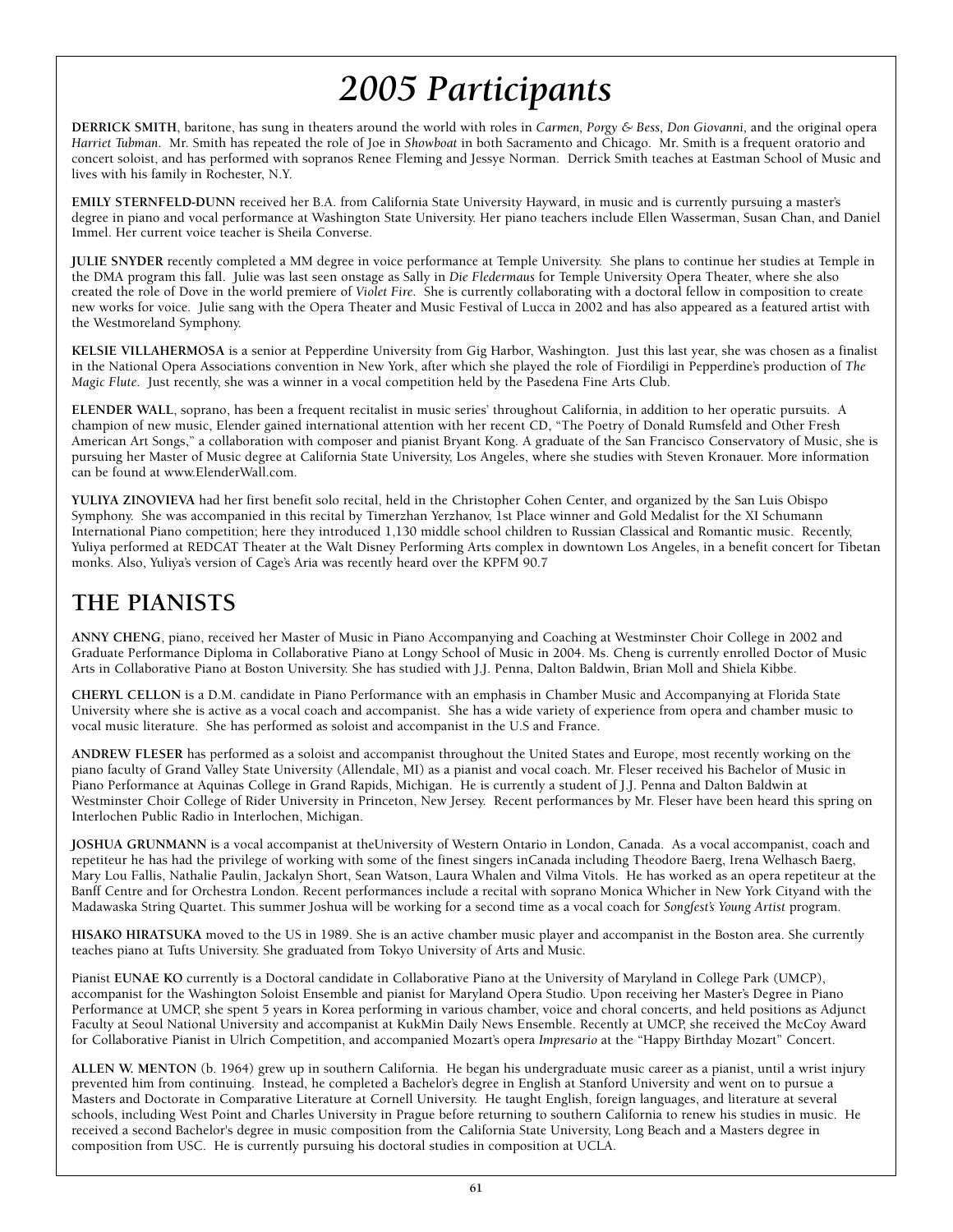**MANUEL LAUFER was born in Caracas, Venezuela, where he received his early musical training. He completed undergraduate degrees in Music History and Piano Performance at McGill University in Montreal, Canada, and is currently pursuing a Master of Fine Arts in Piano Performance at University of California, Irvine. His teachers include Kyoko Hashimoto, Jean-Pascal Hamelin, Gabriela Montero, and Nina Scolnik.**

**MELISSA LOEHNIG recently graduated with honors from Whitman College in Walla Walla, Washington with a BA in Piano Performance. Recent honors include winning Whitman College's Concerto/Aria Competition on piano, and accompanying in Lucca, Italy at the University of Cincinnati's Opera, Theatre, and Music Festival of Lucca. She has accompanied numerous recitals and was also Musical Director of Whitman Music Department's production of Benjamin Britten's** *The Little Sweep* **and Assistant Musical Director of Whitman College's productions of Gilbert and Sullivan's** *The Mikado* **and Leonard Bernstein's** *Candide***.**

**YOKO MIZUNO recently graduated in Collaborative Keyboard from the California Institute of the Arts where her principal teacher was Vicki Ray This past April she was featured in the Synaesthesia Festival at REDCAT. Yoko concertizes widely in the Los Angeles area.**

**ELISABETH SCHOLTZ is collaborative artist based in Edmonton, Alberta, Canada. She received her formal education at the University of Alberta and the Franz Schubert Konservatorium, Vienna where she received an Artist's Diploma with highest distinction.** 

**Pianist KIRK SEVERTSONis the vocal coach at the Crane School of Music in Potsdam,NY, where he coaches singers and pianists, works with the opera productions, and teaches classes in art song and accompanying. He holds a D.M.A and M.M. in piano performance from the University of Cincinnati, College-Conservatory of Music, and a B.A. from Luther College. He has coach/accompanied for Opera North, the Opera Theater of Lucca, Italy, the Cincinnati Opera outreach program, the Rising Star Singers festival, and Dorian Opera Theater, and held a fellowship at the Aspen Music Festival in vocal chamber music.** 

**MATTHEW THOMPSON is a graduate student at the University of Michigan at Ann Arbor where he studies collaborative piano with Martin Katz and Katherine Collier. He studies voice with Melody Racine. In 2004, Matthew was the first person to graduate from the University of North Carolina at Chapel Hill studying collaborative piano; he graduated with highest honors and highest distinction.** 

### **THE YOUNG ARTISTS**

**JULIE BERMEL has been singing professionally and acting since she was eight years old, performing in over thirty five musicals over the last fourteen years. Due to the insistence of her vocal instructor, Elisabeth Howard, Julie has spent the last eight months focusing her talents on Opera primarily. She is currently pursuing a BFA in Theater and Opera from CSUN.**

**SHELLEY CANTRICK is filled with excitement to be a part of Songfest 2005. An incoming senior, Shelley is studying private voice with Edie Delegans in Seattle. She has recently performed in** *Kiss Me Kate* **as Louis Lane and** *A Chorus Line* **as Bebe Benzenheimer. Shelley looks forward to pursuing vocal performance and going wherever her passion for singing takes her.**

**KYLIE COLAN, soprano, presently lives in New York City where she has recently appeared as First Lady in** *Die Zauberflöte* **Finale and as an Echo in** *Hansel and Gretel* **with One World Symphony, as well as premiering scenes from a new opera by Webster Young,** *As You Like It***, as Celia. Last summer Kylie was a member of the Amadeus Opernensemble in Salzburg, Austria where she played Valencienne in** *Die Lusitge Witwe.* **After graduating from New England Conservatory of Music in Boston, MA with a B.A., Miss Colan studied independently with coaches and language teachers while living in Rome, Italy for a year.**

**KATHERINE COLE is a returning sophomore at Northwestern University, where she is studying voice performance. She is a voice student of Elizabeth Fischer, and recently sang the role of Miss Pinkerton in the opening scene to** *Old Maid and The Thief* **by Menotti and the "Flower Duet" from Delibes'** *Lakme* **in the Northwestern Freshman Musicale. Katherine has also performed in the Idyllwild Arts Festival Choir and Tanglewood Young Artists vocal program. This year, she was a 2005 Bel Canto Foundation Semi-Finalist, as well as a semi-finalist in the Chicago-area NATS competition.**

**NICOLE COOPER is currently a Vocal Performance major at San Jose State University, studying under Professor Erie Mills. There she has performed in opera scenes from Princess Ida,** *The Turn of The Screw***, and** *Hansel and Gretel***. Before college Nicole also performed in the Festival Fringe in Edinburgh, Scotland as Mama Eurilie in** *Once On This Island***.**

**LINDSAY DEETER will be entering her senior year as a voice major at Cincinnati's College Conservatory of Music. Throughout her college career she has been apart of the ensemble of Dido and Aeneas and Ariodante. After her sophomore year she spent the summer in Italy singing four small roles in Casanova's Homecoming, as a part of the Opera Theater and Music Festival of Lucca. This past year she had the opportunity to play "Belinda" in Purcell's Dido and Aeneas. She is very excited and honored to be apart of Songfest 2005.**

**LAUREL DIMMICK, 17, has won first place in several classical voice competitions, including the 2003 Los Angeles Music Center Spotlight Awards, the 2004 Intimate Opera Company Youth Vocal Competition, and most recently, the 2005 MTAC (Music Teachers' Association of California) VOCE State Competition. In summer 2003 she attended the Aspen Music Festival and School, to which she received a full scholarship, and performed with the Aspen Opera Theater Center. Laurel has performed principal roles in several Opera Pacific youth productions, and will do so again in the July 2005 premiere of a new opera,** *Das Puppet***. After high school, her goals are to attend a conservatory, then pursue a career as an opera singer.**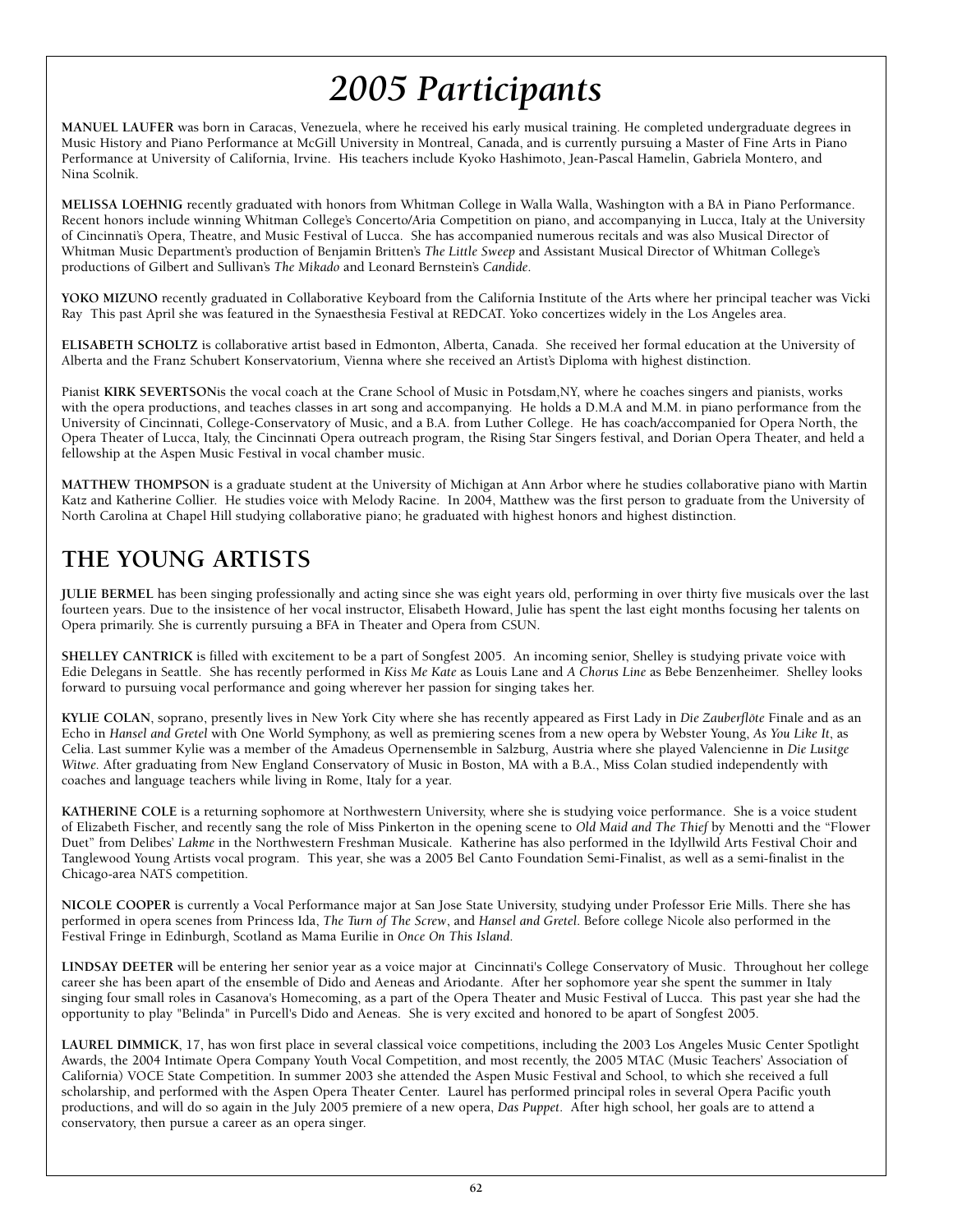**LAUREN GROFF is a 4th year Music major at Cal Poly San Luis Obispo but calls Huntington Beach her home. She has been the lead in two school operas, Hadyn's** *The Apothecary* **and Mozart's** *The Impresario***, as well as being in the chorus for** *Cosi fan tutte* **and** *Red Cloud* **at Pacific Repertory Opera. Lauren plans on attending graduate school in New York or Boston for Vocal Performance.** 

**KATHRYN GRUMLEY is a senior Opera Performance major at California State University Long Beach. Along with performing at school she has also studied and performed in Spain, and has toured China and Europe with the choirs at CSULB. Kathryn is a student of Elisabeth Pehlivanian, and has studied with Arpine Pehlivanian.**

**STEPHANIE HWANG has been studying voice for six years. She is currently training her voice under the guidance of Canadian Soprano Mary Lou Fallis. Miss. Hwang is attaining her Honors Bachelor of Music Degree at the University of Western Ontario in Canada.**

**ERIKA LEHNEN-SGROI studies under the vocal direction of Thomas Baresel at the College Conservatory of Music where she attends on full scholarship. She recently sang the role of Miles in the Cincinnati College Conservatory of Music production of Benjamin Britten's** *Turn of the Screw.* **Delighted to participate in** *Songfest* **this summer, Erika has attended the Aspen Music Festival and School Vocal Performance Studies Program, Opera, Theatre, and Music Festival of Lucca, Italy, and The Boston University Tanglewood Institute Young Artist Vocal Program, in past summers. This fall, Erika returns to Cincinnati where she will complete her final year of undergraduate studies.**

**19-year-old German Bass-Baritone, MATTHIAS METTERNICH, is finishing his first year at UCLA. Performances include: Father in** *A mother's love***, and participation in the world premiers of** *Lakme: Redux* **and** *Lorca, Child of the Moon***. Matthias Metternich studies under Juliana Gondek and Michael Dean and has enjoyed instruction from Vladimir Chernov.**

**QIANA MCNARY is a student at Ohio Wesleyan University. She is an active member in the university's Opera Theater as well as Gospel Lyres gospel choir. She is a recent inductee into the professional music fraternity Mu Phi Epsilon. She plans to pursue a graduate degree in voice and sing all over the world.**

**WHITNEY NORTON, a17 year-old "Alabama girl" has studied an array of music courses along with rigorous classical training for four years. She has had a great deal of performance experience, most recently starring in the world premiere of the opera** *Sky Sash, So Blue***, composed by Phillip Ratliff. Overall, Whitney enjoys singing, getting along with everyone and simply having fun. Life is just too short not to live it to the fullest.**

**JONATHAN NUSSMAN comes all the way from Charlotte, North Carolina. He is a senior vocal performance major at the University of North Carolina at Chapel Hill, studying with Timothy Sparks. His favorite composers include Barber and Schoenberg, and his favorite people are unquestionably his family, his friends, and his dog, Lily. He is honored and excited to be attending** *Songfest* **this summer!**

**REBECCA RAPOPORT-COLE is entering her third year at the University of Western Ontario and is studying under Mary Lou Fallis. Last summer, she performed the role of Sesto in** *Julius Caesar* **for Summer Opera Lyric Theater in Toronto, Canada. She also attended Opera Nuova in Edmonton, Alberta, Canada, in May, 2005.** 

**ELIZABETH SCHLEICHER is from Columbus, Ohio and is a Vocal Performance Major at Otterbein College in Westerville, OH. She was most recently seen in Otterbein's productions** *Die Fledermaus* **(Sally) and** *Three Penny Opera* **(Lucy). She had also performed with Opera Columbus in** *The Student Prince* **and** *La Boheme***. This past winter she was a soprano soloist in Handel's** *Messiah* **also at Otterbein. She is a student of Helen Allen.** 

**ASHLEY SLATER will be completing a B.M. in vocal performance this coming year at the Crane School of Music in Potsdam, New York. Ms. Slater recently toured western New York with the Crane Symphony Orchestra and has appeared in several scenes programs and in leading roles with the Crane Opera Ensemble.**

**COURTNEY SNOW, soprano, from Springboro, Ohio recently graduated from Kenyon College with a Bachelor of Arts in Music, and will continue her vocal studies at the Eastman School of Music beginning this fall. She hopes to enter into an opera career after completing her degree at Eastman. Over the years, Snow has studied voice with Christine Mortine, Peggy Kohler, Dr. Benjamin Locke, and Ruth Golden. In addition to singing, Snow has been dancing since the age of 9 and has been active in the theatre, both on and off the stage.**

**KATIE TRIMBLE is an incoming senior at John Burroughs High School where she has been a member of their top Chamber and show choir. She has taken classical voice lessons for over five years and also been a member of the So Cal Regional Honor choir and California All State Honor Choir. One of the most exciting singing opportunities she had was singing the National Anthem at Dodger's Stadium, but this year's best achievement for her was being accepted into** *Songfest***!**

**A native of Longview, Texas, LAURA ELYSEE WEBB, soprano, is a senior vocal performance major at the University of North Texas. Her stage credits include the roles of Prima Conversa in Puccini's** *Suor Angelica***, Dorothée in Massenet's** *Cendrillon* **and a future engagement as Marcellina in Mozart's** *Le Nozze di Figaro* **with the UNT Opera Theatre. With Opera Longview, Laura has played the role of Suor Dolcina in Puccini's** *Suor Angelica* **and has been a chorus member in several productions. A member of the UNT ACappella choir, Laura currently studies voice with David Hall Sundquist and coaches with Dr. Elvia Puccinelli.**

**MARY WUESTENFELD has just completed her fourth year at the University of Illinois in Urbana/Champaign and is double majoring in choral music education and vocal performance. She is active in the opera productions at school Monteverdi's** *Coronation of Poppea***, Leonard Bernstein's** *Candide***, Puccini's** *Suor Angelica***, and has also performed as a soloist with the UI Symphony Orchestra and the Oratorio Society Duruflé's** *Requiem* **and Beethoven's** *Choral Fantasy***. Mary will return to the university next year to fulfill the requirements for her double major.**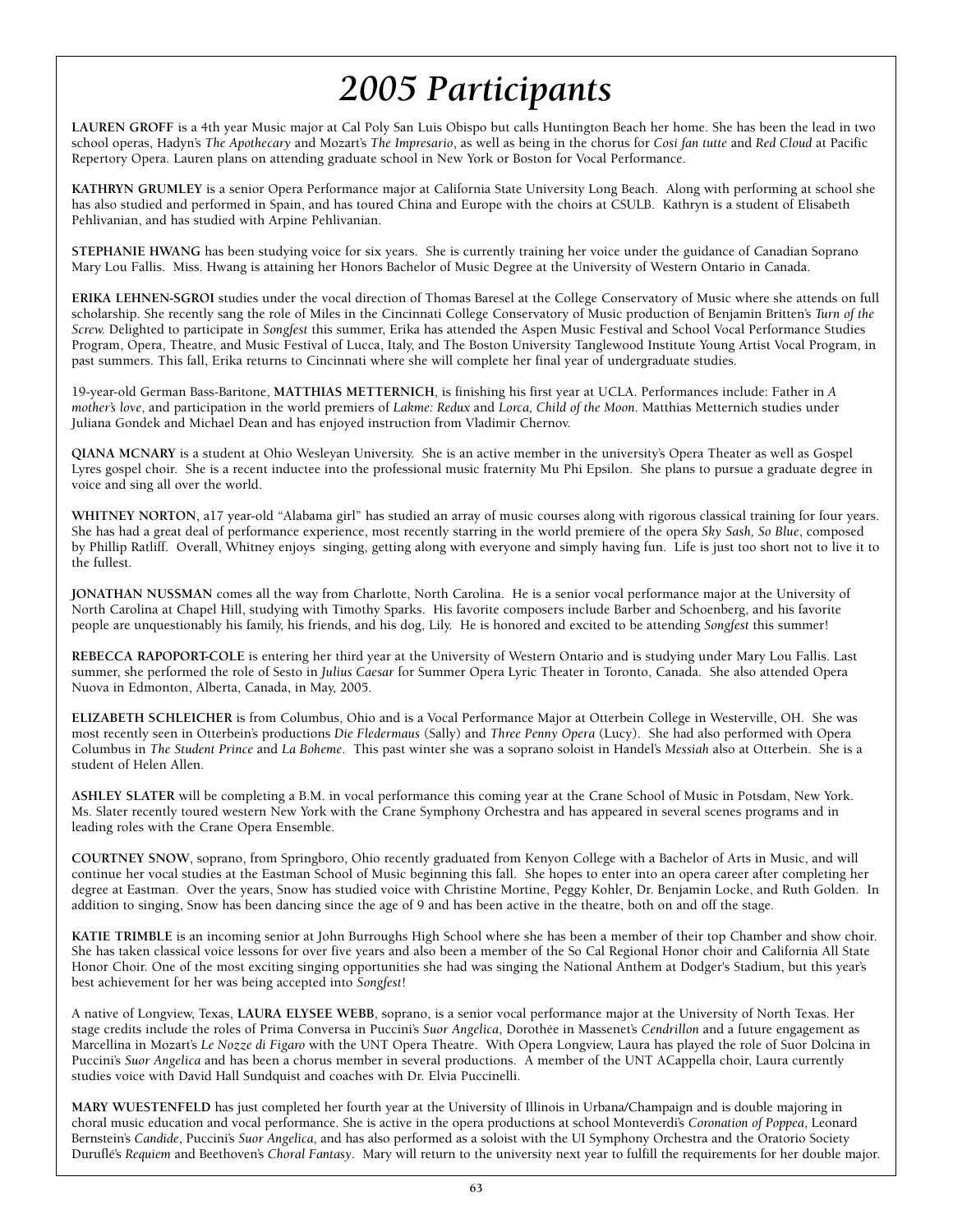# *We welcome the faculty to*



**GRAHAM JOHNSON,** *Piano*

**MARTIN KATZ,** *Piano*

**JOHN HALL,** *Opera Director*

**JOHN HARBISON,** *Pulitzer-prize winning composer*

**JAKE HEGGIE,** *composer*

**JUDITH KELLOCK,** *Soprano*

**HENRY PRICE,** *Tenor*

**D' ANNA FORTUNATO,** *mezzo-soprano*



**JANET A. LORANGER & MARCIA J. BROWN**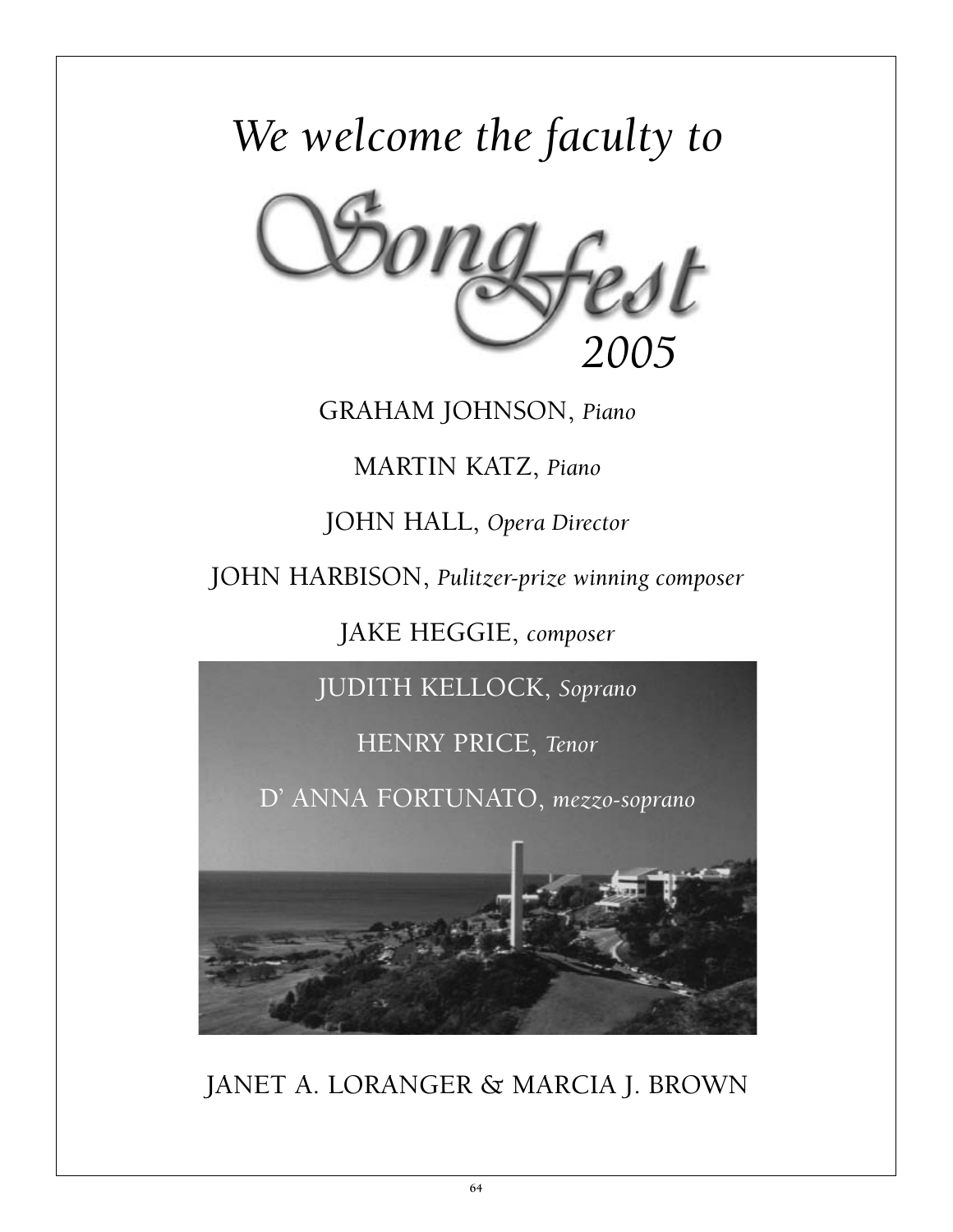# *Songfest Advisory Board and Board of Directors*

### **Advisory Board of Directors**

**Ollie Watts Davis** 

**Rodney Gilfry** 

**John Hall** 

**John Harbison** 

**Graham Johnson, O.B.E.** 

**Martin Katz** 

**Judith Kellock** 

**Cristanne Miller, Ph.D** 

**Rosemary Hyler Ritter** 

**John Steele Ritter**

### **Board of Directors**

**Marcia J. Brown** 

**Elayne K. Garber, M.D.** 

**John D. Forbess, Esq.** 

**Luisa Gulley** 

**Hisako Hiratsuka** 

**Janet A. Loranger** 

**Dr. Geoffrey Moyer** 

**Rosemary Hyler Ritter** 

**John Steele Ritter** 

**Lilian Rubin** 

**Louise K. Smith**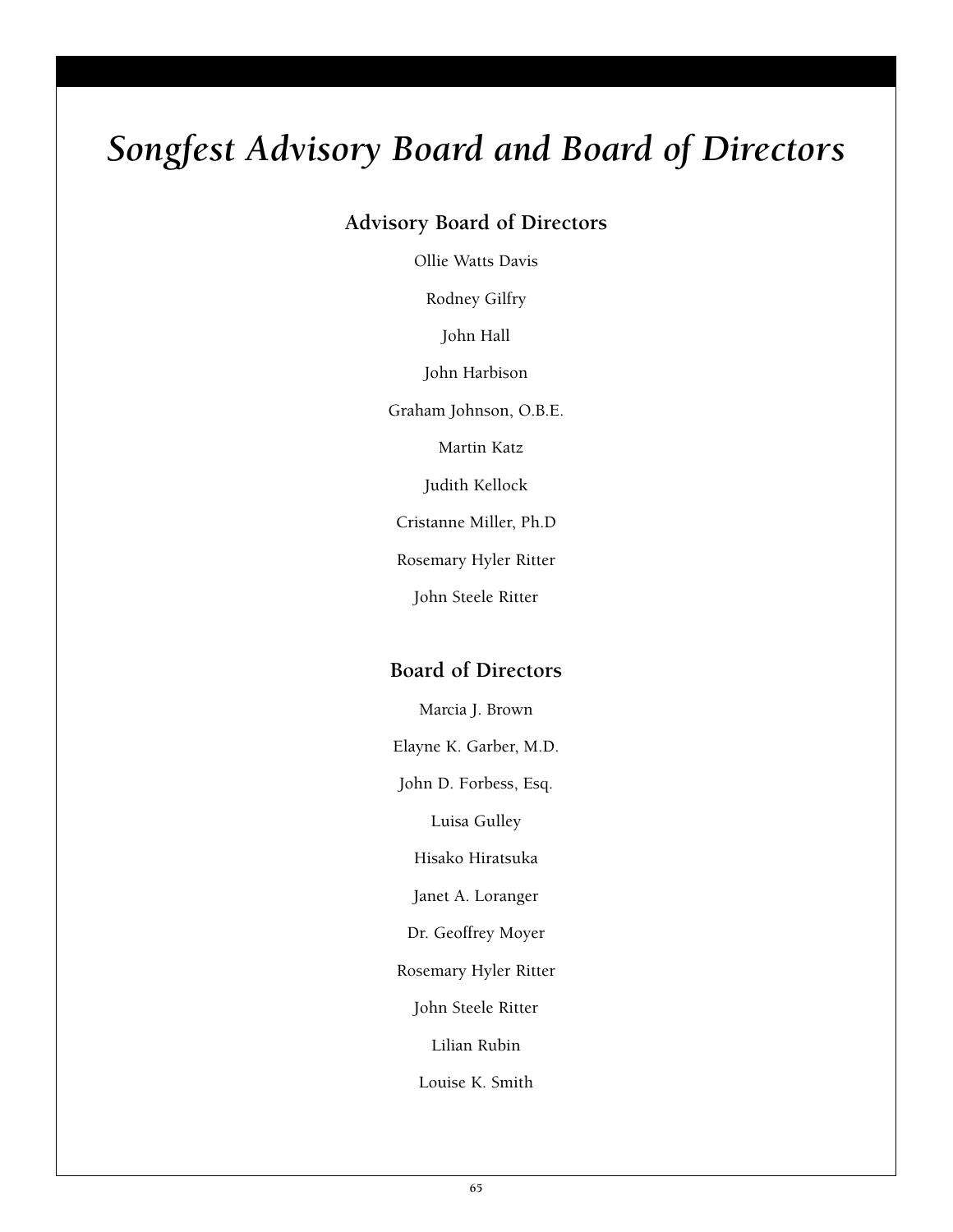### *Thank You!*

*We would like to express our sincere gratitude to our growing roster of annual donors.*

#### **\$5,000+**

**The Aaron Copland Fund for Music Marcia Brown Janet Loranger John and Rosemary Ritter Lillian and Laurie Rubin** 

**4,000+ Eva and Marc Stern**

**2,000+ John and Rosemary Harbison Geoffrey Moyer M.D. Richard and Lenore Wayne Helen Brown Nina Scolnick and Louis Jack**

#### **1,000+**

**Anonymous Frank Baxter Helma Bloomberg Hyon Chough John Forbess, Esq. And Elayne Garber, M.D. Les Gold Linda Harper Hisako Hiratsuka Harold and Molinda Karpman Sabrina Kay**

**Lillian Kim Steve and Robin Kim W.T. Kim The Korean International Music Foundation Margarith Kraus Louise K Smith Robert and Gretchen Snyder** *in honor of our beloved friend Frederica von Stade* **Don and Natalie Stalwick JonathanThomas Nan Woo The Virgil Thomson Foundation**

**\$500+ Eun Paik The Furst Foundation**

#### **\$200+**

**Margaret Barry Lincoln Hanks Twyla Meyer Lenore Schwankovsky and Devon Guthrie Lois Vaccariello**

**\$100+ John Johnson Marianne Pardee**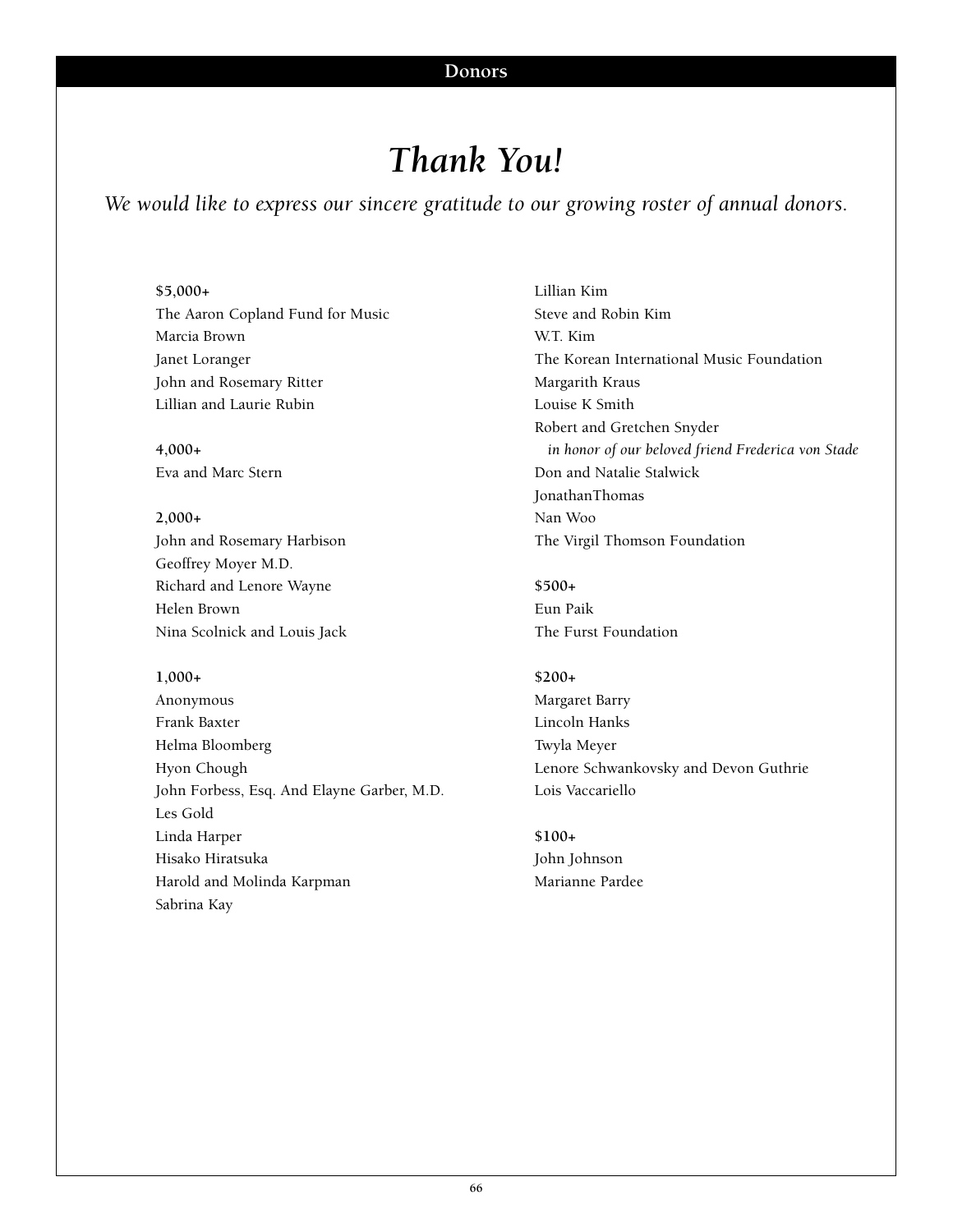### **Acknowledgement 2005**

#### **SongFest Staff**

**Rosemary Hyler Ritter,** *Director* **Rosalinda Monroy,** *Publications* **Damien Elwood,** *On-site Program Administrator* **Luisa Gully,** *Photography* **Tamaki Hiratsuka,** *Webmaster*

#### **Pepperdine University Staff**

**Darryl Tippens,** *Provost* **Kanet W. Thomas,** *Director of Special Programs* **Marnie Duke Mitze, Director,** *Center for the Arts* **Henry Price,** *Professor of Music*

### **Songfest 2005 Faculty:**

| Melaine Emelio   | Graham Johnson        |
|------------------|-----------------------|
| D'Anna Fortunato | Martin Katz           |
| Juliana Gondek   | Judith Kellock        |
| Joshua Grunmann  | Vivian Liu            |
| John Hall        | Cristanne Miller      |
| John Harbison    | Henry Price           |
| Jake Heggie      | Kristof Van Grysperre |

*Songfest would like to give special thanks to the following individuals and organizations whose immense dedication and support have helped to make the program possible:*

> **Marcia Brown John Harbison Gonzalez & Harris Martin Katz Emmanuel Music John L Hall**

**Janet Loranger Marnie Duke Mitze Pepperdine University John Steele Ritter Sarah Schaffer John Taussig**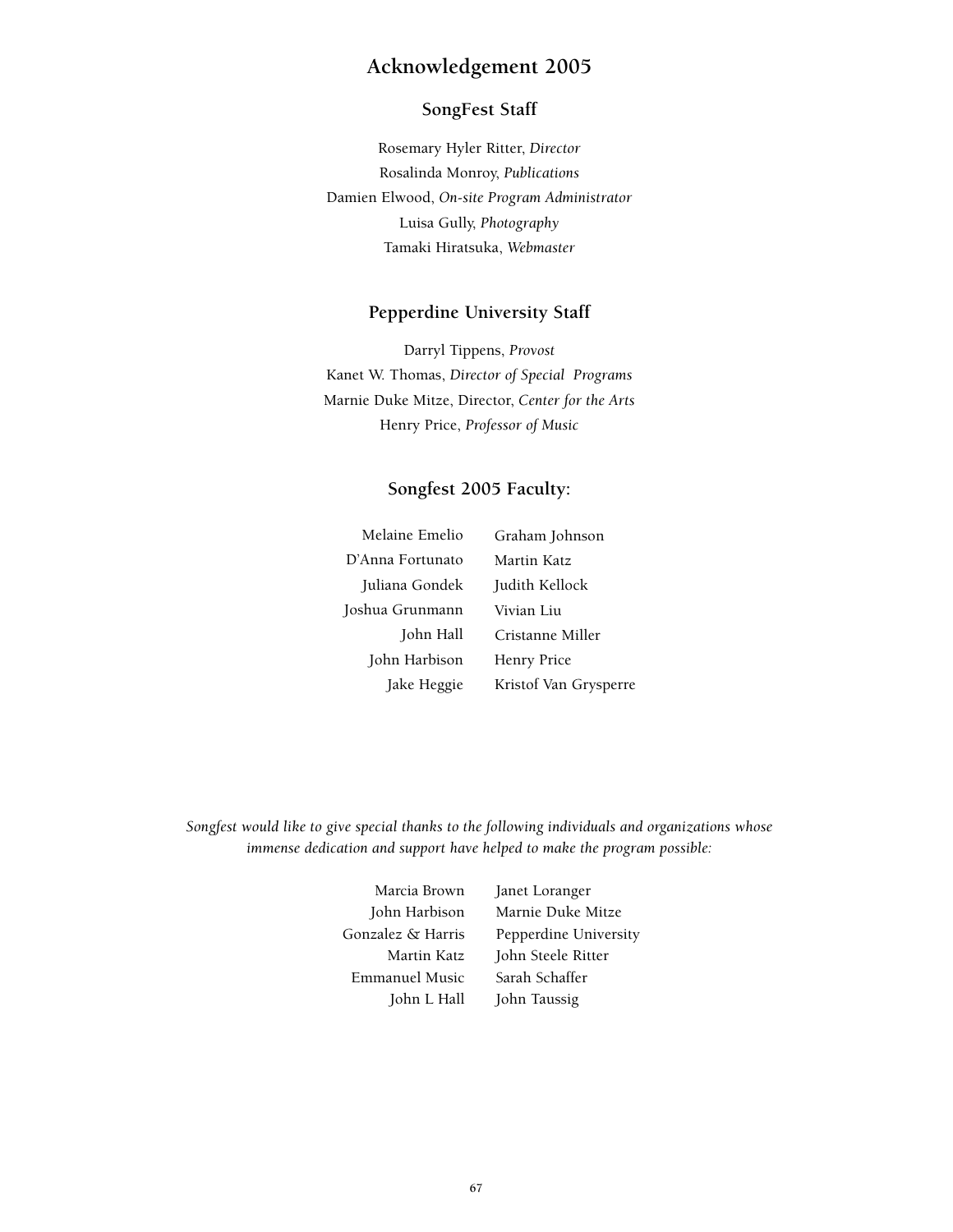**Stephanie Adrian Emily Albrink Rebekah Alexander Neil Aronoff Nayoon Baek Sarah Davis Marisa DeSilva Noell Dorsey Rachel Gahan Cecilia Gärde Devon Guthrie**

### **SINGERS**

**Blake Howe Mi Jung Kara Kane Eun Sun Kuk Lauren Lee Yun-Jeong Lim Matthew Markham Scott Mello Laural Miller-Klein Ann Moss Marilyn Nims**

**Tamora Pellikka Gayle Shay Hallie Silverston Melissa Simpson Derrick Smith Julie Snyder Emily Sternfeld-Dunn Elender Wall Yulyia Zinovieva**

### **PIANISTS**

| Cheryl Cellon   | Hisako Hiratsuka | Yoko Mizuno       |
|-----------------|------------------|-------------------|
| Anny Cheng      | Eunae Ko         | Elisabeth Scholtz |
| Andrew Fleser   | Manuel Laufer    | Kirk Severtson    |
| Joshua Grunmann | Melissa Loehnig  | Matthew Thompson  |

### **YOUNG ARTISTS**

**Julie Bermel Shelley Cantrick Kylie Colan Katherine Cole Nicole Cooper Jennifer Cress Lindsay Deeter Laurel Dimmick Erin Ewart**

**Lauren Groff Kathryn Grumley Stephanie Hwang Erika Lehnen-Sgroi Qiana McNary Matthias Metternich Whitney Norton Jonathan Nussman Helen Park**

**Rebecca Rapoport-Cole Elizabeth Schleicher Ashley Slater Courtney Snow Katherine Trimble Laura Webb Mary Wuestenfeld**